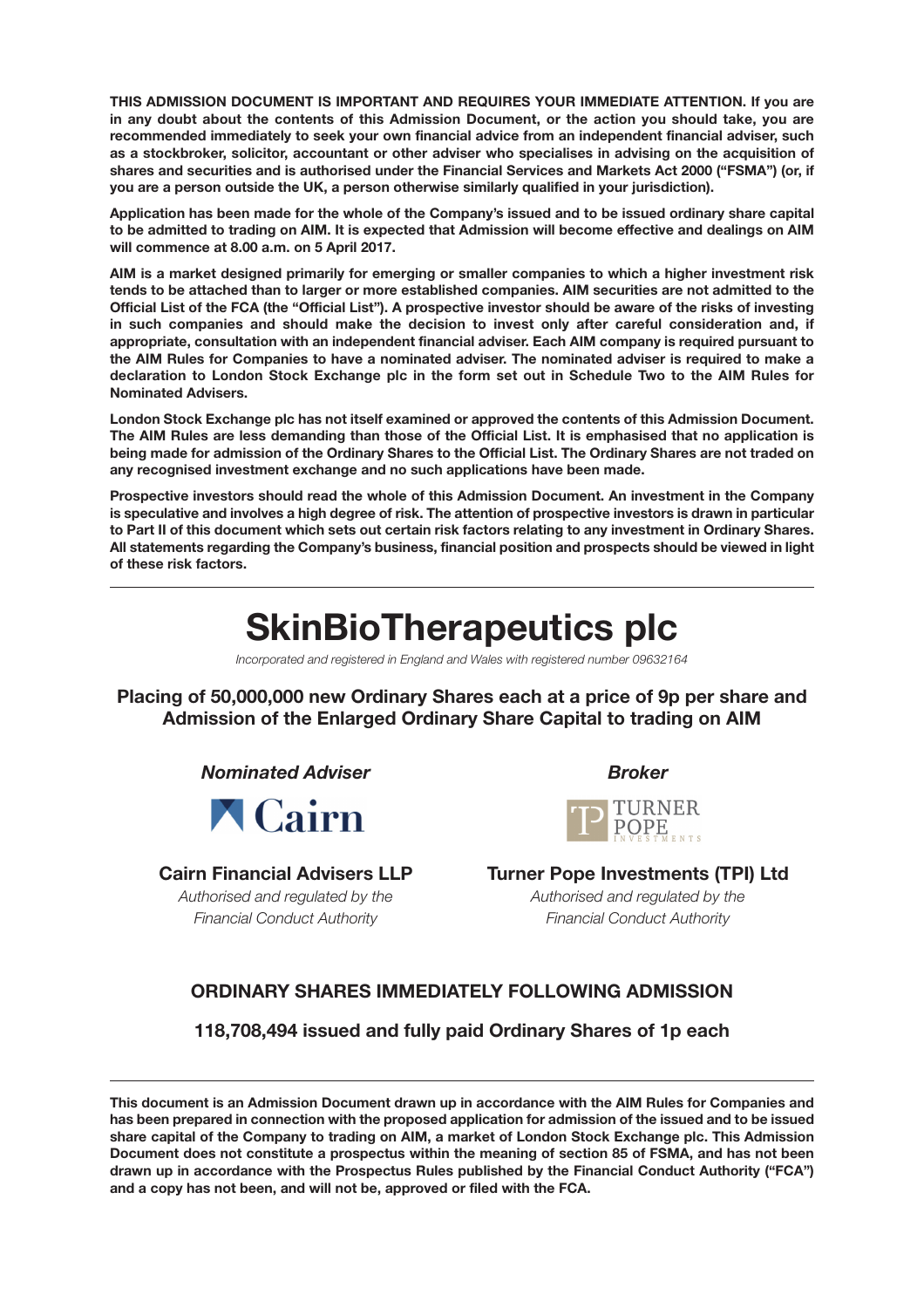**This Admission Document does not constitute, and the Company is not making, an offer of transferable securities to the public within the meaning of section 102B of FSMA or otherwise.** 

**The Company and each of the Directors, whose names appear on page 13 of this Admission Document, individually and collectively accept responsibility for the information contained in this Admission Document, including for its compliance with the AIM Rules for Companies. To the best of the knowledge and belief of the Company and the Directors (who have taken all reasonable care to ensure that such is the case), the information contained in this Admission Document is in accordance with the facts and does not omit anything likely to affect the import of such information.**

**The Placing Shares will, on Admission, rank** *pari passu* **in all respects with the Existing Ordinary Shares including the right to receive all dividends or other distributions declared, paid or made after Admission.**

**Cairn Financial Advisers LLP ("Cairn") and Turner Pope Investments (TPI) Ltd ("Turner Pope"), which are both regulated in the UK by the FCA, are acting as the Company's nominated adviser and broker, respectively, in connection with the proposed Admission. Cairn's responsibilities as the Company's nominated adviser under the AIM Rules for Nominated Advisers and Turner Pope's responsibilities as the Company's broker under the AIM Rules for Companies are owed solely to the London Stock Exchange plc and are not owed to the Company or to any Director, or to any other person in respect of his decision to acquire Ordinary Shares in reliance on any part of this document without limiting the statutory rights of any person to whom this document is issued. No representation or warranty, express or implied, is made by Cairn or Turner Pope as to, and no liability whatsoever is accepted by Cairn or Turner Pope for the accuracy of any information or opinions contained in this document or for the omission of any material information from this document for which the Company and the Directors are solely responsible. Neither Cairn nor Turner Pope will be offering advice and will not otherwise be responsible for providing customer protections to recipients of this document in respect of any acquisition of Ordinary Shares.**

**Copies of this document will be available free of charge during normal business hours on any day (except Saturdays and public holidays) at the offices of Cairn Financial Advisers LLP, Cheyne House, Crown Court, 62-63 Cheapside EC2V 6AX from the date of this document and shall remain available for a period of one month from Admission. This document will also be available on the Company's website, www.skinbiotherapeutics.com, from Admission.**

**This document does not constitute an offer to buy or to subscribe for, or the solicitation of an offer to buy or subscribe for, Ordinary Shares in any jurisdiction in which such offer or solicitation is unlawful. In particular, the Ordinary Shares offered by this document have not been, and will not be, registered under the United States Securities Act of 1933 as amended (the "Securities Act") or qualified for sale under the laws of any state of the United States or under the applicable securities laws of any of Canada, Australia, the Republic of South Africa, the Republic of Ireland or Japan and, subject to certain exceptions, may not be offered or sold, directly or indirectly, in the United States of America, Canada, Australia, the Republic of South Africa, the Republic of Ireland or Japan, or to, or for the account or benefit of, US persons (as such term is defined in Regulation S under the Securities Act) or to any national, resident or citizen of Canada, Australia, the Republic of South Africa, the Republic of Ireland or Japan. Neither this document nor any copy of it may be distributed, published, sent to or taken (by any means, including electronic submission) into the United States, Canada, Australia, the Republic of South Africa, the Republic of Ireland or Japan or any other jurisdiction where to do so would be in breach of any applicable law and or regulation.**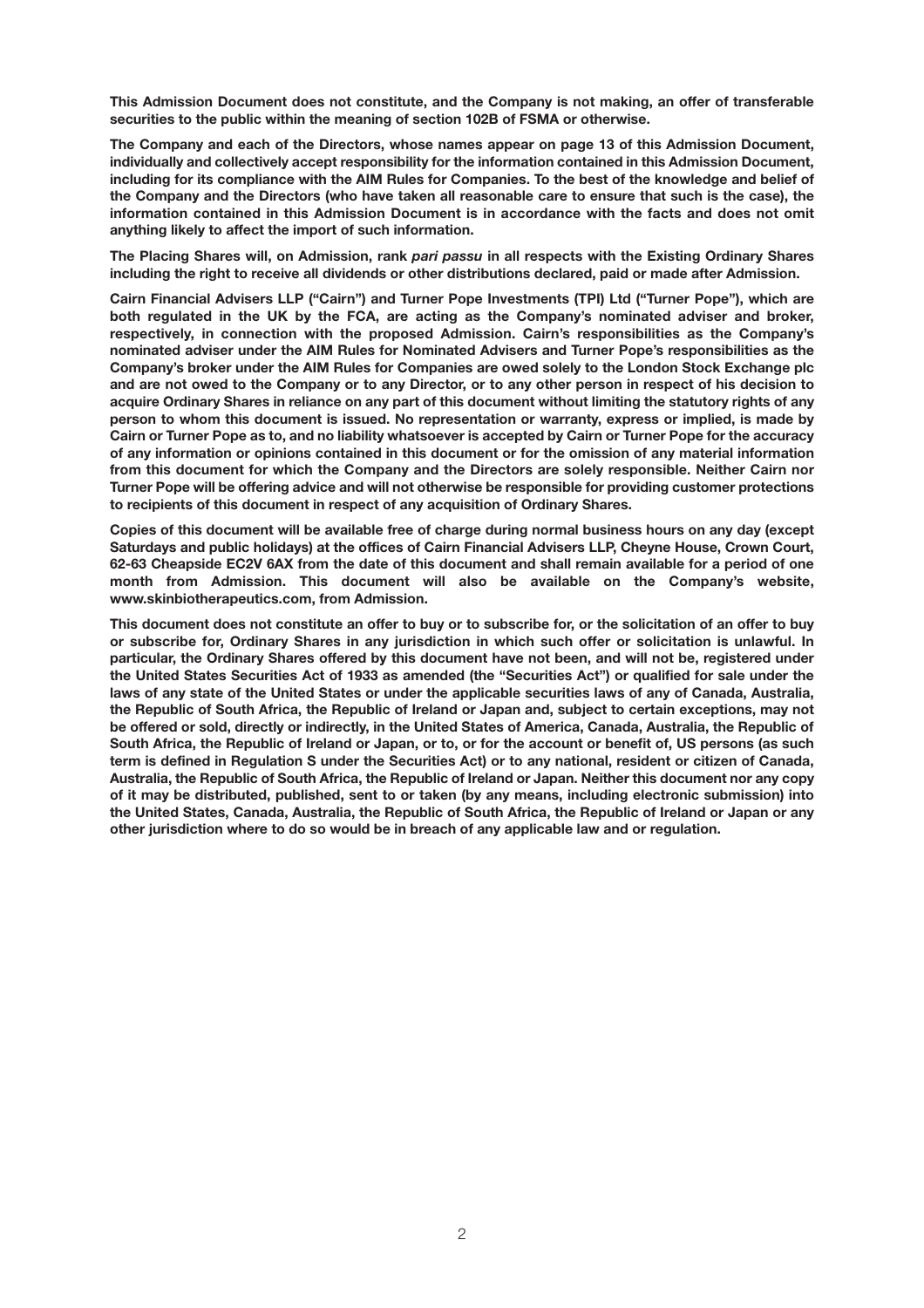## **IMPORTANT INFORMATION**

#### **Forward-Looking Statements**

This document includes forward-looking statements. These statements relate to, among other things, analyses and other information that are based on forecasts of future results and estimates of amounts not yet determinable. These statements also relate to the Company's future prospects, developments and business strategies.

These forward-looking statements are identified by the use of terms and phrases such as "anticipate", "believe", "could", "estimate", "expect", "intend", "may", "plan", "predict", "project", "will" or the negative of those variations, or comparable expressions, including references to assumptions. These statements are contained in all sections of this document. The forward-looking statements in this document, including statements concerning projections of the Company's future results, operating profits and earnings, are based on current expectations and are subject to risks and uncertainties that could cause actual results to differ materially from those expressed or implied by those statements.

Certain risks relating to the Company are specifically described in Part II "Risk Factors". If one or more of these risks or uncertainties arises, or if underlying assumptions prove incorrect, the Company's actual results may vary materially from those expected, estimated or projected. Given these uncertainties, potential Shareholders should not place over-reliance on forward-looking statements.

These forward-looking statements speak only as at the date of this document. The Company undertakes no obligation to update forward-looking statements or risk factors other than as required by the AIM Rules or applicable law, whether as a result of new information, future events or otherwise.

#### **Notice to overseas persons**

Prospective subscribers or purchasers should read the restrictions described below. Each subscriber for or purchaser of the Ordinary Shares will be deemed to have made the relevant representations described therein.

Unless otherwise agreed by the Board, the Ordinary Shares are only being and will only be offered for subscription to potential investors in the United Kingdom. The distribution of this document and the offer of the Ordinary Shares in certain jurisdictions may be restricted by law. No action has been or will be taken by the Company, the Directors or Turner Pope to permit a public offering of the Ordinary Shares or to permit the possession or distribution of this document (or any other offering or publicity materials relating to the Shares) in the UK or any other jurisdiction, where action for that purpose may be required. Accordingly, neither this document nor any advertisement or any other placing material may be distributed or published in any jurisdiction except under circumstances that will result in compliance with any applicable laws and regulations. Persons into whose possession this document comes should inform themselves about and observe any such restrictions. Any failure to comply with these restrictions may constitute a violation of the securities laws of any such jurisdiction.

In particular, no actions have been taken to allow for a public offering of the Ordinary Shares under the applicable securities laws of any jurisdiction, including Australia, Canada, Japan or the United States. This document does not constitute an offer of, or the solicitation of an offer to subscribe for or buy any of, the Ordinary Shares in any jurisdiction where it is unlawful to make such offer or solicitation.

#### **Industry, market and other data**

Information regarding the economic environment in the UK has been compiled from publicly available sources. In many cases, there is no readily available external information (whether from trade associations, government bodies or other organisations) to validate market related analyses and estimates, requiring the Company to rely on internally developed estimates. The Company takes responsibility for compiling, extracting and reproducing market or other industry data from external sources, including third parties or industry or general publications, which data has been accurately reproduced and, so far as the Company and the Directors are aware and able to ascertain from information published from such sources, no facts have been omitted which would render the reproduced information inaccurate or misleading. Neither the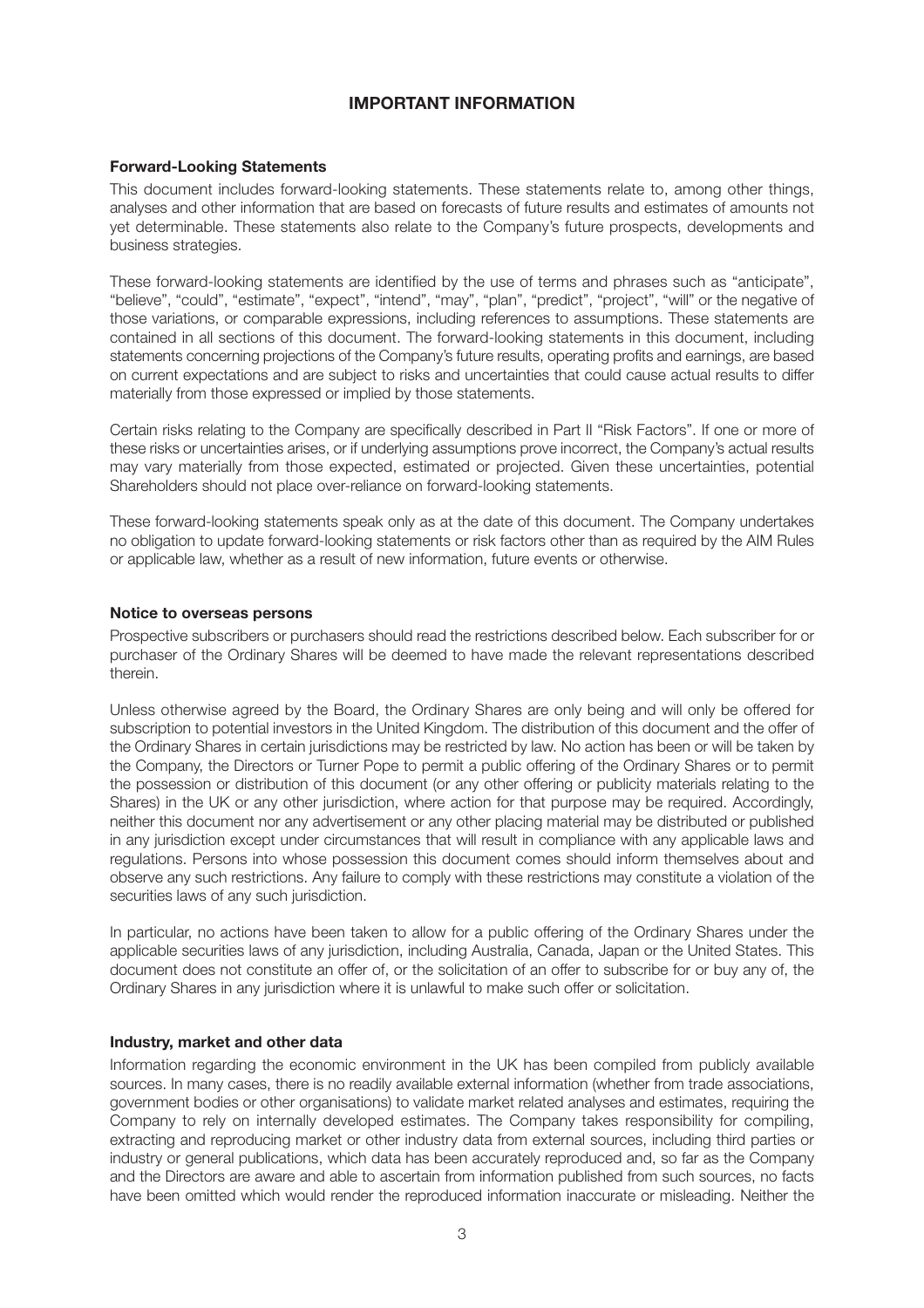Company, Turner Pope nor Cairn has independently verified that data. Neither the Company, Turner Pope nor Cairn gives any assurance as to the accuracy and completeness of, and takes no further responsibility for, such data. Similarly, while the Board believes its internal estimates to be reasonable, they have not been verified by any independent sources and neither the Company, Turner Pope nor Cairn can give any assurance as to their accuracy.

#### **Notice to prospective investors in the European Economic Area**

This document is not a Prospectus for the purposes of the Prospectus Directive (as defined below) in relation to each Member State of the European Economic Area (the "EEA") which has implemented the Prospectus Directive (each, a "Relevant Member State"). This document has been prepared on the basis that any offers of Ordinary Shares will be made pursuant to an exemption under the Prospectus Directive from the requirement to produce a Prospectus in connection with any offers of Ordinary Shares. Accordingly, any person making or intending to make any offer within the EEA of Ordinary Shares which is the subject of the offering contemplated in this document should only do so in circumstances in which no obligation arises for the Company or Turner Pope to produce a Prospectus for such offer. Neither the Company, Cairn nor Turner Pope has authorised, nor will any of them authorise, the making of any offer of the Placing Shares through any financial intermediary, other than offers made by Turner Pope which constitute the final placing of the Placing Shares contemplated in this document. The expression "Prospective Directive" means Directive 2003/71/EC (and amendments thereto, including the 2010 PD Amending Directive, to the extent implemented in the Relevant Member State), and includes any relevant implementing measure in the Relevant Member State and the expression "2010 PD Amending Directive" means Directive 2010/73/EU.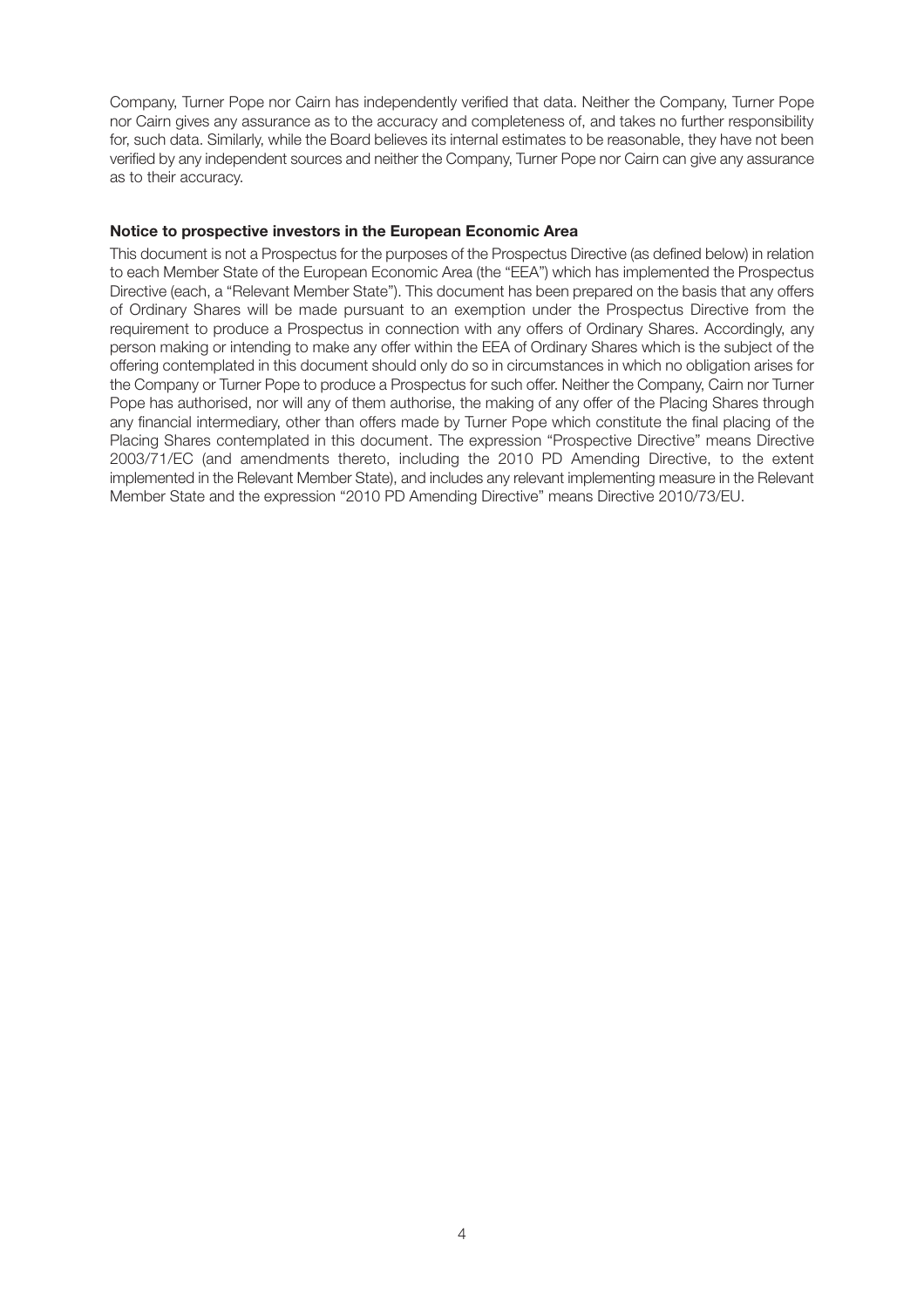# **CONTENTS**

|                       |                                                 | Page |
|-----------------------|-------------------------------------------------|------|
|                       | <b>IMPORTANT INFORMATION</b>                    | 3    |
| <b>DEFINITIONS</b>    |                                                 | 6    |
|                       | GLOSSARY OF TECHNICAL TERMS                     | 10   |
|                       | EXPECTED TIMETABLE OF PRINCIPAL EVENTS          | 11   |
| <b>KEY STATISTICS</b> |                                                 | 12   |
|                       | <b>DIRECTORS AND ADVISERS</b>                   | 13   |
| <b>PART I</b>         | <b>INFORMATION ON THE COMPANY</b>               | 14   |
| <b>PART II</b>        | <b>RISK FACTORS</b>                             | 29   |
| <b>PART III</b>       | REPORT ON THE COMPANY'S INTELLECTUAL PROPERTY   | 35   |
| <b>PART IV</b>        | HISTORICAL FINANCIAL INFORMATION ON THE COMPANY | 41   |
| PART V                | UNAUDITED PRO FORMA STATEMENT OF NET ASSETS     | 55   |
| <b>PART VI</b>        | ADDITIONAL INFORMATION                          | 56   |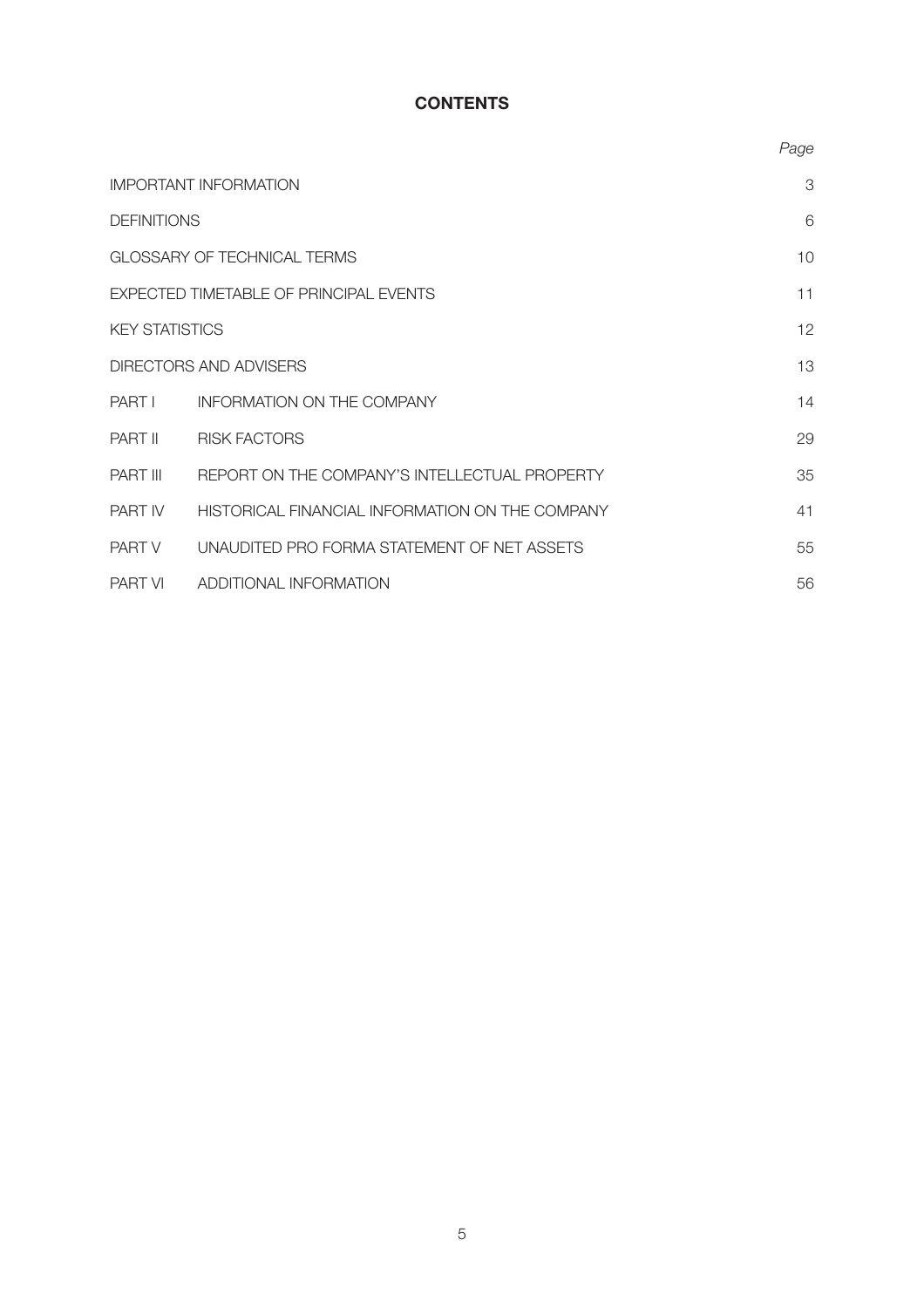## **DEFINITIONS**

The following words and expressions shall have the following meanings in this document, unless the context otherwise requires:

| "Act"                                 | the UK Companies Act 2006, as amended;                                                                                                                                                     |
|---------------------------------------|--------------------------------------------------------------------------------------------------------------------------------------------------------------------------------------------|
| "Admission"                           | the admission of the Enlarged Ordinary Share Capital to trading on<br>AIM becoming effective in accordance with the AIM Rules for<br>Companies;                                            |
| "Admission Document"                  | this document dated 29 March 2017;                                                                                                                                                         |
| "Admission Fee"                       | a fee payable to certain directors and consultants of the Company<br>upon Admission;                                                                                                       |
| "AIM"                                 | the market of that name operated by the London Stock Exchange;                                                                                                                             |
| "AIM Rules"                           | the AIM Rules for Companies and the AIM Rules for Nominated<br>Advisers;                                                                                                                   |
| "AIM Rules for Companies"             | the rules which set out the obligations and responsibilities in relation<br>to companies whose shares are admitted to AIM as published by<br>the London Stock Exchange from time to time;  |
| "AIM Rules for Nominated<br>Advisers" | the rules which set out the eligibility, obligations and certain<br>disciplinary matters in relation to nominated advisers as published<br>by the London Stock Exchange from time to time; |
| "Articles"                            | the articles of association of the Company for the time being;                                                                                                                             |
| "Audit Committee"                     | the audit committee of the Company;                                                                                                                                                        |
| "Board" or "Directors"                | the current directors of the Company, whose names are set out on<br>page 13 of this document;                                                                                              |
| "Business Day"                        | any day which is not a Saturday, Sunday or a public holiday in the<br>UK;                                                                                                                  |
| "Cairn"                               | Cairn Financial Advisers LLP;                                                                                                                                                              |
| "CEO" or "Managing Director"          | the chief executive officer of the Company;                                                                                                                                                |
| "City Code"                           | The City Code on Takeovers and Mergers;                                                                                                                                                    |
| "Company" or<br>"SkinBioTherapeutics" | SkinBioTherapeutics plc;                                                                                                                                                                   |
| "CREST"                               | the computerised settlement system to facilitate the transfer of title<br>of shares in uncertificated form operated by Euroclear UK & Ireland<br>Limited;                                  |
| "CREST Regulations"                   | the Uncertificated Securities Regulations 2001 (SI 2001 No. 3755),<br>as amended;                                                                                                          |
| "CSOP"                                | the Company share option plan, details of which are set out in<br>paragraph 8 of Part VI of this document;                                                                                 |
| "Dealing Day"                         | any day the London Stock Exchange is open for the transaction of<br>business;                                                                                                              |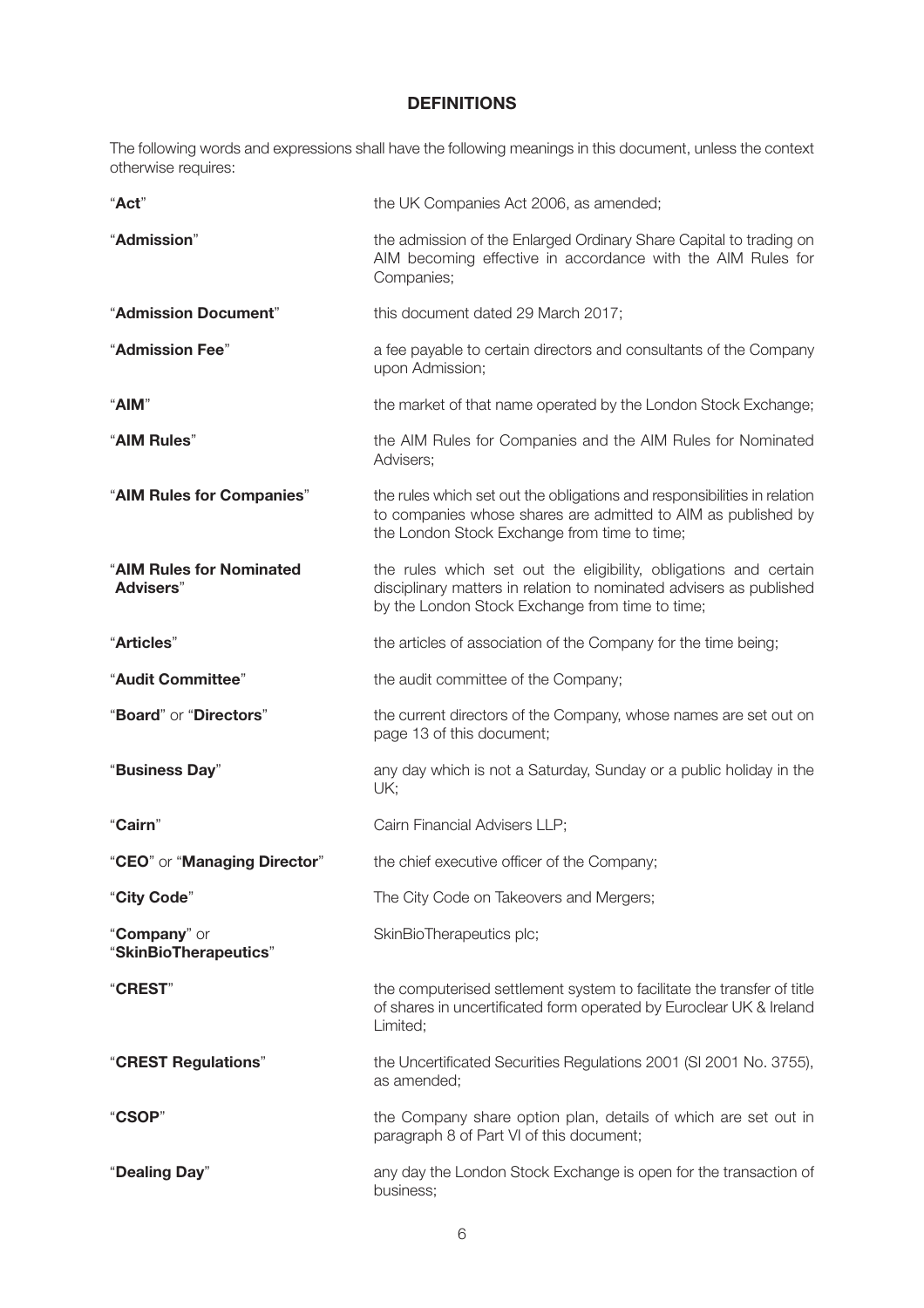| "Disclosure Guidance and<br><b>Transparency Rules"</b> | the rules and regulations made by the FCA in its capacity as the<br>UKLA under Part VI of FSMA, as amended, and contained in the<br>UKLA publication of the same name;                              |
|--------------------------------------------------------|-----------------------------------------------------------------------------------------------------------------------------------------------------------------------------------------------------|
| "EEA"                                                  | the European Economic Area;                                                                                                                                                                         |
| "EIS"                                                  | the Enterprise Investment Scheme as set out in Part 5 of the Income<br>Tax Act 2007 and sections 150A-150C and Schedule 5B to the<br>Taxation of Chargeable Gains Act 1992;                         |
| "EIS Shares"                                           | the Placing Shares to be issued by the Company under EIS;                                                                                                                                           |
| "Enlarged Ordinary Share<br>Capital"                   | the number of Ordinary Shares of the Company upon Admission,<br>comprising the Existing Ordinary Share Capital, Loan Shares and<br>the Placing Shares;                                              |
| "EU"                                                   | the European Union;                                                                                                                                                                                 |
| "Euroclear"                                            | Euroclear UK & Ireland Limited;                                                                                                                                                                     |
| "Executive Directors"                                  | Dr Catherine Anne O'Neill and Douglas John Quinn;                                                                                                                                                   |
| "Existing Ordinary Shares"                             | Ordinary Shares in issue as at the date of this document;                                                                                                                                           |
| "Existing Ordinary Share Capital"                      | the number of Ordinary Shares of the Company at the date of this<br>document, comprising 39,404,800 Existing Ordinary Shares;                                                                       |
| "Financial Conduct Authority" or<br>"FCA"              | the United Kingdom Financial Conduct Authority;                                                                                                                                                     |
| <b>"FSMA"</b>                                          | the Financial Services and Markets Act 2000 of the United<br>Kingdom, as amended;                                                                                                                   |
| "General Meeting"                                      | a general meeting of the Shareholders called in accordance with<br>the Company's Articles;                                                                                                          |
| "General Placing Shares"                               | Placing Shares which are not EIS Shares or VCT Shares;                                                                                                                                              |
| "Group"                                                | the Company and its subsidiary, SkinBiotix Ltd;                                                                                                                                                     |
| "Historical Financial Information<br>on the Company"   | the Company's historical financial information as set out in Part IV<br>of this document;                                                                                                           |
| "HMRC"                                                 | Her Majesty's Revenue & Customs;                                                                                                                                                                    |
| "IFRS"                                                 | International Financial Reporting Standards as adopted by the<br>European Union;                                                                                                                    |
| "Insider Committee"                                    | the insider committee of the Company;                                                                                                                                                               |
| " $IP$ "                                               | intellectual property;                                                                                                                                                                              |
| "Intellectual Property Rights" or<br>" $IPR"$          | intellectual property rights;                                                                                                                                                                       |
| "ISIN"                                                 | international security identification number;                                                                                                                                                       |
| "Loan Shares"                                          | new Ordinary Shares to be issued to Optibiotix immediately prior to<br>Admission on conversion of a convertible loan, details of which are<br>set out at paragraph 9.2 of Part VI of this document; |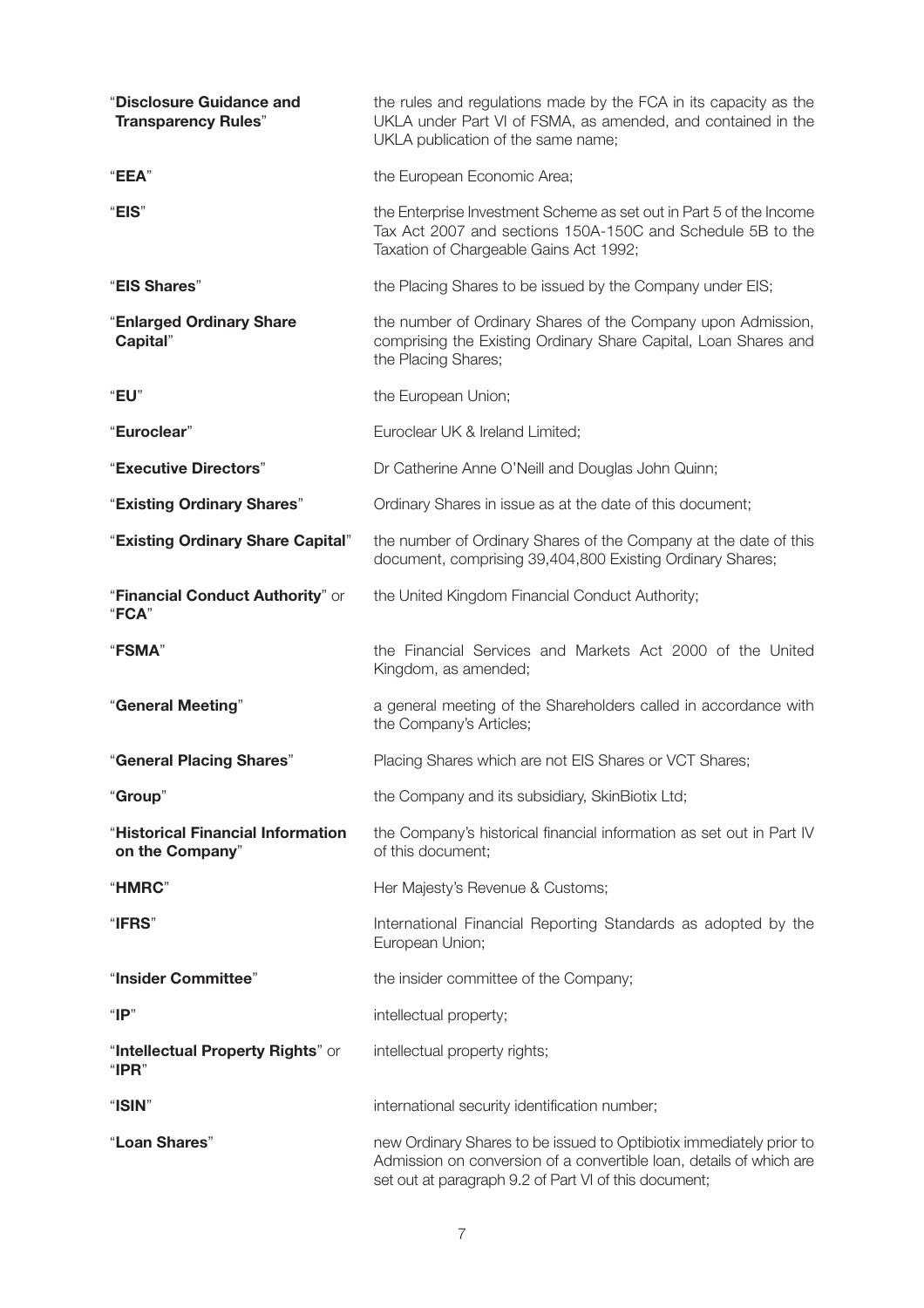| "Lock-in Arrangements"     | the lock-in arrangements entered into by the Locked-in Persons,<br>described in paragraph 16 of Part I and paragraph 9.5 of Part VI of<br>this document;                                                                         |  |
|----------------------------|----------------------------------------------------------------------------------------------------------------------------------------------------------------------------------------------------------------------------------|--|
| "Locked-in Persons"        | OptiBiotix, the Directors, Professor Andrew McBain and the<br>University of Manchester;                                                                                                                                          |  |
| "London Stock Exchange"    | London Stock Exchange plc;                                                                                                                                                                                                       |  |
| "MAR"                      | Market Abuse Regulation;                                                                                                                                                                                                         |  |
| "New Shares"               | the 79,303,694 Placing Shares and Loan Shares;                                                                                                                                                                                   |  |
| "Non-Executive Chairman"   | Martin Braddock Hunt;                                                                                                                                                                                                            |  |
| "Non-Executive Directors"  | Stephen Patrick O'Hara and Dr Catherine Denise Prescott;                                                                                                                                                                         |  |
| "OptiBiotix"               | OptiBiotix Health plc;                                                                                                                                                                                                           |  |
| "OptiBiotix Concert Party" | (1) OptiBiotix; (2) John O'Hara; (3) Thomas O'Hara and<br>(4) Kate O'Hara as further described in paragraph 5.2 of Part VI of<br>this document;                                                                                  |  |
| "Options"                  | options to subscribe for Ordinary Shares under the terms of the<br>CSOP;                                                                                                                                                         |  |
| "Ordinary Shares"          | ordinary shares in the issued share capital of the Company, with a<br>nominal value of 1 pence from time to time;                                                                                                                |  |
| "Panel"                    | the UK Panel on Takeovers and Mergers;                                                                                                                                                                                           |  |
| "Placees"                  | investors to whom Placing Shares are issued pursuant to the<br>Placing;                                                                                                                                                          |  |
|                            |                                                                                                                                                                                                                                  |  |
| "Placing"                  | the conditional placing by Turner Pope on behalf of the Company<br>of the Placing Shares at the Placing Price pursuant to the Placing<br>Agreement;                                                                              |  |
| "Placing Agreement"        | the conditional agreement dated 29 March 2017 between the<br>Company, Turner Pope, Cairn, the Directors and OptiBiotix relating<br>to the Placing, details of which are set out at paragraph 9.6 of Part<br>VI of this document; |  |
| "Placing Price"            | 9 pence;                                                                                                                                                                                                                         |  |
| "Placing Shares"           | 50,000,000 new Ordinary Shares comprising the General Placing<br>Shares, EIS Shares and VCT Shares to be issued to the Placees<br>pursuant to the Placing;                                                                       |  |
| "QCA Guidelines"           | the corporate governance code for Small and Mid-Size Quoted<br>Companies published by the Quoted Companies Alliance from time<br>to time;                                                                                        |  |
| "Register"                 | the register of members of the Company;                                                                                                                                                                                          |  |
| "Relationship Agreement"   | the conditional agreement dated 29 March 2017 between the<br>Company, OptiBiotix, Stephen O'Hara, Turner Pope and Cairn,<br>details of which are set out at paragraph 9.7 of Part VI of this<br>document;                        |  |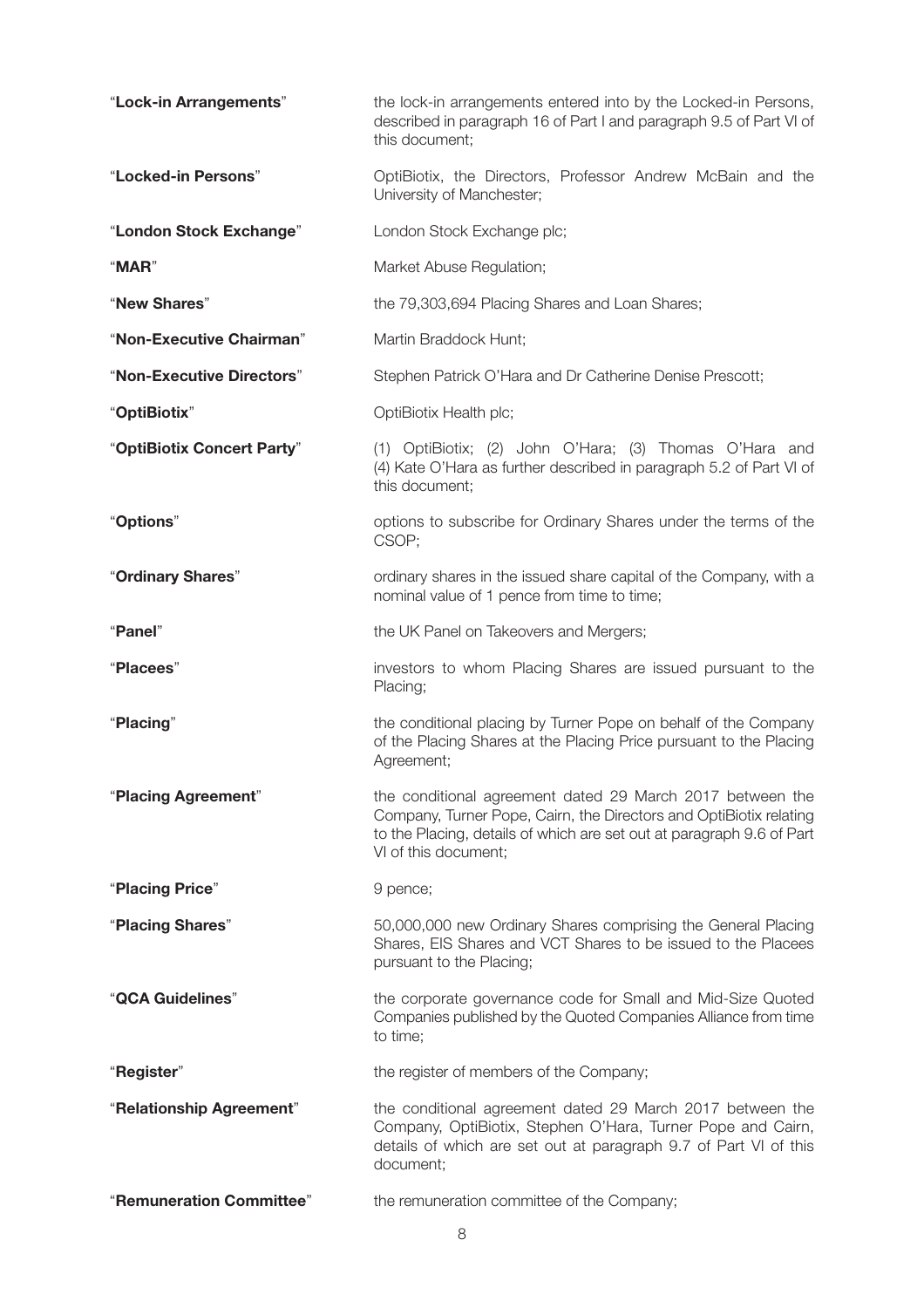| "Securities Act"                                       | the United States Securities Act of 1933, as amended;                                                                                                                                                                                              |
|--------------------------------------------------------|----------------------------------------------------------------------------------------------------------------------------------------------------------------------------------------------------------------------------------------------------|
| "Shareholders"                                         | the persons who are registered as holders of Ordinary Shares;                                                                                                                                                                                      |
| "SkinBiotix"                                           | the Company's technology platform;                                                                                                                                                                                                                 |
| "SkinBiotix Ltd"                                       | SkinBiotix Ltd, the Company's wholly owned subsidiary;                                                                                                                                                                                             |
| "Sterling" or "£"                                      | the legal currency of the UK;                                                                                                                                                                                                                      |
| "Takeover Code"                                        | the City Code on Takeovers and Mergers;                                                                                                                                                                                                            |
| "TIDM"                                                 | tradable instrument display mnemonic;                                                                                                                                                                                                              |
| "Turner Pope"                                          | Turner Pope Investments (TPI) Ltd;                                                                                                                                                                                                                 |
| "UK" or "United Kingdom"                               | the United Kingdom of Great Britain and Northern Ireland;                                                                                                                                                                                          |
| "UKLA"                                                 | the United Kingdom Listing Authority, being the FCA acting in its<br>capacity as the competent authority for the purposes of Part VI of<br>FSMA;                                                                                                   |
| "Uncertificated" or "in<br><b>Uncertificated Form"</b> | a share or other security recorded on the relevant register of the<br>relevant company concerned as being held in uncertificated form<br>in CREST and title to which, by virtue of the CREST Regulations,<br>may be transferred by means of CREST; |
| "VAT"                                                  | Value Added Tax;                                                                                                                                                                                                                                   |
| "VCT"                                                  | The Venture Capital Trust Scheme as set out in Part 6 of the Income<br>Tax Act 2007 and sections 151A and 151B of the Taxation of<br>Chargeable Gains Act 1992;                                                                                    |
| "VCT Shares"                                           | the Placing Shares to be issued by the Company under VCT;                                                                                                                                                                                          |
| "Warrants"                                             | warrants to subscribe for Ordinary Shares, details of which are set<br>out at paragraph 9.10 of Part VI of this document; and                                                                                                                      |
| "Warrant Agreement"                                    | the agreement dated 29 March 2017 between the Company and<br>Cairn, details of which are set out at paragraph 9.10 of Part VI of<br>this document.                                                                                                 |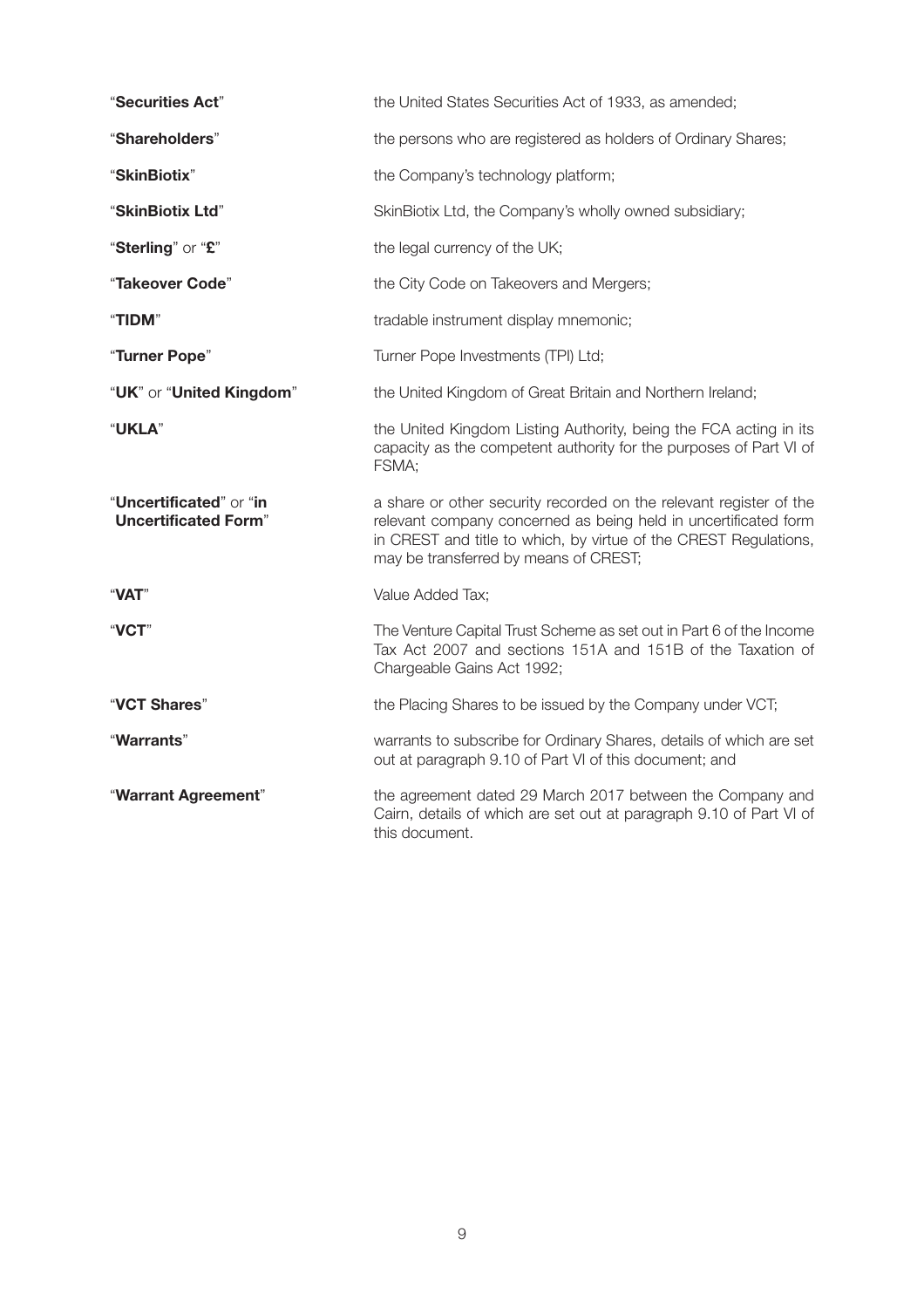## **GLOSSARY OF TECHNICAL TERMS**

The following table provides an explanation of certain technical terms and abbreviations used in this document. The terms and their assigned meanings may not correspond to standard industry meanings or usage of these terms.

| "GRAS"               | generally recognised as safe;                                                                                                            |
|----------------------|------------------------------------------------------------------------------------------------------------------------------------------|
| "HCAIs"              | health care acquired infections;                                                                                                         |
| "lysate"             | preparation containing the products of lysis of cells;                                                                                   |
| "microbiome"         | the combined genetic material of microorganisms living at a<br>particular body site;                                                     |
| "microbiota"         | the community of micro-organisms living at a particular body site;                                                                       |
| "MRSA"               | methicillin-resistant staphylococcus aureus, a bacterium responsible<br>for several difficult-to-treat infections;                       |
| "tight junctions"    | a specialised connection of two adjacent cell membranes<br>preventing the passage of toxins, molecules and ions through these<br>spaces; |
| " $PIF$ "            | product information file; and                                                                                                            |
| "Proof of Principle" | early stage pre-clinical studies undertaken in order to demonstrate<br>the efficacy of the SkinBiotix technology.                        |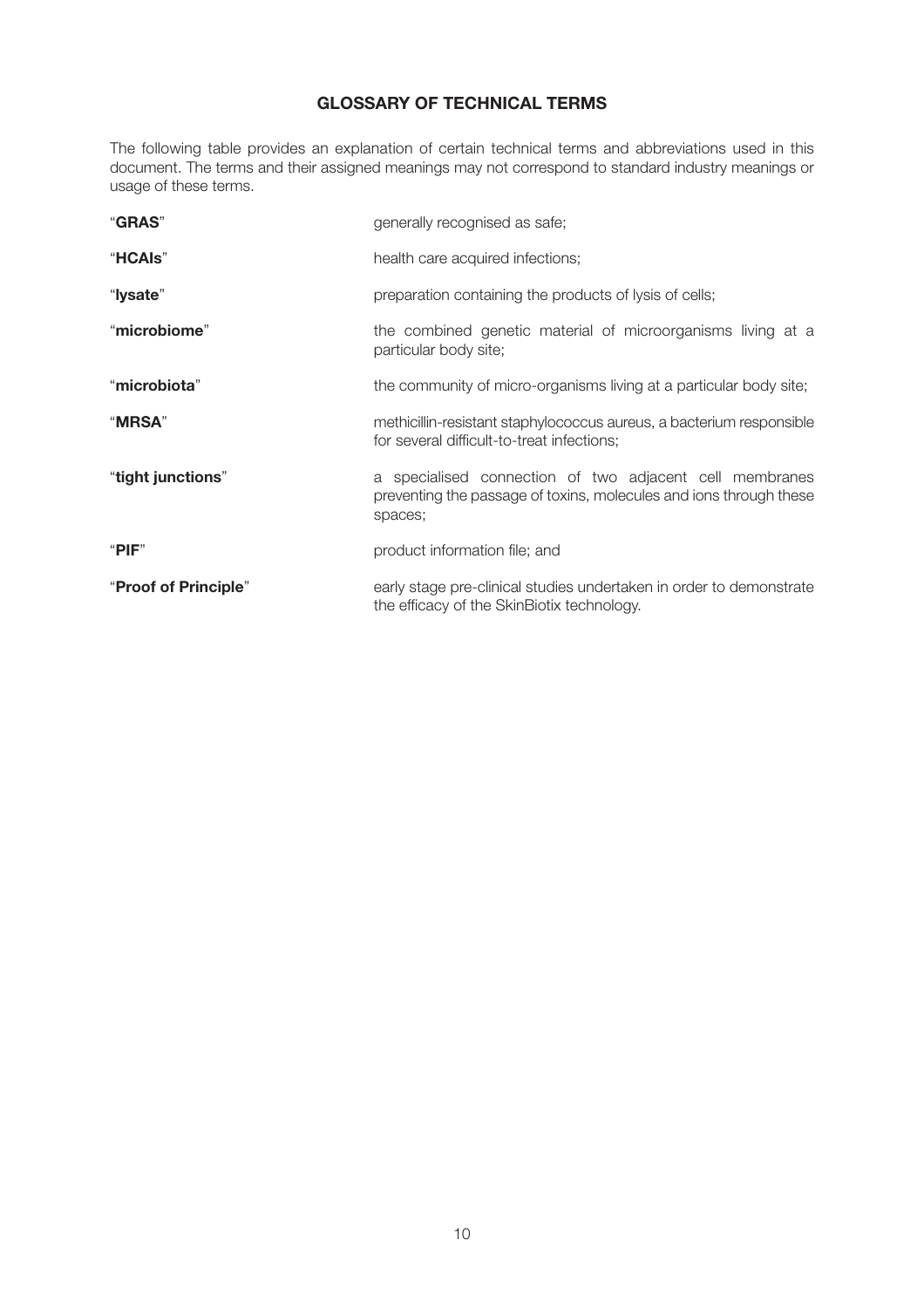# **EXPECTED TIMETABLE OF PRINCIPAL EVENTS**

|                                                                                                                                                       | 2017     |
|-------------------------------------------------------------------------------------------------------------------------------------------------------|----------|
| Publication of this document                                                                                                                          | 29 March |
| Issue of Loan Shares (immediately prior to Admission becoming effective)                                                                              | 5 April  |
| Issue of General Placing Shares, Admission effective and dealings in the<br><b>Ordinary Shares commence</b>                                           | 5 April  |
| The above dates are indicative only and are subject to change.<br>All references to time in this document are to London time unless otherwise stated. |          |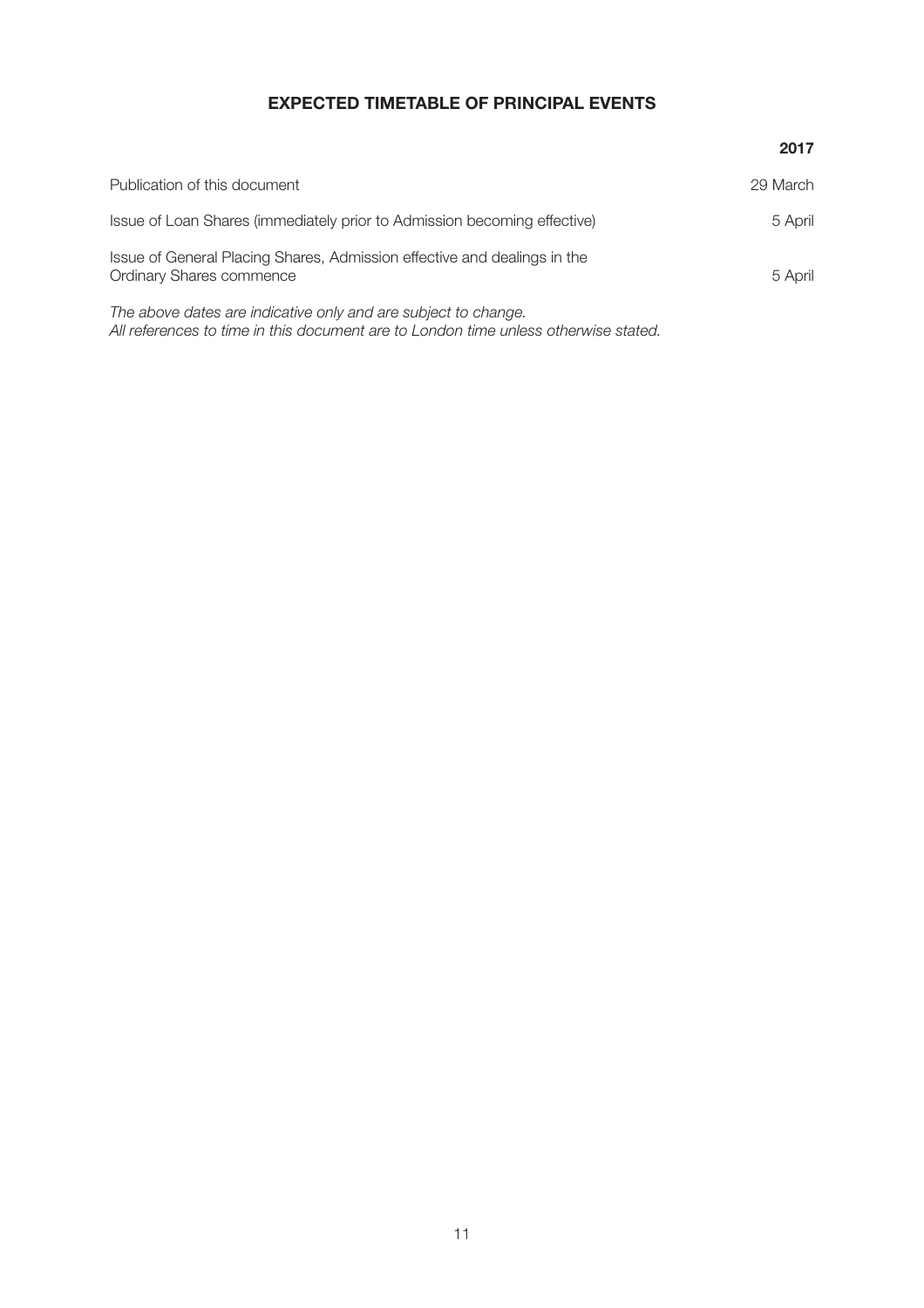# **KEY STATISTICS**

| Placing Price (per Ordinary Share)                                                                            | 9 pence        |
|---------------------------------------------------------------------------------------------------------------|----------------|
| <b>Existing Ordinary Shares</b>                                                                               | 39,404,800     |
| Loan Shares                                                                                                   | 29,303,694     |
| <b>Placing Shares</b>                                                                                         | 50,000,000     |
| <b>Enlarged Ordinary Share Capital</b>                                                                        | 118,708,494    |
| Placing Shares as a percentage of the Enlarged Ordinary Share Capital                                         | 42.1 per cent. |
| Gross proceeds of the Placing                                                                                 | £4,500,000     |
| Number of Ordinary Shares under Option or Warrant following the<br>Placing and Admission                      | 11,917,879     |
| Number of Ordinary Shares on a fully diluted basis following the Placing and Admission*                       | 130,626,373    |
| Market capitalisation of the Company's Enlarged Ordinary Share Capital on<br>Admission based on Placing Price | £10.7 million  |
| ISIN for the Ordinary Shares                                                                                  | GB00BF33H870   |
| AIM Symbol                                                                                                    | <b>SBTX</b>    |
|                                                                                                               |                |

*\*on the basis that all options and warrants in existence on Admission have been exercised.*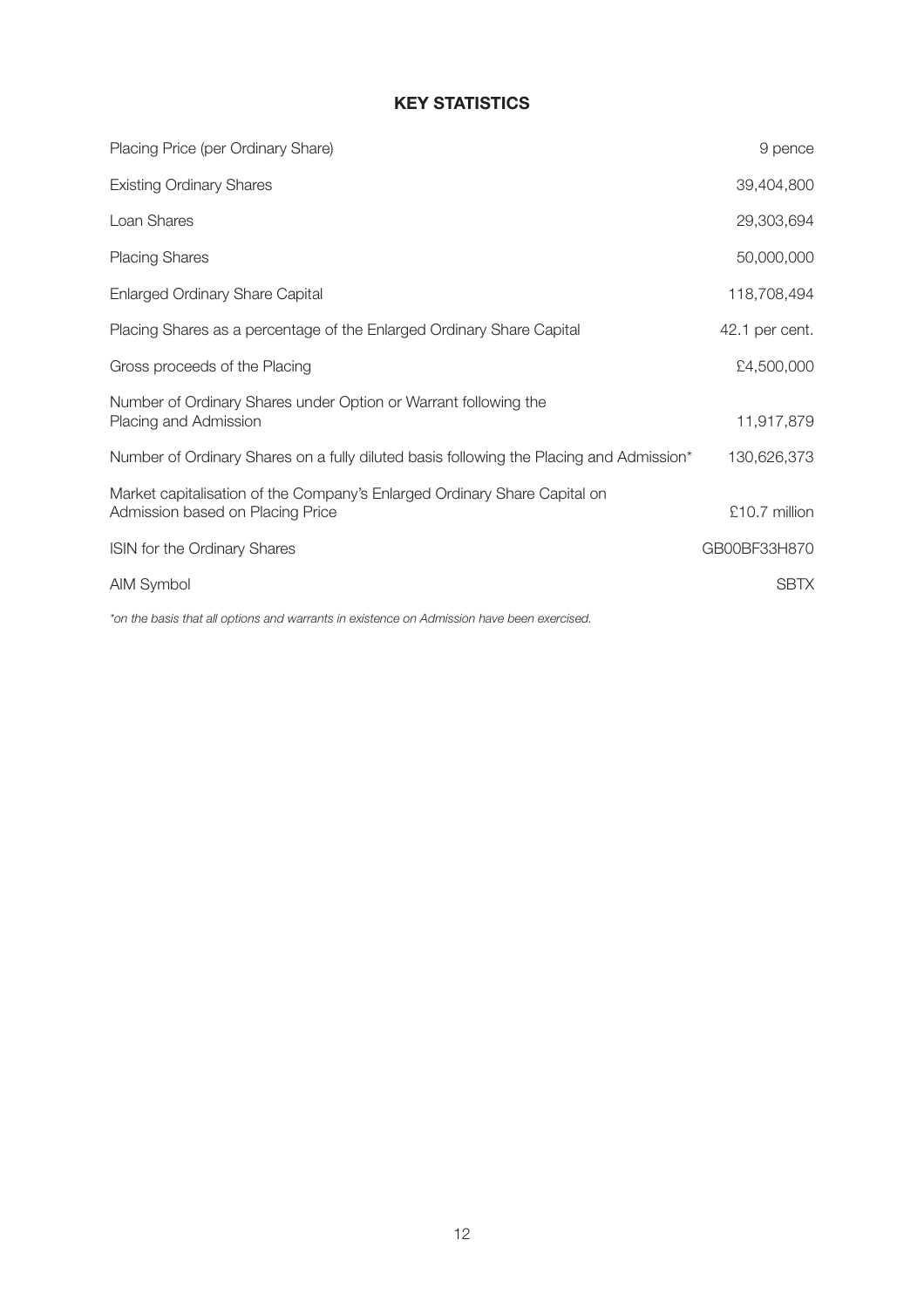# **DIRECTORS AND ADVISERS**

| <b>Directors</b>                                            | Dr Catherine Anne O'Neill - Chief Executive Officer<br>Martin Braddock Hunt - Non-Executive Chairman<br>Douglas John Quinn - Chief Financial Officer<br>Stephen Patrick O'Hara - Non-Executive Director<br>Dr Catherine Denise Prescott - Non-Executive Director |
|-------------------------------------------------------------|------------------------------------------------------------------------------------------------------------------------------------------------------------------------------------------------------------------------------------------------------------------|
| <b>Company Secretary</b>                                    | Douglas John Quinn                                                                                                                                                                                                                                               |
| <b>Registered office</b>                                    | <b>SkinBioTherapeutics plc</b><br>15 Silk House, Park Green<br>Macclesfield<br><b>SK117QJ</b>                                                                                                                                                                    |
| Website                                                     | www.skinbiotherapeutics.com                                                                                                                                                                                                                                      |
| <b>Phone Number</b>                                         | 0161 468 2760                                                                                                                                                                                                                                                    |
| <b>Nominated Adviser</b>                                    | <b>Cairn Financial Advisers LLP</b><br>Cheyne House, Crown Court<br>62-63 Cheapside<br>London<br>EC2V 6AX                                                                                                                                                        |
| <b>Broker</b>                                               | <b>Turner Pope Investments (TPI) Ltd</b><br>6th Floor, Beckett House<br>36 Old Jewry<br>London<br>EC2R 8DD                                                                                                                                                       |
| <b>Solicitors to the Company</b>                            | <b>Turner Parkinson LLP</b><br>64a Bridge Street<br>Manchester<br>M3 3BA                                                                                                                                                                                         |
| <b>Solicitors to the Nominated Adviser</b><br>and Broker    | <b>DAC Beachcroft LLP</b><br>100 Fetter Lane<br>London<br>EC4A 1BN                                                                                                                                                                                               |
| <b>Reporting Accountants and Auditors</b><br>to the Company | <b>Jeffreys Henry LLP</b><br>Finsgate, 5-7 Cranwood Street<br>London<br>EC1V 9EE                                                                                                                                                                                 |
| <b>Registrars</b>                                           | <b>Share Registrars Limited</b><br>The Courtyard<br>17 West Street<br>Farnham<br>Surrey<br>GU9 7DR                                                                                                                                                               |
| <b>Public Relations</b>                                     | <b>Instinctif Partners</b><br>65 Gresham Street<br>London<br>EC2V 7NQ                                                                                                                                                                                            |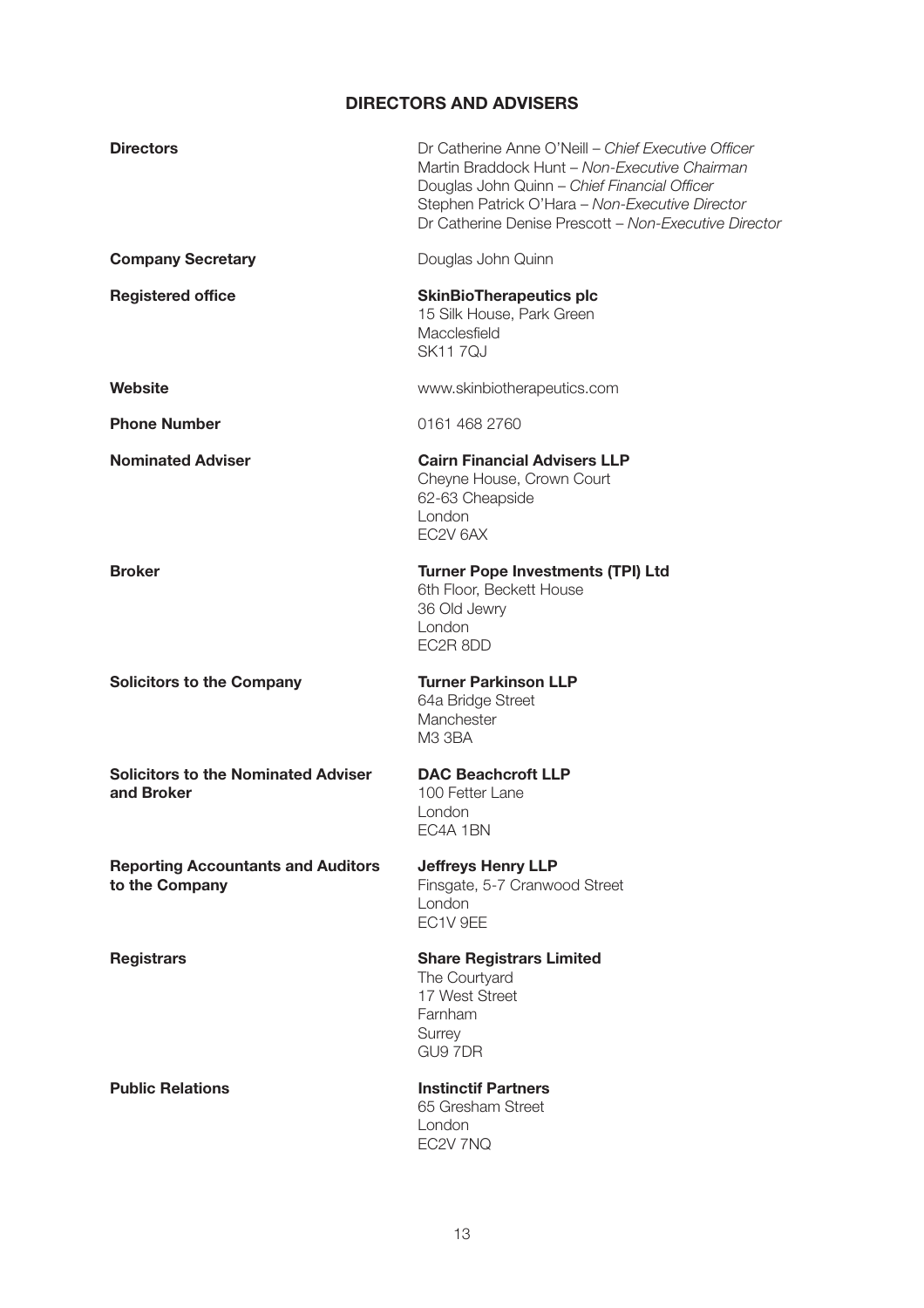## **PART I**

## **INFORMATION ON THE COMPANY**

## **1. INTRODUCTION**

SkinBioTherapeutics has acquired technology and intellectual property ("SkinBiotix") founded on scientific evidence indicating that the molecules found in the human microbiota can be used to protect, manage and restore the skin. Following the completion of successful Proof of Principle studies at the University of Manchester, SkinBioTherapeutics has identified a range of potential applications for SkinBiotix, and is looking to demonstrate viability for these applications through continued development and human studies in order to gain access to a range of large and growing markets.

The Company is seeking Admission to AIM and to raise approximately £4.1 million net of expenses through the Placing in order to progress the Company's technology platform and to accelerate the clinical development of its main active ingredients. Due to the clearly defined regulatory requirements imposed upon cosmetic applications, the Company's priority is to first focus on the preparation of a cosmetic formulation for human studies. Following the completion of these studies, SkinBioTherapeutics will seek to enter into licensing agreements and partnerships with established companies that have specialist skin divisions to take products to market. Upon successful completion and testing of the cosmetic candidate, the Company intends to subsequently develop and validate dermatological applications for its products in the consumer, health and well-being sectors.

The Directors believe that its management team has an appropriate mix of industry experience and scientific knowledge to guide the Company through the development of its therapeutic and consumer healthcare candidates, with the aim of initiating human studies for its first cosmetic product within approximately 18 months from Admission. Successful development of the cosmetic and subsequent applications will facilitate the SkinBiotix technology becoming relevant to several markets, including skincare, dermatology and infection management specifically in HCAIs and wound care.

The SkinBioTherapeutics business model is based around in-house research and development performed at selected specialist centres (currently at the University of Manchester), together with developing an IPR portfolio and outsourced formulation. Ultimately the Company intends to seek to enter into licensing agreements and relationships with multiple commercial partners across its numerous application areas.

The Placing will provide investors with the opportunity to invest in innovative technology at an early stage of development that is underpinned by a portfolio of patent applications, supported by an experienced board, and applicable to a range of significant markets.

## **2. HISTORY**

Dr Catherine O'Neill, Chief Executive Officer, began to explore the potential of the human microbiota in skin health several years ago with her colleague Professor Andrew McBain. They began by investigating the actions of 'probiotic' bacteria on skin; members of the gut microbiota that are known for their positive effects. Dr O'Neill and Professor McBain reasoned that these positive effects shown by probiotics in the gut could also be applicable to the skin since it shares a number of characteristics with the gut.

In 2009, research was commenced at the University of Manchester under the guidance of Dr O'Neill exploring ways in which to improve the barrier of skin cells through the use of probiotics. This research led to the discovery that certain strains of probiotics have an impact upon the molecular barrier of skin; specifically the tight junctions of skin. These tight junctions control the passage of fluid and electrolytes into and out of the surrounding tissue. It was also discovered that these bacteria demonstrate a number of other mechanisms beneficial to the skin.

The discoveries made by Dr O'Neill at the University of Manchester from 2009 to 2015 have led to a number of observations, patent applications and the publication of Proof of Principle studies in peer reviewed scientific journals between 2012-2015.

In early 2015, OptiBiotix, an AIM quoted life sciences business with an interest in the human microbiome space, approached Dr O'Neill and the University of Manchester having identified the commercial potential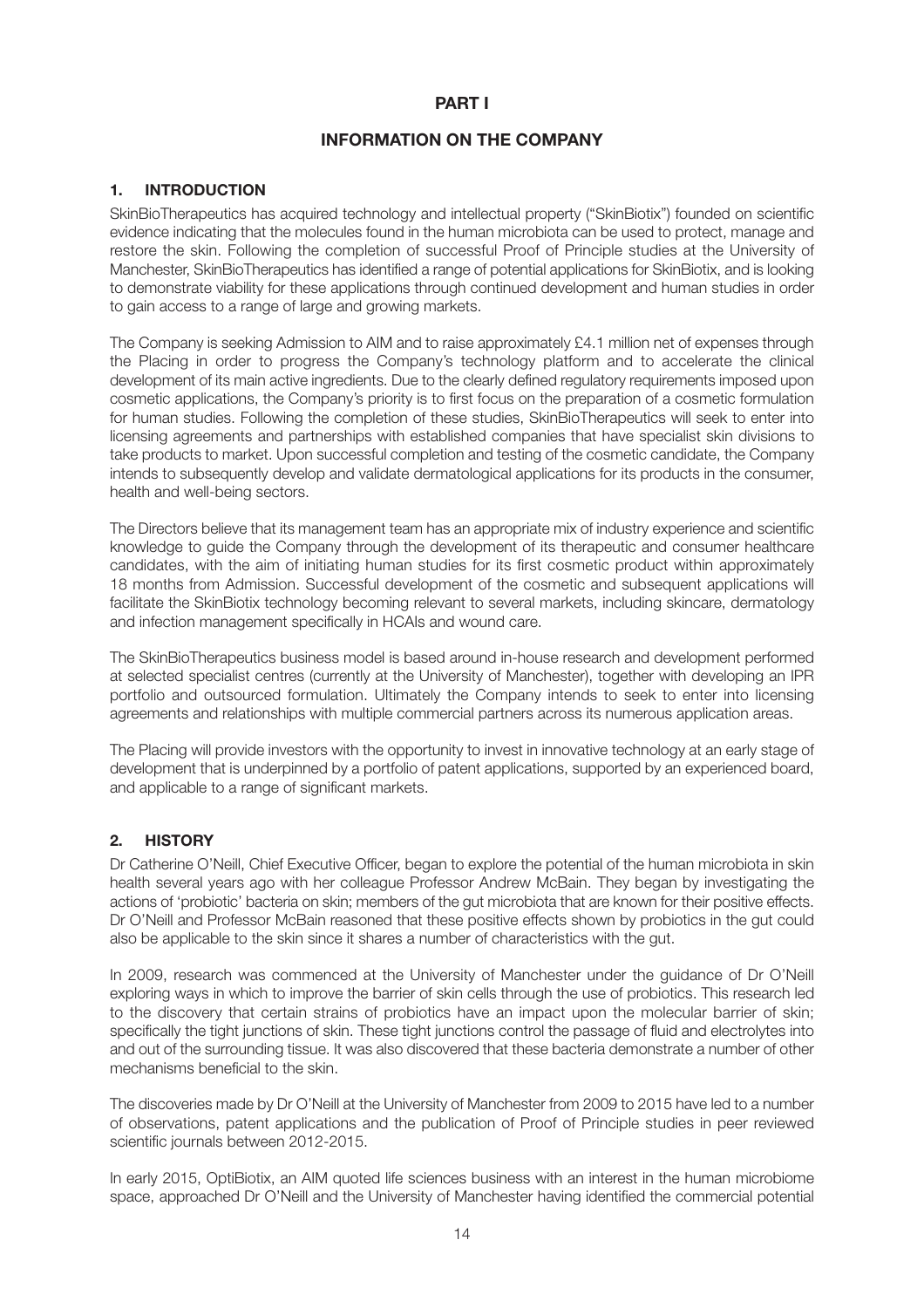of the SkinBiotix technology and possibilities for new product opportunities based on the research performed to date.

The Company, which was at the time a wholly owned entity of OptiBiotix, acquired the technology and intellectual property owned by the University of Manchester in respect of SkinBiotix on 17 March 2016. The intellectual property acquired included two patent families at varying stages of prosecution, and a body of confidential know-how on the performance of the SkinBiotix technology in lab based studies.

Following the acquisition, subsequent IP relating to a third patent family has been filed to extend the scope of the SkinBiotix technology.

The resultant ownership of the Company immediately following the acquisition of the IP from the University of Manchester was split between OptiBiotix (52.0%), the University of Manchester (21.6%), Professor McBain (13.2%) and Dr O'Neill (13.2%).

Immediately prior to Admission, following the conversion of a loan made to the Company by OptiBiotix and resultant issue of the Loan Shares (further details of which are included in paragraph 9.2 of Part VI of this document), the ownership of the Company is split between OptiBiotix (72.5%), the University of Manchester (12.4%), Professor McBain (7.6%) and Dr O'Neill (7.6%).

The voting rights attaching to the shares held by OptiBiotix and the University of Manchester do not differ to those attaching to the other Ordinary Shares.

## **3. INVESTMENT OPPORTUNITY**

The Directors believe that SkinBioTherapeutics presents an attractive opportunity for the following reasons:

- Although at an early stage of development, the Company has demonstrated through proof of principle studies that it is able to protect, manage and restore skin models through the utilisation of bacteria derived from probiotic organisms in order to modulate the skin.
- The Company's commercial strategy is underpinned by its portfolio of patent applications based on several years of scientific research on the potential benefits of probiotics, and active components derived from them, on skin barrier improvement. Applications have been progressed for a total of eighteen patents split into three patent families.
- The Board has a range of experience covering fund-raising, early phase corporate development in life science companies and operating in public markets. Additionally, certain members of the Board and management team possess core scientific and product development expertise with experience leading new product concepts into human studies.
- Proof of Principle has been achieved for the SkinBiotix technology in human skin organ culture models. This successful demonstration of the technology's three modes of action (skin protection, skin management and skin restoration) is a critical technical hurdle in the planned transition to human studies.
- Successful validation of an application of the SkinBiotix technology on human test subjects would provide the Company with potential access to global markets.
- The probiotic species from which the SkinBiotix technology is derived has been given the Generally Recognized as Safe (GRAS) designation from the US Food and Drug Administration (FDA).
- The Board's strategy is to minimise overheads through utilising the laboratories and resources of the University of Manchester, and subcontracting product formulation and lysate scale-up to third parties.

Your attention is also drawn to the Risk Factors in Part II of this document.

## **4. BUSINESS MODEL**

The business model of the Company is designed to minimise costs through strategic partnership agreements while simultaneously maintaining control over the research and development process.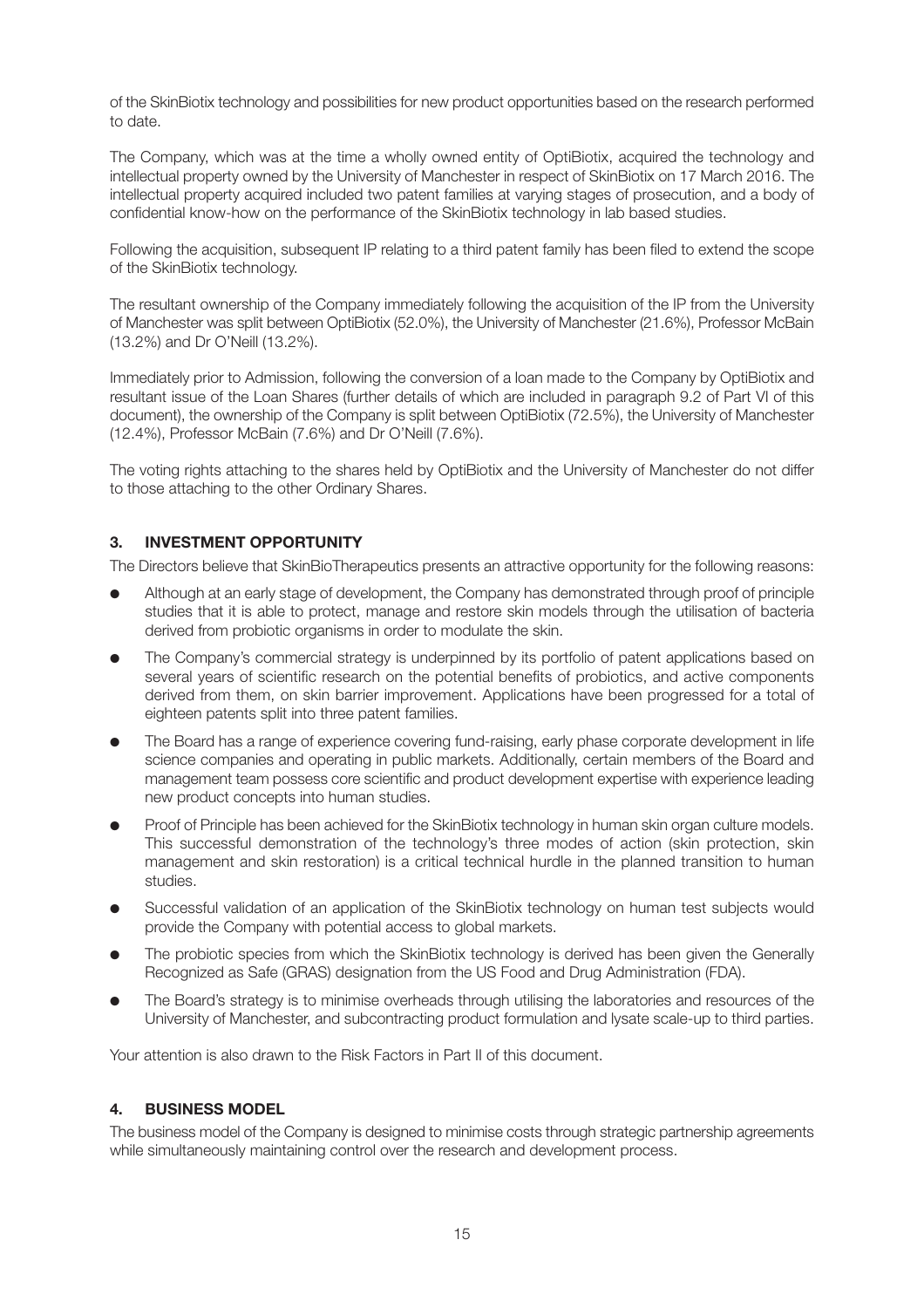Under a contract research agreement between SkinBioTherapeutics and the University of Manchester, all IP developed at the University's facilities in relation to SkinBiotix remains the property of the Company. The core team responsible for performing the laboratory based research and development consists of Dr O'Neill and post-doctoral research associate, Dr Cecile El Chami.

Where appropriate, patent applications are made for significant findings arising from the work performed that complement the Company's existing portfolio. SkinBioTherapeutics currently owns three patent families comprised of eighteen patent applications that are in varying stages of prosecution, yet to be given notice of allowance or proceed to grant. In addition, a body of propriety know-how is held by the Company. It is the IP strategy of the Company to avoid using third party proprietary technology in designing its candidates. The Directors believe that this both keeps the cost to the Company low and mitigates the risk of patent infringement.

In formulating its SkinBiotix technology, the Company intends to utilise third party specialist formulation providers. These providers will develop suitable formulations for the SkinBiotix technology that are designed to address the aesthetic needs of consumers while retaining the functions of the SkinBiotix technology. This allows for formulation at the quantities and to the regulatory standards needed for human studies and commercial sale.

Once a formulation has been developed, clinical studies will be performed by specialist contract research organisations. This ensures that clinical studies are performed independently from the Company. The nature and extent of the clinical studies performed will be dependent upon the proposed use of the product (i.e. human studies in the case of the cosmetic product, which will be used for skincare).

Upon successful completion of human studies, SkinBioTherapeutics will seek to enter into partnerships and licensing agreements with product focused health, wellbeing and therapeutic companies. Partnerships are key to the business model for all potential indications.

Consumer appetite for products that have a scientifically proven beneficial effect is driving significant growth in the cosmetics market. The Directors of SkinBioTherapeutics believe that its innovative and proprietary technology positions it as a potential partner of choice in this high growth sector. The Company will explore product opportunities both in the premium and mass market beauty/cosmetic markets.

## **5. OPERATIONS**

The Company has a total of seven directors, contractors and consultants that are responsible for the development of the SkinBiotix technology and its commercialisation. The operations of the Company will largely be outsourced, as explained in paragraph 4 of this Part I.

At the current stage of development of the SkinBiotix technology, the Company is adequately staffed for its present requirements. As the Company approaches the human studies stage of its development, the Board will review the requirement for increasing the staff base. Biographies of Board members are included within paragraph 13 of this Part I.

In addition, a number of third parties will be engaged that are integral to the operations of the Company, including:

## ● **Formulation specialists**

The Company aims to formulate SkinBiotix along established development pathways with specialist third party formulation companies. Providers will prepare prototype formulation for testing. Selected formulations will be produced at the scale and quality required for subsequent human studies. The Company intends to select providers with the appropriate quality systems to meet regulatory requirements.

## ● **IP consultants**

The Company currently retains Appleyard Lees IP LLP as its IPR management agent. Appleyard Lees IP LLP is an established intellectual property firm, with a team of patent and trademark specialists.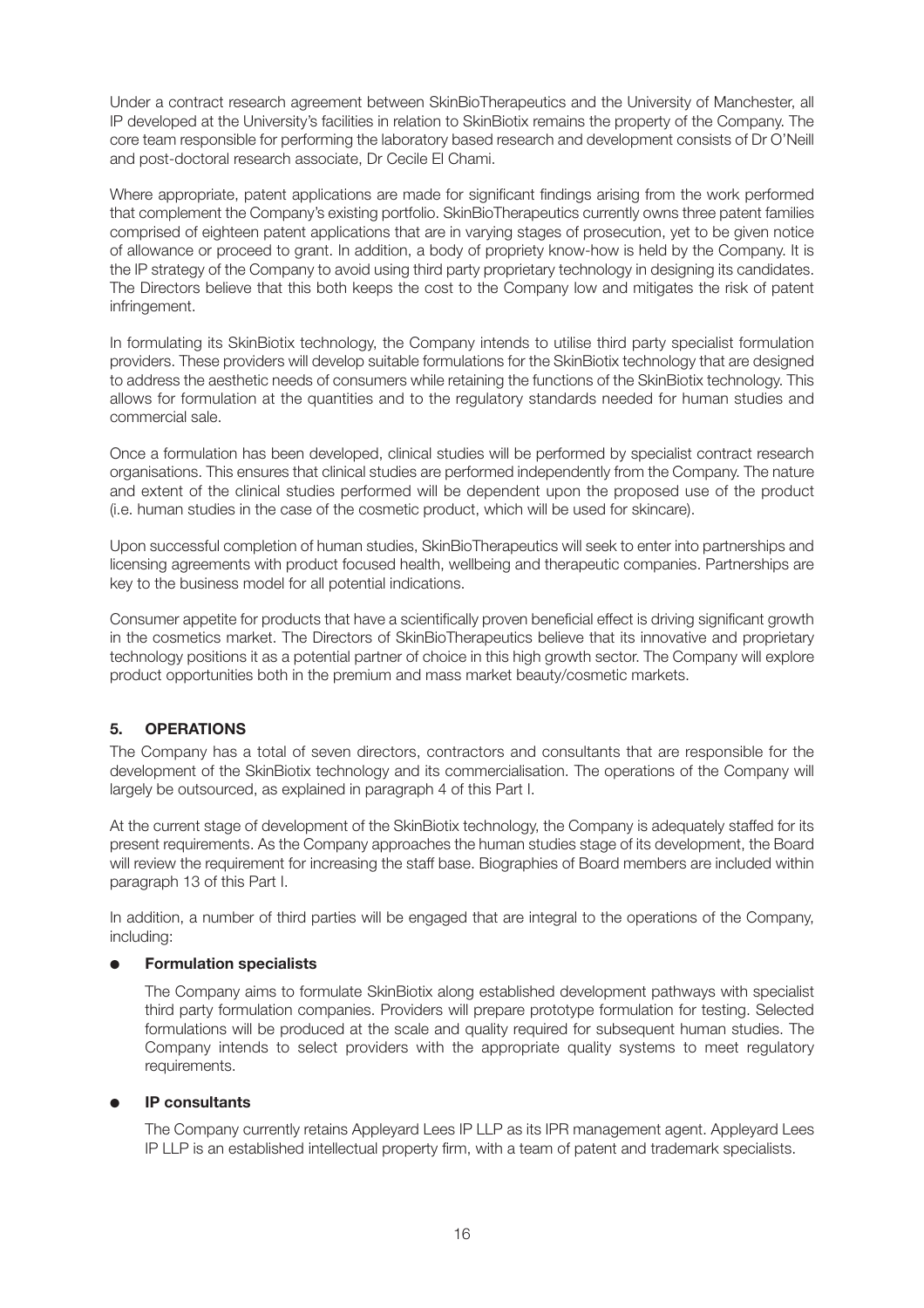## **Regulatory consultants**

The Company retains the services of Dr Stephen France (a biography for Dr France is included in paragraph 13 of this Part I) on a consultancy basis. Dr France aids the Company in ensuring its development activities conform with and meet the standards required to place products on the market.

## ● **Commercial consultants**

The Company retains the services of Dr Kevin Bilyard (a biography for Dr Bilyard is included in paragraph 13 of this Part I) on a consultancy basis. Dr Bilyard supports the Company on the development of its commercialisation plans.

## **6. TECHNICAL BACKGROUND – PROBIOTICS & HUMAN MICROBIOME**

The human body contains on and within it, roughly 10 times more bacterial cells than human cells. The genetic content of all the bacteria in and on our bodies is called the human microbiome. Our microbiome contains roughly 1,000,000 genes whereas humans possess around 23,000 genes. Therefore, the microbiome has a huge potential to be able to change the way the body functions.

The best understood members of the microbiome are the bacteria that live in the gut. As changes to gut microbiome are often associated with disease, this has led to the idea that manipulating the gut microbiome through the ingestion of probiotics may therefore be associated with a return to health.

Probiotics are live micro-organisms which, when administered in adequate amounts, confer a health benefit on the host. They are usually members of the gut microbiota where they are well known for their positive effects. In the gut, probiotics have been used to treat or prevent a number of disorders ranging from travellers' diarrhoea to the chronic inflammatory condition Crohn's disease. Although the mechanisms by which probiotics act in the gut are unclear, data suggests that probiotics can:

- Increase the gut's barrier integrity by enhancing the formation of multi-protein complexes called 'tight junctions'. Tight junctions seal the space between adjacent gut cells to prevent the passage of toxins, molecules and ions through these spaces;
- Protect the gut from infection by outcompeting harmful pathogens;
- Modulate the immune responses of the human body; and
- Increase the rate of intestinal healing in response to injury.

To date, the majority of focus within the probiotics industry has been placed upon ingestible applications of probiotics and their ability to maintain and improve intestinal gut health. Microbiologists, immunologists and dermatologists are now beginning to unlock the importance of how skin interacts with bacteria. In addition, advances in molecular biology and other areas of research are enabling scientists to understand and intervene in skin conditions in ways that were not previously possible.

The Directors believe SkinBioTherapeutics is one of the first companies developing innovative technology that is designed to promote skin health by harnessing the beneficial properties of probiotic bacteria and the active components derived from them. The approach taken is to utilise a 'lysate' of probiotic bacteria as a topical agent. The lysate is prepared by ultrasonic disruption of the bacterial cells. The lysate is then filtered to remove any remaining living bacteria. The use of a lysate rather than live bacteria circumvents the possible safety considerations associated with applying live bacteria to the skin, and also the potential formulation difficulties of keeping bacteria alive in a cream.

SkinBioTherapeutics has generated an evidence base indicating that skin models can benefit from the introduction of certain modulators in the form of lysates of probiotic bacteria. This has been achieved in skin models through the SkinBiotix technology and its three "modes of action", being protection, management and restoration.

## **7. TECHNICAL BACKGROUND – SKINBIOTIX**

The SkinBiotix technology is designed to impact upon the skin in three key ways: protection, management and restoration.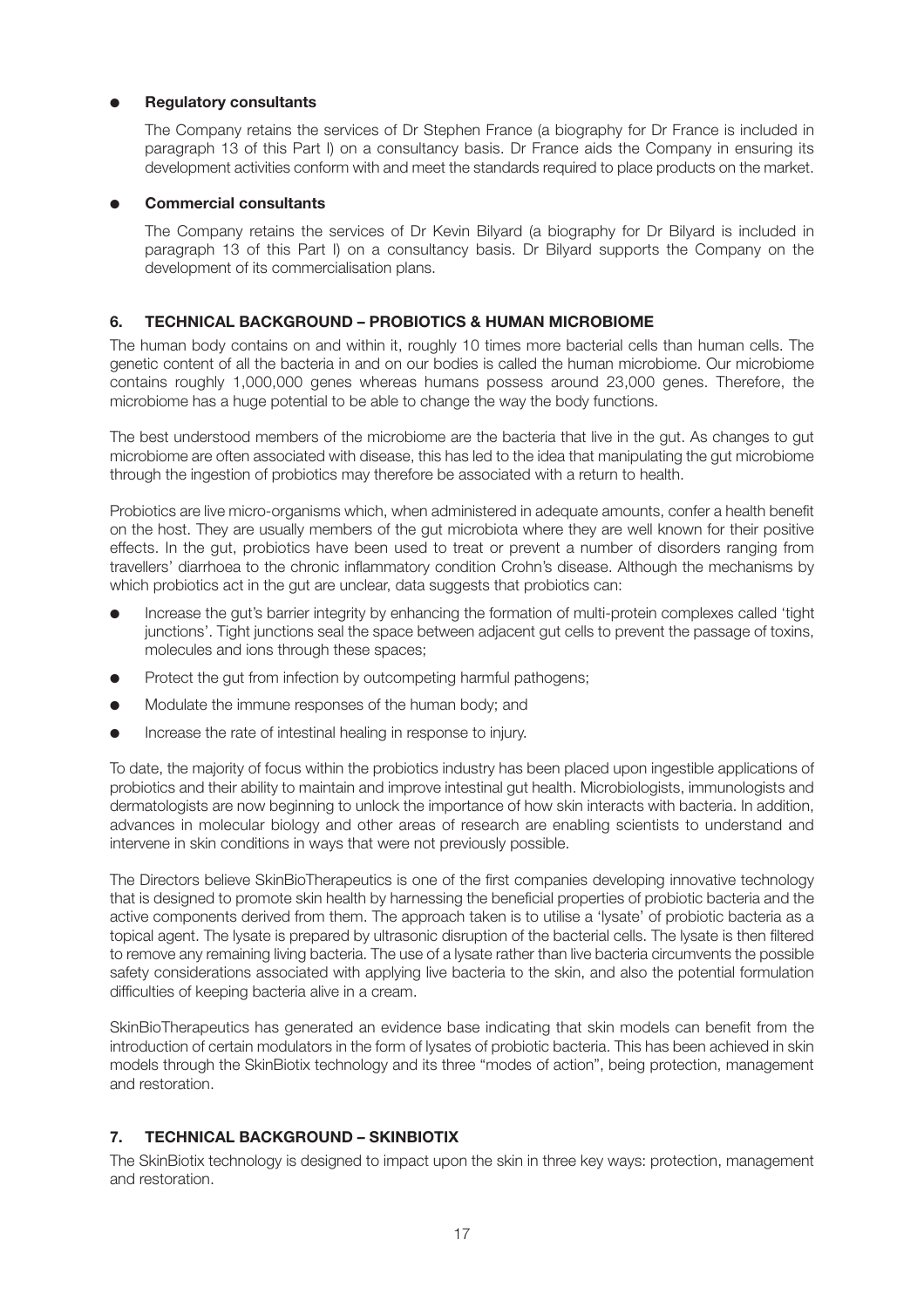## **Skin protection**

The skin acts as the interface between the entire body and the outside environment. This means that the skin undergoes daily exposure to potentially noxious stimuli including pathogens, toxins, pollutants and ultraviolet radiation from the sun. Skin therefore must act as a barrier to protect the body from these various agents. In addition, skin provides a barrier to regulate water loss from within the body.

Part of the skin's ability to function as a tough, waterproof protective barrier is due to structures known as tight junctions. These structures physically block the spaces between adjacent skin cells and prevent the entry of pathogens, and toxins etc as well as the loss of water from within the body. Proof of principle studies have demonstrated that the SkinBiotix technology is able to modulate the levels of certain molecules important to the formation of tight junctions between skin cells. In doing so, SkinBiotix improves the function of tight junctions.

## **Skin management**

*Staphylococcus aureus* is one of the most common skin pathogens and is implicated in a range of skin conditions from relatively mild diseases such as impetigo, to life threatening septicemia. Although Staphylococcal infections can be treated successfully with antibiotics, resistant strains, such as *Methicillin-resistant Staphylococcus aureus* ("MRSA") are beginning to emerge. Growing resistance and the lack of new antibiotics is driving the need to discover and develop new methods of controlling bacterial growth, colonisation and infection.

*Staphylococcal* skin infections are relatively common and they are especially troublesome in hospitals where patients with open wounds and weakened immune systems are at risk. When MRSA is the infectious agent the morbidity and mortality risk rises significantly. Healthcare providers spend huge sums on infection prevention, allocating resources to the management of patients with infections. The Directors believe this exemplifies the opportunity for new products that are effective in improving the skin barrier and reducing the risk of infection.

SkinBiotix is able to reduce *Staphylococcal* load in skin cells and prevents the attachment of *Staphylococcus aureus* to skin cells.

## **Skin restoration**

The importance of an intact skin barrier is demonstrated by the body's response to a breach in the barrier i.e. a wound or burn where there is an increase in infection risk. When the skin is wounded, the skin cells (keratinocytes) proliferate and migrate across the wound site to attempt to fill in the gap. This happens quickly in healthy individuals but in some patients with underlying problems e.g. diabetes, the skin can be slow to heal. A delay in healing can leave the body exposed to potential infection. The SkinBiotix technology has shown potential to enhance the speed of wound closure by both increasing the proliferation and the migration of keratinocytes across the wound site.

## **8. APPLICATIONS**

SkinBioTherapeutics has identified a range of potential cosmetic and dermatological applications for its technology platform. The stage of development of each of these applications is illustrated below.

## **Skin Health/Cosmetics (Cosmetic Application)**

Due to the clearly defined regulatory requirements surrounding cosmetics, the first prioritised application for the SkinBiotix technology is a cosmetic application for skin health. Consideration will be given to formulations that meet and address the needs of the consumer. The target product profile is a non-irritating formulation that can be used liberally and generally on areas of dry, sensitive skin, without leaving a residue, and is unlikely to be wiped away or removed by casual contact.

Targeted benefits of the cosmetic application may include the promotion of general skin health and skin radiance with properties that help to soothe skin, improve moisture retention and skin smoothness. This could create opportunities in the anti-ageing and sensitive skin health markets.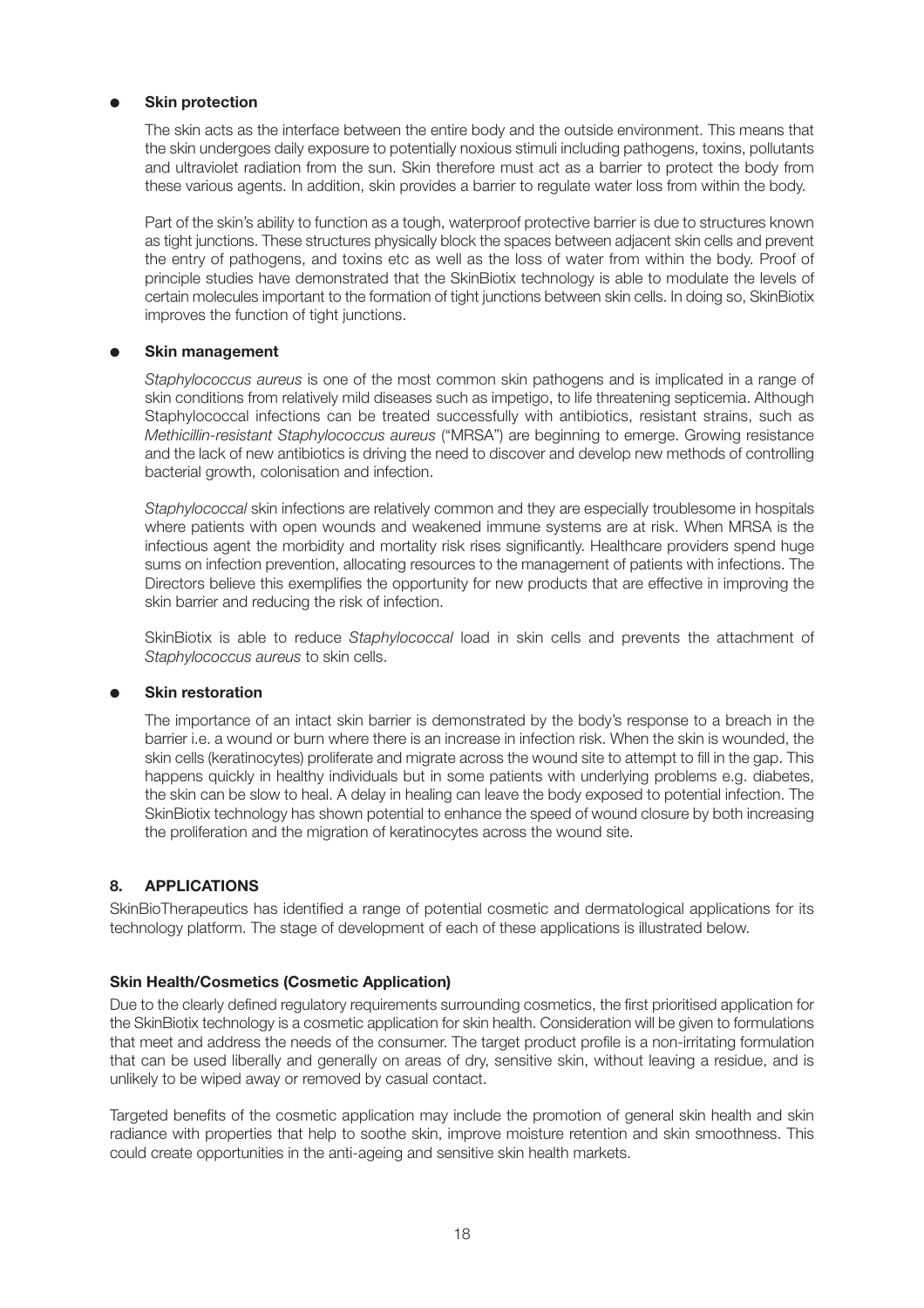An overview of the development activities to be undertaken and route to commercialisation for the cosmetic application is included within paragraph 9 of this Part I.

## **Healthcare Acquired Infections (HCAIs) (Dermatological/Pharmaceutical Application)**

SkinBiotix has demonstrated inhibitory activity against the pathogenic bacteria *Staphylococcus aureus* in skin cells. This creates the potential for a product which can reduce the risk of HCAI's. This raises the possibility that this activity may be applicable across a wider range of harmful human skin bacterial pathogens. Testing this inhibitory activity in skin cells against a panel of bacterial strains known to be of importance in HCAIs will be used to determine a spectrum of effectiveness. This activity profiling will direct the development and clinical testing of formulations and product positioning approaches which target harmful infectious bacterial strains.

## **Other Dermatological Applications**

The properties of the SkinBiotix technology create opportunities for demonstrating its efficacy in the prevention (prophylaxis) and management/treatment of skin diseases. The path to regulatory approval involves preclinical development and clinical trials in humans. The studies will be designed to evaluate safety, dosage, and to demonstrate effectiveness in a specific indication. If the trials are successful, then an application for marketing authorisation will be submitted to the appropriate regulatory authority for consideration. The Company has yet to fully validate an indication, although the Directors believe SkinBiotix has properties that indicate it could be used as a supportive treatment in the management of both adult and paediatric atopic dermatitis. Pre-clinical and clinical testing will be performed to validate the indication prior to entering human study programmes.

## **9. STRATEGY, DEVELOPMENT & COMMERCIALISATION**

## **Strategic Overview**

The aim of the Company is to develop its SkinBiotix technology into commercially successful products supported by a strong scientific evidence base. The strategic aim is to partner with health and wellbeing and/or pharmaceutical companies currently in this area or looking to move into this sector.

Developing strategic alliances with major companies can be a difficult and time consuming process, therefore the Company will only approach such organisations once it can demonstrate efficacy by carrying out early human studies. Establishing clinical efficacy of health benefits is seen as a key market differentiator, a prerequisite for license deals and a major value enhancing step. This will be supported by international presentations at conferences and exhibitions with a view to bringing the Company and its products to the attention of a wider corporate audience, enhancing industry credibility. SkinBioTherapeutics' commercial strategy is to engage potential partners in early dialogue, building up relationships and maintaining communication on technical and commercial progress, until one or more deals can be secured.

## **Development – Skin Health/Cosmetics**

To date, SkinBioTherapeutics has completed studies using human skin models, successfully demonstrating the three modes of action of the SkinBiotix technology. In order to complete the validation stage for the cosmetic application, a number of steps must be taken that will ultimately result in the performance of human studies.

The planned development activities include:

## *Upscale of SkinBiotix Lysate and Lysate Testing*

To date, the lysate used in the research studies performed by SkinBioTherapeutics has been produced only on a small scale at the University of Manchester laboratories. In order to progress the development of the cosmetic formulation, the lysate is required to be produced on a larger scale. This manufacturing will be performed by expert third party partners. Maintaining and optimising lysate activity at the volumes required for formulation is a critical next step in the development of the cosmetic formulation. As this has not yet been done, risks exist surrounding the performance of the lysate once produced. It will need to be tested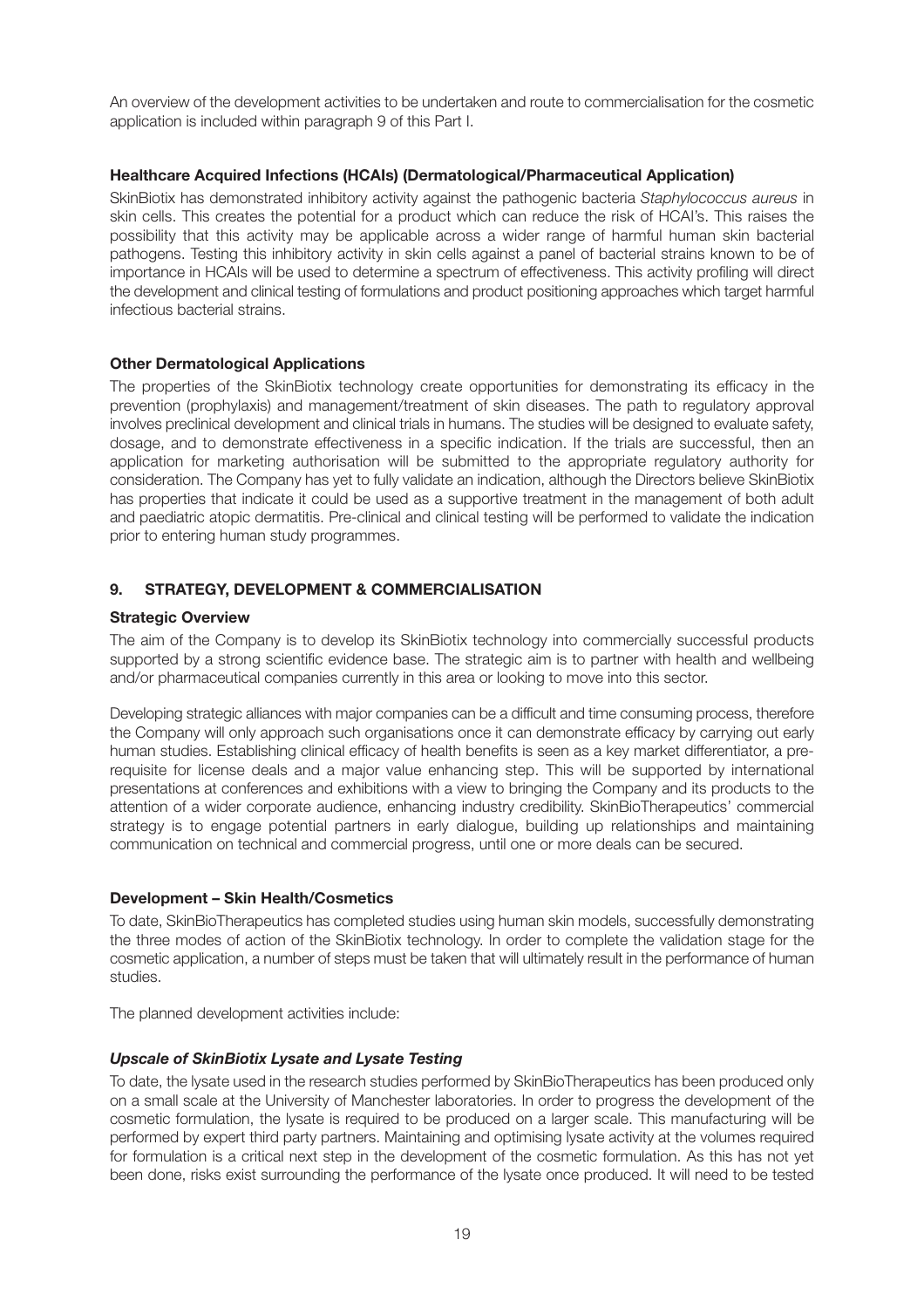by the Company to ensure that the benefits seen to date on skin in the ex vivo studies have not been lost in the lysate preparation process.

The functionality will be assessed by the SkinBioTherapeutics team, inclusive of short term and long term stability studies. There may be several iterations of the lysate produced prior to achieving the results required for the next stage in the cosmetic formulation's development. While it is assumed that a number of iterations will be required, any significant delay could have an adverse impact upon the Company's business, financial condition and results from operations.

#### *Formulation*

Product formulation is a highly specialised function and as such, specialist providers will be contracted at this stage to prepare prototypes, manufacture batches and package study samples. This is a critical stage in the process as the formulation must be capable of maintaining the SkinBiotix activity and also appeal to consumers. Formulations will include excipients that are required to ensure stability and sterility. In de-risking this stage, a number of test prototype formulations will be developed and each formulation will be validated for activity using the skin organ culture model. Once selected, the lead formulation will be produced to the quality required for subsequent studies. A placebo formulation, containing no SkinBiotix lysate, will be prepared as a comparator. The finished formulation will be packaged into sterile containers and labelled according to the requirements of the human study.

While it is assumed that a number of iterations will be required, any significant delay could have an adverse impact upon the Company's business, financial condition and results from operations.

#### *Organ Culture*

Prototype formulations will be tested in human skin organ cultures. Through use of a third party, vertical diffusion cell models will be used in order to examine the transition of active SkinBiotix ingredients into human skin. Multiple formulations will be tested, with the preparation most efficient at delivering the lysates contained within selected for production. The final study formulations will also undergo a safety assessment via an authorised testing laboratory.

At the end of this stage of development a formulation will be ready for human testing.

## *Human Study*

In order to complete the development stage, a human study will be performed at a contracted research organisation both for regulatory purposes, and to ensure that the skin benefits that were evidenced through laboratory testing are also apparent within the final formulation. Prior to commencing the human study, the formulation specifications will need to be collated by the Company in respect of the formulation to be tested. Much of this information will be compiled into a Product Information File ("PIF") at the commercialisation stage. Test formulations will also be assessed for consumer acceptability and stability.

## **Commercialisation – Skin Health/Cosmetics**

After demonstrating the cosmetic formulation in human studies the Company will work with its consultants and commercial partners so as to ensure that the cosmetic application that will have the formulation that is suitable for market entry. SkinBioTherapeutics will collate and maintain a data room of the necessary information required to comply with EU regulations or any successor relevant legislation for cosmetic products entering the market. Under current legislations the information required for a PIF includes, but is not limited to: full product formulation, method of manufacture, specifications of the raw materials used, a statement on compliance with good manufacturing practice ("GMP"), product characteristics, stability test data and an assessment of safety/toxicology.

## **Development – HCAIs (Dermatological/Pharmaceutical Application)**

*Staphylococcus aureus* is the most common skin pathogen and one of the major causes of HCAI. Its management is of concern across the healthcare sector and the need for safe and effective agents to manage *Staphylococcus aureus* infections are well recognised. The growing resistance of *Staphylococcus aureus* to antibiotics represents a significant public health threat that has no short term solution. For every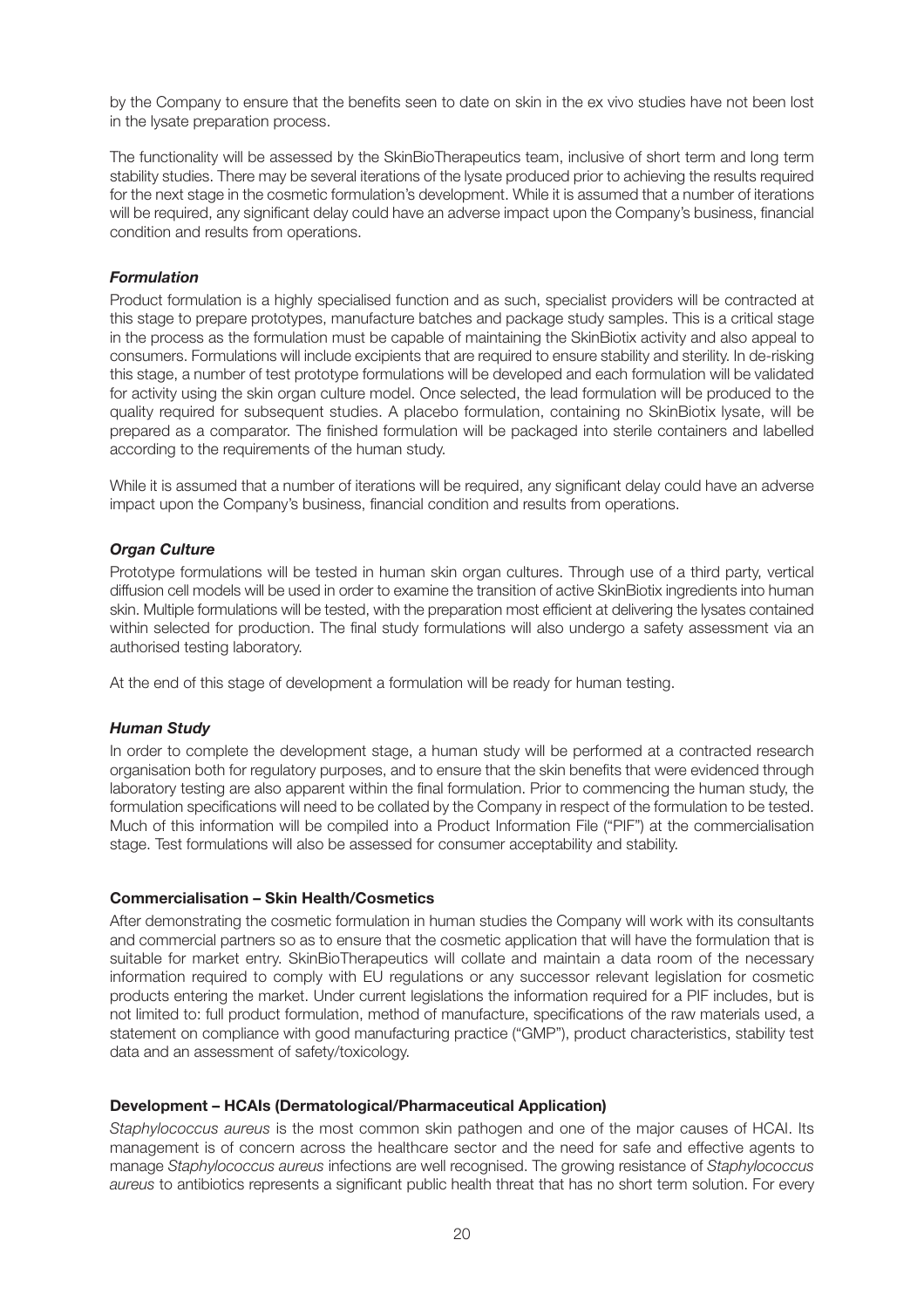100 hospitalised patients 7 will acquire at least one HCAI. SkinBiotix has the potential to protect skin from *Staphylococcus aureus* infection and inhibit *Staphylococcus aureus* growth. This represents an opportunity to develop products that prevent the binding of *Staphylococcus aureus* to the skin.

It is the Company's intention that SkinBiotix will be formulated into a suitable delivery vehicle and undergo tests to demonstrate its performance and acceptability to prevent infection. Performance of any such formulation will be tested in human skin models prior to human clinical trials.

#### **Development – Other Dermatological Applications**

Changes to the composition of the skin microbiome are associated with a number of common inflammatory skin diseases. Atopic dermatitis (the most common form of eczema) is one such disease in which skin function is impaired and its protective function diminished. It is characterised by inflammation of the skin causing dryness, redness, itching and swelling. Atopic dermatitis is treated with a wide number of therapies, with treatment choice being determined by the severity of the disease. Currently available treatments target symptoms and provide only temporary relief.

The Directors believe that the SkinBiotix technology's ability to improve the barrier function, protect the skin from harmful pathogens and promote healthy skin has the potential to address these characteristics in order to support in the management of atopic dermatitis.

#### **Development Timeline**

An indicative projected timeline for the programmes outlined above is set out below.

|                                        | Proof of<br>mechanism | <b>Development</b><br>(formulation) | Proof of concept<br>Human studies | Commercialisation |
|----------------------------------------|-----------------------|-------------------------------------|-----------------------------------|-------------------|
| <b>MANAGE</b><br>Cosmetic              |                       | Q4 2017                             | Q3 2018                           | 2018              |
| <b>PROTECT</b><br><b>HCAI's</b>        |                       | Q3 2018                             | H <sub>2</sub> 2019               | 2020              |
| <b>RESTORE</b><br>Dermatology (Eczema) |                       | Q1 2020                             | 2021                              | 21/22             |

The Company will seek to test the healthcare use and application of its technology in humans. These studies aim to support the progression of the SkinBiotix technology in skin health and skin care uses and the partnering and licensing activities of the Company. They do not guarantee that the studies will result in a successful commercial deal or that any product which incorporates the SkinBiotix lysates or components derived from them will be progressed into product development or will result in a product that can be placed on the market. All human studies will be conducted and approved by the appropriate national authority/agency prior to commencing with study recruitment and the testing of topical formulations which incorporate the SkinBiotix lysates in humans. These requirements vary according to the jurisdiction where the study will be conducted. The Company will comply with the appropriate national requirements that are in place at the time of seeking human studies approval and will support any submission with public domain and company propriety information on the properties and performance of SkinBiotix in cell models. Only studies that are safe, ethical and of a sufficient quality standard will be conducted by the Company. The Company will work with appropriately qualified and compliant testing sites to comply with the requirements.

## **10. MARKET**

#### **Market Overview & Competitive Landscape**

The SkinBiotix technology platform is targeted at improving skin health by supporting the prevention and management of skin ailments and diseases. Skin care spans a number of market sectors and includes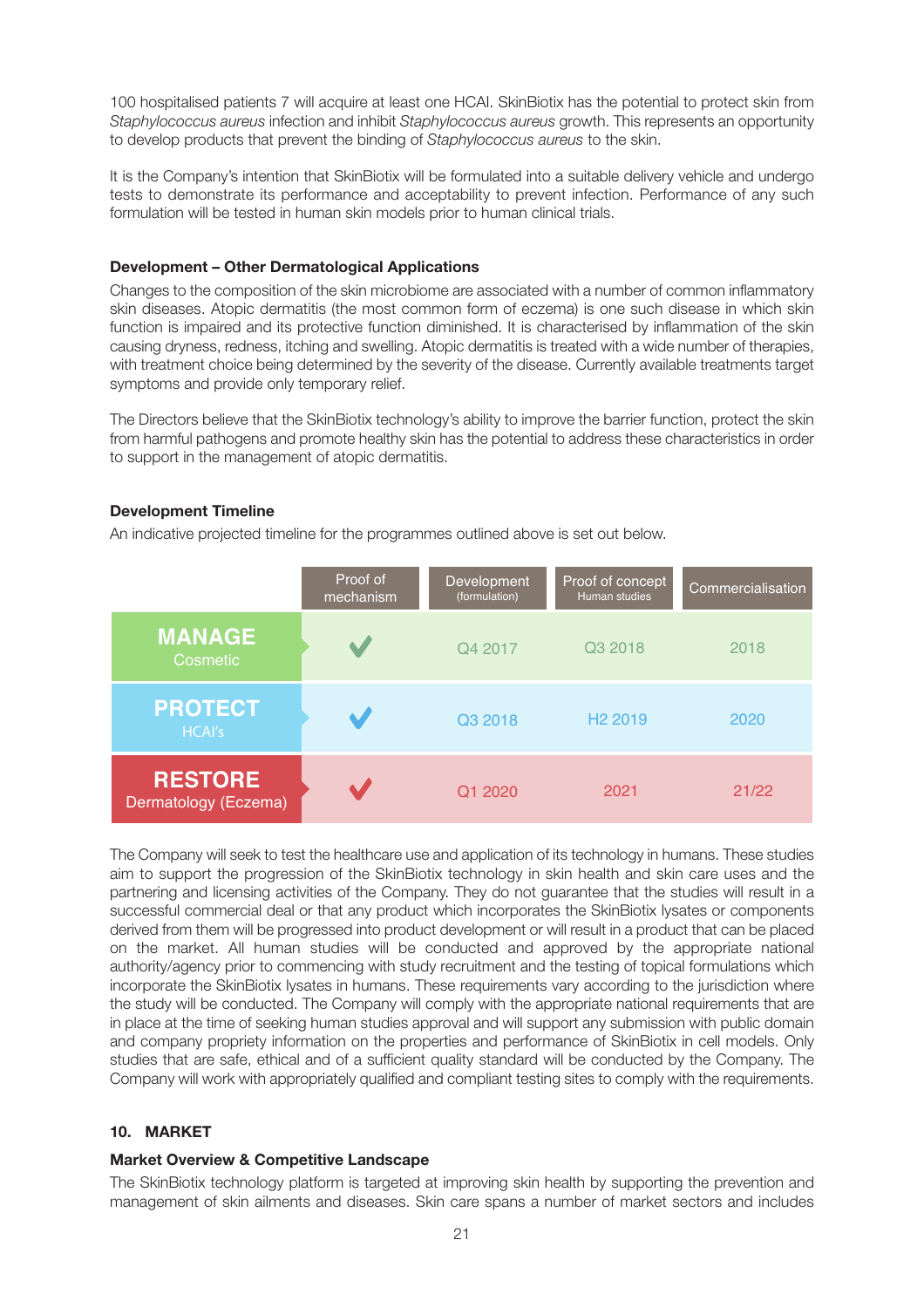products targeting a range of issues from everyday consumer problems to specific disease indications. Rising medical costs, a public health policy shift towards prevention and consumer trends towards healthier lifestyles and self-help continue to drive growth across each of the identified markets.

The Directors believe the SkinBiotix technology to be relevant to a number of markets:

## **Cosmetic Skin Care**

Skin care which includes facial, body and hand care products is the largest category within the beauty and personal care sector. It is valued at over \$112 billion (Euromonitor Passport). It continues to see growth with topical skin care products being the single biggest product format. An awareness of the need to nourish and support the skin to maintain its health and beauty is a significant driver of consumers demanding products that can demonstrate an improvement. Technology and innovation has a big influence in the sector.

## **Health Care Acquired Infections**

Skin hygiene is vital in infection prevention. Skin infections are of considerable concern in hospital care. A significant number of patients are affected annually with the global burden of HCAIs estimated in the USA alone in 2011 to be between \$35-\$88 billion. According to the European Commission, there are approximately 4.1 million healthcare associated infections and 50,000 attributable deaths in the European Union each year (2012). This corresponds to an economic burden of €13-24 billion.

The cost of HCAIs to the NHS is estimated at £1 billion per year (NHS England). Pharmaceuticals, environmental treatments and infection control devices are used in the management and prevention of HCAIs with these products generating estimated sales of \$17.1 billion in 2015.

## **Dermatology**

It has been estimated that at any given moment one-third of the global population is experiencing at least one active skin disease outbreak. This represents a considerable social and economic cost that can include physician visits, hospital care, prescription drugs and/or over-the-counter products for treating or managing these conditions.

Eczema is one of the most common of these skin diseases. It is characterised by dry, itchy and cracked skin with sufferers having an increased susceptibility to bacterial infection. Sales are dominated by topical steroids which can cause skin atrophy. This excludes emollients/moisturisers which are commonly used to artificially restore the skins barrier and improve skin hydration. Indeed emollients containing antibacterial agents that are designed to reduce the levels of pathogens on the skin are now being introduced.

While there is a wide range of companies that have an interest in the area of utilising probiotics for skincare purposes, the Directors believe that SkinBiotix is at an advantage due to the following combined properties:

- Contains no live bacteria:
- Has protective characteristics demonstrated by pathogen exclusion in human skin models;
- Has shown benefits to the skin cell barrier through the modulation of tight junctions;
- Enhances skin restoration following damage.

Additionally the majority of brands operating within this space have a focus on either cosmetics or therapeutic products. The Company intends to use SkinBiotix technology across a number of applications, both cosmetic and therapeutic.

## **11. INTELLECTUAL PROPERTY**

## **IP Strategy**

The IP strategy of SkinBioTherapeutics is to develop its IP portfolio through ongoing research. The applied for portfolio, which has been built on several years of research, is focussed on the potential of probiotics and specifically probiotic lysates as agents for skin barrier protection. The portfolio underpins the commercial strategy of SkinBioTherapeutics and will, once developed, help to support its market proposition.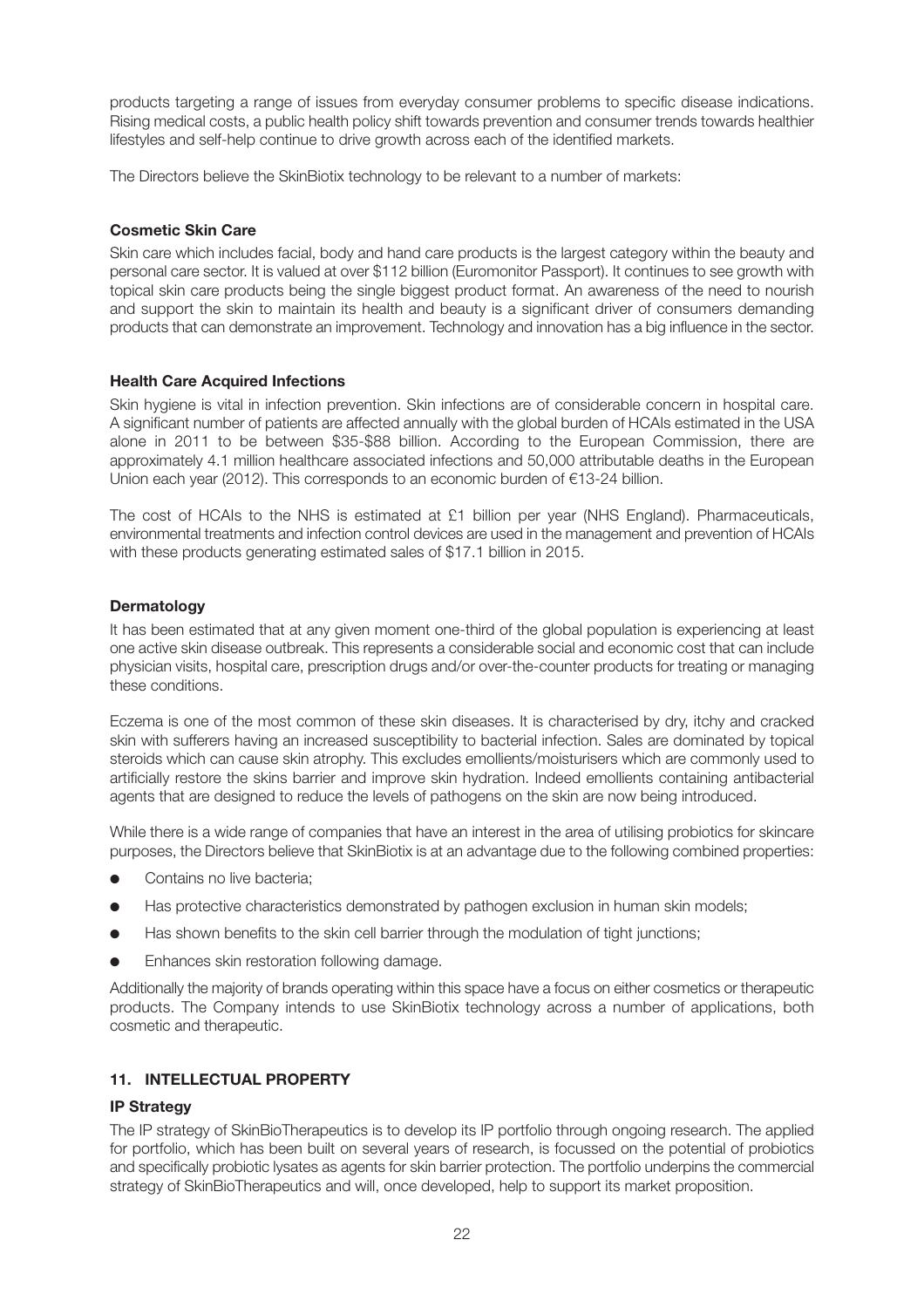All disclosures and publications made by SkinBioTherapeutics are submitted to the Company's patent attorney (Appleyard Lees IP LLP) for consideration and review. It is also a policy of the Company to avoid the use of third party proprietary technology in developing its products in order to mitigate the risk of patent infringement.

A number of commercial organisations and research institutions have begun establishing IP positions in the area of probiotics and specifically their use on the skin and in skin care applications.

#### **Current Portfolio**

The Company acquired a portfolio of intellectual property from the University of Manchester in March 2016, consisting of two patent families. Ongoing development activities by SkinBiotherapeutics resulted in the filing of an additional patent family in May 2016. A separate report, prepared by a third party IP specialist, Keltie LLP, has been included in full within Part III of this document.

## **Keltie IP Report Executive Summary**

The points from the executive summary of Keltie's report are duplicated below:

- The Company is aware of the value of patents and actively engages with a specialist intellectual property firm in order to ensure its inventions are protected to maximum advantage.
- The Company currently has pending patent rights covering three patent families relating to its proprietary technology in the use of probiotic bacteria, the lysates thereof, or conditioned media derived therefrom, in medical and cosmetic treatments. Each patent family offers the potential for broad geographic protection for the Company's technology in the major commercial jurisdictions of the world.
- In view of the filing dates of the patent applications, examination of the applications by the respective national Patent Offices is either in the early stages or is yet to commence. Accordingly, the patent rights are not yet enforceable against third parties.
- The Company owns the rights to all the inventions covered by the patent families. Where the rights have been acquired by assignment, the Company has taken steps to ensure that the ownership is recorded on the relevant patent registers.
- The "SKINBIOTIX" mark is already protected under an EU trade mark registration, and an application to protect "SKINBIOTIX" in the United States, Japan and Australia has been filed.

Please note that this executive summary is for reference only and is not intended as a substitute for reading and considering the report prepared by Keltie LLP in full, which is set out in Part III of this document.

## **12. SUMMARISED HISTORICAL FINANCIAL INFORMATION**

The selected financial information has been extracted from the historical financial information in Part IV of this document.

#### **Statement of Financial Position**

| <b>Assets</b>              | As at<br>31 December 2016 | As at<br>30 June 2016 |
|----------------------------|---------------------------|-----------------------|
|                            | £                         | £.                    |
| Non-current assets         | 162,213                   | 136,214               |
| Current assets             | 495,611                   | 287,274               |
| <b>Total assets</b>        | 657,824                   | 423,488               |
| <b>Liabilities</b>         |                           |                       |
| Non-current liabilities    | 313,003                   |                       |
| Current liabilities        | 91,186                    | 33,641                |
|                            | 404,189                   | 33,641                |
| <b>Net assets</b>          | 253,635                   | 389,847               |
| <b>Equity and reserves</b> | 253,635                   | 389,847               |
|                            |                           |                       |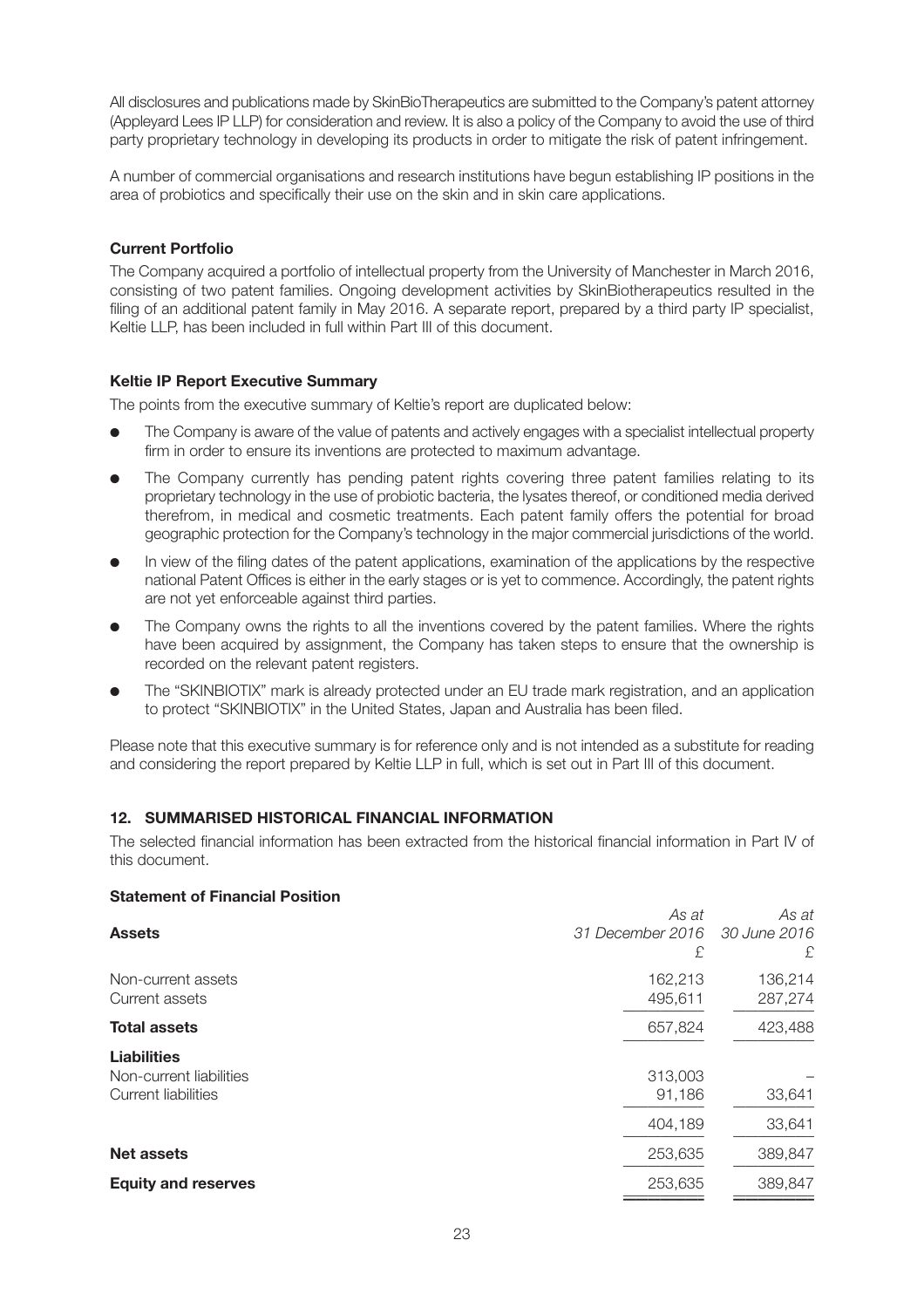- Non-current assets as at 30 June 2016 and 31 December 2016 comprise intangible assets, being the IP purchased from the University of Manchester and subsequently further developed by the Company.
- Current assets held by the Company predominantly comprise cash. The increase seen from June to December (and corresponding increase in liabilities) is due to a convertible loan granted to the Company by OptiBiotix, further details of which are included within paragraph 9.2 of Part VI of this document.

#### **Statement of Comprehensive Income**

|                                         | 6 months ended                | Period ended |
|-----------------------------------------|-------------------------------|--------------|
|                                         | 31 December 2016 30 June 2016 |              |
|                                         | £                             | £            |
| Revenue                                 |                               |              |
| Other income                            |                               | 3,000        |
| Administrative expenses                 | (248, 836)                    | (7, 201)     |
| Loss from operations                    | (248, 836)                    | (4,201)      |
| Finance costs                           | (6, 154)                      |              |
| Taxation                                | 25,627                        |              |
| Total comprehensive loss for the period | (229,363)                     | (4,201)      |
|                                         |                               |              |

The loss of £229,363 for the six months ended 31 December 2016 is due to expenditure in relation to the research agreement with the University of Manchester and costs incurred during the AIM admission process.

## **13. DIRECTORS AND CONSULTANTS**

The Company's Board is as follows.

## *Martin Hunt, Non-Executive Chairman* (aged 58)

Martin Hunt has over 30 years' experience in large multi-nationals, start-ups and public companies with a strong track record of management success and fund raising in the life science sector. His previous roles include CEO of biomaterials company Tissue Science Laboratories plc. Mr Hunt is Programme Director of the NIHR translational funding programme Invention for Innovation (i4i) and a member of the NIHR Strategy Board.

## *Dr Catherine O'Neill, Chief Executive Officer* (aged 51)

Dr Catherine O'Neill is an accomplished biologist and a leader in human-bacterial interactions. Dr O'Neill previously founded a specialist dermatology business, Curapel Limited, leading the company through its formation and development stage. As an innovator and expert Dr O'Neill has worked as an adviser for a number of skincare businesses and brand owners. This includes delivering technology from the lab, through development and onto new product concepts in partnership with global corporations. Dr O'Neill is a biochemist by training and has previously led large multidisciplinary research teams as a senior lecturer at the University of Manchester.

## *Douglas Quinn, Chief Financial Officer* (aged 49)

Douglas Quinn has spent the last 15 years involved in start-up and early stage businesses helping to manage them through subsequent levels of growth and secure the requisite funding. Mr Quinn has operational experience both within finance and across other business functions as well as considerable corporate finance experience, including in public markets. He was previously CFO at AIM listed Arthro Kinetics Plc and is currently CFO with regenerative medicine company Videregen and prior to joining Skin Biotherapeutics was CFO with University of Manchester spinout Gelexir Healthcare.

## *Stephen O'Hara, Non-Executive Director* (aged 57)

Stephen O'Hara spent 20 years working for the National Health Service (NHS) where he was responsible for delivering microbiology services to a large university teaching hospital.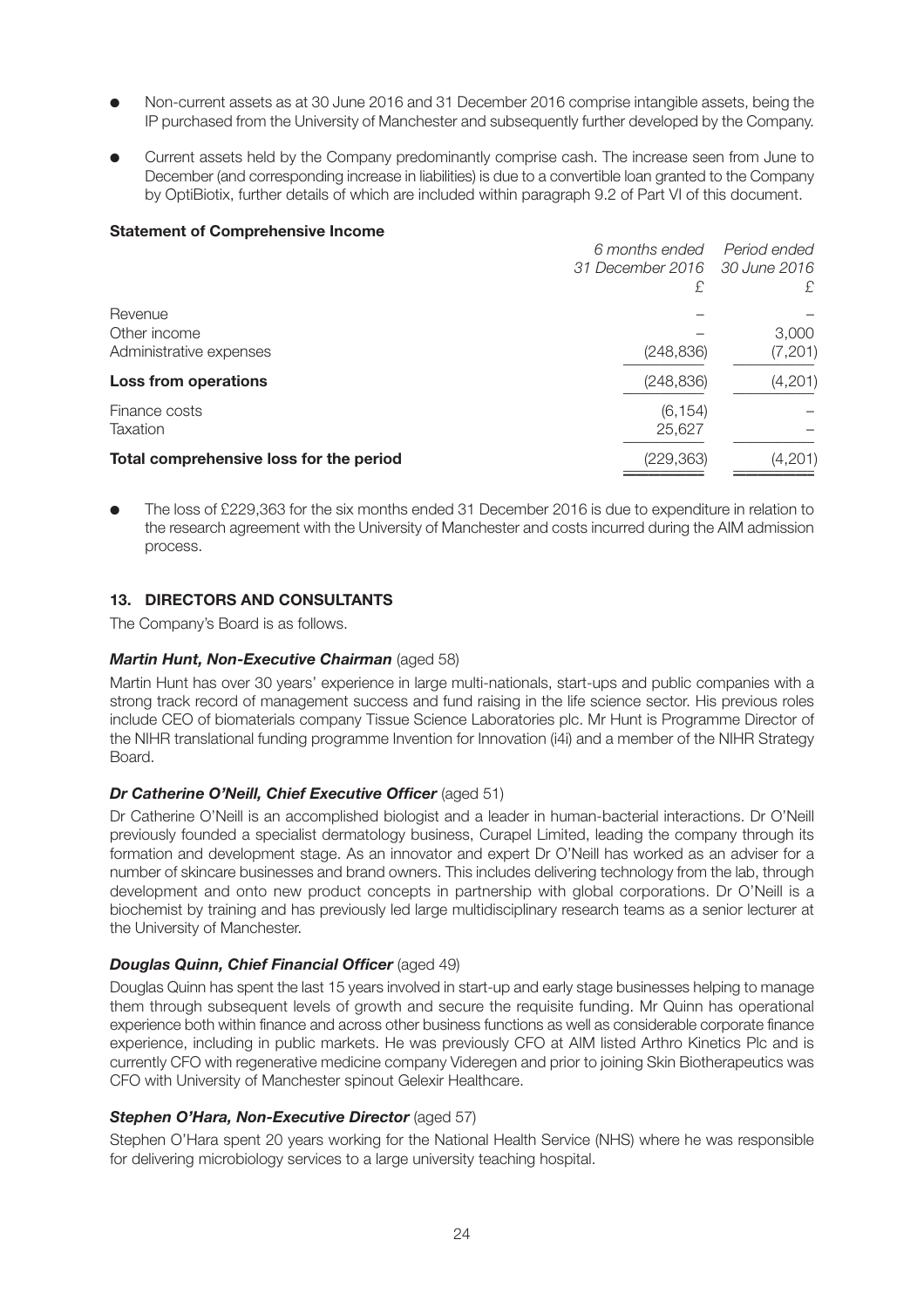Mr O'Hara left the NHS in 2000 to set up Acolyte Biomedica Limited (Acolyte), which developed rapid diagnostics for healthcare acquired infections such as MRSA. Acolyte was sold to 3M in 2007 where he became Director of Microbiology. Mr O'Hara left 3M in 2009 to become a Director at Taunton and Somerset Foundation Trust. In 2011 he founded Intelligent Biotech Limited as a vehicle to identify technologies and market opportunities in healthcare, which has enabled him to identify the emerging potential of the human microbiome and set up OptiBiotix.

During over 30 years in microbiology and healthcare, Mr O'Hara has authored over 40 articles, including chapters in several books, and is the inventor on a number of patents. He has at various times been editorial referee for the Journal of Medical Pathology and Journal of Clinical Microbiology.

## *Dr Catherine Prescott, Non-Executive Director* (aged 55)

Catherine has over two decades of experience in research, management and business in the biotechnology, pharmaceutical and venture capital sectors. Founder/Director of the consultancy Biolatris Ltd., Non-Executive Director of Videregen Ltd., Chair of the Trakcel Ltd Advisory Board, Translation Advisory Group member of the Babraham Institute, and Member of the Board of Trustees IMET2000. She is also a visiting professor at Kings College (London) teaching on the MSc programme 'Cellular Therapies from bench to market' and Senior Associate for the Masters in Bioscience Enterprise (Cambridge University).

## **SCIENTIFIC AND COMMERCIAL CONSULTANTS**

Scientific and commercial consultants to be used by SkinBioTherapeutics are as follows.

## *Dr Stephen France* (aged 42)

Stephen France has a background in developing new product concepts based on emerging market trends. His experience spans business operations, technology licensing and investment funding in the life sciences and pharmaceutical industry. As a venture manager at UMI3 Ltd he led the formation and operational start-up of a portfolio of venture backed biotechnology companies, including Gelexir Healthcare, Spectromics Ltd, IF Sensing Ltd, Bioxydyn Ltd, Manchester Imaging Ltd, Clin-e-cal Ltd and Renephra Ltd. He was also previously a director of Curapel Limited, a specialist dermatology business, where he supported the translation of the businesses technology pipeline from the laboratory bench, through development and into human studies. He has a PhD in molecular cancer biology from the University of Glasgow, carried out postdoctoral research at Harvard University (USA) and has worked in the pharmaceutical industry with AstraZeneca PLC.

## *Dr Kevin Bilyard* (aged 60)

Kevin Bilyard has over 35 years' experience in a variety of roles with healthcare-related business, including AstraZeneca and GlaxoSmithKline and multiple earlier stage companies in the biotechnology, diagnostic and functional food sectors in Europe and the USA. He has broad knowledge of product development, the regulatory environment and the requirements for commercial success. From 2008-2016 he was CEO of the cancer immunotherapy company Immodulon Therapeutics, guiding its growth from early research to encouraging clinical trial outcomes in pancreatic cancer and melanoma which have placed it on the radar of several larger companies. He is a founder member of the French cell therapy CMO, Bio Elpida SAS and has run a successful consultancy business since 2000.

## **14. REASONS FOR THE PLACING AND ADMISSION AND USE OF PROCEEDS**

The Directors believe that Placing and Admission will assist the Company in its development by:

- providing access to working and development capital to progress the current and future product pipeline;
- strengthening the Company's balance sheet;
- raising the Company's profile;
- providing a market on which the Ordinary Shares of the Company can be traded in order to provide liquidity and a market valuation for the Company's equity which, in conjunction with the employee option schemes, should assist the Company in attracting, retaining and incentivising high calibre employees.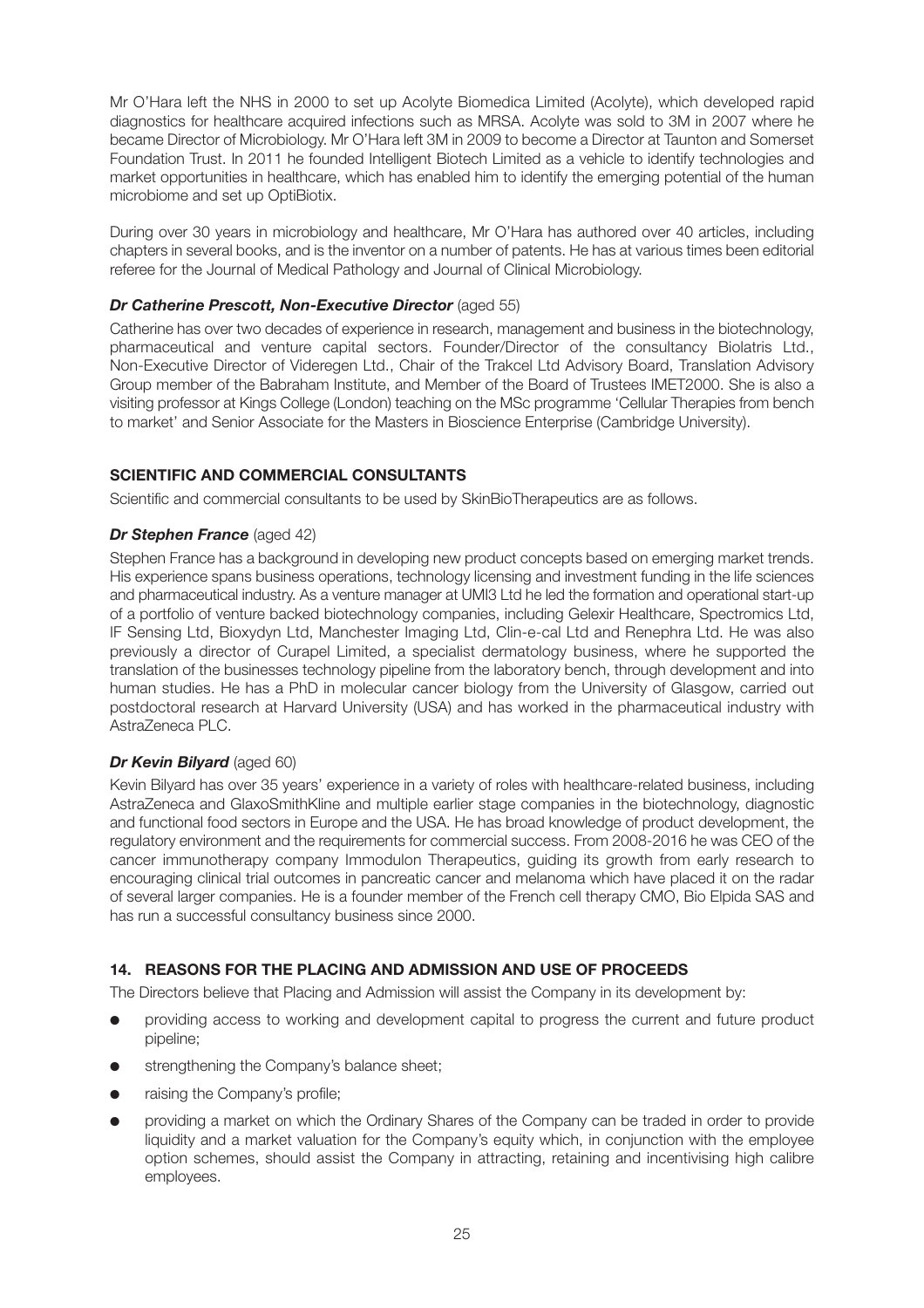## **Details of the Placing**

The Placing will raise approximately £4.5 million (before expenses) through the issue of 50,000,000 Placing Shares at the Placing Price. The Placing Shares will represent approximately 42.1 per cent. of the Enlarged Ordinary Share Capital.

## **15. ADMISSION, SETTLEMENT, TRADING AND CREST**

## **General**

Application has been made to the London Stock Exchange for the Enlarged Ordinary Share Capital to be admitted to trading on AIM. It is expected that Admission will become effective and dealings in the Enlarged Ordinary Share Capital will commence at 8.00 a.m. on 5 April 2017. No application has been or will be made for any warrants or options to be admitted to trading on AIM.

## **CREST**

CREST is a computerised share transfer and settlement system. The CREST system allows shares and other securities to be held in electronic form rather than paper form, although a Shareholder can continue dealing based on share certificates and notarial deeds of transfer. For private investors who do not trade frequently, this latter course is likely to be more cost-effective.

For more information concerning CREST, Shareholders should contact their stockbroker or Euroclear UK & Ireland Limited at 33 Cannon Street, London, EC4M 5SB or by telephone on +44 (0)20 7849 0000.

## **16. LOCK-INS AND ORDERLY MARKET ARRANGEMENTS**

Immediately prior to Admission, OptiBiotix, the University of Manchester, the Directors and Professor Andrew McBain (the "Rule 7 Locked-in Parties") own, between them, 68,708,494 Ordinary Shares representing 57.9 per cent. of the Enlarged Ordinary Share Capital of the Company. The Rule 7 Locked-in Parties have undertaken to the Company, Cairn and Turner Pope that they will not sell or dispose of, except in certain limited circumstances permitted by Rule 7 of the AIM Rules for Companies, any of their respective interests in Ordinary Shares at any time before the first anniversary of Admission. The Rule 7 Locked-in Parties have further agreed that they will, for a further period of 12 months thereafter, be subject to orderly market arrangements during which time they will only dispose of their Ordinary Shares through the company's broker.

Further details of the lock-in and orderly market agreements are set out in paragraph 9.5 of Part VI of this document.

## **17. DIVIDEND POLICY**

Following Admission, when it is commercially prudent to do so and subject to the availability of distributable reserves, the Directors may approve the payment of dividends. However, at present, the Directors consider that it is more prudent to retain cash to fund the development of the SkinBiotix technology and, as a result, feel it is inappropriate to give an indication of the likely level or timing of any future dividend payments.

## **18. WARRANTS**

The Company has agreed to issue Warrants on Admission to subscribe for 890,314 new Ordinary Shares at the Placing Price to Cairn. Further details of the Warrants to be issued to Cairn are set out in paragraph 9.10 of Part VI of this document.

## **19. OPTIONS**

Prior to Admission, the Company will implement option arrangements to incentivise certain of the Directors and consultants to the Company and to align their interests with the interests of the Shareholders. Further details of the Options to be issued on Admission are set out in paragraph 8 of Part VI of this document.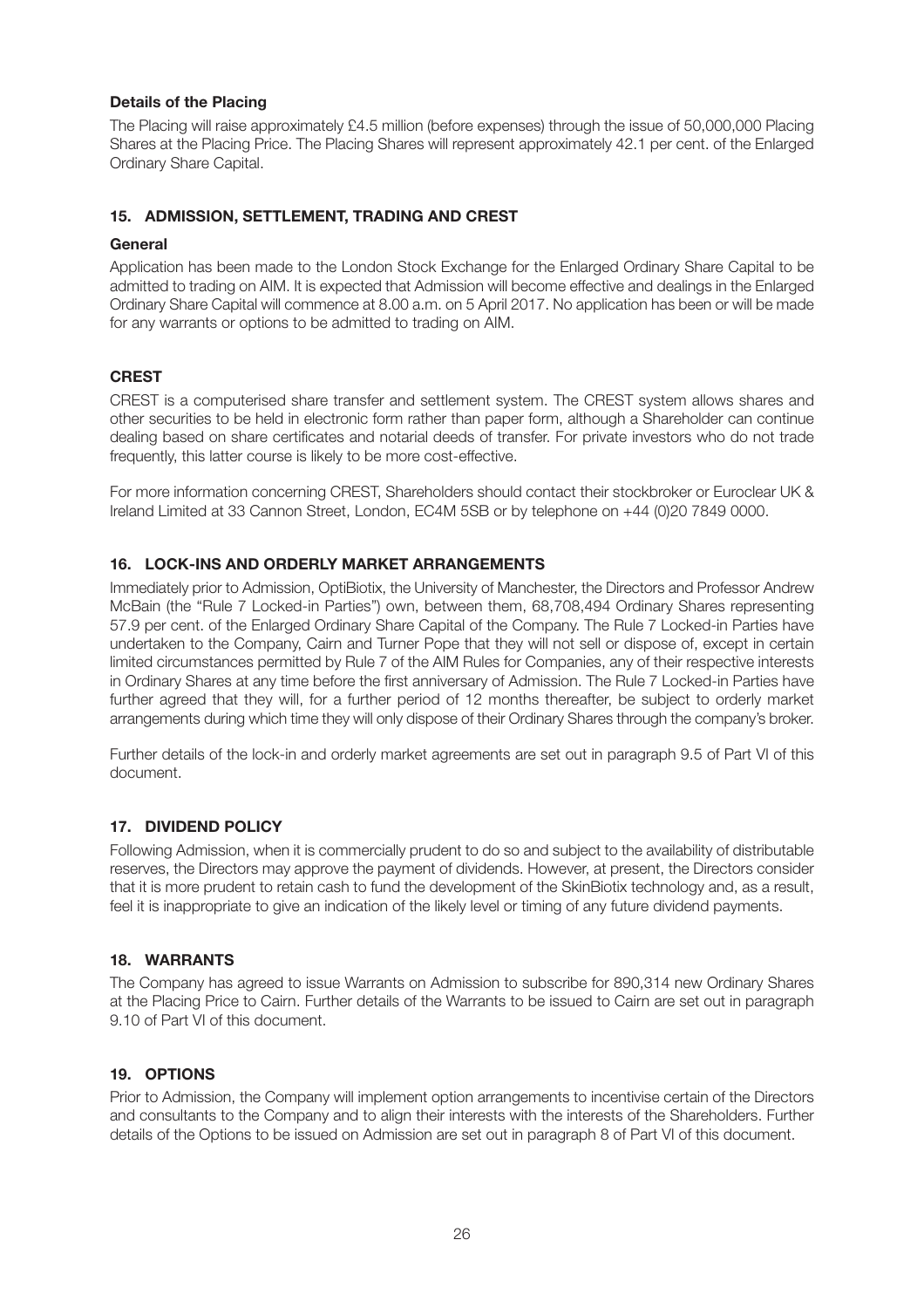## **20. CORPORATE GOVERNANCE AND INTERNAL CONTROLS**

The Directors recognise the importance of sound corporate governance and, following Admission, have undertaken to take account of the requirements of the QCA Guidelines to the extent that they consider it appropriate having regard to the Company's size, board structure, stage of development and resources.

The QCA Guidelines recommend that the board of directors should include a balance of executive and nonexecutive directors, such that no individual or small company of individuals can dominate the board's decision taking. In the case of a smaller company, such as the Company, the QCA Guidelines recommends that the board should include at least two non-executive directors who are independent (being Martin Hunt and Dr Catherine Prescott).

The Company will hold regular board meetings and the Directors will be responsible for formulating, reviewing and approving the Company's strategy, budget and major items of capital expenditure. The Directors have, conditional on Admission, established an audit committee, insider committee, and a remuneration committee with formally delegated rules and responsibilities.

## *Remuneration Committee*

The Remuneration Committee, which will comprise Martin Hunt and Stephen O'Hara will meet once each year. The committee will be responsible for the review and recommendation of the scale and structure of remuneration for senior management, including any bonus arrangements or the award of share options with due regard to the interests of the Shareholders and the performance of the Company.

#### *Audit Committee*

The Audit Committee, which will comprise Dr Catherine Prescott, Martin Hunt and Douglas Quinn, will meet not less than twice a year. The committee will be responsible for making recommendations to the Board on the appointment of auditors and the audit fee and for ensuring that the financial performance of the Company is properly monitored and reported. In addition, the Audit Committee will receive and review reports from management and the auditors relating to the interim report, the annual report and accounts and the internal control systems of the Company.

#### *Insider Committee*

The Insider Committee, which will comprise Douglas Quinn and Martin Hunt, will meet at such times and frequency as necessary. This committee will be responsible for monitoring and ensure compliance with the Group's MAR dealing policy, reviewing and updating the classification of Group employees, directors and key consultants as regards to clearance requirements, updating the dealing code, policy and dealing procedures as appropriate, and reviewing all requests for dealings in shares of the Company by its employees and directors.

## **21. SHARE DEALING CODE**

The Company will, with effect from Admission, adopt a share dealing code for the Directors and certain employees, which is appropriate for a company whose shares are admitted to trading on AIM (particularly relating to dealing during close periods in accordance with Rule 21 of the AIM Rules) and the Company will take all reasonable steps to ensure compliance by the Directors, related parties and any relevant employees.

## **22. TAKEOVER CODE**

The Takeover Code applied to the Group from 23 December 2016 when the Company was re-registered as a public limited company.

The Takeover Code is issued and administered by the Takeover Panel. The Takeover Panel has been designated as the supervisory authority to carry out certain regulatory functions in relation to takeovers pursuant to the Directive on Takeover Bids (2004/25/EC) (the "Directive"). Following the implementation of the Directive by the Takeovers Directive (Interim Implementation) Regulations 2006, the rules in the Takeover Code which are derived from the Directive now have a statutory basis.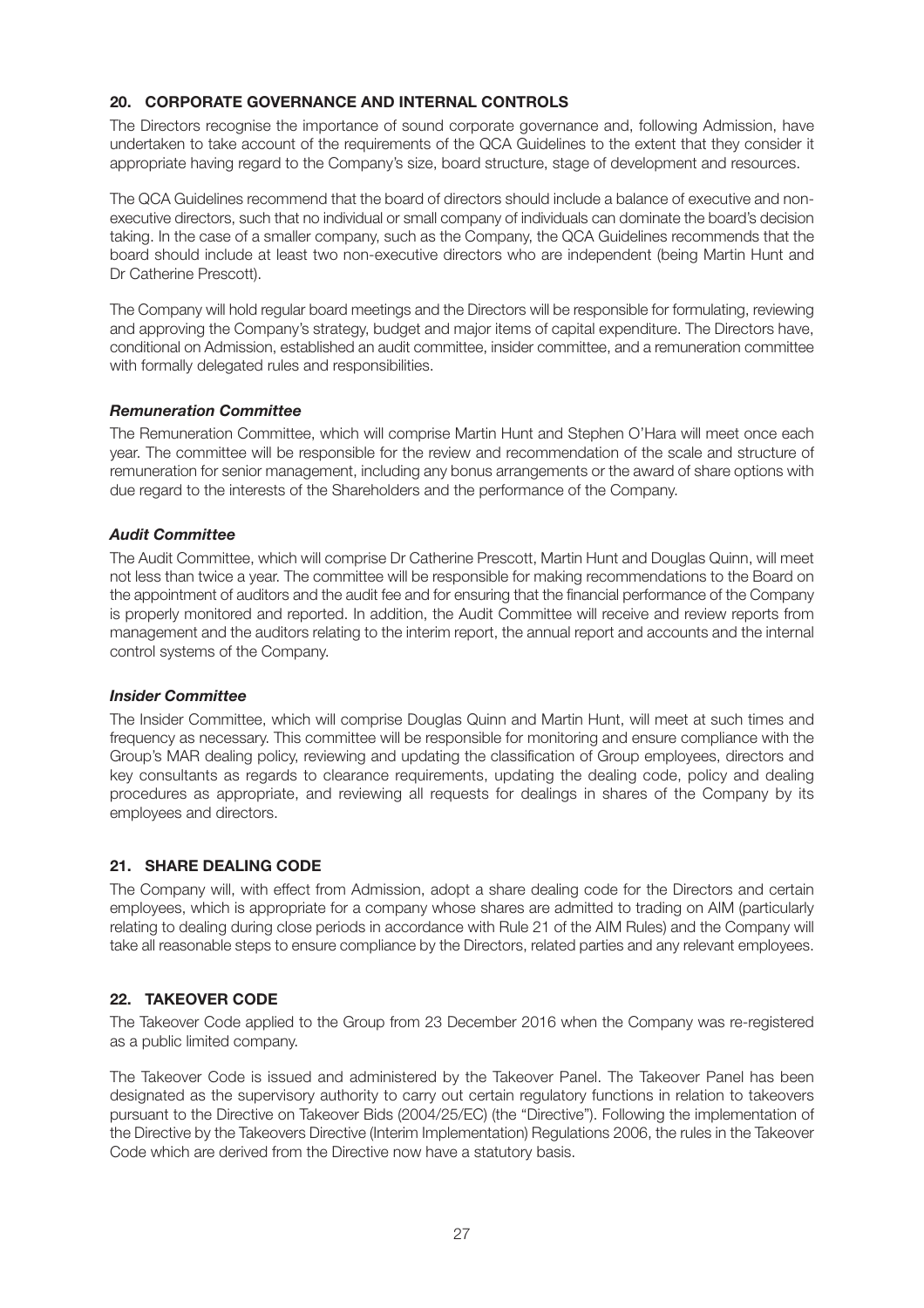The Takeover Code applies to all offers for companies, however effected, where, *inter alia*, the offeree company is a public company which has its registered office in the United Kingdom, the Isle of Man or the Channel Islands, and which are considered by the Panel to have their place of central management and control in the United Kingdom. The Takeover Code therefore applies to the Group and its Shareholders will be entitled to the protection afforded by the Takeover Code.

Under Rule 9 of the Takeover Code, where any person acquires, whether by a single transaction or a series of transactions over a period of time, interests in securities which (taken together with securities in which he is already interested and in which persons acting in concert with him are interested) carry 30 per cent. or more of the voting rights of a company which is subject to the Takeover Code, that person is normally required by the Panel to make a general offer to all the remaining shareholders of that company to acquire their shares. Similarly, where any person who, together with persons acting in concert with him, is interested in shares which in aggregate carry not less than 30 per cent., but does not hold shares carrying more than 50 per cent., of the voting rights of a company and such person, or any persons acting in concert with him, acquires an interest in any other shares in the company which increases the percentage of shares carrying voting rights in which he is interested, such person would normally have to extend a general offer to all shareholders to acquire their shares for cash at not less than the highest price paid by him, or parties acting in concert with him, during the 12 months prior to the announcement.

Certain shareholders (the "OptiBiotix Concert Party") are deemed to be acting in concert for the purposes of the Takeover Code in relation to their shareholding in the Company on Admission.

Further information on the Takeover Code and the OptiBiotix Concert Party is set out in paragraph 5.2 of Part VI of this document.

## **23. RELATIONSHIP AGREEMENT**

At the date of Admission, OptiBiotix will control the exercise of voting rights in respect of approximately 41.9 per cent. of the Enlarged Ordinary Share Capital.

Accordingly, a relationship agreement has been entered into between OptiBiotix, Stephen O'Hara, the Company, Turner Pope and Cairn to ensure that the Company is able to carry on its business independently and to regulate the relationship between them on an arm's length and normal commercial basis. Further details of the Relationship Agreement are set out in paragraph 9.7 of Part VI of this document.

## **24. TAXATION**

Your attention is drawn to paragraph 10 of Part VI of this document. These details are intended only as a general guide to the current tax position under UK taxation law and practice. If an investor is in any doubt as to his or her tax position he or she should immediately consult his or her own independent financial advisor.

Investors subject to tax in other jurisdictions are strongly urged to contact their tax advisers about the tax consequences of holding Ordinary Shares.

The Company has received provisional notification from HMRC that the new Ordinary Shares to be issued pursuant to the Placing will rank as "eligible shares" for the purposes of EIS and are capable of being a "qualifying holding" for the purposes of investment by Venture Capital Trusts. However, neither the Company nor the Directors nor any of the Company's advisers give any warranties or undertakings that such reliefs will continue to be available and are not withdrawn at a later date. Further, it should be noted that the advance assurance referred to above is based on certain assumptions and does not cover all aspects of EIS or VCT.

## **25. FURTHER INFORMATION AND RISK FACTORS**

Shareholders should read the whole of this document, which provides additional information on the Company and the Placing and should not rely on summaries of, or individual parts only of, this document. Your attention is drawn, in particular, to the Risk Factors set out in Part II, the Report on Intellectual Property set out in Part III, the Accountants Report on the Company in Part IV, the information on Taxation set out in Part VI and the Additional Information in Part VI of this document.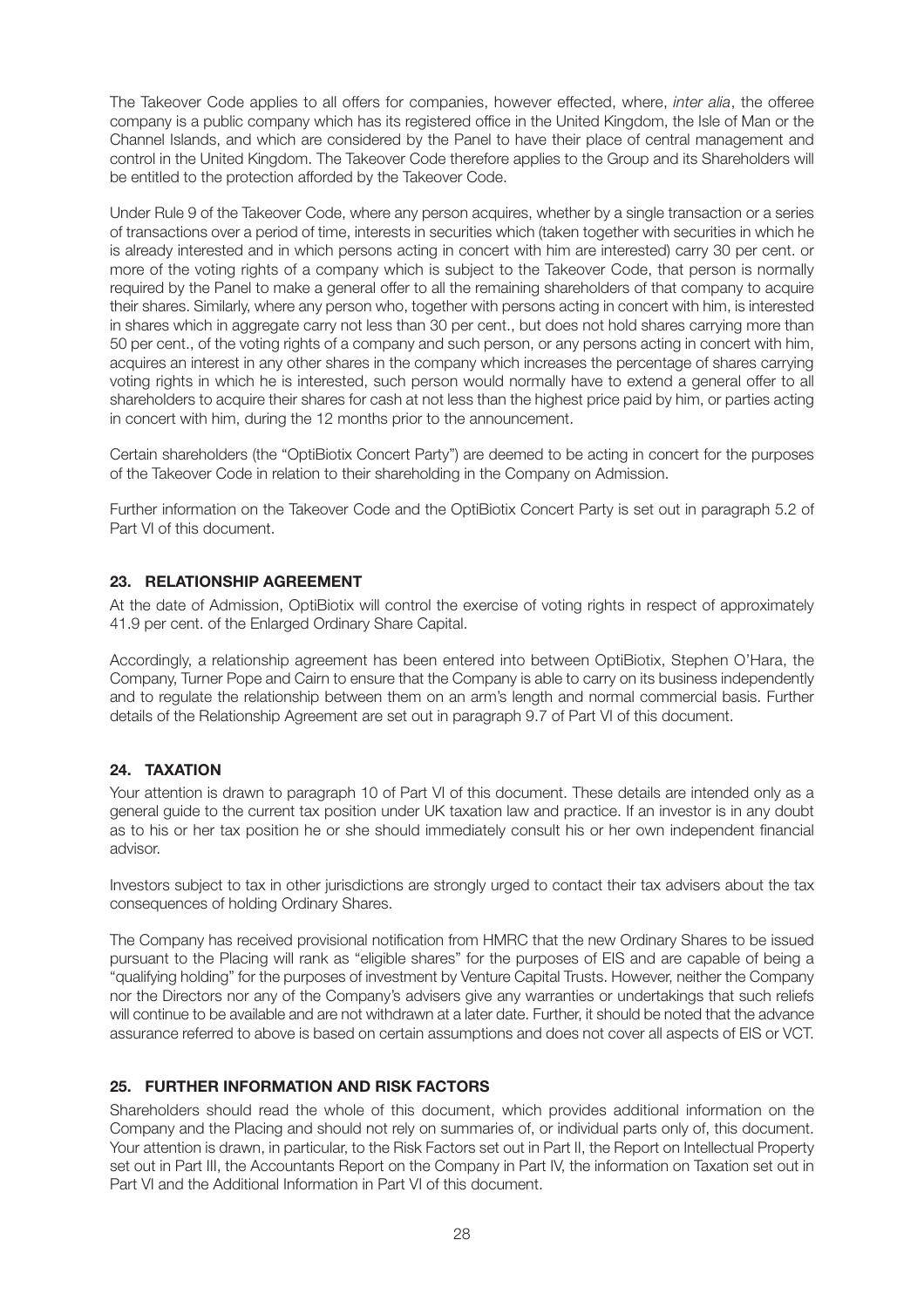#### **PART II**

#### **RISK FACTORS**

**There are significant risks associated with the Company. Prior to making an investment decision in respect of the Ordinary Shares, prospective investors should consider carefully all of the information within this document, including the following risk factors. The Directors believe the following risks to be the most significant for potential investors. However, the risks listed do not necessarily comprise all those associated with an investment in the Company. In particular, the Company's performance may be affected by changes in market or economic conditions and in legal, regulatory and/or tax requirements. The risks listed are not set out in any particular order of priority. Additionally, there may be risks not mentioned in this document of which the Directors are not aware or believes to be immaterial but which may, in the future, adversely affect the Company's business and the market price of the Ordinary Shares.**

**If any of the following risks were to materialise, the Company's business, financial condition, results or future operations could be materially and adversely affected. In such cases, the market price of the Ordinary Shares could decline and an investor may lose part or all of his investment. Additional risks and uncertainties not presently known to the Directors, or which the Directors currently deem immaterial, may also have an adverse effect upon the Company and the information set out below does not purport to be an exhaustive summary of the risks affecting the Company.**

**Before making a final investment decision, prospective investors should consider carefully whether an investment in the Company is suitable for them and, if they are in any doubt, should consult with an independent financial adviser authorised under FSMA which specialises in advising on the acquisition of shares and other securities, if you are in the United Kingdom, or any appropriately authorised person under applicable laws, if you are located in any other jurisdiction.**

## **RISKS RELATING TO THE COMPANY'S BUSINESS**

#### *Stage of Operations*

SkinBioTherapeutics is at an early stage of development, yet to generate revenues and has a limited history to date. The ability of the business to generate revenue depends on the successful completion of commercial development of its SkinBiotix platform. The business will incur losses for the foreseeable future and has not yet demonstrated an ability to complete human studies, obtain regulatory approval or manufacture and commercialise its SkinBiotix platform successfully.

#### *Clinical Development Risk*

The commercialisation of SkinBioTherapeutics' intellectual property and the potential applications of its technology platform requires pre-clinical development, product formulation, process development and human consumer/clinical studies that exemplify product claims. There is a risk that the business's SkinBiotix platform does not perform as expected and it fails to perform in the applications identified by the Company.

Furthermore, clinical development and human studies can result in unexpected costs. Agreeing study designs, study endpoints and study recruitment timelines without unforseen delays with regulatory agencies is key. Regulatory body guidelines and marketing authorisation requirements for products may be subject to alteration and are divergent in different jurisdictions. The Company has not yet engaged or sort clarification on the date requirements, regulatory pathways or marketing authorisation requirements for any human studies to demonstrate it technology in the proposed applications. Regulatory authorities may require study redesigns or amendments that may have financial implications that could adversely impact upon the business.

#### *Product Development Timelines*

The Company has identified a number of applications for its SkinBiotix technology platform. Development programme delays, inconclusive results, identification of safety issues, product formulation failures or regulatory challenges may require additional follow-up studies that are not envisaged at this time. Such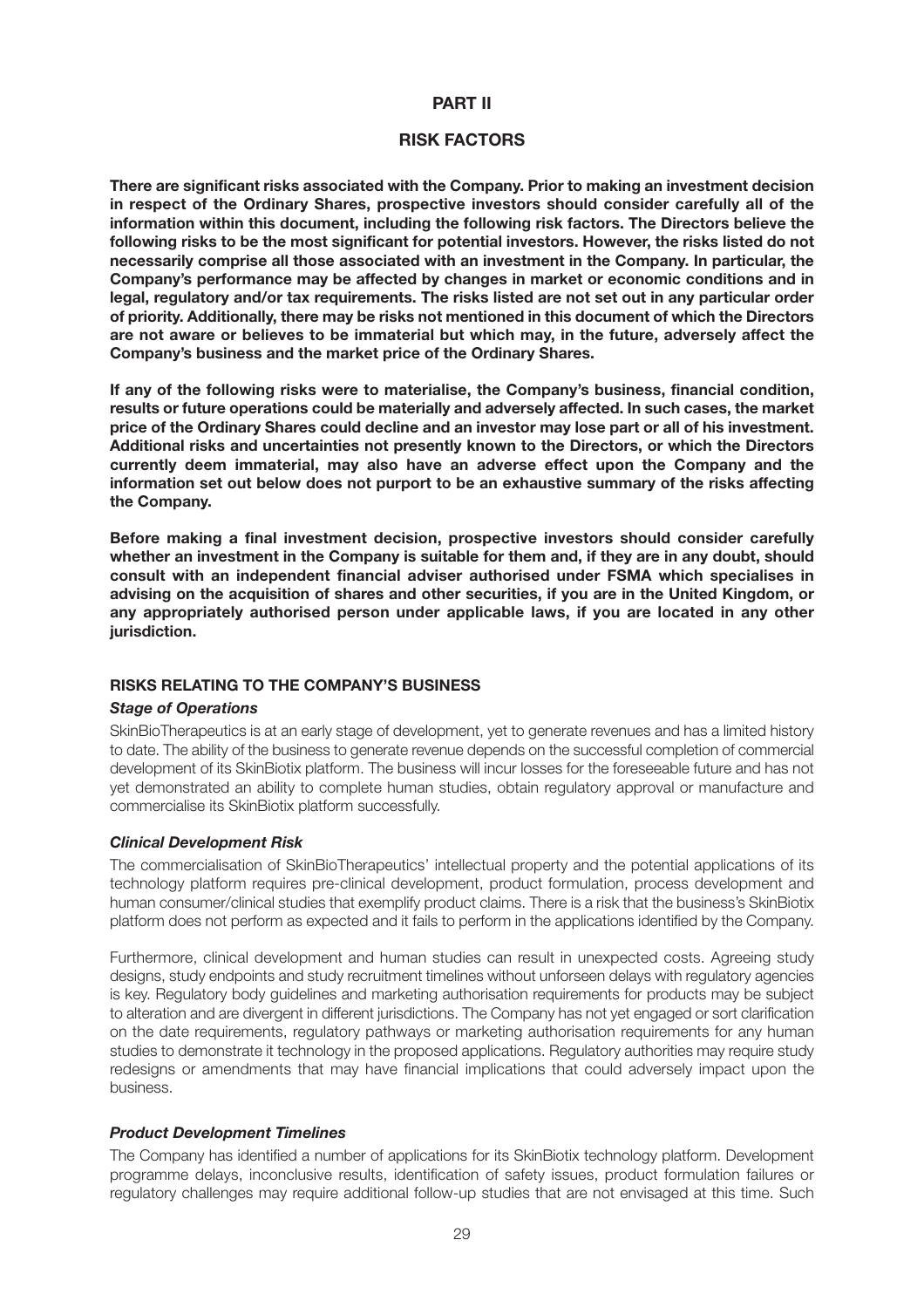delays will have an adverse impact upon the Company's business, financial condition and results from operations.

## *Dependence on Key Personnel*

The Company's success is highly dependent on the expertise and experience of its board and management. Retention and incentivisation of these individuals is critical to the Company. In the event that SkinBioTherapeutics is unable to retain any member of its management team it may not be able attract appropriate replacements. Should this be the case, loss of key personnel could have a material adverse effect on the Company, its financial condition, results from operations and prospects. In order to mitigate this risk, the Company has commenced proceedings to put into place key-man insurance for Dr Catherine O'Neill, CEO. This is expected to be in place shortly after Admission.

## *Lysate Manufacturing Risk*

All research performed to date has been performed on a small scale at the University of Manchester. In order to scale up the manufacturing process and produce lysate the Company will need to successfully negotiate manufacturing arrangements with a third party. There is no guarantee that it will be possible to find a suitable third party, to agree favourable economic terms for this process, or that manufacturing will result in a suitable lysate product being produced on a large scale.

Lysate produced will need to be tested by the Company to ensure that the benefits seen to date on skin in the ex vivo studies have not been lost in the lysate preparation process. It may require a number of iterations before a suitable lysate is able to be produced. While it is assumed that a number of iterations will be required, any significant delay could have an adverse impact upon the Company's business, financial condition and results from operations.

## *Formulation Risk*

In order to proceed to human studies for the Company's cosmetic application, a formulation will need to be prepared by a third party. As this has not yet been done, risks exist surrounding the successful selection of a third party and the performance of the formulation once produced. It will need to be tested by the Company to ensure that the benefits seen to date in the ex vivo skin studies have not been lost in the formulation preparation process. It may require a number of iterations before a suitable formulation is able to be produced. While it is assumed that a number of iterations will be required, any significant delay could have an adverse impact upon the Company's business, financial condition and results from operations.

## *Human Studies*

SkinBioTherapeutics has invested effort and resources in its SkinBiotix technology platform and the potential applications of the technology. Success in human studies in part hinges on this development activity. It is however possible that the results of these studies may not be predictive of those obtained in later-stage expensive, time consuming and difficult to design human studies.

## *Research Agreement with the University of Manchester*

The agreement in place with the University of Manchester allowing the Company access to its laboratories is due to expire in October 2017. It is the intention of the Directors to enter into a new agreement with the University. The Directors do not foresee any issues in entering into a new agreement and are currently progressing matters with the University. In the event of the Company being unable to negotiate suitable terms with the University of Manchester, it will have to move its operations to a new location. This could result in delays to the development timeline of the Company.

The research agreement provides that all new foreground IPR created during the research project will belong to the Company. It should be noted that if the Company becomes insolvent at any point and the University cancels the research agreement as a result, then the foreground IPR will revert to being owned by the University.

## *Intellectual Property and Proprietary Technology*

SkinBioTherapeutics is focused on maintaining and expanding its intellectual property portfolio. The portfolio includes patent applications, trademarks and know-how.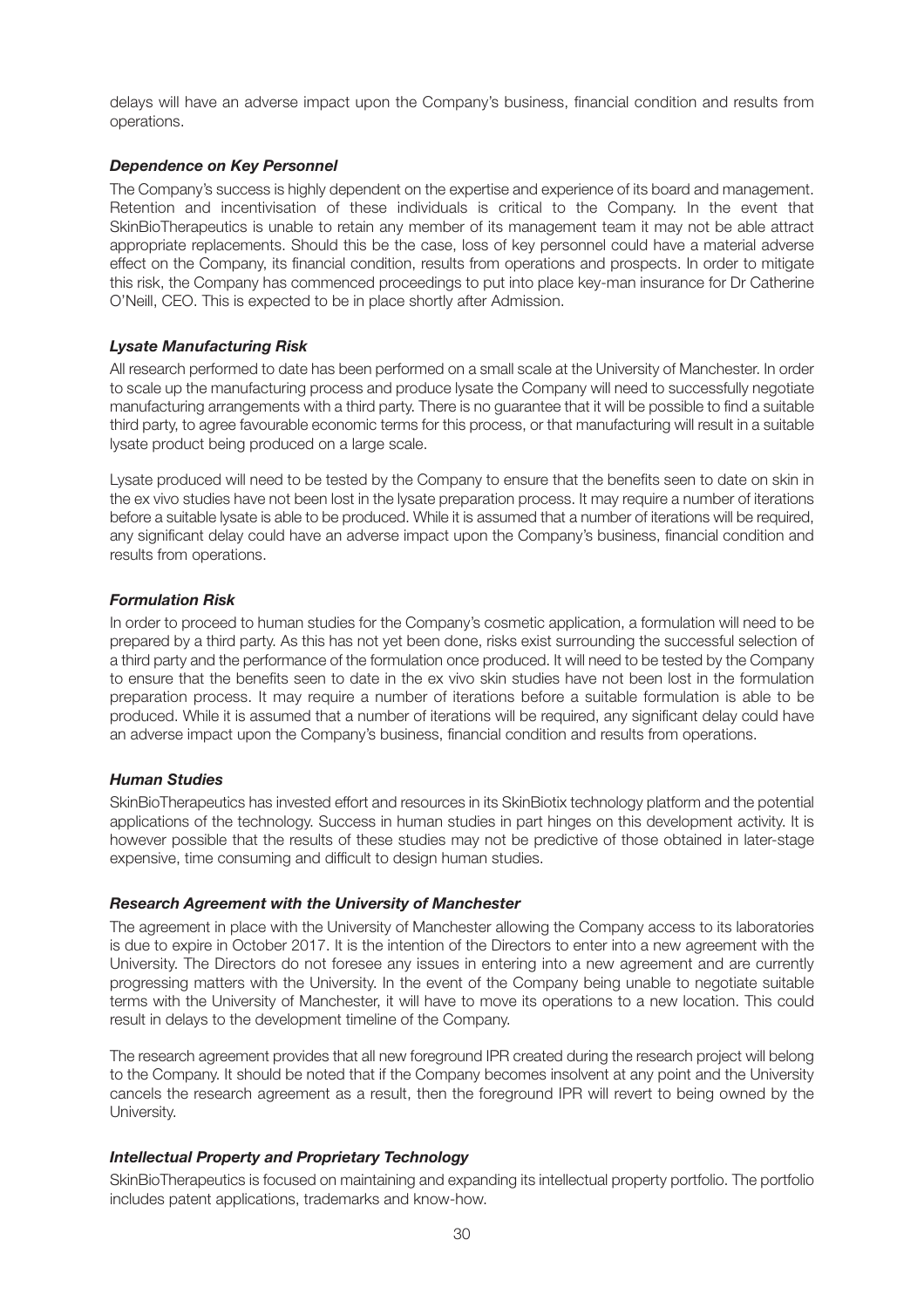Success of the Company will depend in part on its ability to obtain and maintain effective patent rights. These rights need to be sufficiently broad to protect SkinBioTherapeutics' technology in its chosen markets. The application process is expensive and time-consuming and SkinBioTherapeutics may not be able to file all its patent applications in all jurisdictions.

All of the Company's patent applications remain pending and have not been given notice of allowance. National patent offices may raise objections in relation to the on-going patent applications. These may result in revised applications or prevent patent applications from being granted.

No assurance can be given that any pending or future patent application will result in a granted patent and that the scope of any patent protection will exclude competitors or provide a competitive advantage. Granted patents can be challenged and can be invalidated or unknown third parties can claim rights in, or ownership of the patents or inventions relating to them.

Patent litigation is costly and time consuming and there can be no assurance of a favourable outcome in such cases. Any third party asserting and securing an infringement claim could harm the prospects of the Company and prevent it from selling commercial rights to its technology platform and for products that incorporate it. Licensing and royalty arrangements may be required and, should non-infringing solutions be required, it will take time and substantial resources to develop them.

## *Securing Commercialisation/Distribution Partners*

The business model of SkinBioTherapeutics is reliant upon securing commercialisation/distribution partners in order to commercialise products incorporating its technology platform and generate revenue. Currently there are no agreements in place with commercialisation/distribution partners. Securing attractive commercial terms can be a lengthy process and at present the business has no meaningful commercial operations upon which to evaluate its predictions for its success in this area. Failure to enter into, or delays in entering into such agreements will have an adverse impact upon the Company's business, financial condition and results from operations.

#### *Reliance on Commercialisation/Distribution Partners*

Reliance on third parties requires the sharing of proprietary information, intellectual property and trade secrets. Entering into confidentiality agreements, research agreements, consulting agreements or other similar arrangements which limit the rights of the third parties to use or disclose the information is standard practice. However these agreements can be difficult to enforce and the business's propriety information may become publicly available without its knowledge or consent, which could have an adverse impact upon the Company's business, financial condition and results from operations.

## *Reliance on Manufacturing/Research Organisations*

SkinBioTherapeutics will outsource aspects of its development activities. This includes working with research institutes and specialist testing houses. These specialised activities are provided through fee for service agreements and each provider is subject to market pressures that could impact the delivery of these activities. Outsourced activities also require intensive management and the timelines for securing development slots are subject to external factors beyond the control of the Company. Delays that arise in respect of outsourced clinical research could have an adverse impact upon the Company's business, financial condition and results from operations.

## *Future Funding Requirements*

As SkinBioTherapeutics is at an early stage of development, the Company will likely need to raise additional funding to reach commercialisation beyond that being raised by the Placing. There is no certainty that this will be possible at all or on acceptable terms. Additionally, further fundraisings may dilute the existing shareholders.

## **RISKS RELATING TO THE MARKETS IN WHICH THE COMPANY OPERATES**

#### *Economic, Political, Judicial, Administrative, Taxation or Other Regulatory Factors*

The Company may be adversely affected by changes in economic, political, judicial, administrative, taxation or other regulatory factors in the areas in which the Company will operate.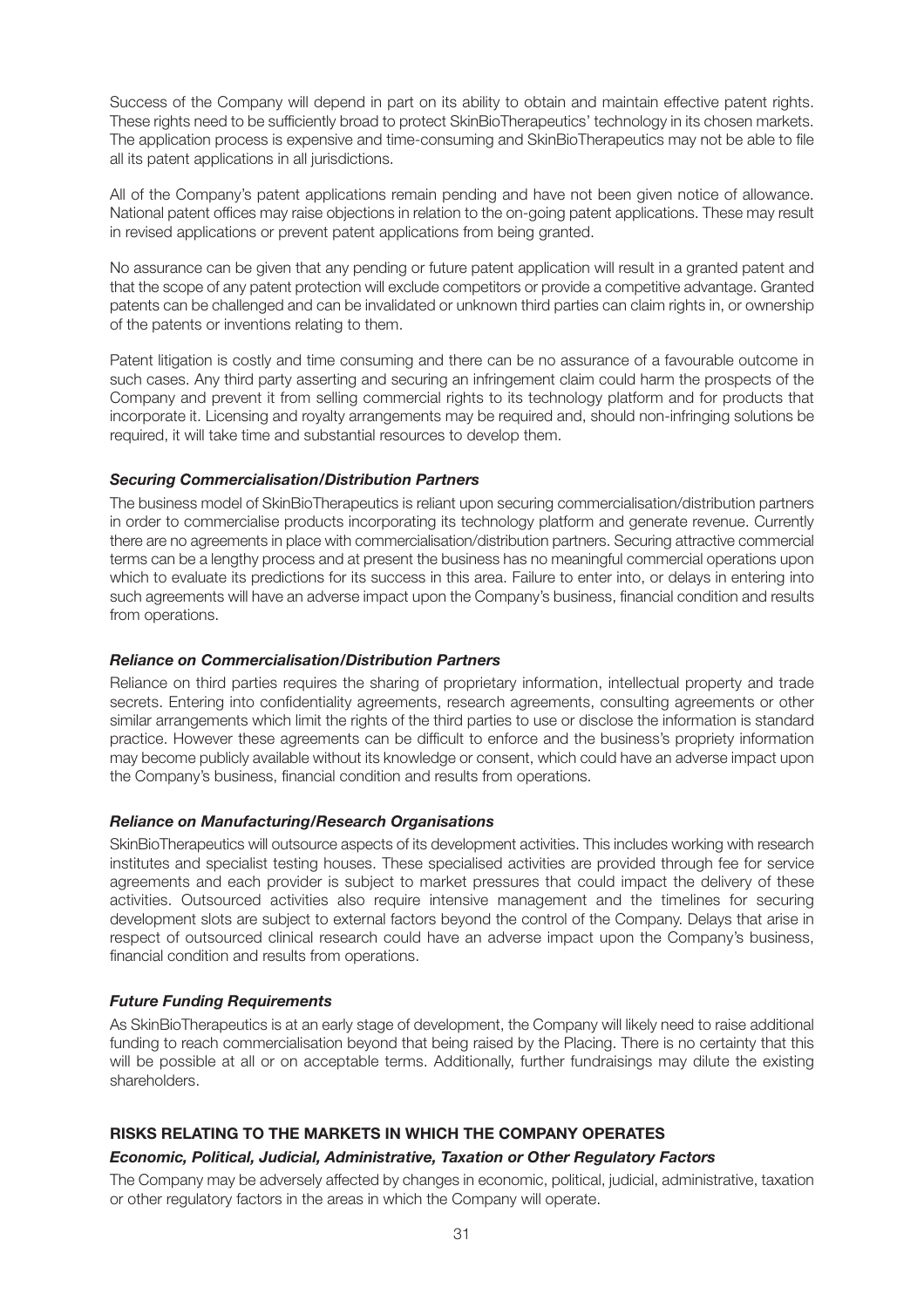## *Assumptions Made in Respect of Potential Market Opportunity*

The potential market opportunity for the SkinBiotix technology platform is difficult to estimate despite the significant unmet needs that have been identified by the Directors. Estimates of the potential market opportunity for each product candidate are based on several key assumptions, such as industry knowledge and publications, third-party research reports and other surveys. Although the Directors believe these internal assumptions to be reasonable, they may prove to be inaccurate. Should the market opportunity be less favourable than assumed, this will result in reduced opportunities for the Company and could have an adverse effect on the Company's business, financial condition and/or operating or financial results.

## *Competitive Risk*

The Directors believe the skin microbiome to be an innovative area of development and scientific focus. As such this area is subject to significant and rapid technological and consumer change. It is an area of interest to academic institutions, government agencies and private and public companies. Competition from existing skin care companies or new entrants is beginning to emerge and maintaining a first mover IP and technology advantage over the competition will require a sustained development focus.

Should the Company not be able to maintain or enhance the competitive value of its technology platform or develop and introduce new products successfully, or if new products fail to generate sufficient revenues to offset research and development costs, the Company's business, financial condition and operating results could be adversely affected. The Company cannot guarantee that it will successfully develop these types of products.

The need for safe and supportive skin health and well-being products is acknowledged by consumers and healthcare providers around the globe. Large multinationals have divisions dedicated to the sector and many have established brands or approved products on the market. These brand owners, have greater financial and human resources which can be deployed to maintain the brand position. Many also have dedicated R&D units and could therefore choose to develop technologies that compete with the Company's SkinBiotix technology platform.

## *Regulatory Environment – General*

The Company operates in a regulated environment that varies dependent upon the jurisdiction. These regulations are subject to change at short notice and differ according to any proposed product claims, intended use or marketing route. While the Company will take every effort to ensure that it and its partners comply with all applicable regulations, there can be no guarantee of this. Failure to comply with applicable regulations could result in the Company being unable to successfully commercialise its technology or any products that incorporates it and/or result in legal action being taken against the Company which could have a material adverse effect.

## *Regulatory Environment – Marketing*

SkinBioTherapeutics will seek to enter the market through 3rd parties. Neither the Company nor any of its partners will be permitted to market or promote any of its technology applications or any product candidates or opportunities that incorporate any of its technology before it/or its partners receive the relevant approvals. Some technology applications and products that seek to incorporate these attributes may never receive the marketing authorisations that are appropriate and required for such products. Even products that receive market authorisation can have this subsequently withdrawn.

## *Regulatory Environment – Human Studies*

To secure approval for human studies SkinBioTherapeutics must demonstrate, through its pre-clinical development activities and use of public domain information that its product candidates are safe for use on human skin. To date no discussions have taken place with any agencies in respect to securing approvals for any such studies. There can be no guarantee that any such approvals can be secured.

## **RISKS RELATING TO THE ADMISSION AND THE PLACING**

## *Transition to Publicly Quoted Company*

The consequence of the Company becoming a publicly quoted company whose shares are admitted to trading on AIM is that certain changes in operations or controls will be required. In addition, an increased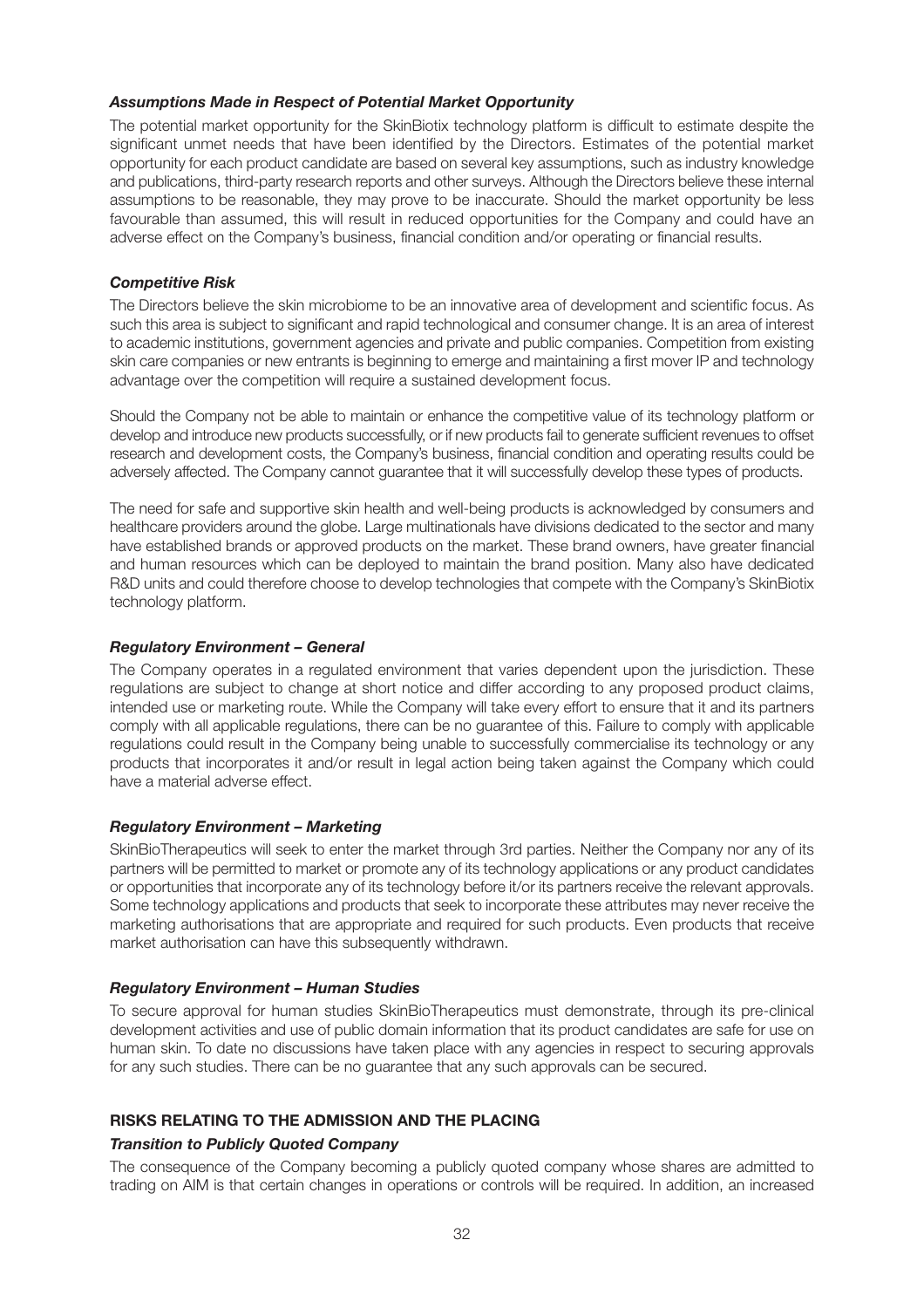awareness is needed of the requirements of being a publicly quoted company and a requirement to ensure that staff satisfy a number of new requirements, including the AIM Rules for Companies, disclosure and financial reporting requirements and enhanced corporate governance. While the Board will make every effort to successfully manage the transition, there can be no assurance that the Company will be able to successfully manage the transition, and its failure to do so could have a material adverse effect on the Company's business, financial condition and/or operating or financial results.

#### *Investment in AIM Securities*

Although the Company is applying for the admission of its Ordinary Shares to trading on AIM, there can be no assurance that an active trading market for the Ordinary Shares will develop, or if developed, that it will be maintained. An investment in shares traded on AIM may be less liquid and is perceived to involve a higher degree of risk than an investment in a company whose shares are listed on the Official List. Prospective investors should be aware that the value of the Ordinary Shares may go down as well as up and that the market price of the Ordinary Shares may not reflect the underlying value of the Company. Investors may therefore realise less than, or lose all of, their investment.

#### *AIM Rules for Companies*

The AIM Rules for Companies are less onerous than those of the Official List. Neither the FCA nor the London Stock Exchange has examined or approved the contents of this document. Shareholders and prospective investors (as appropriate) should be aware of the risks of investing in AIM quoted shares and should make the decision to invest only after careful consideration and, if appropriate, consultation with an independent financial adviser.

#### *Volatility of Share Price*

The trading price of the Ordinary Shares may be subject to wide fluctuations in response to a number of events and factors, announcements of innovations or new services by the Company or its competitors, variations in operating results, changes in financial estimates and recommendations by securities analysts, the share price performance of other companies that investors may deem comparable to the Company, news reports relating to trends in the Company's markets, large purchases or sales of Ordinary Shares, liquidity (or absence of liquidity) in the Ordinary Shares, currency fluctuations, legislative or regulatory changes and market conditions in the industry, the industries of customers and the economy as a whole. These fluctuations may adversely affect the trading price of the Ordinary Shares, regardless of the Company's performance.

In addition, if the stock market in general experiences loss of investor confidence, the trading price of the Ordinary Shares could decline for reasons unrelated to the Company's business, financial condition or operating results. The trading price of the Ordinary Shares might also decline in reaction to events that affect other companies in the industry, even if such events do not directly affect the Company. Each of these factors, among others, could harm the value of the Ordinary Shares.

#### *Impact of Research on Share Price*

If securities or industry analysts do not publish research or publish unfavourable or inaccurate research about the business, the Company's share price and trading volume of the Ordinary Shares could decline.

The trading market for the Ordinary Shares will depend, in part, on the research and reports that securities or industry analysts publish about the Company or its business. The Directors may be unable to sustain coverage by well-regarded securities and industry analysts. If either none or only a limited number of securities or industry analysts maintain coverage of the Company, or if these securities or industry analysts are not widely respected within the general investment community, the trading price for the Ordinary Shares could be negatively impacted. In the event that the Company obtains securities or industry analyst coverage, if one or more of the analysts who cover the Company downgrade the Ordinary Shares or publish inaccurate or unfavourable research about the Company's business, the share price would be likely to decline.

If one or more of these analysts cease coverage of the Company or fail to publish reports regularly, demand for the Ordinary Shares could decrease, which might cause the share price and trading volume to decline.

## *EIS/VCT Status*

The Company has obtained advance assurance from HMRC that it should be a qualifying company for EIS purposes and the Placing Shares should be eligible shares under the VCT provisions. However, investors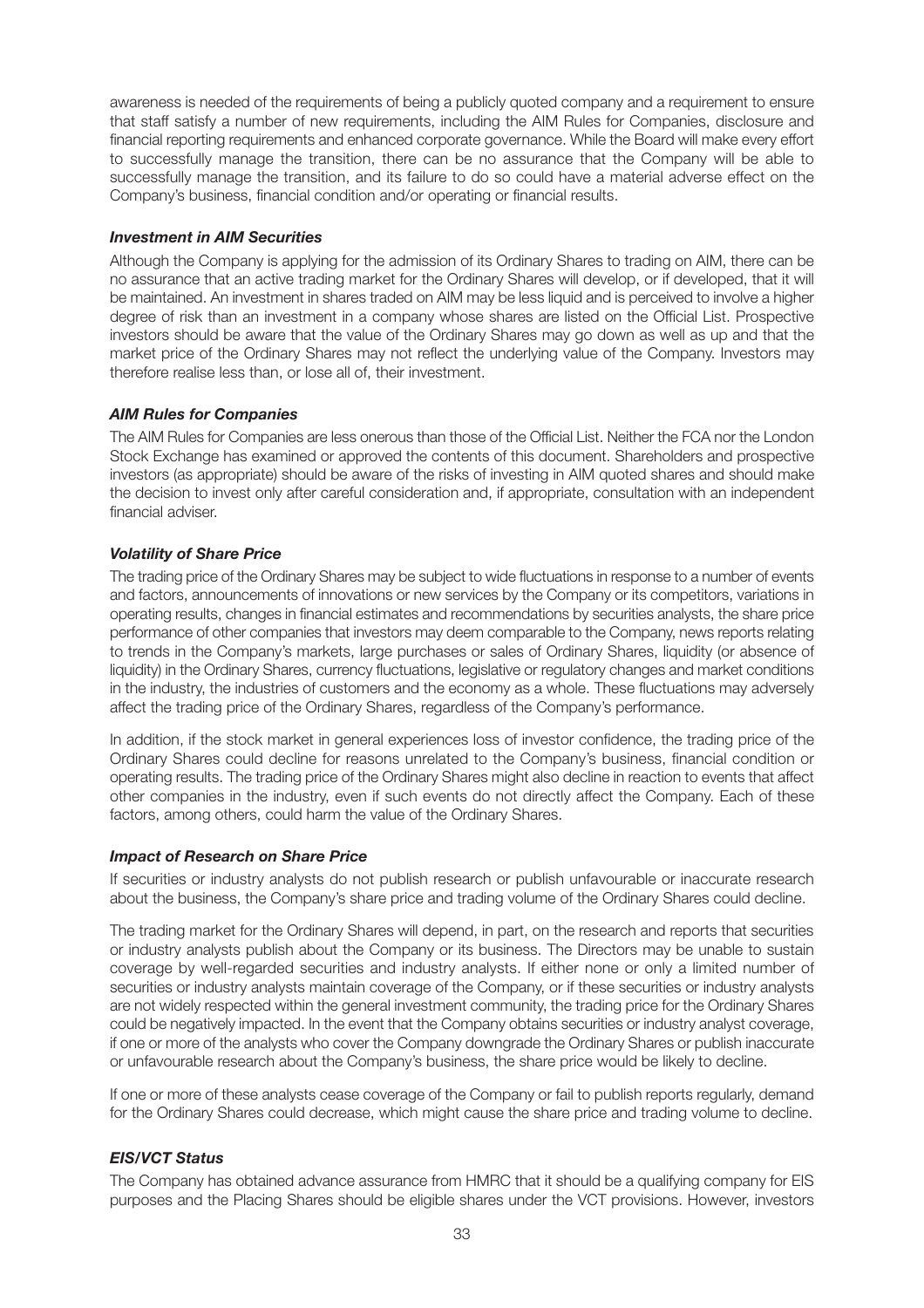should be aware that, whilst advance assurance has been obtained from HMRC, the Directors cannot guarantee that the Placing Shares or the Company will satisfy, and will continue to satisfy, the requirements for tax relief under EIS and VCT rules.

The continuing status of the Placing Shares as qualifying for EIS purposes will be conditional on the qualifying conditions being satisfied throughout the relevant period of ownership.

Neither the Company nor the Directors give any warranty, representation or undertaking that any investment in the Company by way of Placing Shares will be or will continue to be a qualifying investment for EIS or VCT purposes. EIS eligibility is also dependent on a Shareholder's own position and not just that of the Group. Accordingly, investors should take their own advice in this regard.

## *Future Payment of Dividends*

There can be no assurance as to the level of future dividends (if any). The declaration, payment and amount of any future dividends of the Company are subject to the discretion of the Directors and will depend upon, among other factors, the Company's earnings, financial position, cash requirements and availability of profits as well as the provisions of relevant laws and/or generally accepted accounting principles from time to time.

#### *Valuation of Shares*

The Placing Price has been determined by the Company and may not relate to the Company's net asset value, net worth or any established criteria or value. There can be no guarantee that the Ordinary Shares will be able to achieve higher valuations or, if they do so, that such higher valuations can be maintained.

#### *Market Perception*

Market perception of the Company may change, potentially affecting the value of investors' holdings and the ability of the Company to raise further funds by the issue of further Ordinary Shares or otherwise.

#### *Suitability*

Prospective investors should inform themselves as to: (a) the legal requirements of their own countries for the purchase, holding, transfer or other disposal of the Ordinary Shares; (b) any foreign exchange restrictions applicable to the purchase, holding, transfer or other disposal of the Ordinary Shares which they might encounter; and (c) the income and other tax consequences which may apply in their own countries as a result of the purchase, holding, transfer or other disposal of the Ordinary Shares. Prospective investors must rely upon their own representatives, including their own legal advisers and accountants, as to legal, tax, investment or any other related matters concerning the Company and an investment in it. Statements made in this document are based on the law and practice currently in force in the UK and are subject to change. This document should be read in its entirety.

## *Forward Looking Statements*

This document contains forward-looking statements that involve risks and uncertainties. The Company's results could differ materially from those anticipated in the forward-looking statements as a result of many factors, including the risks faced by the Company, which are described above and elsewhere in the document. Additional risks and uncertainties not currently known to the Board may also have an adverse effect on the Company's business.

The specific and general risk factors detailed above do not include those risks associated with the Company which are unknown to the Directors.

Although the Directors will seek to minimise the impact of the Risk Factors, investment in the Company should only be made by investors able to sustain a total loss of their investment. Investors are strongly recommended to consult an investment adviser authorised under FSMA who specialises in investments of this nature before making any decision to invest.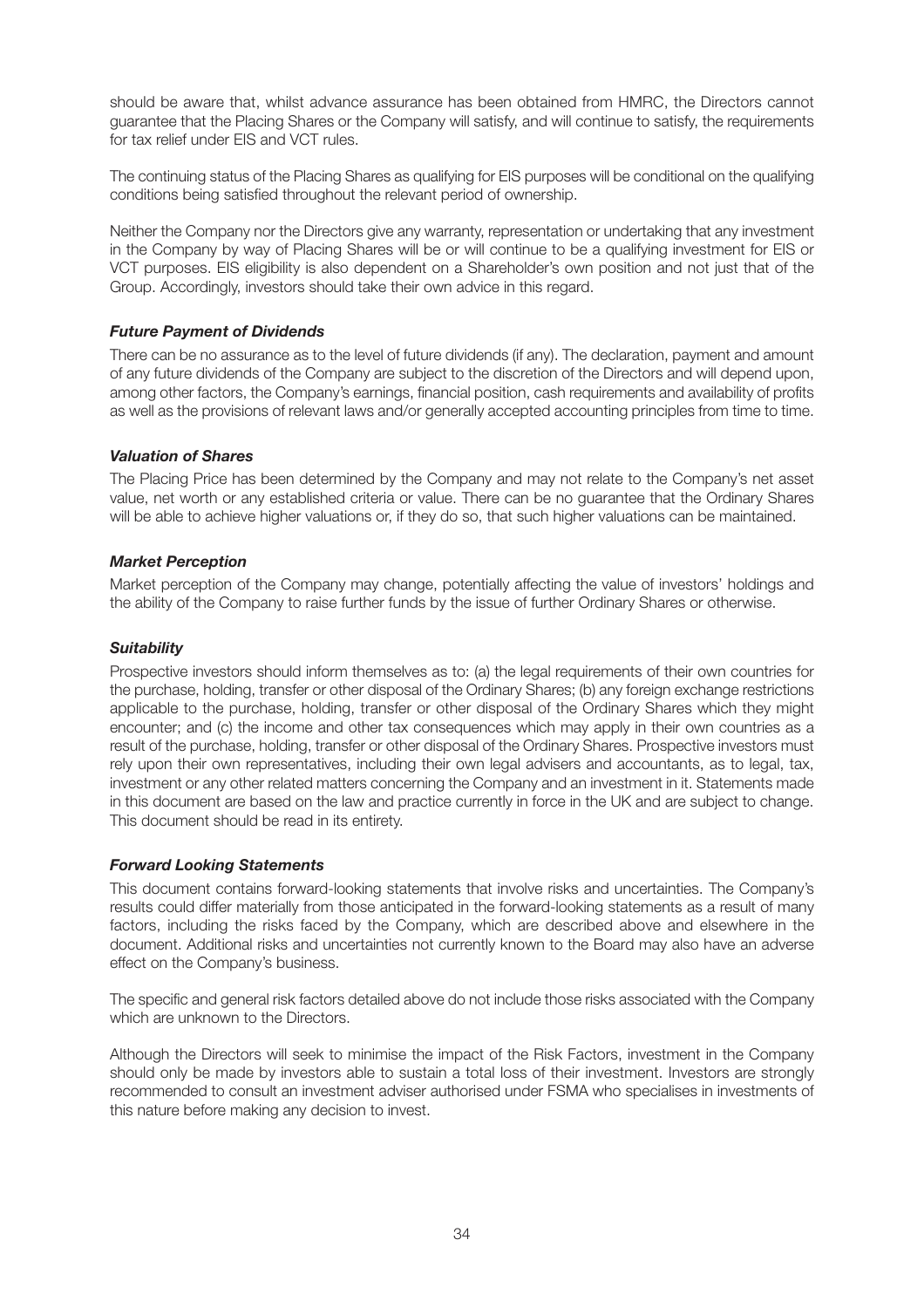## **PART III**

## **REPORT ON THE COMPANY'S INTELLECTUAL PROPERTY**



The Directors SkinBioTherapeutics Plc 15 Silk House Park Green Macclesfield SK11 7QJ

The Partners Cairn Financial Advisers LLP Cheyne House, Crown Court 62-63 Cheapside London EC2V 6AX

29 March 2017

Dear Sirs

## **Re: Statement on the patent applications in the name of SkinBiotherapeutics Plc.**

## **Our Reference: S42305/JMC/JG**

We have prepared this statement for the Directors of SkinBioTherapeutics Plc (the "Company") and also for Cairn Financial Advisers LLP for inclusion in the Admission Document to be issued by the Company in connection with the Placing and the Company's admission to trading on AIM. This statement has been prepared pursuant to, as appropriate, the ''AIM Rules for Companies'' issued by the London Stock Exchange covering certain aspects of the Company's intellectual property rights (IPR). We are responsible for this statement as part of the Admission Document and declare that we have taken all reasonable care to ensure that the information contained in this statement is, to the best of our knowledge, in accordance with the facts and contains no omission likely to affect its import.

## **Statement on the Patent Applications of SkinBioTherapeutics Plc.**

The Company has to date a portfolio of filed patent applications comprising 18 pending cases in 3 patent families<sup>1</sup>. These patent applications relate to various aspects of the Company's proprietary technology relating to the use of probiotic bacteria, the lysates thereof, or conditioned media derived therefrom, in medical and cosmetic treatments. It is evident that the Company is aware of the importance of the protection offered by IPR, both for the protection and exploitation of the results of its research and development activities and for potential revenue generation through licensing of its IPR to third parties

For the purposes of this report, each patent family will be defined as follows:

Patent Family 1: Patent applications relating to International patent application no. PCT/GB2013/050646.

Patent Family 2: Patent applications relating to International patent application no. PCT/GB2015/051529.

Patent Family 3: Patent applications relating to UK patent application no. GB 1608762.9.

<sup>1.</sup> A patent family refers to a group of patent applications and/or granted patents in one or more territories that relate to a common invention, typically each member of the family being derived from the same "priority" patent application and therefore sharing the same priority date – i.e. the date on which the first application relating to the invention was filed.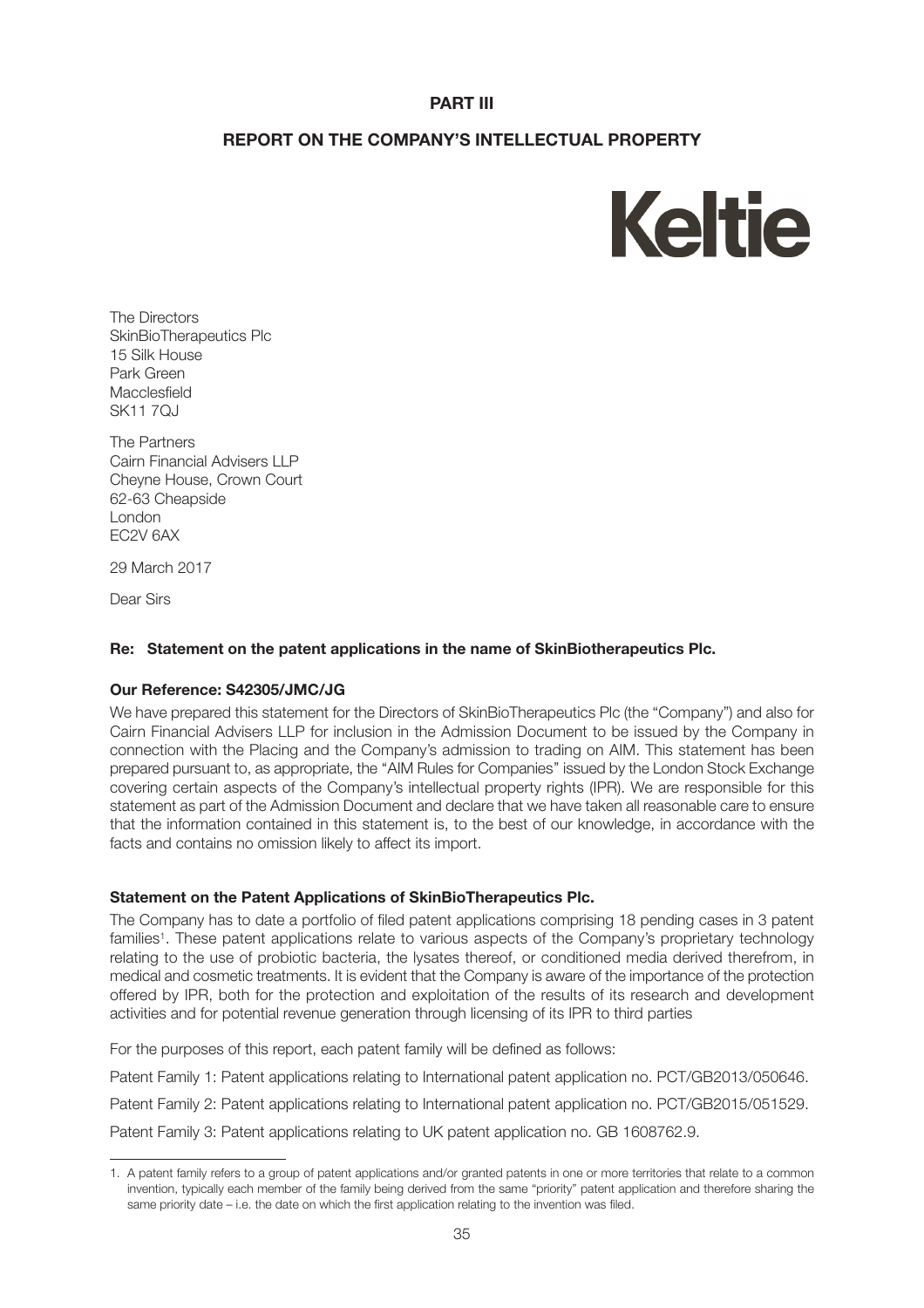Patent Family 1 is based on International (PCT)<sup>2</sup> application no. PCT/GB2013/050646 (published as WO 2013/153358). In accordance with standard practice, the International application claimed priority to an initial UK national patent application and fragmented into separate national/regional patent applications at 30-months from its earliest priority date (13 October 2014). Patent Family 1 provides the potential for broad global coverage having pending patent applications in Europe, the US, China, Japan, and Russia; as well as in Australia, Brazil, Canada, Hong Kong, Mexico and New Zealand. The initial UK application was allowed to fall abandoned in favour of the filing of the PCT application in line with common filing practices. Patent protection in the UK may be derived via the European regional patent application.

Patent Family 2 is based on International application no. PCT/GB2015/051529 (published as WO 2015/181534). Again, in accordance with standard practice, the International application claimed priority to an initial UK national patent application and fragmented into separate national/regional patent applications at 30-months from its earliest priority date (29 November 2016). Patent Family 2 also provides the potential for protection in the commercially important jurisdictions of Europe, the US, China and Japan, as well as Australia and Canada. As for Patent Family 1, the initial UK application was allowed to fall abandoned in favour of the filing of the PCT application in line with common filing practices. Patent protection in the UK may be derived via the European regional patent application.

While the territorial coverage for Patent Family 2 is not as extensive as that for Patent Family 1, this is not uncommon as a filing strategy, and in any event both Patent Families 1 and 2 continue to offer the potential for broad geographic protection in the major commercial jurisdictions of the world.

Patent Family 3 currently comprises UK patent application no. GB 1608762.9. We have been informed that the Company has instructed filing of an International application based on this UK application within the 12-month priority period (i.e. on or before 18 May 2017). Patent Family 3 therefore also has the potential for wide territorial coverage as a precursor to an International patent application.

All applications in the portfolio have been properly filed and all formal procedures have been complied with to date.

Turning to the substantive content of the patent applications, each of the applications has been prepared by a patent attorney with experience in the technical field. Although all the applications relate to a similar underlying concept, there is no obvious overlap in their claimed subject-matter. This is advantageous in that each of the inventions will be assessed independently for novelty and inventiveness, and for sufficiency.

At present, the subject-matter of Patent Families 1 and 2 has been published and is therefore available to the public. The UK patent application that forms the basis of Patent Family 3 remains unpublished (its content is kept secret by the United Kingdom Intellectual Property Office (UK IPO)). In the normal course of events publication would be expected shortly after 18 November 2017. In view of its unpublished status, it is inappropriate to discuss the detail of this invention in this statement as this may be prejudicial in respect of future patent applications that contain additional subject matter relating to modifications or improvements to the present invention which the Company, or their successor in title, may wish to file.

The claims of patent applications in all three patent families have been drafted in a reasonably broad manner. According to normal practice, amendment to a narrower scope is to be expected during examination at the various Patent Offices in order to expedite grant.

The patent applications of Patent Family 1 have claims to the use of probiotic bacteria and lysates thereof in the treatment of disease, in particular skin infections, and cosmetic treatments. The patent applications of Patent Family 2 have claims that relate to the use of probiotic bacteria, lysates thereof, and conditioned media, in the treatment of disease. Although this general subject-matter is patentable across the major jurisdictions, it is dependent on the claim format that is to be used; in the United States, the so-called "method of treatment" claim format is allowable, in the UK and Europe, where the "method of treatment" claim format is not allowed, use-limited composition claims in the format "substance X for use in the treatment of disease Y" are allowed. As is good practice when an applicant is proposing to file in different

<sup>2.</sup> An International (PCT) patent application provides provisional protection across 148 countries worldwide and allows 30 months from the priority date in which to initiate national processing before the individual patent offices in the territories elected by the applicant.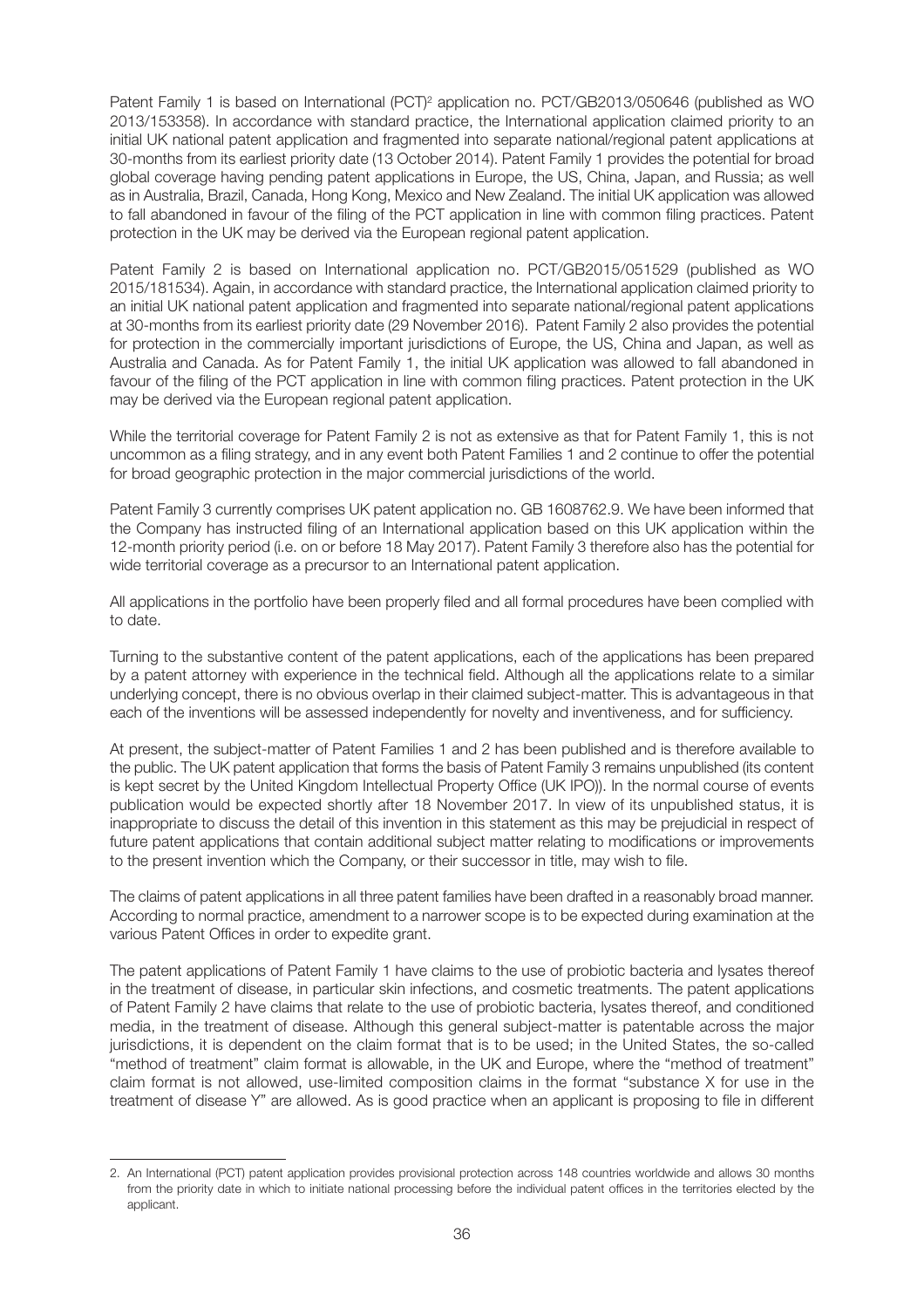jurisdictions in due course, the claim-sets of these applications have independent claims relating to methods of use of compositions in the treatment of disease or disorder in both formats.

Recent changes in the approach taken by the US Patent and Trademark Office means that claims to naturally-occurring products *per se*, such as the probiotic bacteria of the patent applications in the Company's portfolio, may be deemed non-patentable. While this type of rejection remains a risk for all applicants seeking protection for such products in the US, it may be overcome, for example, by amendment of the claims so that they are directed to non-naturally occurring materials. The Company's approach to date to overcome this type of rejection in the US application in Patent Family 1 has been to limit the claims to the lysate and/or the conditioned medium deriving from the probiotic bacteria, neither of which is naturally occurring. Appropriate drafting of the original application provides good support for this type of amendment and this therefore appears to be a robust approach in overcoming this type of rejection in the US in this patent family, and in other jurisdictions where necessary.

It is our understanding that the strains of probiotic bacteria that are the subject of each of the Company's three patent families were known before the earliest priority date of the Company's patent applications. It is therefore appropriate that the applications do not contain claims to these products per se as they would be unpatentable in all jurisdictions for lack of novelty. The patent applications do contain claims to the pharmaceutical composition based on these products which remains, in principle, patentable.

Each of the three patent applications contains data in support of the claimed subject-matter. For Patent Family 3, it remains possible to add further data at the foreign (International) filing stage although this does not appear to be necessary.

A number of the national/regional applications in Patent Family 1 are now in the process of examination at the respective Patent Offices. In the International phase, and in early prosecution in the national/regional Offices (for example, Europe, New Zealand and the US), a number of prior art documents were cited as relevant to the novelty and inventive step of the claims. This is not unusual at this stage of prosecution.

In examination, the claims have been amended to expedite grant by limiting the scope thereof to the lysate of the specified probiotic bacteria in a topical medicament or composition. While it is too early to determine if such an amendment will secure grant, it is clear that appropriate steps are being taken to overcome any Patent Office objections and a consistent approach is being applied across the applications in this family. Any subject-matter that is deleted during examination may generally be re-instated, or may form the basis of further so-called divisional (or in the US, continuation) applications in due course.

Examination by the national/regional Offices in respect of the patent applications of Patent Family 2 has not yet commenced since entry to the national phase was only effected in late 2016. The International application from which the pending applications derive was subject to International Search by the European Patent Office which identified a number of allegedly relevant prior art documents. However, the search was based on the broad claims of the International application and therefore may not be relevant to the scope of the claims for which protection will be sought in the national/regional phase. In accordance with standard procedure, the Company is required to respond to the International Preliminary Report on Patentability on the European application prior to commencement of examination at the European Patent Office.

The UK patent application of Patent Family 3 was filed without a request for search. This is normal practice when the application is intended to be superseded by a subsequent International application. It is not possible to assess whether the scope of protection may need to be restricted during prosecution in the absence of search results. Currently, the application includes claims directed to a composition, use of the composition for the prevention, management or treatment of certain skin conditions and for cosmetic use.

# **Ownership**

The inventions that are the subject of the patent applications in Patent Families 1 and 2 were assigned to the Company from the University of Manchester. We have been advised by the Company that they own the rights to the inventions described in their patent applications.

Through an assignment of intellectual property dated 17 March 2016, the Company acquired full title, rights and interests Patent Families 1 and 2. We understand from Appleyard Lees (the specialist intellectual property firm that manages the portfolio) that the recordal of the assignment of the patent applications on the various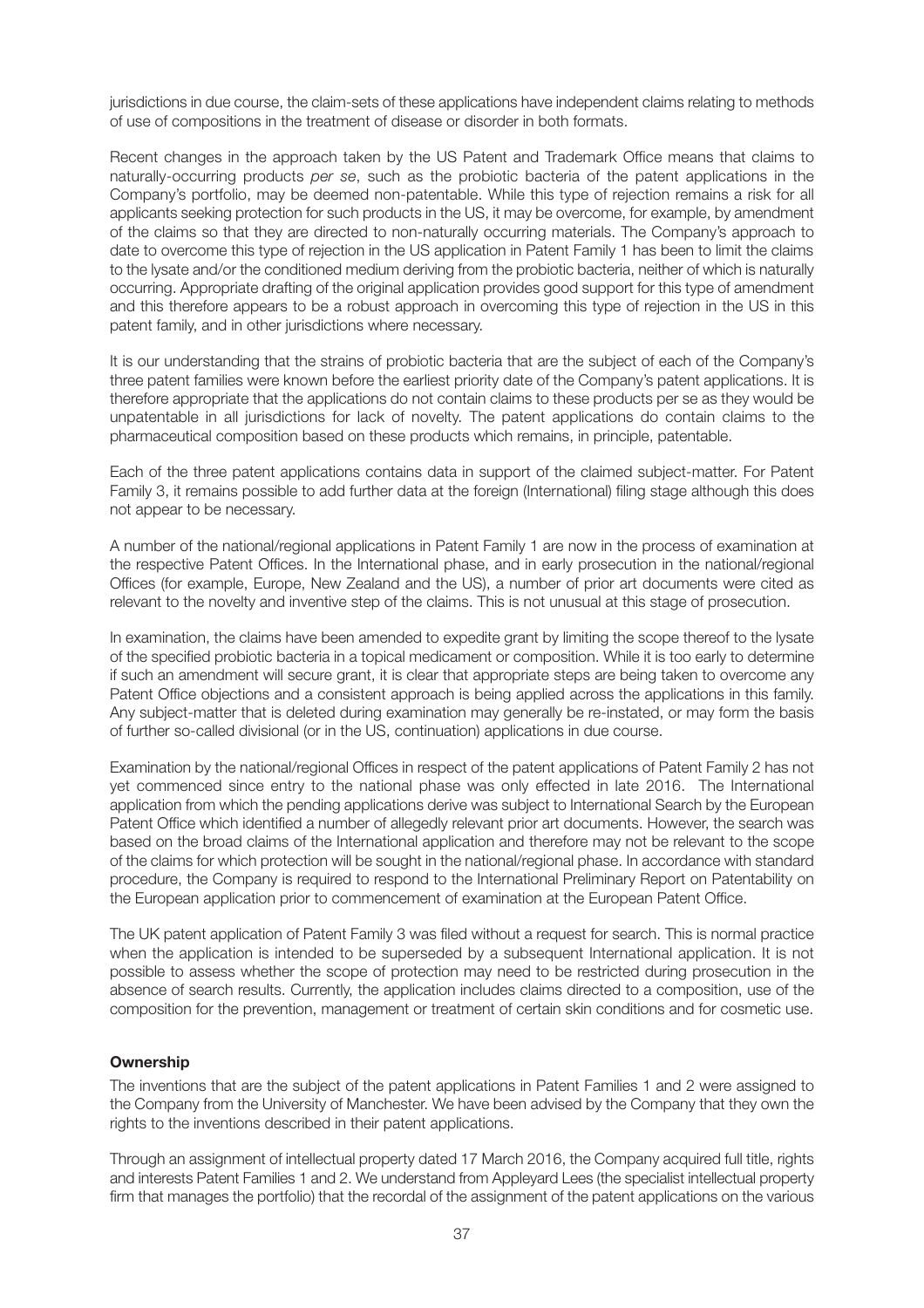Patent Office Registers is ongoing. We have been informed that all necessary confirmatory assignments have been duly executed and the necessary formal requirements to record the assignment will continue until all applications are in the name of assignee, Skinbiotix Limited.

To date, recordal of the assignment of Patent Family 1 on the national registers in Brazil, Canada, Japan, Mexico and Russia is not yet completed, whereas the recordal of the assignment has been completed for all applications in Patent Family 2.

The invention that is the subject of UK patent application no. GB 1608762.9 (Patent Family 3) belongs to the Company without the need for assignment. It will be necessary on filing an International application for the Company to identify the inventors for this application and how the Company acquired the rights from the inventors, for example via employment or assignment.

The consequences of not requesting the recordal of the assignment varies by jurisdiction. In the UK, failure to record an assignment within 6 months, or as soon as practicable after the effective date of the assignment can mean that costs or expenses may not be recovered in proceedings relating to infringement, where the infringement occurred before the assignment was registered. In other jurisdictions, failure to record the assignment may mean simply that infringement proceedings cannot be commenced prior to updating of the national register. As none of the cases in the Company's portfolio are currently granted, and therefore cannot be enforced in any event at this stage, this currently has little or no effect.

On 23 December 2016, Skinbiotix Limited changed its name to SkinBioTherapeutics Limited and then to SkinBioTherapeutics Plc. As SkinBioTherapeutics Plc is the same legal entity which was previously known as Skinbiotix Limited the change in name has no affect on legal ownership of the rights to these patent applications. We have been advised recordal of the change of name of the applicant to SkinBioTherapeutics Plc at the respective Patent Offices will be recorded as soon as possible, and subsequent to any outstanding recordal of the earlier assignment to ensure chain of title is maintained.

Finally, all patent applications are currently pending and will not therefore be enforceable against third parties until they are granted. Entitlement to damages, or an account of profits, in respect of infringements may accrue from the date of publication of the applications or from the date upon which an alleged infringer is notified of the existence of the patent applications. This applies equally to any overseas applications that are filed.

# **Management of IP**

The Company patent portfolio is managed by the specialist intellectual property firm, Appleyard Lees, which firm assumed responsibility for the portfolio in April 2016. The management is undertaken by Simon Bradbury, an experienced European and Chartered Patent Attorney and Head of the firm's Life Sciences patent practice, supported by appropriately qualified staff and experienced formalities and renewals teams.

Appleyard Lees have confirmed that they have established ways of working and processes for the management and monitoring of due dates. Standing instructions are in place to provide initial reporting of office actions to the Company with subsequent detailed review of any objections raised and prior art cited together with recommendations for response.

Schedules of the portfolio which track and highlight any new activity on any of the cases are provided to the Company by Appleyard Lees on a regular basis. The schedule provides a useful summary document for discussion with the Company at regular review meetings.

## **Statement on the other IPRs of the Company.**

A United Kingdom Registered Trade Mark, no. 00003141538, filed in December 2015 for the mark "Skinbiotix", is in force in the name of Optibiotix Health PLC, and a European Community Registered Trade Mark, no. 015734411, filed in August 2016 for the mark 'SKINBIOTIX', is in force in the name of OptiBiotix Ltd. In addition, an International Trade Mark application, filed 8 February 2017 for the mark "SKINBIOTIX", has been applied for in the name of Optibiotix Limited; this application claims priority from the European Community Registered Trade Mark, no. 015734411 and designates Australia, Japan and the US.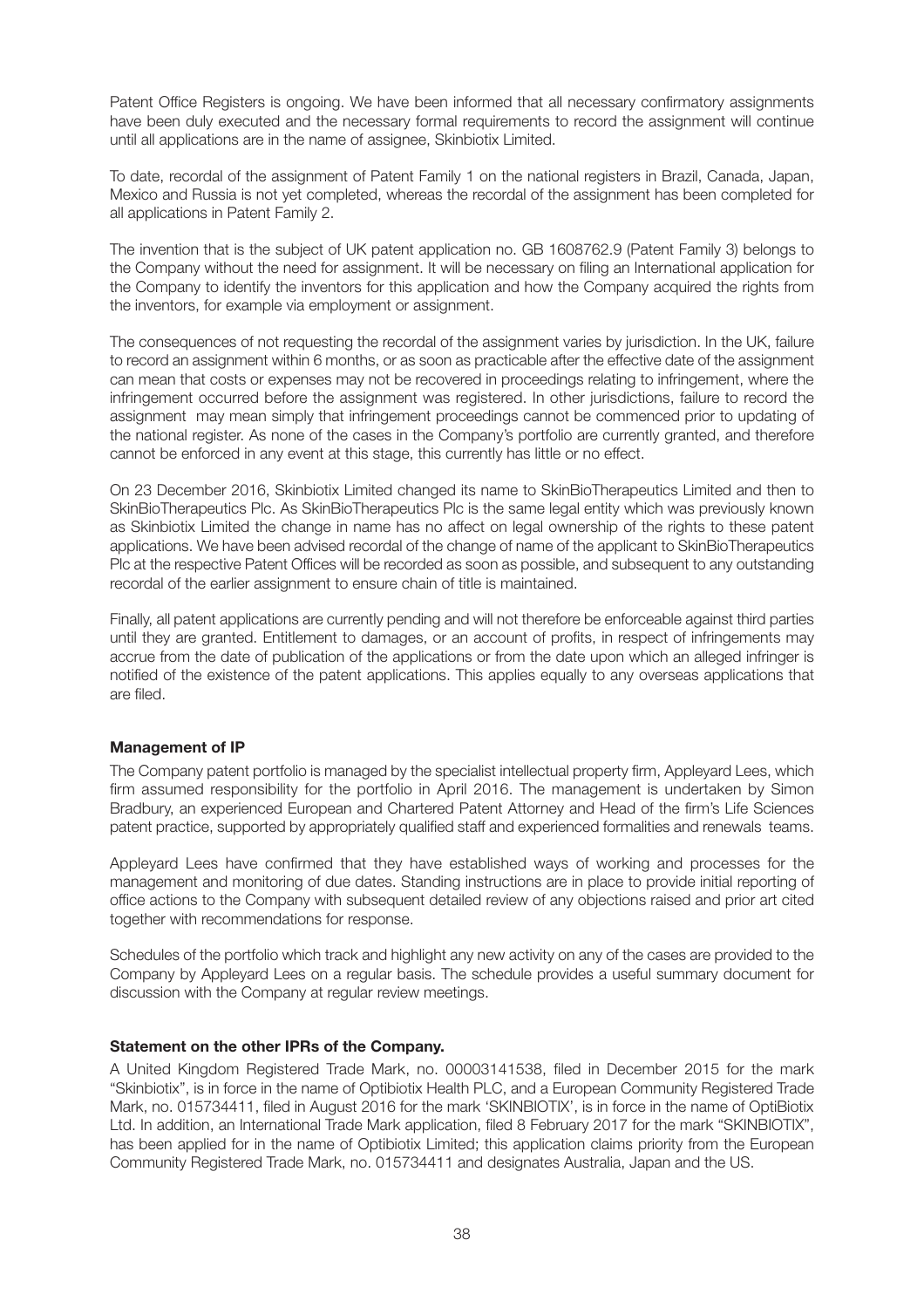Through an assignment of intellectual property dated 21 February 2017, the Company acquired full title, rights and interests to each of the above-referenced trade marks and trade mark applications. No steps have yet been taken to record the assignment of any of the Registered trade marks or the pending trade mark application to the Company, however, we understand from Appleyard Lees that it is their intention is to record the change of ownership upon instruction. Trade mark registrations may be kept in force indefinitely subject to use and the timely payment of renewal fees.

As a biotechnology company, the Company will have confidential know-how, trade secrets and biological matter, such as potentially novel probiotic strains, relating to the products and processes being developed that is either not yet subject to a patent application or cannot be protected via patents. Such proprietary technology nevertheless may have significant value in terms of the commercial advantage the Company holds and its potential to strengthen its position in this field.

Non-patented and confidential information relating to the inventions assigned to the Company from the University of Manchester, including but not limited to protocols, fermentation, purification and extraction processes, were assigned to the Company together with the patent rights.

# **General comments**

We have not conducted relevant prior art or freedom-to-operate searches in respect of the Company's technology as this was considered to be outside the scope of this report. Accordingly, we cannot comment on whether there are any third party patents that might impact upon the ability to exploit the inventions described in the patent applications.

The scope of protection afforded by the claims currently presented in the patent applications filed by the Company may be revised and/or limited in light of objections that may be raised by Patent Offices. Such objections may prevent the patent applications from being granted. If the patent applications are not granted, the compositions and processes described in the patent applications would not benefit from patent protection, and would be in the public domain. Where possible, the Company, or their successor in title, would be able pursue new patent applications for such related, ancillary and other compositions and techniques it has developed.

After grant, a patent can still be challenged by third parties both in the relevant Patent Office and in the national courts. For example, third parties can submit new prior art and arguments which the granting Patent Office may not have considered. Therefore, a granted patent may be revoked, or its claims restricted at the discretion of the relevant Patent Office or court.

The assertion by the Company, or their successor in title, of its IPR against third parties, can be costly and time consuming. Potentially unfavourable outcomes in such proceedings could limit the intellectual property rights and activities of the Company, or their successor in title.

For trade-secrets and "know-how" currently held by the Company that is not currently the subject of a patent application, there is no assurance that obligations to maintain the confidentiality of this information would not be breached or otherwise become known in a manner which provides the Company, or their successor in title, with no recourse.

Any claims made against the IPR of the Company, or their successor in title, even if proven to be without merit, could be time consuming and expensive to defend and could have a materially detrimental effect on the resources and reputation of the Company, or their successor in title. A third party asserting infringing activity against the Company, or their successor in title, could require them to cease the infringing activity and/or require them to enter into licensing and royalty arrangements. In addition, the Company, or their successor in title, may be required to develop alternative non infringing solutions that may require significant time and substantial unanticipated resources. There can be no assurance that such claims would not have a material adverse effect on the business of the Company, or their successor in title, its financial condition or results.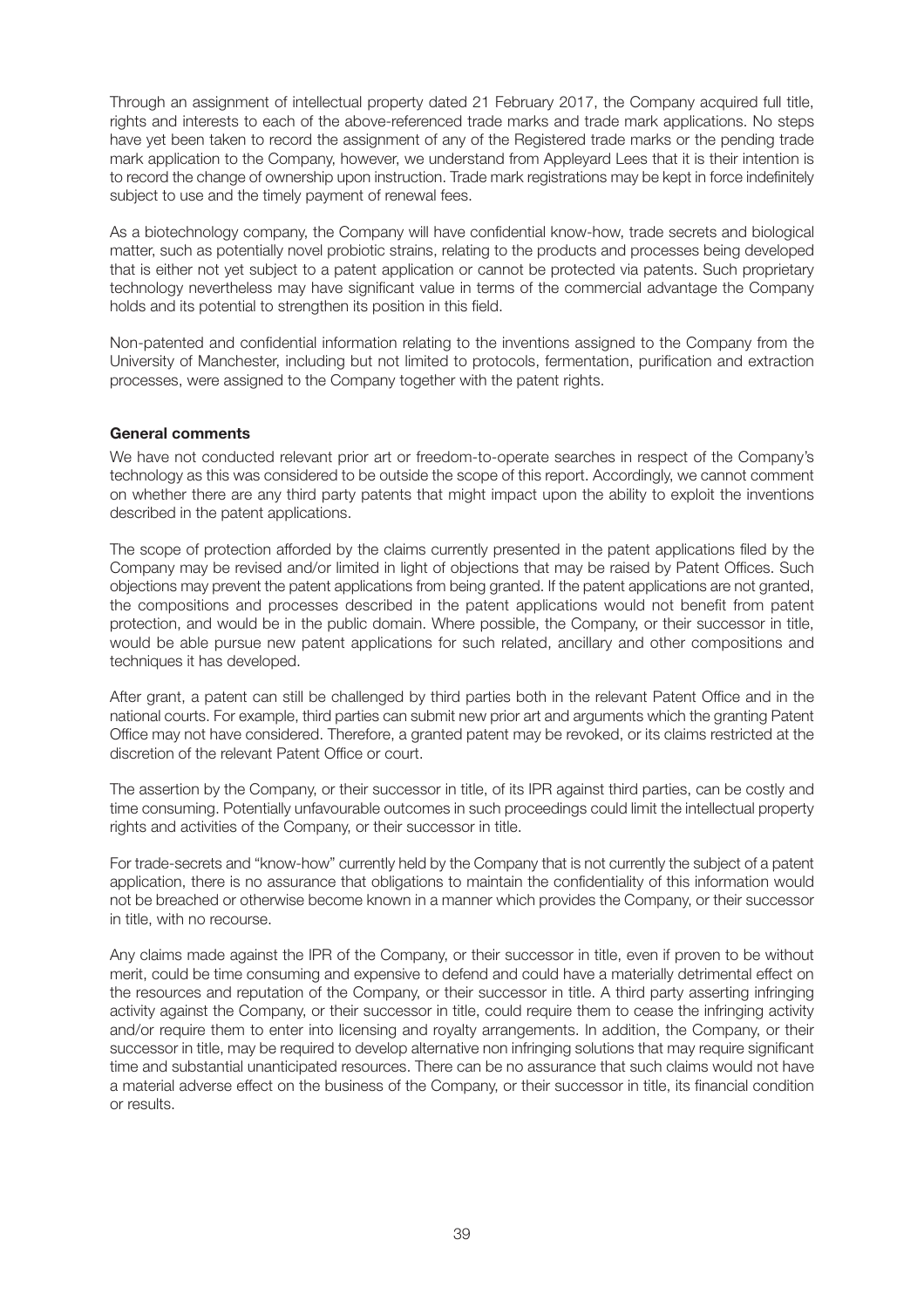No assurance can be given that third parties will not in the future claim rights in or ownership of the patents and other proprietary rights held by the Company, or their successor in title. As further detailed above, substantial costs may be incurred if the Company, or their successor in title, is required to defend its right of ownership of what it considers to be its intellectual property.

Yours faithfully

Mardus

**Judith Caldwell** *Partner* judith.caldwell@keltie.com **UK and European Patent Attorney** for and on behalf of Keltie LLP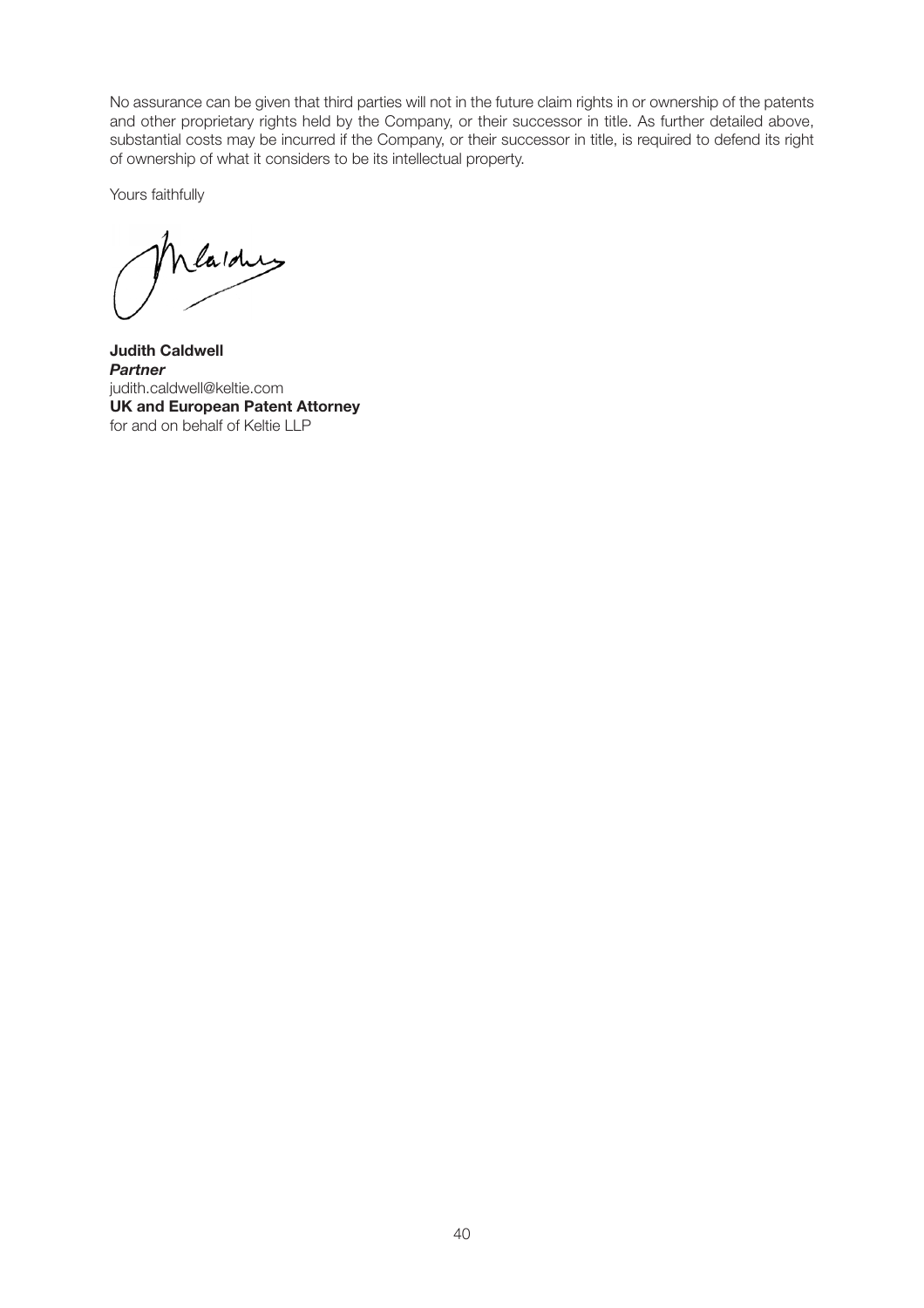# **PART IV**

# **HISTORICAL FINANCIAL INFORMATION ON THE COMPANY**

29 March 2017



**Chartered Accountants** 

Finsgate 5-7 Cranwood Street London EC1V 9EE

Telephone 020 7309 2222 Fax 020 7309 2309 Email jh@jeffreyshenry.com Website www.jeffreyshenry.com

**Accounting Outsourcing Business Advisors** Corporate Finance **Financial Services Listed Company Specialists Statutory Auditors Tax Specialists** 

The Directors Skinbiotherapeutics Plc 15 Silk House Park Green Macclesfield SK11 70J

and

The Partners Cairn Financial Advisers LLP 62-63 Cheapside Cheyne House, Crown Court London EC2V 6AX

Dear Sirs,

## **Skinbiotherapeutics Plc ("Company")**

We report on the financial information set out on pages 43 to 54. This financial information has been prepared for inclusion in the AIM admission document (the "Admission Document") of Skinbiotherapeutics Plc, on the basis of the accounting policies set out in paragraph 1 of the financial information.

## **Responsibilities**

This report is required by Paragraph (a) of Schedule Two of the AIM Rules for Companies and is given for the purpose of complying with that regulation and for no other purpose.

Save for any responsibility arising under Paragraph (a) of Schedule Two of the AIM Rules for Companies to any person as and to the extent there provided, to the fullest extent permitted by law we do not assume any responsibility and will not accept any liability to any other person for any loss suffered by any such person as a result of, arising out of, or in connection with this report or our statement required by and given solely for the purposes of complying with Paragraph (a) of Schedule Two of the AIM Rules for Companies, consenting to its inclusion in this Admission Document.

## **Basis of Preparation**

The financial information has been based on audited financial statements for the period from 10 June 2015 to 30 June 2016 and the 6 months to 31 December 2016 to which no adjustments were considered necessary.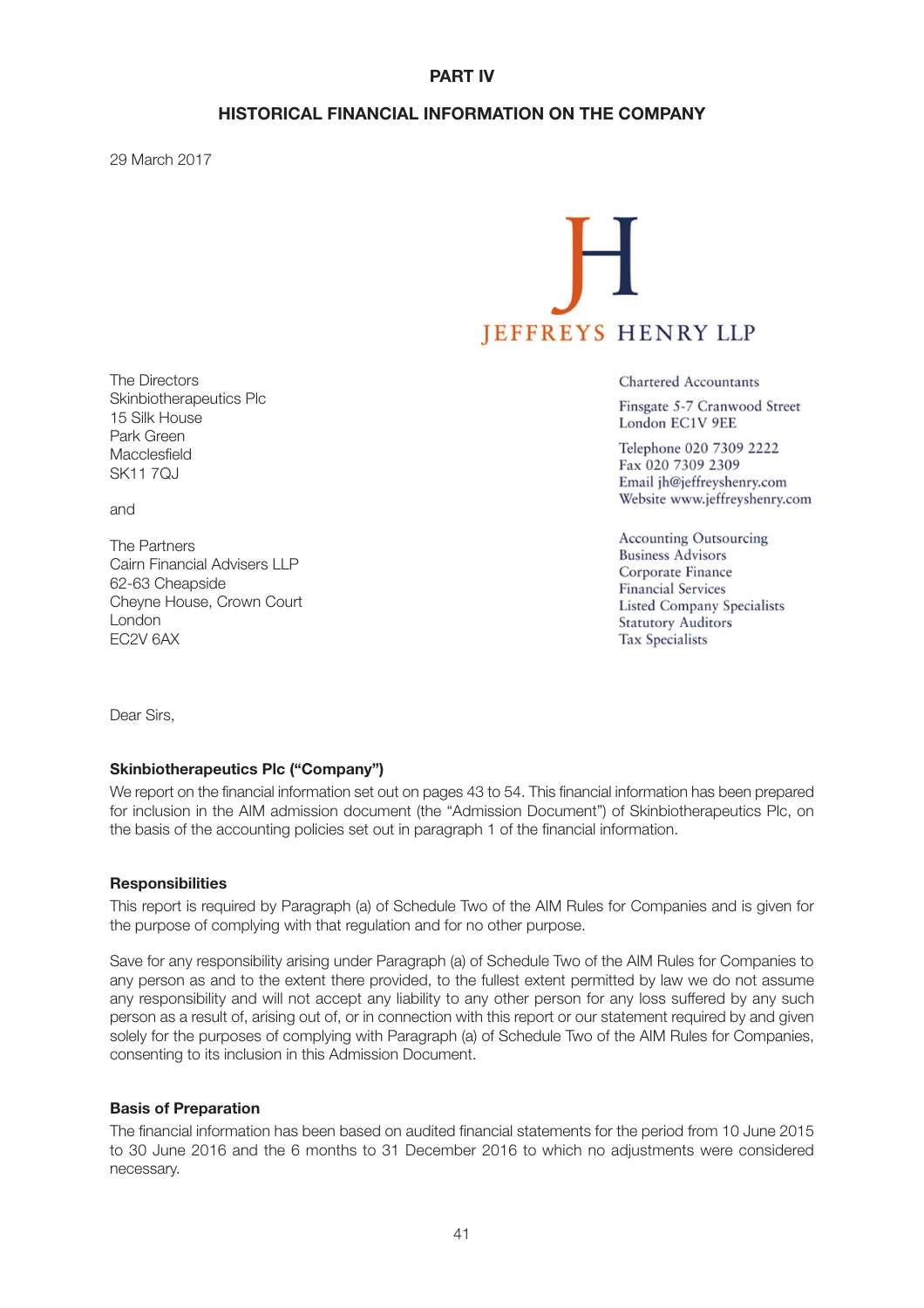The Directors of the Company are responsible for preparing the financial information on the basis of preparation set out in paragraph 1 of the financial information and in accordance with International Financial Reporting Standards as adopted by the European Union ("IFRS").

It is our responsibility to form an opinion on the financial information as to whether the financial information gives a true and fair view, for the purposes of the Admission Document, and to report our opinion to you.

## **Basis of opinion**

We conducted our work in accordance with the Standards for Investment Reporting issued by the Auditing Practices Board in the United Kingdom. Our work included an assessment of evidence relevant to the amounts and disclosures in the financial information. It also included an assessment of the significant estimates and judgments made by those responsible for the preparation of the financial information and whether the accounting policies are appropriate to the entity's circumstances, consistently applied and adequately disclosed.

We planned and performed our work so as to obtain all the information and explanations which we considered necessary in order to provide us with sufficient evidence to give reasonable assurance that the financial information is free from material misstatement, whether caused by fraud or other irregularity or error.

## **Opinion**

In our opinion, the financial information gives, for the purposes of the Admission Document, a true and fair view of the state of affairs of the Company as at 31 December 2016 and 30 June 2016 of its results, financial position, cash flows and changes in equity for the period then ended in accordance with the basis of preparation and the applicable reporting framework set out in paragraph 1 of the financial information.

## **Declaration**

For the purposes of paragraph (a) of Schedule Two of the AIM Rules for Companies we are responsible for this report as part of the Admission Document and declare that we have taken all reasonable care to ensure that the information contained in this report is, to the best of our knowledge, in accordance with the facts and contains no omission likely to affect its import. This declaration is included in the Admission Document in compliance with Schedule Two of the AIM Rules for Companies.

The financial information included herein comprises:

- a statement of accounting policies;
- income statements, statements of financial position, statements of changes in equity, statements of cash flow;
- notes to the income statements and the statements of financial position.

Yours faithfully

JEFFREYS HENRY LLP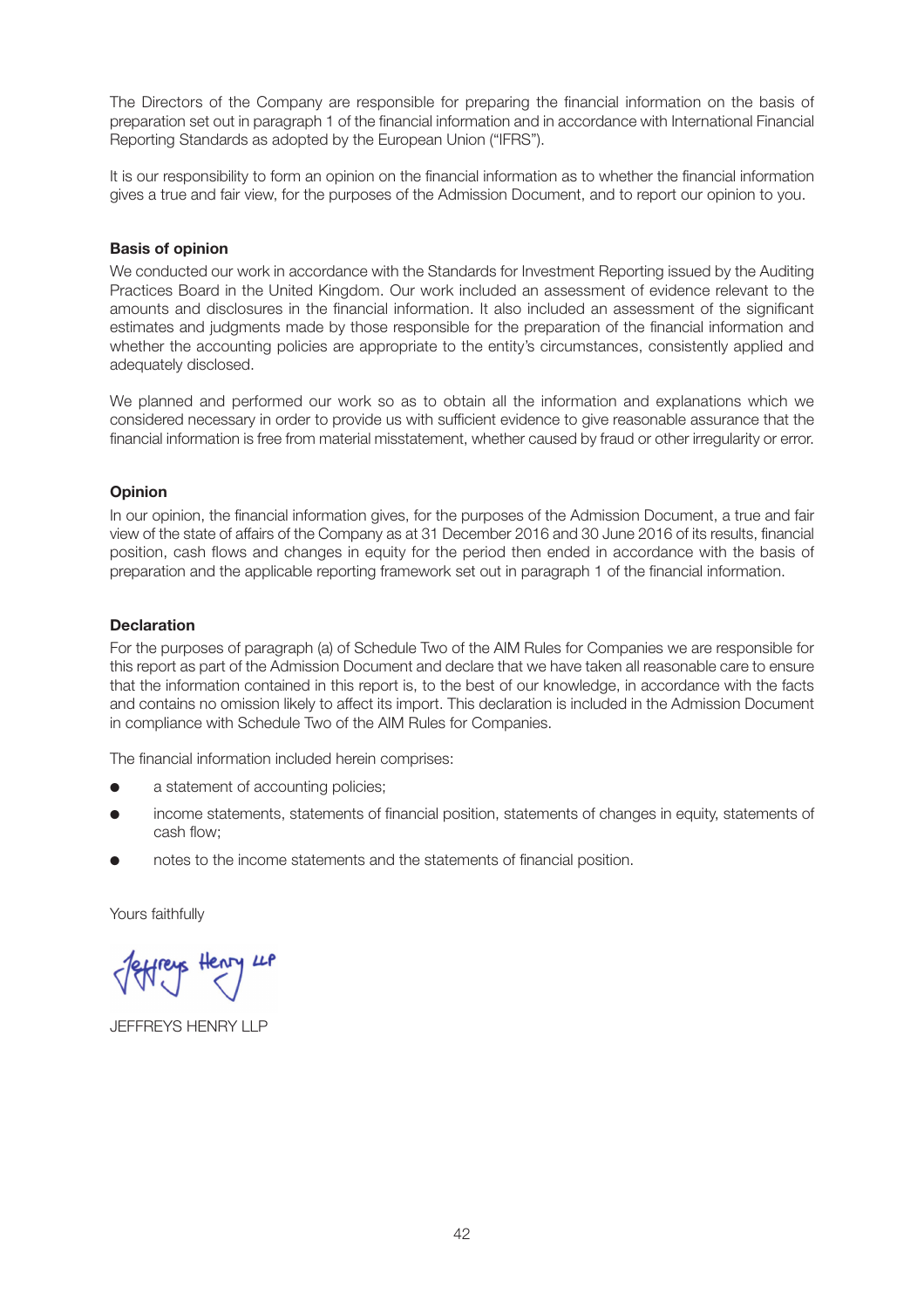# **1. General information**

This financial information reflects the financial performance and position of SkinBioTherapeutics Plc (the "Company') for the period from 10 June 2015 to 31 December 2016 (made up of the period from 10 June 2015 to 30 June 2016 and the 6 month period ended 31 December 2016).

The Company is incorporated and domiciled in the United Kingdom. The address of the Company's registered office and principal place of business is 15 Silk House, Park Green, Macclesfield, SK11 7QJ.

The principal activity of the Company is the development of technology to protect, manage and restore skin utilising proteins found in human microbiota.

## **2. Accounting policies**

## (a) *Statement of compliance*

The financial information for the Company has been prepared in accordance with International Financial Reporting Standards 'IFRS' adopted for use in the European Union, and IFRS Interpretations Committee (IFRIC) applicable to companies reporting under IFRS.

## (b) *Basis of preparation*

The financial information has been presented in Pounds Sterling ('Sterling') as this is the currency of the primary economic environment in which the Company operates.

## *Estimates and judgements*

The financial information has been prepared on the historical cost basis. The accounting policies have been applied consistently in all material respects.

The preparation of financial information requires the Board to make judgements, estimates and assumptions that may affect the application of accounting policies and reported amounts of assets and liabilities as at each balance sheet date and the reported amounts of revenues and expenses during each reporting period. Any estimates and assumptions are based on experience and any other factors that are believed to be relevant under the circumstances and which the Board considers to be reasonable. Actual outcomes may differ from these estimates. Any revisions to accounting estimates will be recognised in the period in which the estimate is revised if the revision affects only that period. If the revision affects both current and future periods, the change will be recognised over those periods.

Certain accounting policies which have a significant bearing on the reported financial condition and results of the Company require subjective or complex judgements. An example of such areas of judgement is the estimation of the lifetime of intangible assets.

# **Application of new and revised International Financial Reporting Standards (IFRSs)**

No new standards or interpretations issued by the International Accounting Standards Board ('IASB') or the IFRS Interpretations Committee ('IFRIC') have led to any material changes in the Company's accounting policies or disclosures during each reporting period.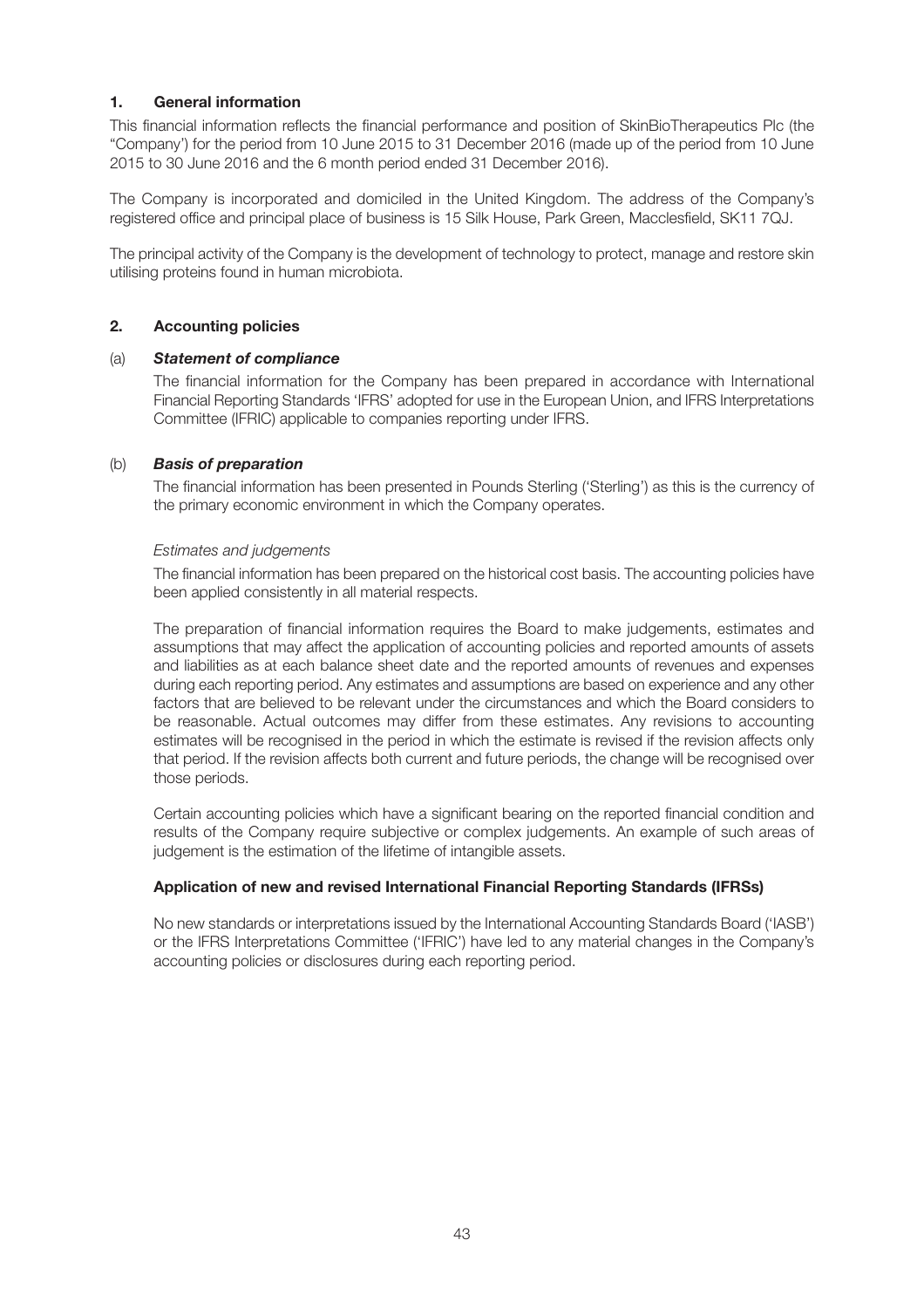## *New and revised IFRSs in issue but not yet effective*

The Company has not applied the following new and revised IFRSs that have been issued but are not yet effective:

| Reference | Title                                       | Summary                                                                                                                            | Application date of<br>standard (Periods<br>commencing<br>on or after) |
|-----------|---------------------------------------------|------------------------------------------------------------------------------------------------------------------------------------|------------------------------------------------------------------------|
| IFRS 15   | Revenue from<br>contracts with<br>customers | Specifies how and when to recognise<br>revenue from contracts as well as<br>requiring more information and relevant<br>disclosures | 1 January 2017                                                         |
| IFRS 16   | eases                                       | Principles for the recognition,<br>measurement, presentation and<br>disclosure of leases                                           | 1 January 2019                                                         |

The adoption of these Standards and Interpretations is not expected to have a material impact on the financial information of the Company in the period of initial application when they come into effect.

## (c) *Foreign currencies*

The Company's financial information is presented in pounds sterling, which is the functional currency of the Company.

Transactions in foreign currencies are translated at the exchange rate ruling at the date of the transaction. Monetary assets and liabilities denominated in foreign currencies at the balance sheet date are translated at the exchange rate ruling at that date. Foreign exchange differences on translation are recognised in the income statement. Non-monetary assets and liabilities that are measured in terms of historical cost in a foreign currency are translated using the exchange rate at the date of the transaction. Non-monetary assets and liabilities denominated in foreign currencies that are stated at fair value are translated at foreign exchange rates ruling at the dates the fair value was determined.

# (d) *Research and development*

Research expenditure is written off to the statement of comprehensive income in the year in which it is incurred. Development expenditure is written off in the same way unless the directors are satisfied as to the technical, commercial and financial viability of individual projects. In this situation, the expenditure is deferred and amortised over the period during which the Company is expected to benefit.

# (e) *Impairment testing of intangible assets and property, plant and equipment*

At the end of each reporting period, the Company reviews the carrying amounts of its tangible and intangible assets to determine whether there is any indication that those assets have suffered an impairment loss. If any such indication exists, the recoverable amount of the asset is estimated to determine the extent of the impairment loss (if any).

Intangible assets with indefinite useful lives and intangible assets not yet available for use are tested for impairment at least annually, and whenever there is an indication that the assets may be impaired.

## (f) *Financial assets and liabilities*

Financial assets and liabilities are recognised when the Company unconditionally becomes a party to the contractual terms of the instrument. Unless otherwise indicated, the carrying amounts of financial assets and liabilities are considered by the Directors to be a reasonable estimate of their fair values at each balance sheet date.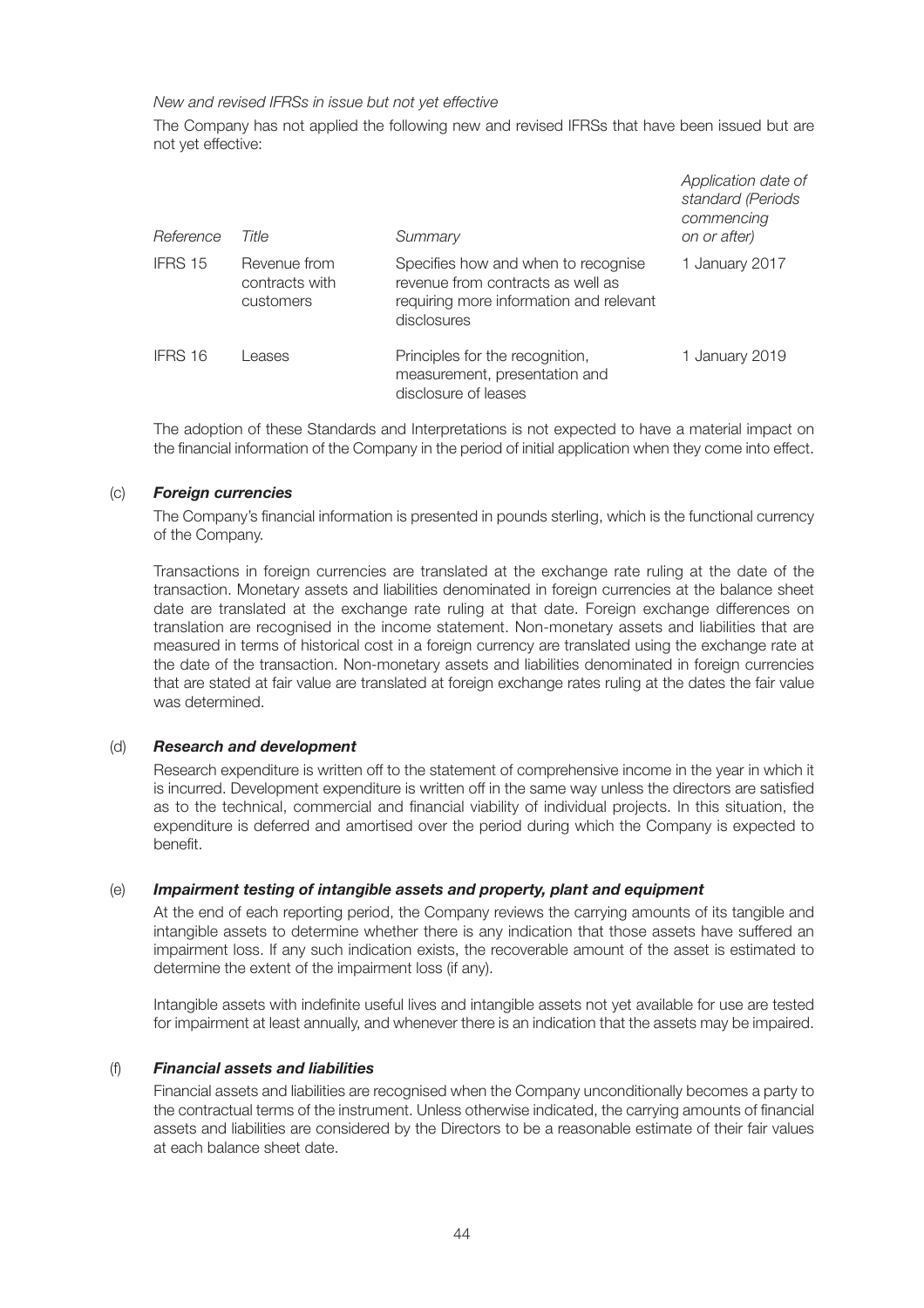Financial assets include trade and other receivable; these are classified as loans and receivables. Financial liabilities include trade and other payables, convertible loans and borrowings; these are classified as other financial liabilities carried at amortised cost.

## *Compound instruments*

The component parts of compound instruments (convertible notes) issued by the Company are classified separately as financial liabilities and equity in accordance with the substance of the contractual arrangements and the definitions of a financial liability and an equity instrument. Conversion option that will be settled by the exchange of a fixed amount of cash or another financial asset for a fixed number of the Company's own equity instruments is an equity instrument.

At the date of issue, the fair value of the liability component is estimated using the prevailing market interest rate for similar non-convertible instruments. The amount is recorded as a liability on an amortised cost basis using the effective interest method until extinguished upon conversion or at the instrument's maturity date.

The conversion option classified as equity is determined by deducting the amount of the liability component from the fair value of the compound instrument as a whole. This is recognised and included in equity, net of income tax effects, and is not subsequently remeasured. In addition, the conversion option classified as equity will remain in equity until the conversion option is exercised, in which case, the balance recognised in equity will be transferred to share premium. When the conversion option remains unexercised at the maturity date of the convertible notes, the balance recognised in equity will be transferred directly to retained earnings. No gain or loss is recognised in profit or loss upon conversion or expiration of the conversion option.

Transaction costs that relate to the issue of the convertible notes are allocated to the liability and equity components in proportion to the allocation of gross proceeds. Transaction costs relating to the equity component are recognised directly in equity. Transaction costs relating to the liability component are included in the carrying amount of the liability component and are amortised over the lives of the convertible notes using the effective interest method.

## *Derecognition*

Financial assets are derecognised when rights to receive cash flows from the assets expire or, the financial assets are transferred and the Company has transferred substantially all the risks and rewards of ownership of the financial assets. On derecognition of a financial asset, the difference between the asset's carrying amount and the sum of the consideration received and receivable and the cumulative gain or loss that had been recognised in other comprehensive income and accumulated in equity is recognised in profit or loss.

Financial liabilities are derecognised when the obligation specified in the relevant contract is discharged, cancelled or expires. The difference between the carrying amount of the financial liability derecognised and the consideration paid and payable is recognised in the income statements.

When the terms of a financial liability are renegotiated and result in the Company issuing equity instruments to a creditor of the Company to extinguish all or part of the financial liability, the Company recognises the issue of equity instruments at their fair values. Any difference between the fair value of the equity instruments and the carrying amount of the financial liability to be extinguished is recognised in profit or loss.

## *Trade and other receivables*

Trade and other receivables are recognised initially at their fair value and subsequently at their amortised cost using the effective interest method, less provision for impairment. If there is objective evidence that the recoverability of the asset is at risk, appropriate allowances for any estimated irrecoverably amounts are recognised in the income statement.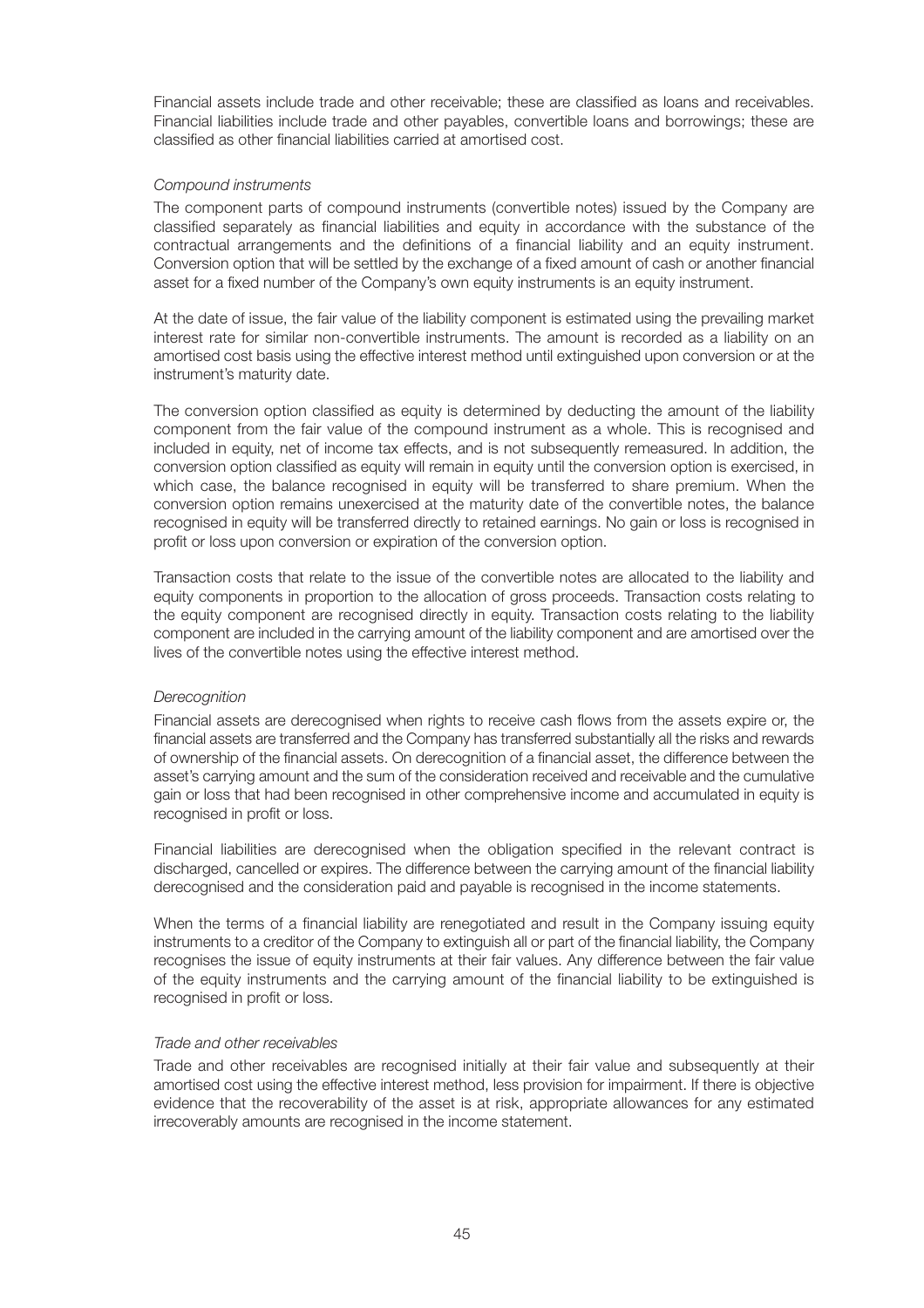## *Trade and other payables*

Trade and other payables are recognised initially at their fair value, net of transaction costs, and subsequently at their amortised cost using the effective interest method.

## *Cash and cash equivalents*

Cash and cash equivalents comprise cash in hand.

## *Borrowing and finance charges*

Bank borrowings are initially recognised at their fair value, net of any transaction cost directly attributable to their issue. Subsequently bank borrowings are carried at their amortised carrying value using the effective interest method.

## (g) *Tax*

## *Current tax*

The tax currently payable is based on taxable profit for the period. Taxable profit differs from 'profit before tax' as reported in the income statement because of items of income or expense that are taxable or deductible in other periods and items that are never taxable or deductible. The Company's current tax is calculated using rates that have been enacted during the reporting period.

## *Deferred tax*

Deferred tax is provided using the balance sheet liability method, providing for temporary differences between the carrying amounts of assets and liabilities for financial reporting purposes and the amounts used for tax purposes. The amount of deferred tax provided is based on the expected manner of realisation or settlement of the carrying amount of assets and liabilities, using tax rates enacted or substantively enacted at the balance sheet date.

A deferred tax asset is recognised only if it can be regarded as more likely than not that there will be suitable taxable profits from which the future reversal of the underlying temporary differences can be deducted.

# **3. Statements of Comprehensive Income**

|                                                                       |              | For the<br>6 months<br>ended<br>31 December | For the<br>period from<br>10 June 2015<br>to 30 June |
|-----------------------------------------------------------------------|--------------|---------------------------------------------|------------------------------------------------------|
|                                                                       | <b>Notes</b> | 2016<br>£                                   | 2016<br>£                                            |
| Revenues<br>Cost of Sales                                             |              |                                             |                                                      |
| <b>Gross profit</b><br>Other income<br>Administrative expenses        |              | (248, 836)                                  | 3,000<br>(7, 201)                                    |
| Loss from operations<br>Finance costs                                 | 7.1<br>7.2   | (248, 836)<br>(6, 154)                      | (4,201)                                              |
| <b>Taxation</b>                                                       | 7.3          | (254,990)<br>25,627                         | (4,201)                                              |
| Loss from continuing operations                                       |              | (229, 363)                                  | (4,201)                                              |
| Loss for the period                                                   |              | (229, 363)                                  | (4,201)                                              |
| Other comprehensive income<br>Total comprehensive loss for the period |              | (229, 363)                                  | (4, 201)                                             |
| Basic and diluted loss per share (pence)                              | 7.11         | (0.58)                                      | (0.03)                                               |
|                                                                       |              |                                             |                                                      |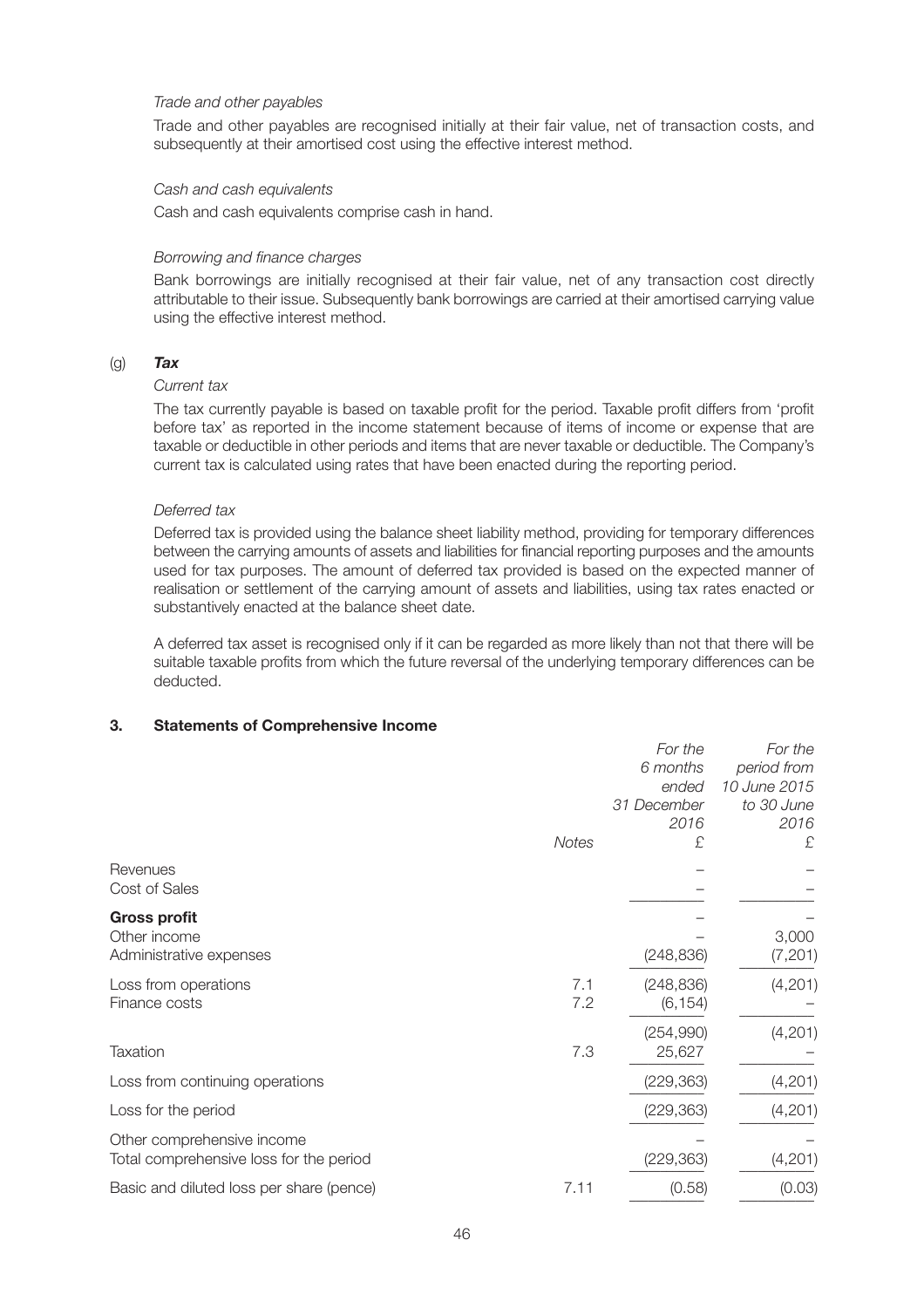# **4. Statements of Financial Position**

|                                                        |         |         |              | As at<br>31 December<br>2016 | As at<br>30 June<br>2016 |
|--------------------------------------------------------|---------|---------|--------------|------------------------------|--------------------------|
| <b>Assets</b>                                          |         |         | Notes        | £                            | £                        |
| Non-current assets                                     |         |         |              |                              |                          |
| Intangible assets                                      |         |         | 7.4          | 162,213                      | 136,214                  |
|                                                        |         |         |              | 162,213                      | 136,214                  |
| <b>Current assets</b>                                  |         |         |              |                              |                          |
| Trade and other receivables                            |         |         | 7.5          | 98,431                       | 30,607                   |
| Cash and cash equivalents                              |         |         |              | 397,180                      | 256,667                  |
|                                                        |         |         |              | 495,611                      | 287,274                  |
| <b>Total assets</b>                                    |         |         |              | 657,824                      | 423,488                  |
| <b>Equity</b>                                          |         |         |              |                              |                          |
| <b>Capital and reserves</b><br>Issued capital          |         |         | 7.9          | 394,048                      | 1,000                    |
| Share premium                                          |         |         | 7.9          |                              | 393,048                  |
| Other reserves<br>Accumulated deficit                  |         |         | 7.10<br>7.10 | 93,151<br>(233, 564)         | (4,201)                  |
| Total equity                                           |         |         |              | 253,635                      | 389,847                  |
| <b>Liabilities</b>                                     |         |         |              |                              |                          |
| Non-current liabilities<br>Borrowings                  |         |         | 7.7          | 313,003                      |                          |
|                                                        |         |         |              |                              |                          |
| <b>Current liabilities</b><br>Trade and other payables |         |         | 7.6          | 91,186                       | 33,641                   |
| Borrowings                                             |         |         | 7.7          |                              |                          |
|                                                        |         |         |              | 91,186                       | 33,641                   |
| <b>Total liabilities</b>                               |         |         |              | 404,189                      | 33,641                   |
| <b>Total equity and liabilities</b>                    |         |         |              | 657,824                      | 423,488                  |
| 5.<br><b>Statements of Changes in Equity</b>           |         |         |              |                              |                          |
|                                                        | Share   | Share   | Other        | Retained                     |                          |
|                                                        | capital | Premium | Reserves     | Earnings                     | Total                    |
| As at 10 June 2015                                     | £       | £       | £            | £                            | £                        |
| Loss for the period                                    |         |         |              | (4,201)                      | (4,201)                  |
| Issue of shares<br>Members' net distributions          | 1,000   | 393,048 |              |                              | 394,048                  |
| As at 30 June 2016                                     | 1,000   | 393,048 |              | (4,201)                      | 389,847                  |
|                                                        |         |         |              |                              |                          |

| AS at 30 June 2016     | UUU. I  | 393.U48   |        | (4, 201)   | 38Y.847    |
|------------------------|---------|-----------|--------|------------|------------|
| Bonus issue of shares  | 393.048 | (393,048) |        |            |            |
| Issue of convertible   |         |           |        |            |            |
| loan                   |         |           | 93.151 |            | 93.151     |
| Loss for the period    |         |           |        | (229, 363) | (229, 363) |
| As at 31 December 2016 | 394.048 |           | 93.151 | (233.564)  | 253,635    |
|                        |         |           |        |            |            |

Other reserves arise from the equity element of a convertible loan issued in the period to 31 December 2016.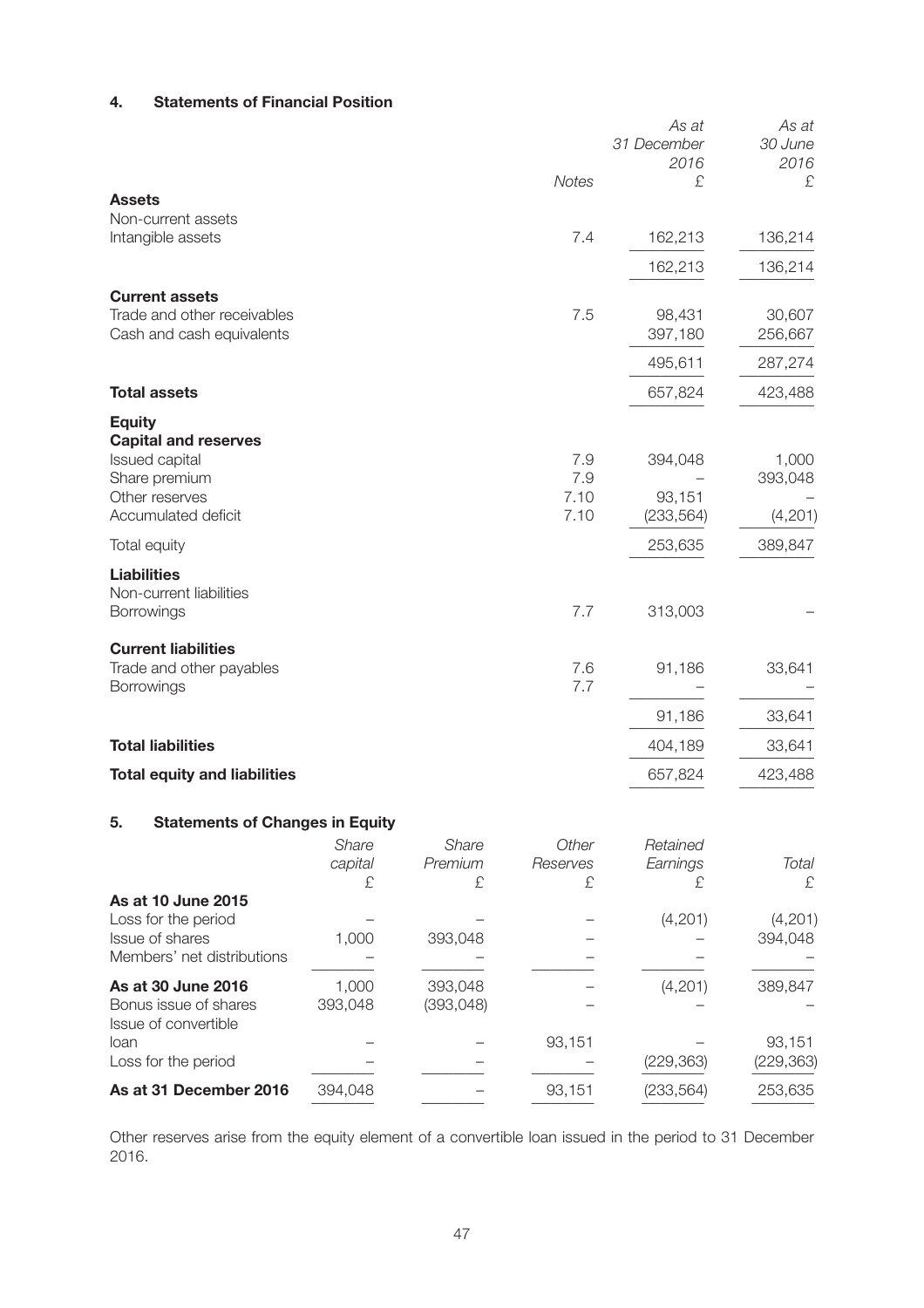# **6. Statements of Cash Flows**

|     |                                                                                                                                                                                                                       | 31 December | For the<br>6 months<br>ended<br>2016<br>£ | For the<br>period from<br>10 June 2015<br>to 30 June<br>2016<br>£ |
|-----|-----------------------------------------------------------------------------------------------------------------------------------------------------------------------------------------------------------------------|-------------|-------------------------------------------|-------------------------------------------------------------------|
|     | Cash flows from operating activities<br>Loss before tax for the period<br>Adjustments for:                                                                                                                            |             | (229, 363)                                | (4,201)                                                           |
|     | Finance costs recognised in income statement                                                                                                                                                                          |             | 6,154                                     |                                                                   |
|     | Changes in working capital:<br>(Increase) in trade and other receivables<br>Increase in trade and other payables                                                                                                      |             | (67, 824)<br>57,545                       | (30, 607)<br>33,641                                               |
|     | Net cash utilised by operating activities                                                                                                                                                                             |             | (233, 488)                                | (1, 167)                                                          |
|     | <b>Cash flows from investing activities</b><br>Payments for intangible assets                                                                                                                                         |             | (25,999)                                  | (136, 214)                                                        |
|     | Net cash used in investing activities                                                                                                                                                                                 |             | (25,999)                                  | (136, 214)                                                        |
|     | <b>Cash flows from financing activities</b><br>Net proceeds from issue of equity instruments of the Company<br>Net proceeds from issue of convertible loan                                                            |             | 400,000                                   | 394,048                                                           |
|     | Net cash generated by financing activities                                                                                                                                                                            |             | 400,000                                   | 394,048                                                           |
|     | Net increase in cash and cash equivalents<br>Cash and cash equivalents at beginning of period                                                                                                                         |             | 140,513<br>256,667                        | 256,667                                                           |
|     | Cash and cash equivalents at end of period                                                                                                                                                                            |             | 397,180                                   | 256,667                                                           |
| 7.  | <b>Notes to the Financial Information</b>                                                                                                                                                                             |             |                                           |                                                                   |
| 7.1 | <b>Operating loss</b>                                                                                                                                                                                                 |             |                                           |                                                                   |
|     |                                                                                                                                                                                                                       | 31 December | 2016<br>£                                 | 30 June<br>2016<br>£                                              |
|     | Operating loss is stated after<br>charging:                                                                                                                                                                           |             |                                           |                                                                   |
|     | Research and development<br>Auditors' remuneration<br>- audit fees<br>- all services relating to corporate finance transactions<br>Foreign exchange differences<br>Other AIM admission cost<br>Directors remuneration |             | 89,952<br>2,750<br>12,500<br>69<br>57,835 | 1,400<br>2,750                                                    |
| 7.2 | <b>Finance costs</b>                                                                                                                                                                                                  |             |                                           |                                                                   |
|     |                                                                                                                                                                                                                       | 31 December | 2016<br>£                                 | 30 June<br>2016<br>£                                              |
|     | Other interest payable                                                                                                                                                                                                |             | 6,154                                     |                                                                   |
|     |                                                                                                                                                                                                                       |             | 6,154                                     |                                                                   |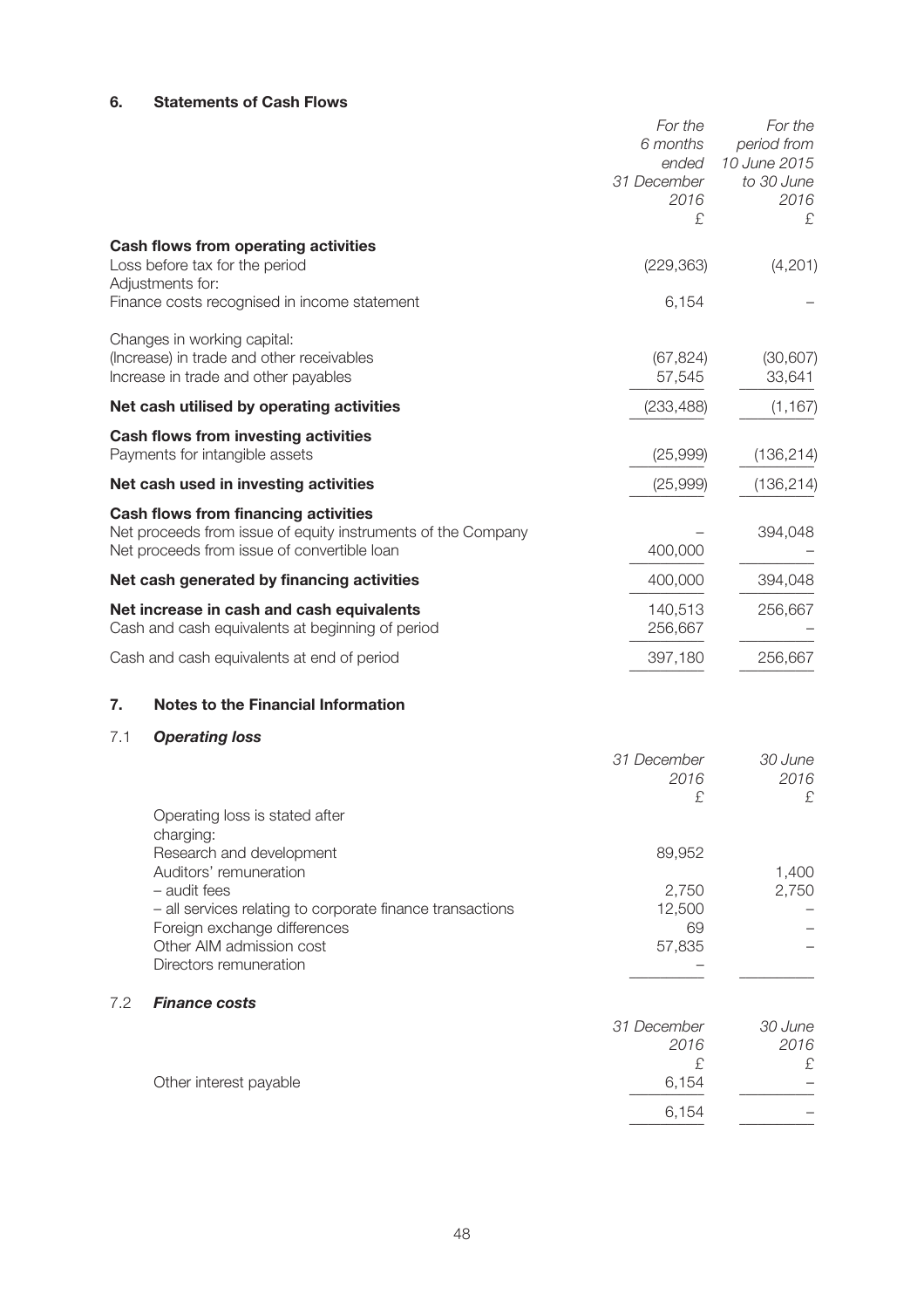## 7.3 *Taxation*

|                                                                             | 31 December<br>2016 | 30 June<br>2016 |
|-----------------------------------------------------------------------------|---------------------|-----------------|
|                                                                             | £                   | £.              |
| Current tax                                                                 |                     |                 |
| UK corporation tax credit                                                   | 25,627              |                 |
| Deferred tax                                                                |                     |                 |
| In respect of the current period                                            |                     |                 |
| Total income tax credit                                                     | 25,627              |                 |
| Loss on ordinary activities before tax                                      | (254,990)           | (4,201)         |
| Normal applicable rate of tax                                               | 20%                 | 20%             |
| Loss on ordinary activities multiplied by normal rate of tax<br>Effects of: | (50, 998)           | (840)           |
| R&D Tax credit                                                              | (25, 627)           |                 |
| Expenses not deductible in determining taxable profit                       | 34                  |                 |
| Losses carried forward                                                      | 50,964              | 840             |
| UK tax credit                                                               | (25, 627)           |                 |
|                                                                             |                     |                 |

The Company has a deferred tax asset of £23,274 at the period end, which has not been recognised in the financial statements due to uncertainty of future profits. The Company has an estimated tax loss of £116,371 available to be carried forward against future profits.

# 7.4 *Intangible assets*

|                                                                             | Intellectual      |                   |
|-----------------------------------------------------------------------------|-------------------|-------------------|
|                                                                             | property          | Total             |
|                                                                             | £.                | £                 |
| Cost<br>At 10 June 2015                                                     |                   |                   |
| Additions                                                                   | 136,214           | 136,214           |
| At 30 June 2016<br>Additions                                                | 136,214<br>25,999 | 136,214<br>25,999 |
| At 31 December 2016                                                         | 162,213           | 162,213           |
| <b>Accumulated amortisation</b><br>At 10 June 2015<br>Charge for the period |                   |                   |
| At 30 June 2016<br>Charge for the period                                    |                   |                   |
| At 31 December 2016                                                         |                   |                   |
| <b>Net book value</b><br>At 10 June 2015                                    |                   |                   |
| At 30 June 2016                                                             | 136,214           | 136,214           |
| At 31 December 2016                                                         | 162,213           | 162,213           |
|                                                                             |                   |                   |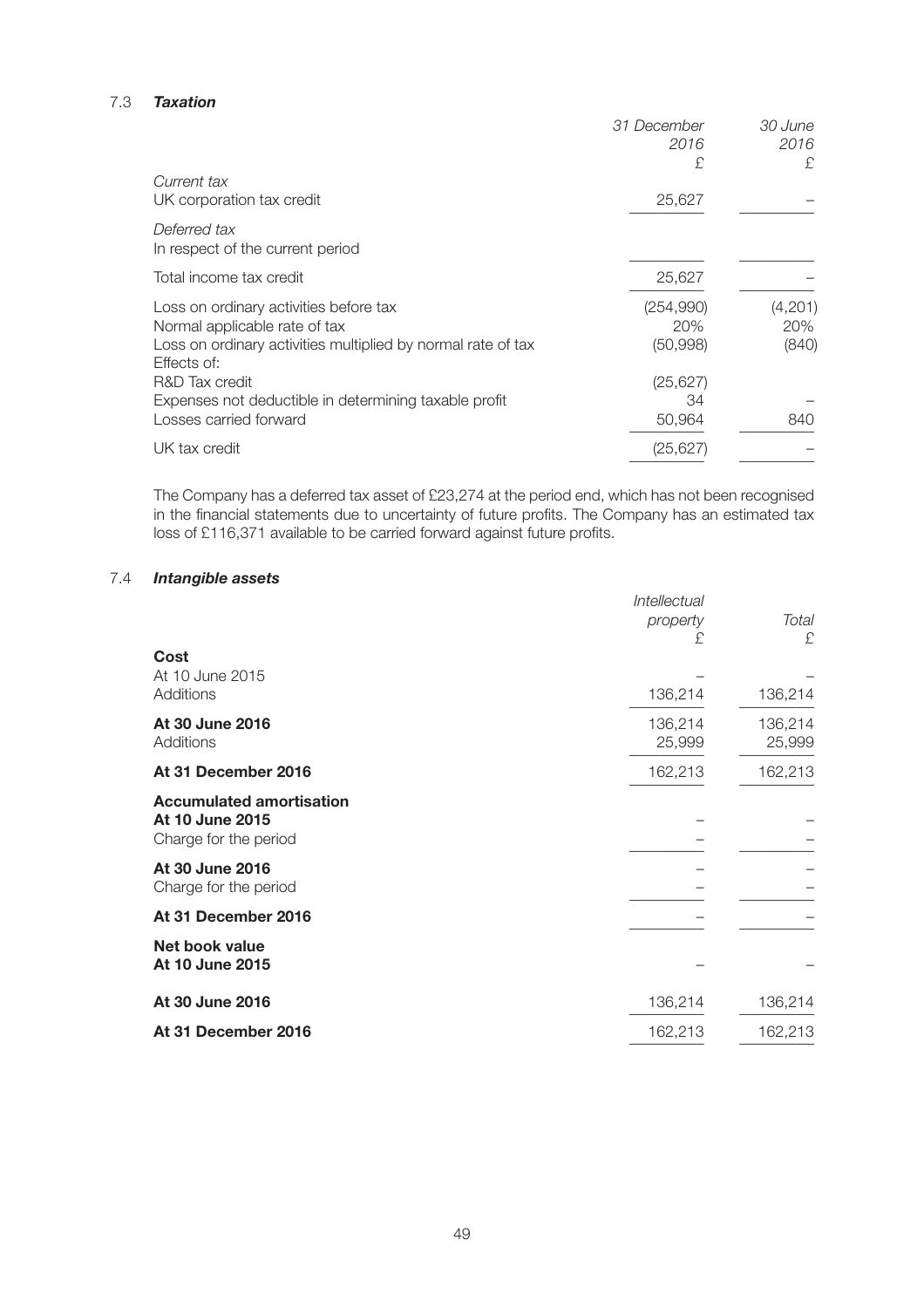## 7.5 *Trade and other receivables*

|                      | 31 December | 30 June |
|----------------------|-------------|---------|
|                      | 2016        | 2016    |
|                      | £           | £       |
| Trade debtors        |             | 3,600   |
| Unpaid share capital | 132         | 364     |
| Corporation tax      | 25,627      |         |
| VAT recoverable      | 72,672      | 26,643  |
|                      | 98,431      | 30,607  |
|                      |             |         |

The fair values of the Company's trade and other receivables are considered to equate to their carrying amounts. The maximum exposure to credit risk for trade receivables is represented by their carrying amount. There are no financial assets which are past due but not impaired. No financial assets are impaired.

## 7.6 *Trade and other payables*

|                 | 31 December | 30 June |
|-----------------|-------------|---------|
|                 | 2016        | 2016    |
|                 | £           | £       |
| <b>Current</b>  |             |         |
| Trade creditors | 75,122      | 28,143  |
| Accruals        | 16,064      | 5,498   |
|                 | 91,186      | 33,641  |

The fair values of the Company's trade and their payable are considered to equate to their carrying amounts.

## 7.7 *Borrowings*

|                  | 31 December | 30 June |
|------------------|-------------|---------|
|                  | 2016        | 2016    |
|                  |             | £       |
| Non-current      |             |         |
| Other borrowings | 313,003     |         |
|                  | 313,003     |         |
|                  |             |         |

Other borrowings as at 31 December 2016 includes the 5 per cent. convertible unsecured loan totaling £313,003 from Optibiotix, the parent Company, which is repayable by 30 September 2020. See note 7.12 for further information on the 2016 loan.

# 7.8 *Financial instruments*

## *Classification*

All financial assets have been classified as loans and receivables, and all financial liabilities have been classified as other financial liabilities measured at amortised cost.

## *Risk management objectives*

Management identify and evaluate financial risks on an on-going basis. The principal risks to which the Company is exposed are market risk (including interest rate risk, and cash flow risk), credit risk, and liquidity risk.

## *Market risk*

Market risk is defined as the risk that the fair value of future cash flows of a financial instrument will fluctuate because of changes in market prices. The Company's market risks arise from open positions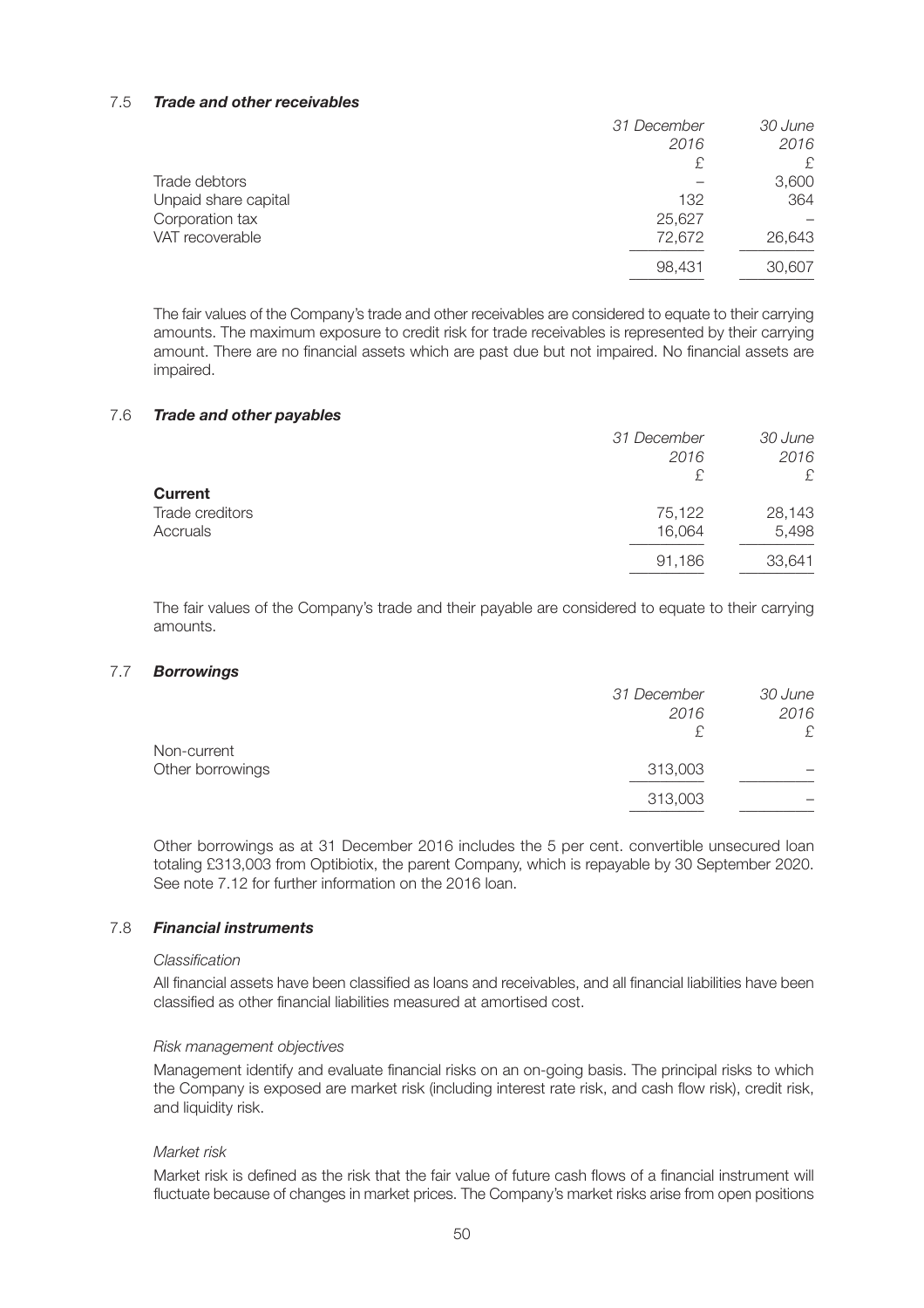in interest-bearing assets and liabilities; to the extent that these are exposed to general and specific market movements (see details below).

## *Interest rate risk*

The Company's interest-bearing assets comprise of only cash and cash equivalents. As the Company's interest-bearing assets do not generate significant amounts of interest; changes in market interest rates do not have any significant direct effect on the Company's income.

The Company's interest-bearing liabilities comprise of a convertible loan.

## *Credit risk*

Credit risk refers to the risk that a counterparty will default on its contractual obligations resulting in financial loss to the Company. Credit risk arises from cash balances (including bank deposits, cash and cash equivalents) and credit exposures to trade receivables. The Company's maximum exposure to credit risk is represented by the carrying value of cash and cash equivalents and trade receivables.

Credit risk is managed by monitoring clients and performing credit checks before accepting any customers.

## *Liquidity risk*

Liquidity risk is the risk that the Company may encounter difficulty in meeting its obligations associated with financial liabilities that are settled by delivering cash or other financial assets.

The Company seeks to manage its liquidity risk by ensuring that sufficient liquidity is available to meet its foreseeable needs.

A summary table with maturity of financial assets and liabilities presented below is used by management to manage liquidity risks. The amounts disclosed in the following tables are the contractual undiscounted cash flows. Undiscounted cash flows in respect of balances due within 12 months generally equal their carrying amounts in the statement of financial position, as the impact of discounting is not material.

The maturity analysis of financial instruments at 31 December 2016 is as follows:

|                                |          | On<br>Demand  |         |        |         |
|--------------------------------|----------|---------------|---------|--------|---------|
|                                | Carrying | and less      | 3 to 12 | 1 to 2 | 2 to 5  |
|                                | amount   | than 3 months | years   | years  | years   |
|                                | £        | £             | £       | £      | £       |
| Assets<br>Cash and cash        |          |               |         |        |         |
| equivalents<br>Trade and other | 397,180  | 397,180       |         |        |         |
| receivables                    | 98,431   | 72,804        | 25,627  |        |         |
|                                | 495,611  | 469,984       | 25,627  |        |         |
| Liabilities<br>Trade and other |          |               |         |        |         |
| payables                       | 91,186   | 91,186        |         |        |         |
| <b>Borrowings</b>              | 313,003  |               |         |        | 313,003 |
|                                | 404,189  | 91,186        |         |        | 313,003 |
|                                |          |               |         |        |         |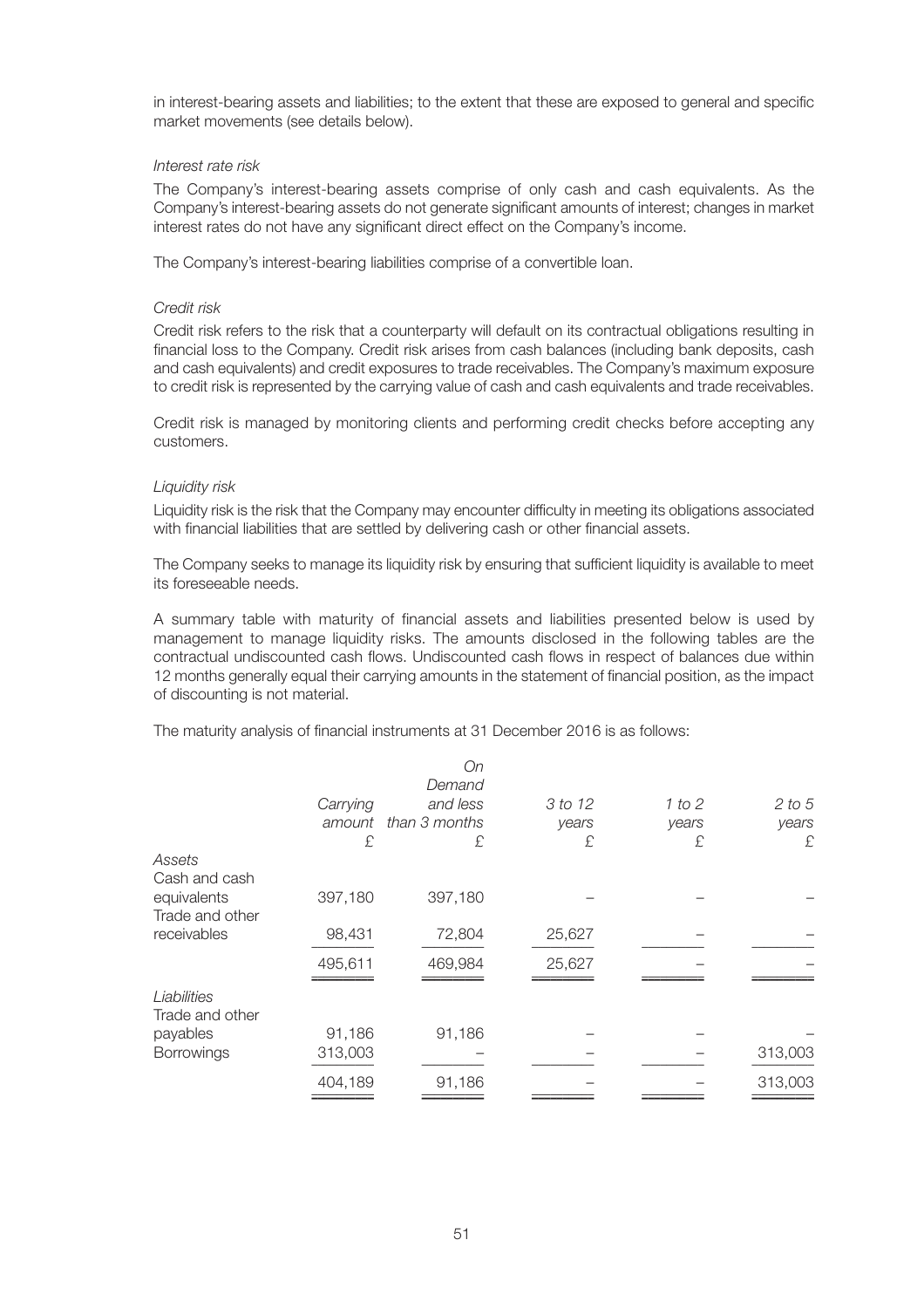The maturity analysis of financial instruments at 30 June 2016 is as follows:

|                                |          | On<br>Demand         |         |        |        |
|--------------------------------|----------|----------------------|---------|--------|--------|
|                                | Carrying | and less             | 3 to 12 | 1 to 2 | 2 to 5 |
|                                |          | amount than 3 months | years   | years  | years  |
|                                | £        | £                    | £       | £      | £      |
| Assets<br>Cash and cash        |          |                      |         |        |        |
| equivalents<br>Trade and other | 256,667  | 256,667              |         |        |        |
| receivables                    | 30,607   | 3,964                | 26,643  |        |        |
|                                | 287,274  | 260,631              | 26,643  |        |        |
| Liabilities<br>Trade and other |          |                      |         |        |        |
| payables                       | 33,641   | 33,641               |         |        |        |
| Borrowings                     |          |                      |         |        |        |
|                                | 33,641   | 33,641               |         |        |        |
|                                |          |                      |         |        |        |

## *Capital management*

The Company's objectives when managing capital are to safeguard the ability to continue as a going concern in order to provide returns for shareholders of the parent company Optibiotix and benefits for other stakeholders and to maintain an optimal capital structure to reduce the cost of capital.

Prior to 3 November 2016 the company was ungeared, with only equity funding. On 3 November 2016, Optibiotix issued a convertible loan to an amount of £400,000 to the Company, having entered into a loan agreement on 13 October 2016, as set out in note 7.12. The convertible loan will convert to equity immediately prior to the Company's admission to AIM.

The capital structure of the Company therefore currently consists of cash and cash equivalents, issued capital, the share premium account, convertible loan and retained earnings.

As part of the Company's management of capital structure, consideration is given to the cost of capital.

## 7.9 *Share capital*

|                                                                    | 31 December<br>2016   | 30 June<br>2016        |
|--------------------------------------------------------------------|-----------------------|------------------------|
| <b>Authorised share capital</b>                                    | £                     | £.                     |
| 39,404,800 (30 June 2016-100,000) ordinary shares<br>of £0.01 each | 394,048               | 1,000                  |
| Movement in share capital                                          | No of<br>shares<br>£  | Share<br>capital<br>£. |
| As at 30 June 2016<br>Bonus issue of shares                        | 100,000<br>39,304,800 | 1,000<br>393,048       |
| As at 31 December 2016<br>Cost of issue of shares                  | 39,404,800            | 394,048                |
|                                                                    | 39,404,800            | 398,048                |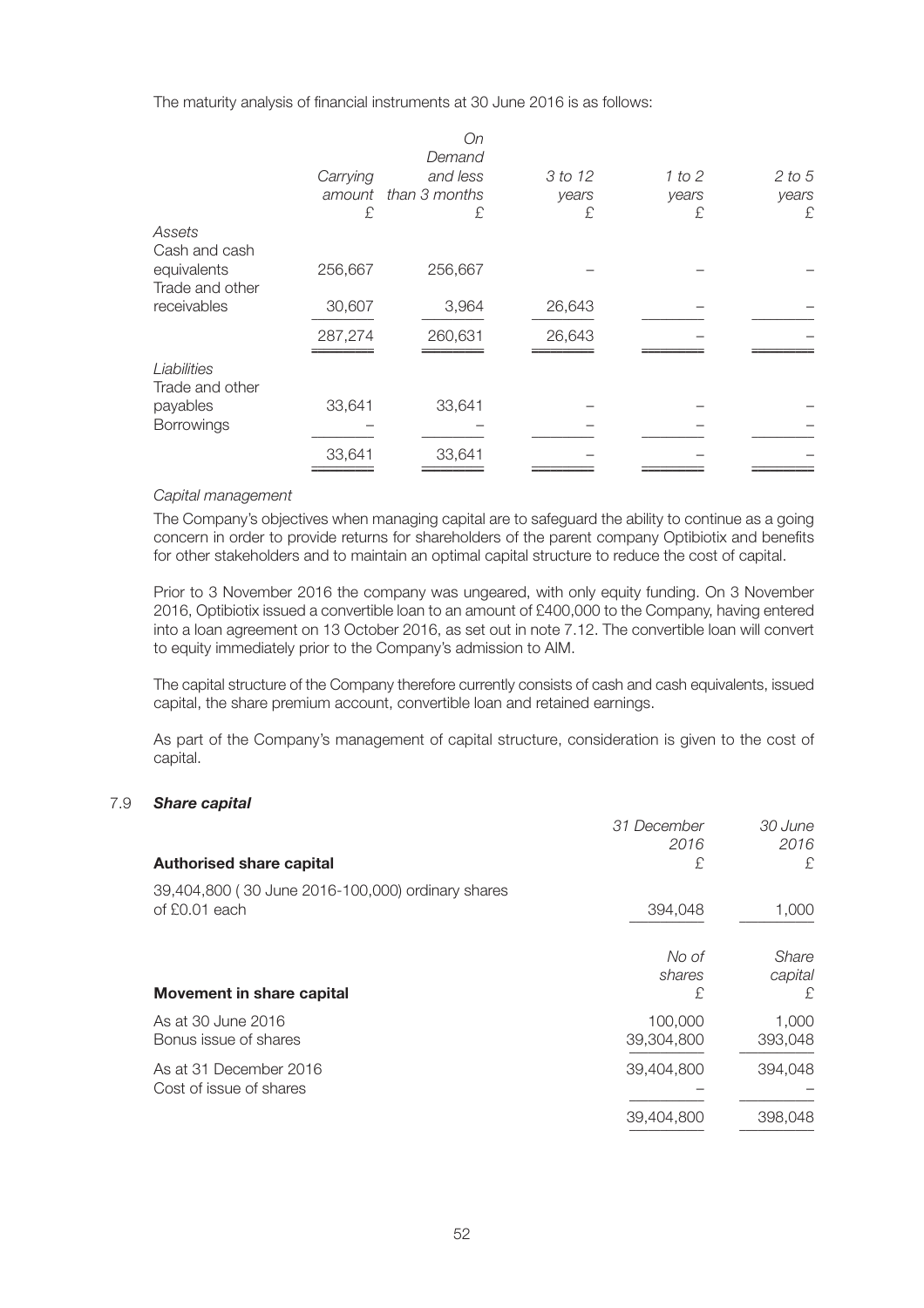Share capital is the amount subscribed for shares at nominal value and issued. £132 of this share capital was unpaid at 31 December 2016, the remainder is fully paid up.

Share premium is the amount subscribed for share capital in excess of nominal value.

The issued ordinary shares carry one voting right per share and do not carry any rights to fixed income.

*Summary of movement in share capital*

On 10 June 2015, 100 ordinary share of £1 were issued on incorporation.

On 17 March 2016, these shares were subdivided into 10,000 ordinary shares of £0.01, and a further 90,000 ordinary shares of £0.01 each were issued.

On 22 December 2016, a further 39,304,800 ordinary shares of £0.01 each were issued.

## 7.10 *Reserves*

|                                                                        | Other<br>reserves<br>£ | Accumulated<br>deficit<br>£ | Total<br>£                      |
|------------------------------------------------------------------------|------------------------|-----------------------------|---------------------------------|
| As at 10 June 2015<br>Loss for the period                              |                        | (4,201)                     | (4,201)                         |
| As at 30 June 2016<br>Issue of convertible loan<br>Loss for the period | 93,151                 | (4,201)<br>(229, 363)       | (4,201)<br>93.151<br>(229, 363) |
| As at 31 December 2016                                                 | 93,151                 | (233, 564)                  | (140,413)                       |

Other reserves arise from the equity element of the convertible loan issued in the period to 31 December 2016.

# 7.11 *Loss per share*

| Loss after tax                                                                                                                                       | 31 December<br>2016                        | 30 June<br>2016                 |
|------------------------------------------------------------------------------------------------------------------------------------------------------|--------------------------------------------|---------------------------------|
| Basic and diluted loss per share<br>Loss after tax $(E)$<br>Weighted average number of shares<br>Basic and diluted loss per share (pence)            | (229, 363)<br>39,404,800<br>(0.58)         | (4,201)<br>13.654.221<br>(0.03) |
| Reconciliation of denominator for basic and diluted<br>earnings per share                                                                            |                                            |                                 |
| Weighted average number of shares<br>Issue of convertible loan in the period (see note 7.12)<br>Reversal of anti-dilutive instruments for the period | 39,404,800<br>29,304,029<br>(29, 304, 029) | 13.654.221                      |
| Diluted weighted average number of shares                                                                                                            | 39,404,800                                 | 13,654,221                      |

# 7.12 *Convertible loan notes and warrants*

On 31 October 2016, the Company drew down a loan of £400,000 ("Loan") under a term loan facility agreed on 13 October 2016 with its parent company to fund its ongoing working capital requirements (the funds for which were received by the Company on 3 November 2016). The Loan is unsecured, bears interest at a rate of 5 per cent. per annum and is repayable in full on 30 September 2020. The Loan will automatically convert into 1 ordinary share in the Company for every £0.01365 of the Loan that is outstanding prior to Admission.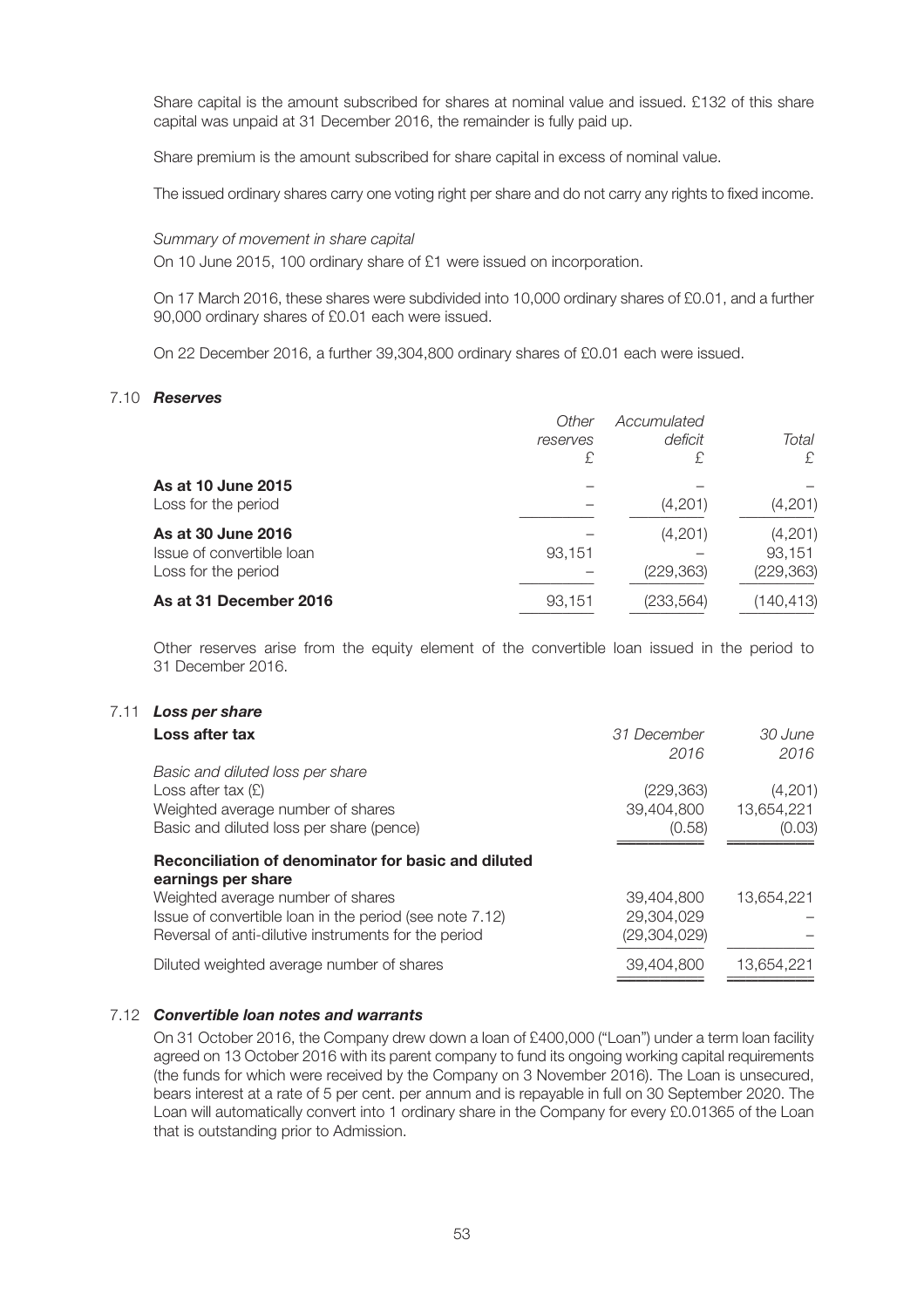## *Value of liability component and equity conversion component*

The values of liability component and equity conversion component were determined at issuance of the respective convertible loan. The liability component of the loan was calculated using a market interest rate for an equivalent non-convertible loan with effective interest rates of 12 per cent. at initial recognition. The residual amount, representing the value of the equity conversion component, is included and presented in equity under the heading of "other reserves".

The movement of the liability portion of loan is as follows:

|                                                                                                                                     | 31 December<br>2016<br>£ |
|-------------------------------------------------------------------------------------------------------------------------------------|--------------------------|
| Carrying amount at beginning of the period<br>Face value of the convertible loan issued during the period<br>Less: equity component | 400,000<br>(93, 151)     |
| Liability component on initial recognition<br>Interest charged calculated at an effective interest rate                             | 306,849<br>6,154         |
| Liability component at the end of the period                                                                                        | 313,003                  |

# 7.13 *Related party transactions*

During the period ended 31 December 2016, the Company was charged fees of £10,500 and travel expenses of £543 by Quinn Corporate Services Ltd, a company in which Douglas Quinn, a director of the Company, is also a director. These fees relate to Douglas Quinn's services as Chief Financial Officer of the Company. As at 31 December 2016 £3,884 was outstanding.

During the period ended 31 December 2016, the Company was charged fees of £8,250 and travel expenses of £301 by Invictus Management Ltd, a company in which Martin Hunt, a director of the Company, is also a director. These fees relate to Martin Hunt's consultancy services to the Company. As at 31 December 2016 £nil was outstanding.

During the period ended 31 December 2016, the Company was charged accountancy fees of £670 and travel expenses of £3,851 by Optibiotix, the controlling owner of the share capital of the business. These charges were recharges of expense incurring by Optibiotix on behalf of Skinbiotherapeutics Plc. As at 31 December 2016 £804 was outstanding.

# 7.14 *Controlling party*

As at 31 December 2016 the controlling party of the Company was Optibiotix, a company listed on AIM, by virtue of its 52 per cent. ownership of the issued share capital of the Company.

Copies of the accounts for Optibiotix can be obtained by contacting Walbrook PR Ltd, 4 Lombard Street, London, EC3V 9HDZ

## 7.15 *Subsequent events*

The convertible loan of £400,000 will be converted into 29,303,694 shares in the Company immediately prior to Admission.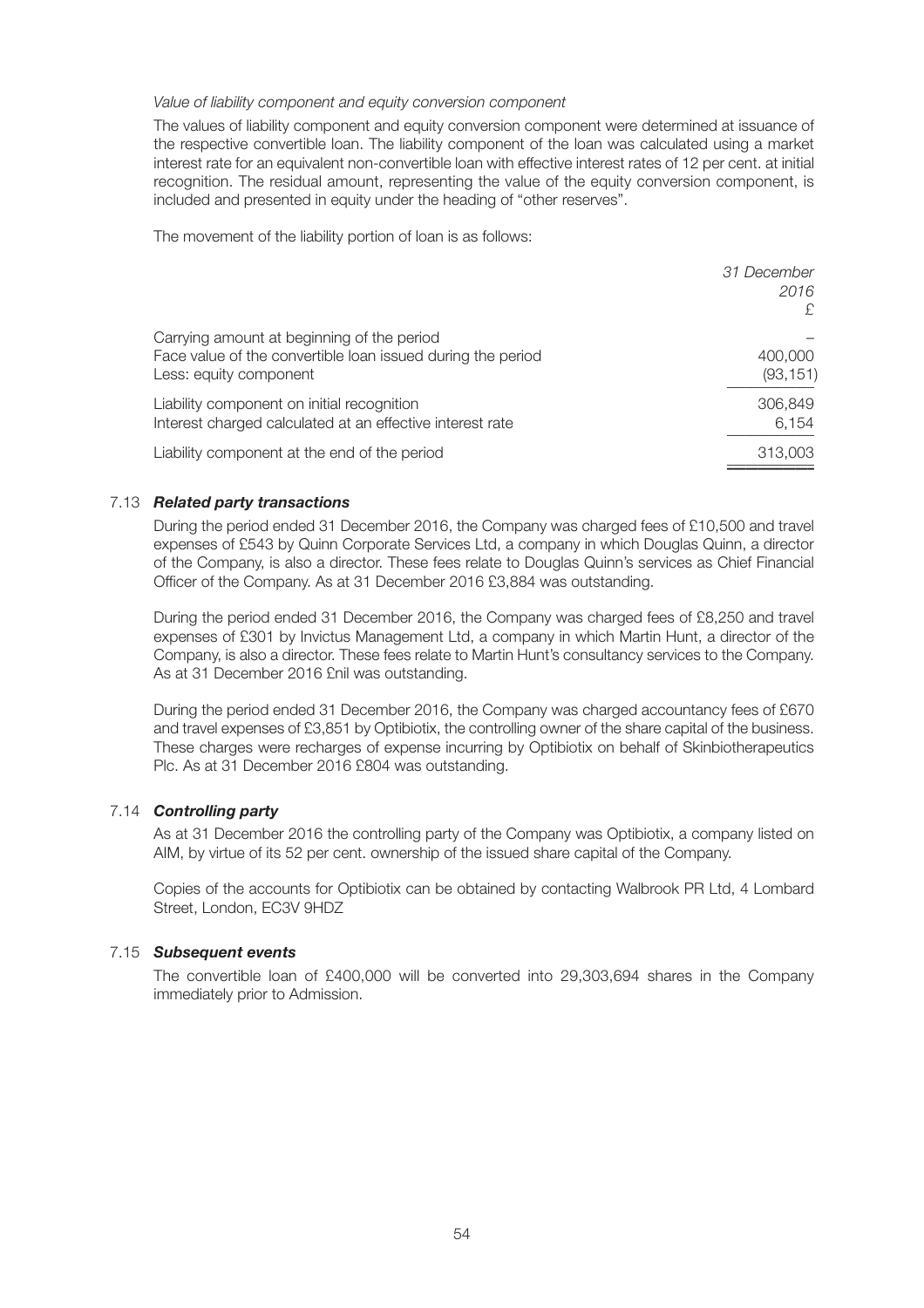# **PART V**

# **UNAUDITED PRO FORMA STATEMENT OF NET ASSETS**

Set out below is an unaudited pro forma statement of net assets. This unaudited pro forma statement of net assets is provided for illustrative purposes only to show the effect of the loan conversion and Placing as if it had occurred on 31 December 2016.

Because of the nature of pro forma information, this information addresses a hypothetical situation and does not therefore represent the actual financial position or results of the Company.

The statement of pro forma net assets set out below is based on the audited balance sheet of the Company as at 31 December 2016 (as extracted without material adjustment from the Company's financial information in Part IV of this document and adjustments on the basis described in the notes below).

|                             |         | Loan       | Placing net |                   |
|-----------------------------|---------|------------|-------------|-------------------|
|                             | Company | conversion | of expenses | <b>Net Assets</b> |
|                             | £'000   | £'000      | £'000       | £'000             |
|                             | Note 1  | Note 2     | Note 3      |                   |
| <b>Non-current assets</b>   |         |            |             |                   |
| Intangible assets           | 162     |            |             | 162               |
|                             | 162     |            |             | 162               |
| <b>Current assets</b>       |         |            |             |                   |
| Trade and other receivables | 98      |            |             | 98                |
| Cash and cash equivalents   | 397     |            | 4,117       | 4,514             |
|                             | 495     |            | 4,117       | 4,612             |
| <b>Total assets</b>         | 657     |            | 4,117       | 4,774             |
| <b>Current liabilities</b>  |         |            |             |                   |
| Trade and other payables    | 91      |            |             | 91                |
| <b>Borrowings</b>           | 313     | (313)      |             |                   |
|                             | 404     | (313)      |             | 91                |
| <b>Net assets</b>           | 253     | 313        | 4,117       | 4,683             |
|                             |         |            |             |                   |

#### **Notes:**

- 1. The financial information in respect of the Company as at 31 December 2016 has been extracted, without material adjustment, from the audited report, set out in Part IV of this document.
- 2. The £400,000, 5 per cent. convertible Loan repayable 30 September 2020 received from Optibiotix on 3 November 2016 will convert into 29,303,694 ordinary shares of 1p each immediately prior to Admission. £313,000 of this loan was disclosed under borrowing and the balance under equity at 31 December 2016.
- 3. The Placing receipts are £4.5 million. The total expenses of the transaction are expected to total £545,500, of which £383,500 remains outstanding on Admission and will be settled from the Placing proceeds.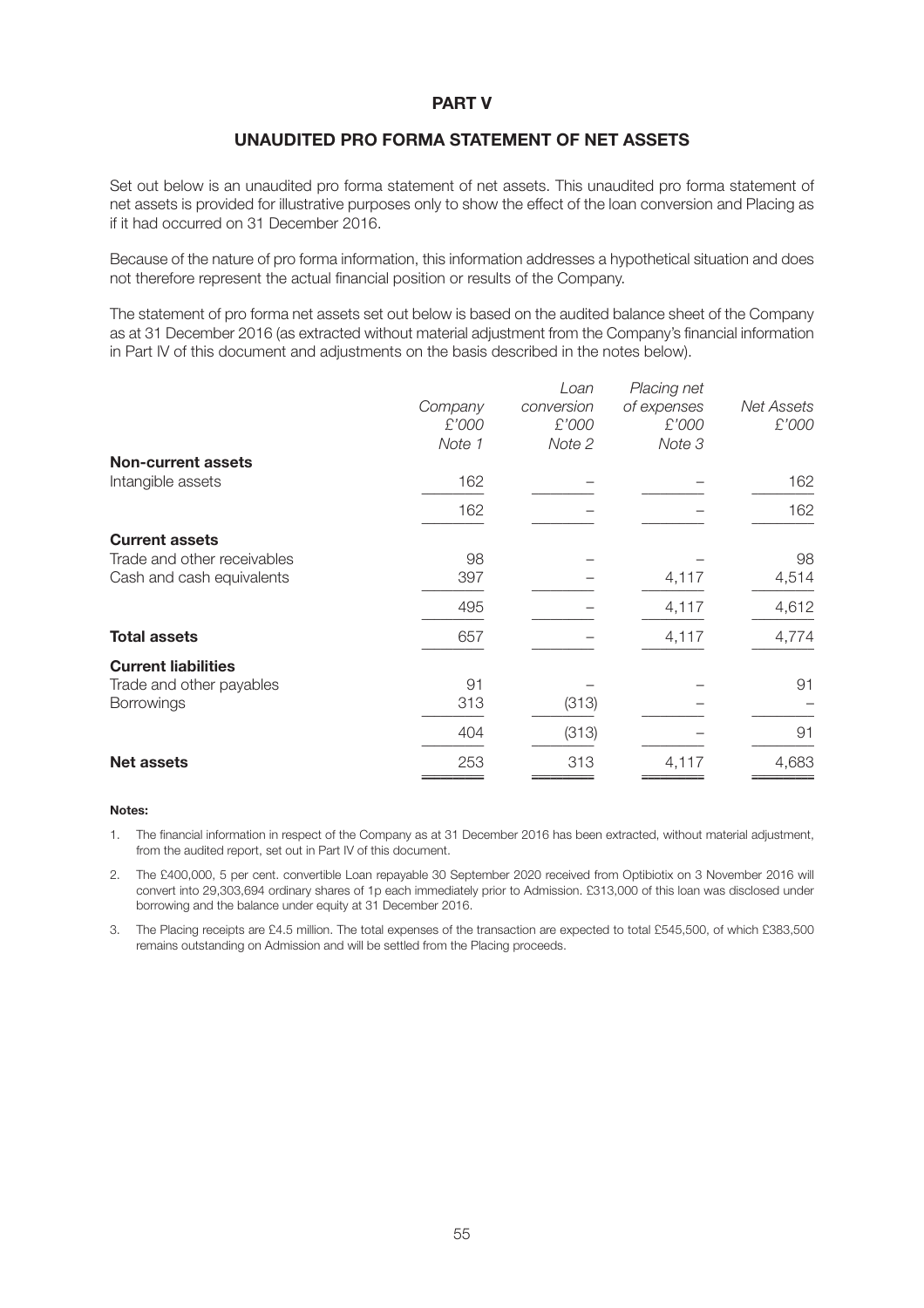# **PART VI**

# **ADDITIONAL INFORMATION**

# **1. Responsibility**

The Company and each of the Directors, whose names appear on page 13 of this Admission Document, individually and collectively accept responsibility for the information contained in this Admission Document, including for its compliance with the AIM Rules for Companies. To the best of the knowledge and belief of the Company and the Directors (who have taken all reasonable care to ensure that such is the case), the information contained in this Admission Document is in accordance with the facts and does not omit anything likely to affect the import of such information.

## **2. Incorporation and Activity of the Company**

- 2.1 The Company was incorporated in England and Wales, where it remains domiciled, as a private limited company on 10 June 2015 with registered number 9632164 and the name SkinBiotix Limited. On 23 December 2016 the Company changed its name to SkinBioTherapeutics Ltd.
- 2.2 The Company re-registered as a public limited company on 23 December 2016.
- 2.3 The Company's registered office and principal place of business is at 15 Silk House, Park Green, Macclesfield, England, SK11 7QJ. The Company's telephone number is 0161 468 2760.
- 2.4 The liability of the members of the Company is limited.
- 2.5 The principal legislation under which the Company operates and under which the Ordinary Shares were created is the Act.
- 2.6 The principal activity of the Company is to develop new products for skin in health and disease.
- 2.7 The Company has one wholly owned subsidiary, SkinBiotix Limited, which was incorporated in England and Wales as a private limited company on 5 January 2017 with registered number 10549152.
- 2.8 The accounting reference date of the Company is 30 June.

# **3. Share Capital**

- 3.1 As permitted under the Act, the Company was incorporated with no authorised share capital. The share capital history of the Company is as follows:
	- 3.1.1 On incorporation, one hundred ordinary shares of £1.00 each in the Company were allotted and issued fully paid as subscriber shares to OptiBiotix in consideration for the payment of £100;
	- 3.1.2 The following alterations in the issued share capital of the Company have taken place since incorporation:
		- 3.1.2.1 On 17 March 2016, pursuant to a special resolution of the Company, each ordinary share of £1.00 each in the issued share capital of the Company was sub-divided into 10,000 ordinary shares of 1p each;
		- 3.1.2.2 On 17 March 2016, an aggregate of 90,000 Ordinary Shares were issued to OptiBiotix, Dr Catherine O'Neill, Professor Andrew McBain and the University of Manchester in consideration of the payment of £393,948 in aggregate, creating a share premium account of £393,048;
		- 3.1.2.3 on 31 October 2016, the Company drew down a £400,000 loan facility provided by OptiBiotix, the principal amount of which will, immediately prior to Admission, automatically convert into 29,303,694 Ordinary Shares to be issued to OptiBiotix (on the basis of one Ordinary Share in respect of every £0.01365 of loan outstanding);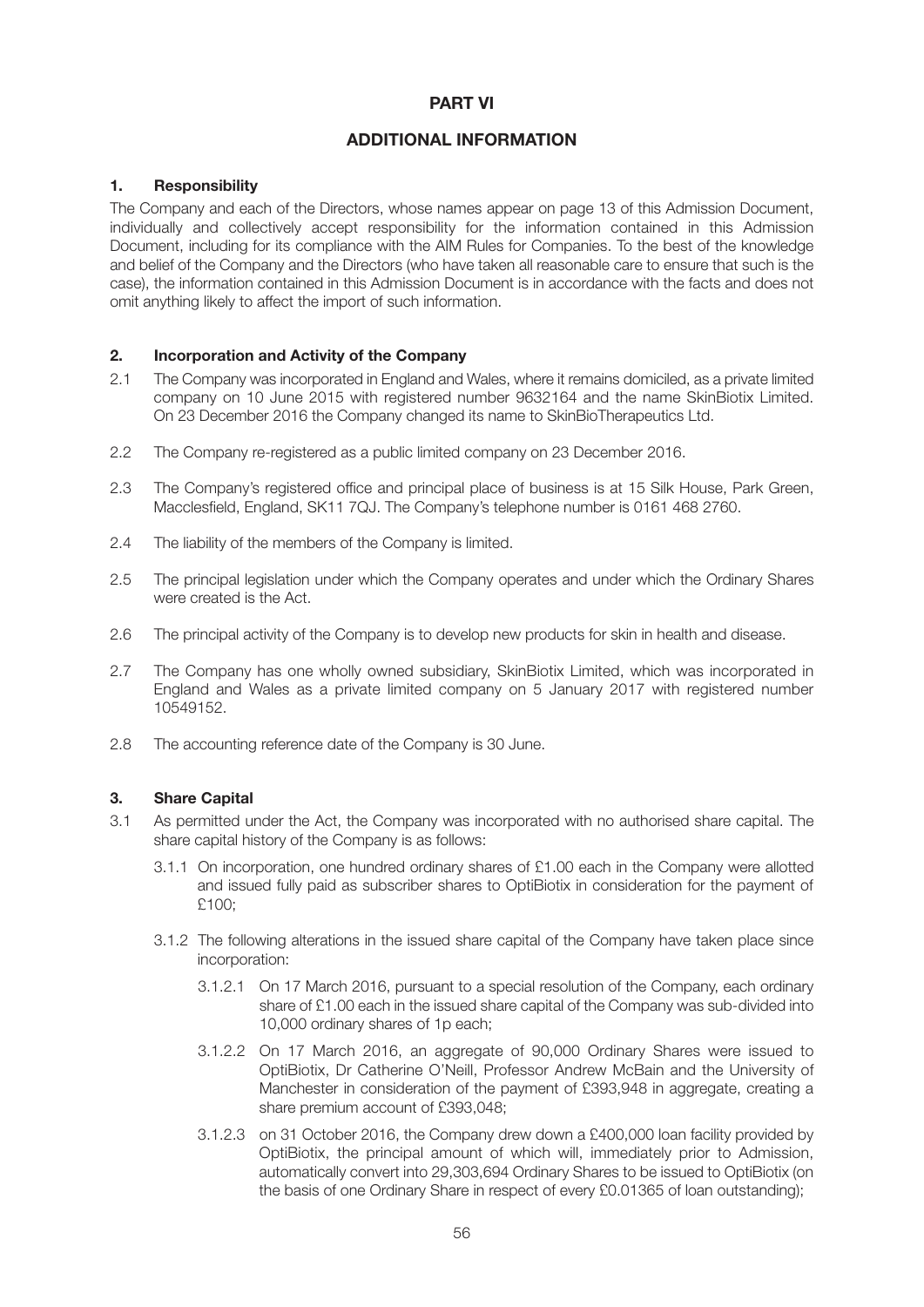- 3.1.2.4 on 22 December 2016, pursuant to a special resolution of the Company passed on 22 December 2016, the Company issued 39,304,800 Ordinary Shares in aggregate to OptiBiotix, Dr Catherine O'Neill, Professor Andrew McBain and the University of Manchester pro rata the number of Ordinary Shares held by them credited as fully paid using the balance of the Company's share premium account of £393,048; and
- 3.1.2.5 pursuant to the Placing Agreement referred to in paragraph 9.6 of this Part VI the Company has agreed to issue 50,000,000 Placing Shares to certain institutional and other investors conditional upon Admission.
- 3.2 The issued and fully paid share capital of the Company (a) as at 28 March 2017, being the latest practicable date prior to the date of this document (b) in issue immediately prior to Admission and following conversion of the loan facility and (c) in issue immediately following Admission, is and will be as follows:

| (a)                                      |                   | (b.<br>In issue immediately<br>prior to Admission and |                   | (C)                                         |                   |
|------------------------------------------|-------------------|-------------------------------------------------------|-------------------|---------------------------------------------|-------------------|
| In issue at the<br>date of this document |                   | following conversion<br>of the loan facility          |                   | In issue immediately<br>following Admission |                   |
| Number of<br><b>Ordinary Shares</b>      | Nominal<br>Amount | Number of<br>Ordinary<br><b>Shares</b>                | Nominal<br>Amount | Number of<br>Ordinary<br><b>Shares</b>      | Nominal<br>Amount |
| 39,404,800                               | £0.01             | 68,708,494                                            | £0.01             | 118,708,494                                 | £0.01             |

As at 28 March 2017 (the latest practicable date prior to the date of this document), the Company held no treasury shares.

- 3.3 By resolutions passed on 17 March 2016:
	- 3.3.1 each of the ordinary shares of £1 each in the capital of the Company were sub-divided into one hundred ordinary shares of 1p each;
	- 3.3.2 new articles of association of the Company were adopted;
	- 3.3.3 the Directors were generally and unconditionally authorised in accordance with section 551 of the Act to exercise all the powers of the Company to allot shares in the Company and/or grant rights to subscribe for or convert any security into such shares up to an aggregate nominal amount of £900, such authority to expire on 17 March 2021, save that the Company may, at any time prior to the expiry of such authority, make an offer or enter into an agreement which would or might require the allotment of shares or the grant of rights to subscribe for or to convert any securities into shares in pursuance of such an offer or agreement as if such authority had not expired; and
	- 3.3.4 the Directors were generally empowered (pursuant to section 570 of the Act) to allot equity securities pursuant to the authority referred to in paragraph 3.3.3 above as if rights of pre-emption under the Articles did not apply to any such allotment.
- 3.4 By resolutions passed on 22 December 2016:
	- 3.4.1 new articles of association of the Company were adopted;
	- 3.4.2 the Directors were generally and unconditionally authorised in accordance with section 551 of the Act to exercise all the powers of the Company to allot shares in the Company and/or grant rights to subscribe for or convert any security into such shares up to an aggregate nominal amount of £393,048, such authority to expire on 22 December 2021, save that the Company may, at any time prior to the expiry of such authority, make an offer or enter into an agreement which would or might require the allotment of shares or the grant of rights to subscribe for or to convert any securities into shares in pursuance of such an offer or agreement as if such authority had not expired; and
	- 3.4.3 the Directors were generally empowered (pursuant to section 570 of the Act) to allot equity securities pursuant to the authority referred to in paragraph 3.4.2 above as if rights of pre-emption under the Articles did not apply to any such allotment.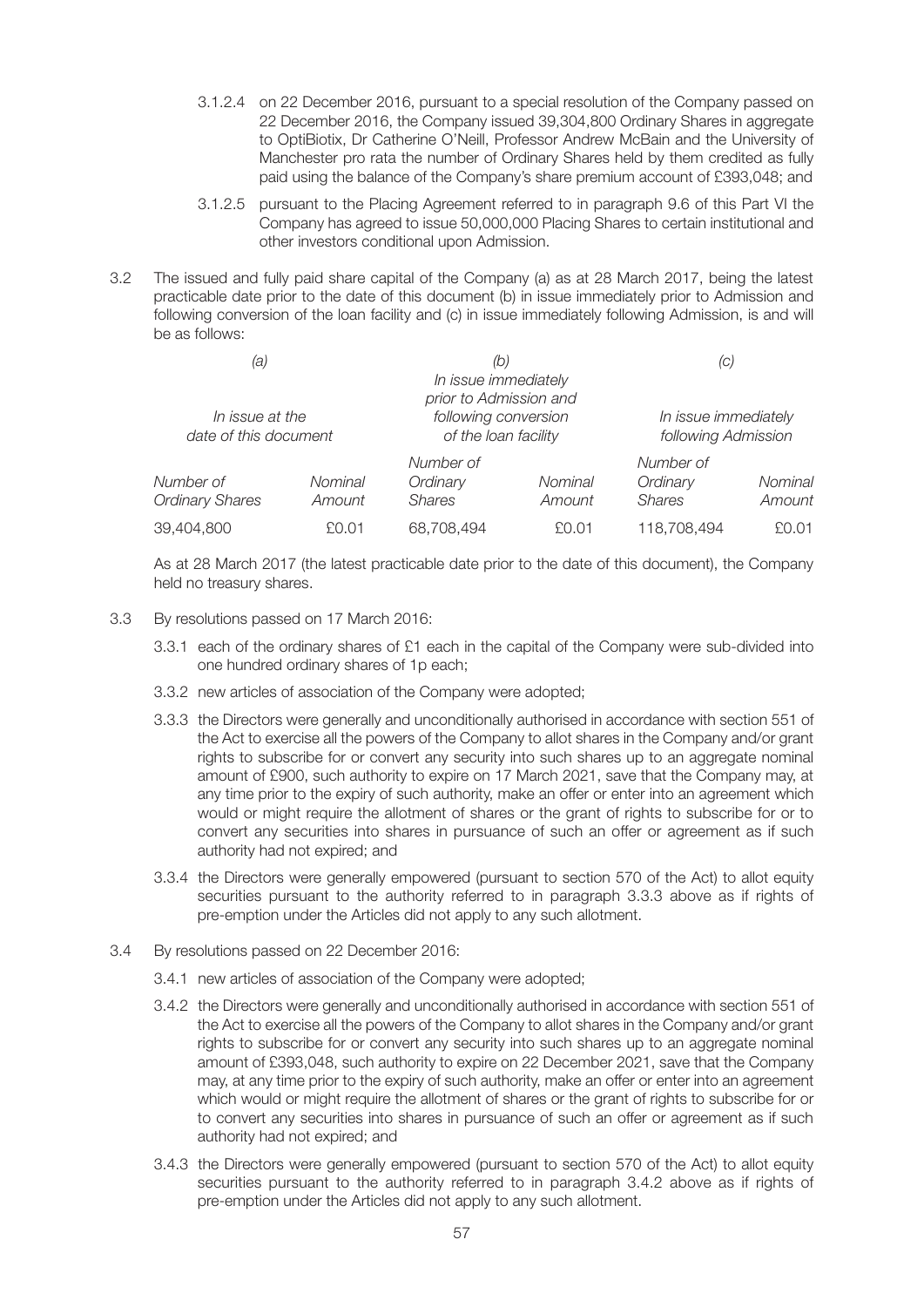- 3.5 By resolutions passed on 28 March 2017:
	- 3.5.1 new articles of association of the Company were adopted with effect from Admission;
	- 3.5.2 the Directors were generally and unconditionally authorised in accordance with section 551 of the Act to exercise all the powers of the Company to:
		- (a) allot shares in the Company and/or grant rights to subscribe for or convert any securities into such shares ("Rights") up to an aggregate nominal amount of £593,542 (being equal to fifty per cent of the Enlarged Ordinary Share Capital), such authority to expire on the earlier of the conclusion of the next annual general meeting after the date of the resolutions were passed and the date falling 15 months from the date of Admission, save that the Company may, at any time prior to the expiry of such authority, make an offer or enter into an agreement which would or might require shares to be allotted or rights to be granted and the directors may allot shares or grant Rights in pursuance of such an offer or agreement as if such authority had not expired;
		- (b) allot up to an aggregate nominal amount of £500,000 in respect of the Placing Shares;
		- (c) allot up to an aggregate nominal amount of £293,037 in respect of the Loan Shares;
		- (d) allot up to an aggregate nominal amount of £209,486 in respect of the Ordinary Shares to be issued in connection with the Options; and
		- (e) allot up to an aggregate nominal amount of £8,904 in respect of the Ordinary Shares to be issued in connection the Warrants,

in each case such authority is (i) subject to such exclusions or other arrangements as the directors may deem necessary or expedient in relation to fractional entitlements, record dates, legal or practical problems in or under the laws of any territory or the requirements of any regulatory body or stock exchange and (ii) in substitution for all previous authorities conferred on the directors in accordance with section 551 of the Act but without prejudice to any allotment of shares or grant of Rights already made or offered or agreed to be made pursuant to such authorities.

- 3.5.3 the Directors were generally empowered (pursuant to section 570 of the Act) to allot equity securities pursuant to the authority referred to in paragraph 3.5.2 above as if section 561 of the Act did not apply to any such allotment provided that power be limited to:
	- (a) the allotment of equity securities in connection with an offer of equity securities:
		- i. to the holders of Ordinary Shares in proportion (as nearly as practicable) to their respective holdings; and
		- ii. to holders of other equity securities as required by the rights of those securities or as the directors otherwise consider necessary;
	- (b) the allotment of equity securities (otherwise than pursuant to paragraph 3.5.3(a) above) up to an aggregate nominal amount of £593,542 (being equal to fifty per cent of the Enlarged Ordinary Share Capital);
	- (c) the allotment of the Placing Shares up to an aggregate nominal amount of £500,000;
	- (d) the allotment of the Loan Shares up to an aggregate nominal amount of £293,037;
	- (e) the allotment of Ordinary Shares pursuant to the Options up to an aggregate nominal amount of £209,486; and
	- (f) the allotment of Ordinary Shares pursuant to the Warrants up to an aggregate nominal amount of £8,904,

in each case, (i) subject to such exclusions or other arrangements as the directors may deem necessary or expedient in relation to fractional entitlements, record dates, legal or practical problems in or under the laws of any territory or the requirements of any regulatory body or stock exchange and (ii) such power to expire on the conclusion of the next annual general meeting after the date the resolutions were passed and 15 months from the date of Admission.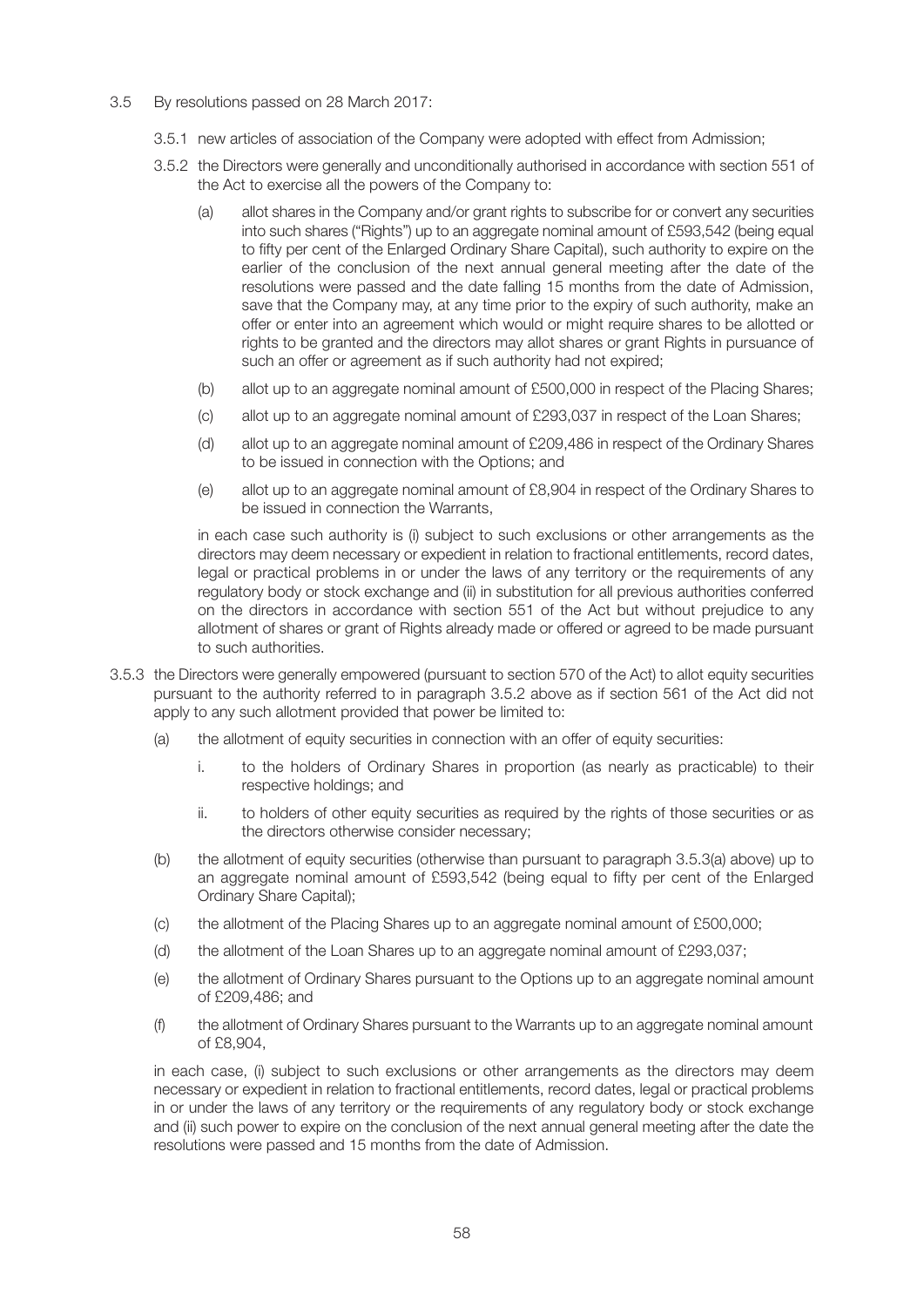- 3.6 In accordance with the authorities referred to in paragraphs 3.5.2 and 3.5.3 above, the New Shares were allotted pursuant to a resolution of the Board passed on 28 March 2017, conditional upon Admission.
- 3.7 The provisions of section 561 of the Act (which confer on Shareholders rights of pre-emption in respect of the allotment or sale of equity securities for cash) shall apply to any unissued share capital of the Company to the extent not disapplied pursuant to section 570 of the Act.
- 3.8 The Board considers the authorities and powers set out above to be appropriate in order to allow the Company flexibility to finance business opportunities or to conduct a pre-emptive offer or rights issue without the need to comply with the strict requirements of the statutory pre-emption provisions.
- 3.9 The Directors consider it desirable to have flexibility to respond to market developments and to enable allotments to take place to finance business opportunities as they arise. There are no present plans to undertake a rights issue or to allot Ordinary Shares other than in connection with the Placing, the Loan Shares, the Warrants and the Options.

# **4. Articles of Association**

A summary of the main provisions of the Articles is set out below.

# 4.1 *Objects*

The Articles do not provide for any objects of the Company and accordingly the Company's objects are unrestricted.

# 4.2 *Variation of Rights*

Subject to the provisions of the Act and every other statute from time to time in force concerning companies and affecting the Company (the ''Companies Acts''), if at any time the share capital of the Company is divided into different classes of shares, the rights attached to any class can be varied or abrogated either with the consent in writing of the holders of three-quarters in nominal value of the issued shares of that class or with the authority of a special resolution passed at a separate meeting of the holders of the relevant class of shares (a "class meeting"). The provisions in the Articles as to general meetings shall apply, with any necessary modifications, to every class meeting except that the necessary quorum shall be two persons holding or representing by proxy at least one-third in nominal value of the issued shares of the class in question (but at any adjourned meeting one person holding shares of the class who is present in person or by proxy shall be a quorum).

# 4.3 *Issue of Shares*

Subject to the provisions of the Companies Acts and the Articles and to any relevant authority of the Company required by the Act, the Board may offer, allot (with or without conferring rights of renunciation), grant options over or otherwise deal with or dispose of shares or grant rights to subscribe for or convert any security into shares to such persons, at such times and upon such terms as the Board may decide.

# 4.4 *Dividends and Other Distributions*

Subject to the provisions of the Act and the Articles, the Company may by ordinary resolution declare dividends to be paid to members in accordance with their respective rights and interests in the profits of the Company. However, the dividends shall not exceed the amount recommended by the Board.

Subject to the Act, the Board may declare and pay such interim dividends (including any dividend at a fixed rate) as appears to the Board to be justified by the profits of the Company available for distribution.

Subject to the rights attaching to the shares, all dividends shall be declared and paid according to the amounts paid up on the shares in respect of which the dividend is paid and shall be apportioned and paid proportionately to the amounts paid up on the shares during any portion or portions of the period in respect of which the dividend is paid. However, if any share is issued on terms that it shall rank for dividend as from a particular date, it shall rank for dividend accordingly.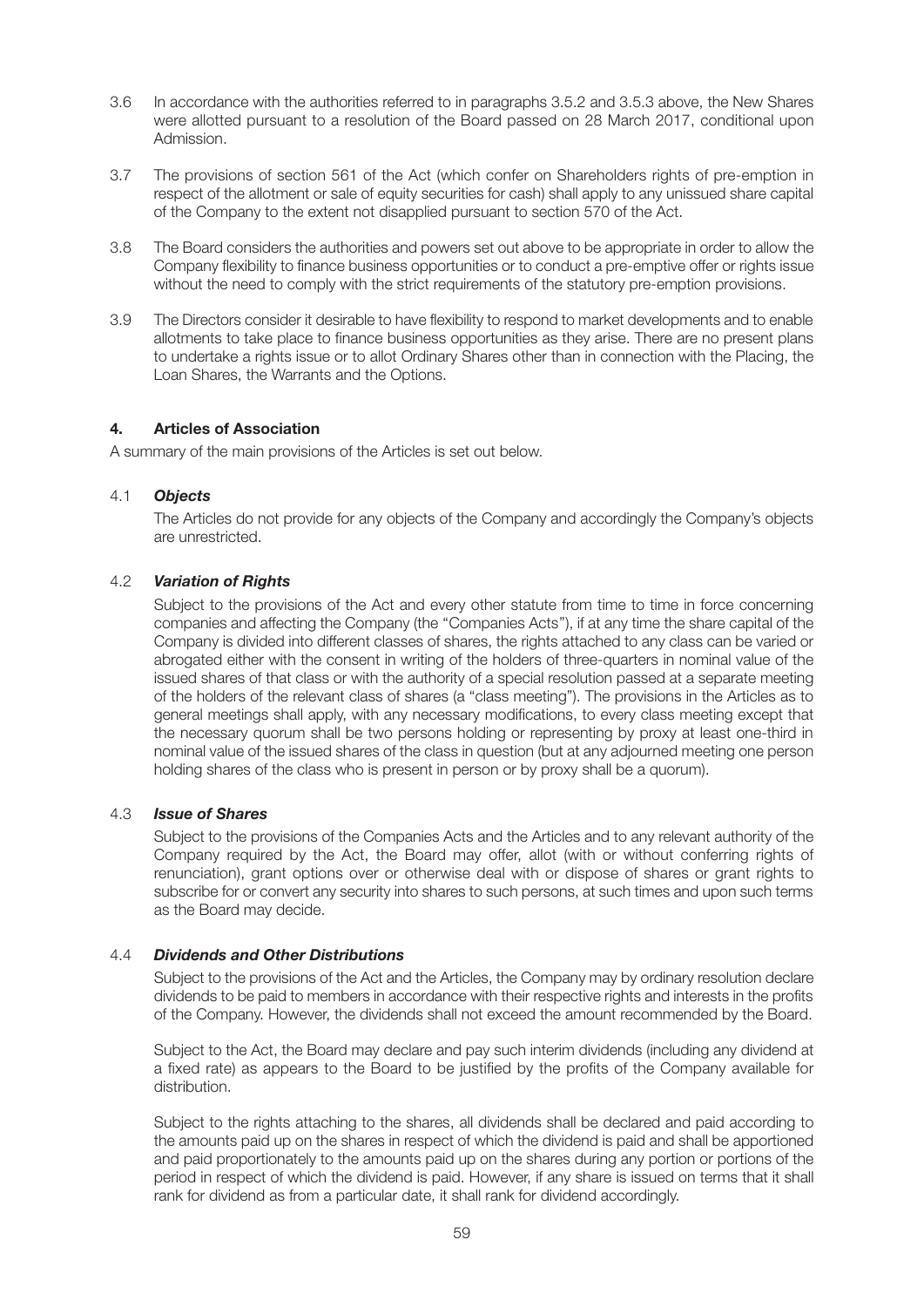# 4.5 *Voting Rights*

Subject to the Companies Acts and to any rights or restrictions attached to any shares, on a show of hands every member who is present in person (or by proxy) has one vote. Every proxy present who has been duly appointed by more than one member shall be entitled to one vote for and one vote against a resolution if the proxy has been instructed by one or more of those members to vote for the resolution and by one or more of those members to vote against it, or where the proxy has been instructed by one or more of those members to vote either for or against the resolution and by one or more other of those members to use his/her discretion as to how to vote. On a poll, every member present in person (or by proxy) has one vote for every share of which he is the registered holder.

If two or more persons are joint holders of a share, then in voting on any question the vote of the senior holder who tenders a vote, whether in person or by proxy, shall be accepted to the exclusion of the votes of the other joint holders. For this purpose seniority shall be determined by the order in which the names of the holders stand in the register of members.

No member shall be entitled to vote at any general meeting or meeting of the holders of any class of shares of the Company either personally or by proxy or to exercise any other right or privilege as a member in respect of a share held by him if any call or other sum then due and payable by him in respect of that share whether alone or jointly has not been paid in full to the Company.

# 4.6 *Transfer of Shares*

Subject to the Articles, each member may transfer all or any of his shares which are in certificated form by instrument of transfer in writing in any usual form, or in any other form approved by the Board. Such instrument shall be executed by or on behalf of the transferor and, in the case of a share which is not fully paid up, by or on behalf of the transferee.

Subject to the Articles, each member may transfer all or any of his shares which are in certificated form by means of a relevant system (being a computer-based system which allows units of securities without written instruments to be transferred and endorsed) in such manner provided for, and subject as provided in the uncertified securities rules under the Companies Acts.

The Board may, in its absolute discretion, refuse to register the transfer of a share in certificated form unless:

- the share is fully paid up;
- is for a share upon which the Company has no lien;
- it is only for one class of share:
- it is in favour of a single transferee or no more than four transferees;
- it is duly stamped or duly certificated; and
- **●** it is delivered for registration at the registered office of the Company or such other place as the Board may determine and is accompanied by the certificate for the share to which it relates and such other evidence as the Board may reasonably require to prove the title of the transferor and the due execution of the transfer by him or on his behalf.

The Board shall not refuse to register any transfer of partly paid shares which are admitted to AIM on the grounds that they are partly paid shares in circumstances where such refusal would prevent dealings in such shares from taking place on an open and proper basis.

The Board may refuse to register a transfer uncertificated shares in any circumstances that are allowed or required by the uncertified securities rules under the Companies Acts.

If the Board refuses to register a transfer of a share it shall notify the transferee of the refusal and the reasons for it within two months after the date on which the transfer was lodged with the Company or the instructions to the relevant system received. Any instrument of transfer which the Board refuses to register shall be returned to the person depositing it (except if there is suspected or actual fraud). All instruments of transfer which are registered may be retained by the Company.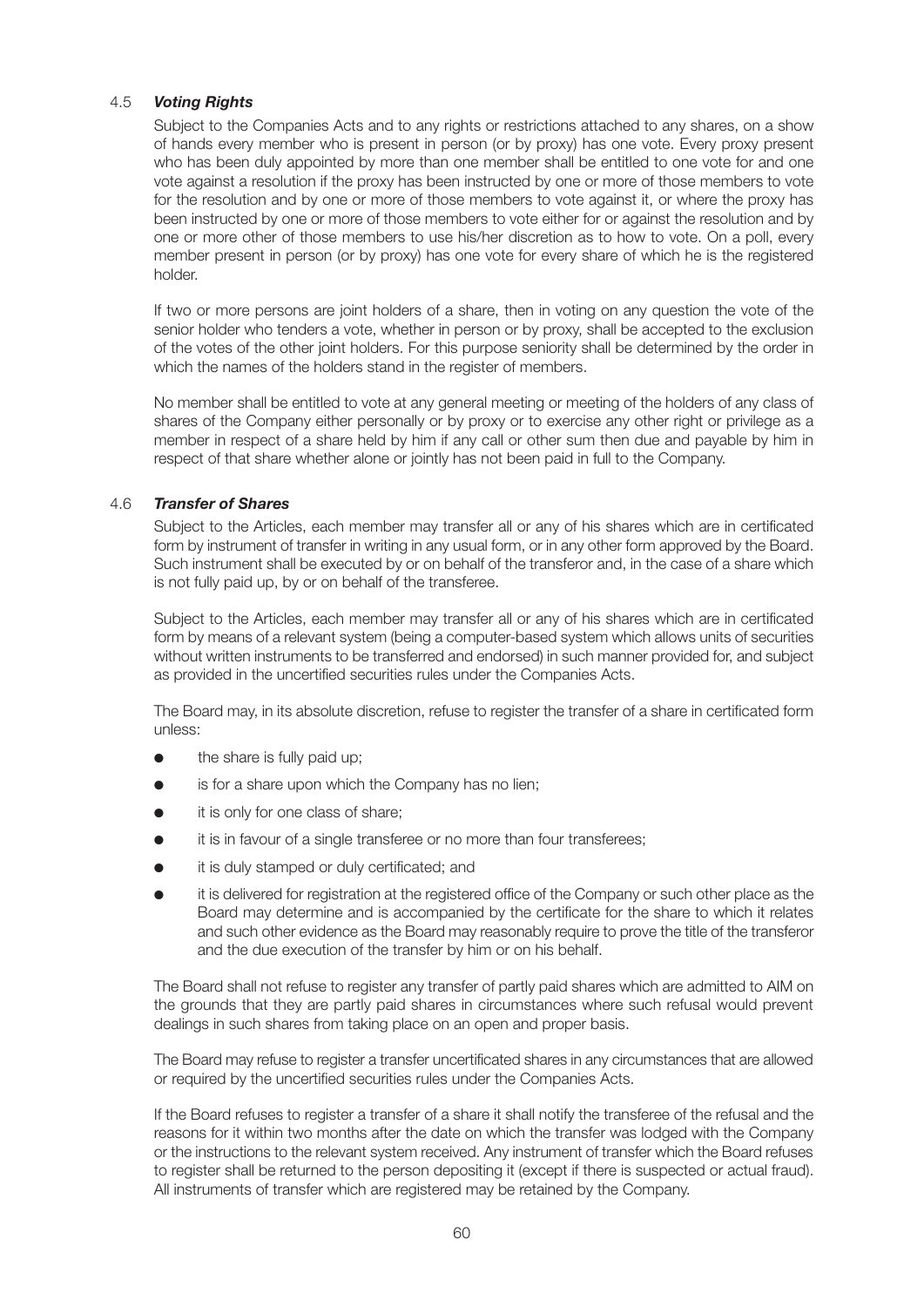No fee shall be charged for the registration of a transfer or other document or instruction relating to or affecting the title to any share or for making any other entry in the register of members.

# 4.7 *Distribution of Assets on a Winding-Up*

If the Company is wound up the liquidator may, with the authority of a special resolution and with any other authority required by law, divide amongst the members in specie the whole or any part of the assets of the Company. For this purpose the liquidator may set such value as he considers fair on any assets and may determine how such division shall be carried out as between the members or different classes of members. With the like authority, the liquidator may transfer all or any part of the assets to trustees upon such trusts for the benefit of the members as he decides. No member shall be required to accept any asset in respect of which there is a liability.

# 4.8 *Restrictions on Rights: failure to respond to a section 793 notice*

If a member, or any other person appearing to be interested in any shares held by that member, fails to provide the information requested in a notice given to him under section 793 of the Act by the Company in relation to his interest in shares (the "default shares") within 14 clear days after the notice has being given, the following restrictions shall apply:

- **●** the member shall not be entitled in respect of the default shares to attend or vote (either in person or by representative or proxy) at any general meeting or at any separate meeting of the holders of any class of shares or on any poll or to exercise any other right conferred by membership in relation to any such meeting or poll;
- where the nominal value of the default shares represents at least 0.25 per cent. In nominal value of the issued shares of their class, the holder of the default shares shall not be entitled:
	- o to receive any dividend or other distribution; or
	- o to transfer or agree to transfer any of the shares or rights in them.

The restrictions shall cease to have effect (and any dividends withheld shall become payable):

- if the shares are transferred by means of an excepted transfer but only in respect of the shares transferred; or
- at the end of the period of seven days (or such shorter period as the Board may determine) following receipt by the Company of the information required by the section 793 notice and the Board being fully satisfied that such information is full and complete.

# 4.9 *Untraced Members*

Subject to certain notice requirements, the Company shall be entitled to sell at the best price reasonably obtainable any share held by a member if and provided that, during a period of 12 years, the Company has paid at least three cash dividends in respect of the share in question and cheques, orders or warrants have been sent by the Company in accordance with the Articles and, during that period of 12 years, no cheque, order or warrant, has been cashed and no communication has been received by the Company from the member or the person entitled by transmission to the share.

# 4.10 *Directors*

Unless the Company determines otherwise by ordinary resolution, the number of Directors (other than alternate Directors) shall not be subject to a maximum.

Subject to the Articles, the Company may by ordinary resolution appoint any person to be a Director either to fill a vacancy or as an additional Director. Any Director so appointed shall retire at the Company's next annual general meeting and shall then be eligible for re-election.

Any Director may appoint any other Director, or any other person to be his alternate and may remove such alternate and appoint another in his place.

The business of the Company shall be managed by the Directors who, subject to the Act, the provisions of the Articles and any directions of the Company may exercise all the powers of the Company.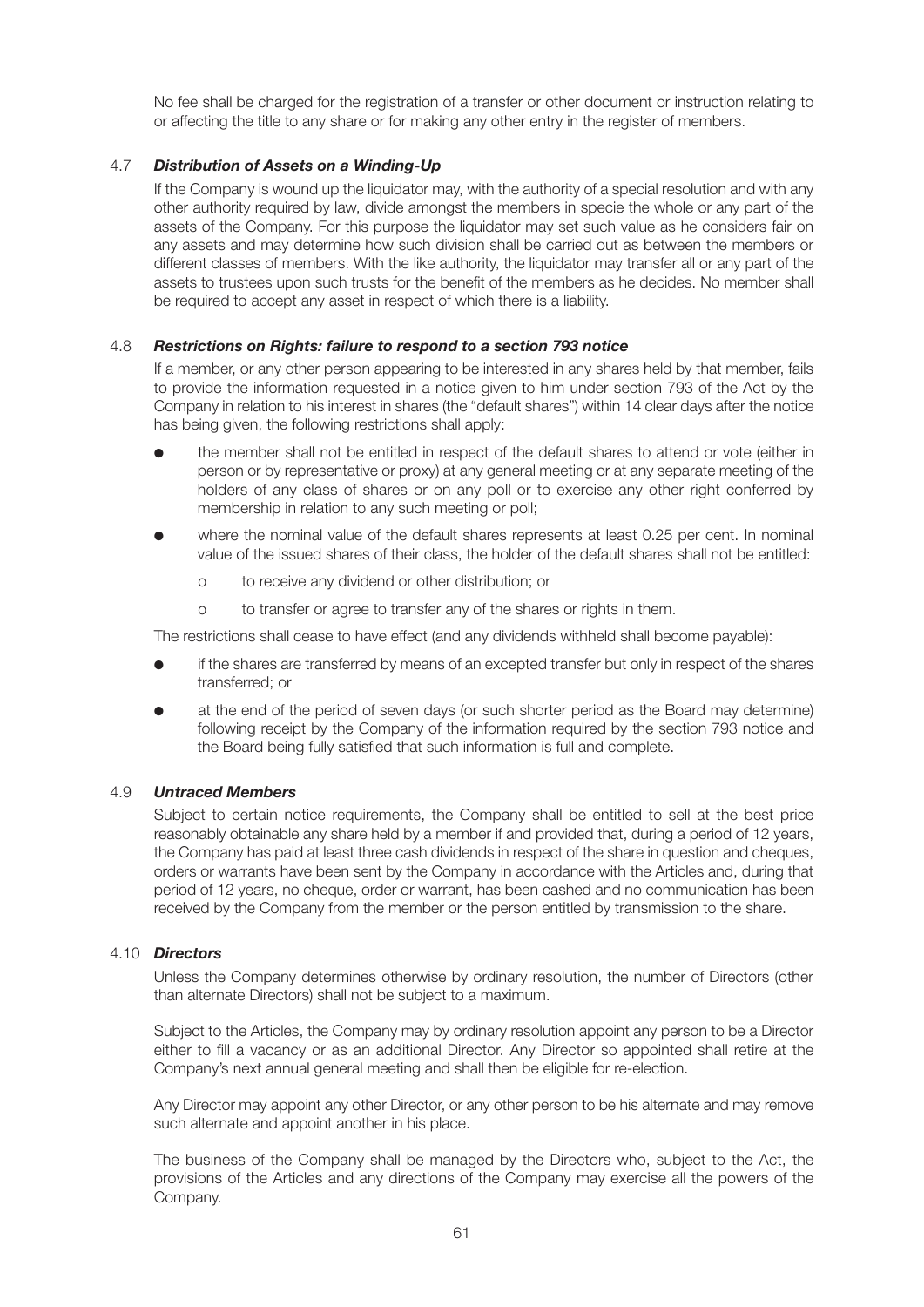No business shall be transacted at any meeting of the Directors unless a quorum is present and unless otherwise determined, two directors shall be a quorum. A Director shall not be counted in the quorum present in relation to a matter or resolution on which he is not entitled to vote but shall be counted in the quorum present in relation to all other matters or resolutions considered or voted on at the meeting. An alternate Director who is not himself a Director shall, if his appointor is not present, be counted in the quorum. An alternate director who is also a Director, shall count as only one for the purposes of determining whether a quorum is present.

Questions arising at a meeting of the Directors shall be decided by a majority of votes. In the case of an equality of votes, the chairman of the meeting shall have a second or casting vote.

Subject to any other provision of the Articles, a Director shall not vote at a meeting of the Directors on any resolution concerning a matter in which he has, directly or indirectly, a material interest (other than an interest in shares, debentures or other securities of, or otherwise in or through, the Company) and which may give rise to a conflict of interests, unless his interest arises only because the case falls within certain limited categories specified in the Articles.

Each Director must declare any existing or proposed arrangement with the Company in which he has or can have a direct or indirect interest.

For the purposes of section 175 of the Act, the Board may authorise any matter proposed to it in accordance with the Articles which would, if not so authorised, involve a breach of duty by a Director under that section, including, without limitation, any matter which relates to a situation in which a Director has, or can have, an interest which conflicts, or possibly may conflict, with the interests of the Company. Any such authorisation will be effective only if (a) the meeting at which the matter is considered is quorate without counting the Director in question or any other interested Director; and (b) the matter was agreed to without the interested Director voting or, if the Director did vote, would have been passed if their vote was not counted.

The Board may (whether while authorising or subsequently) make any such authorisation subject to any conditions or limits it expressly imposes but such authorisation is otherwise given to the fullest extent permitted. The Board may terminate or vary such authorisation at any time.

## 4.11 *Indemnity*

Subject to the provisions of, and so far as is permitted by and consistent with the Companies Acts, every Director, company secretary or other officer of the Company shall be indemnified out of the assets of the Company against (a) any liability incurred by or attaching to him in connection with any negligence, default, breach of duty or breach of trust by him in relation to the Company or any associated body; and (b) any other liability incurred by or attaching to him in the actual or purported execution and/or discharge of his duties and/or the exercise or purported exercise of his powers and/or otherwise in relation to or in connection with his duties, powers or office.

To the extent permitted by law, the Directors may arrange insurance cover at the cost of the Company in respect of any liability, loss or expenditure incurred by any Director, the company secretary, or other officer or auditor of the Company in relation to anything done or omitted to be done or alleged to have been done or omitted to be done as Director, company secretary, officer or auditor.

## 4.12 *General Meetings*

No business shall be transacted at any general meeting unless a quorum is present. Two persons entitled to vote upon the business to be transacted, each being a member present in person (or by proxy), shall be a quorum.

A member may appoint a proxy to act on his behalf. A proxy need not be a member of the Company. The appointment of a proxy to vote at a meeting shall be deemed to confer authority to demand or join in demanding a poll and to vote on any resolution put to the meeting as the proxy thinks fit and shall be deemed to confer the right to speak at a meeting.

A member may appoint more than one proxy to attend on the same occasion and if he does so he shall specify the number of shares held by him in respect of which each proxy is entitled to exercise his rights. Multiple proxies may be appointed provided that each proxy is appointed to exercise the rights attached to a different share.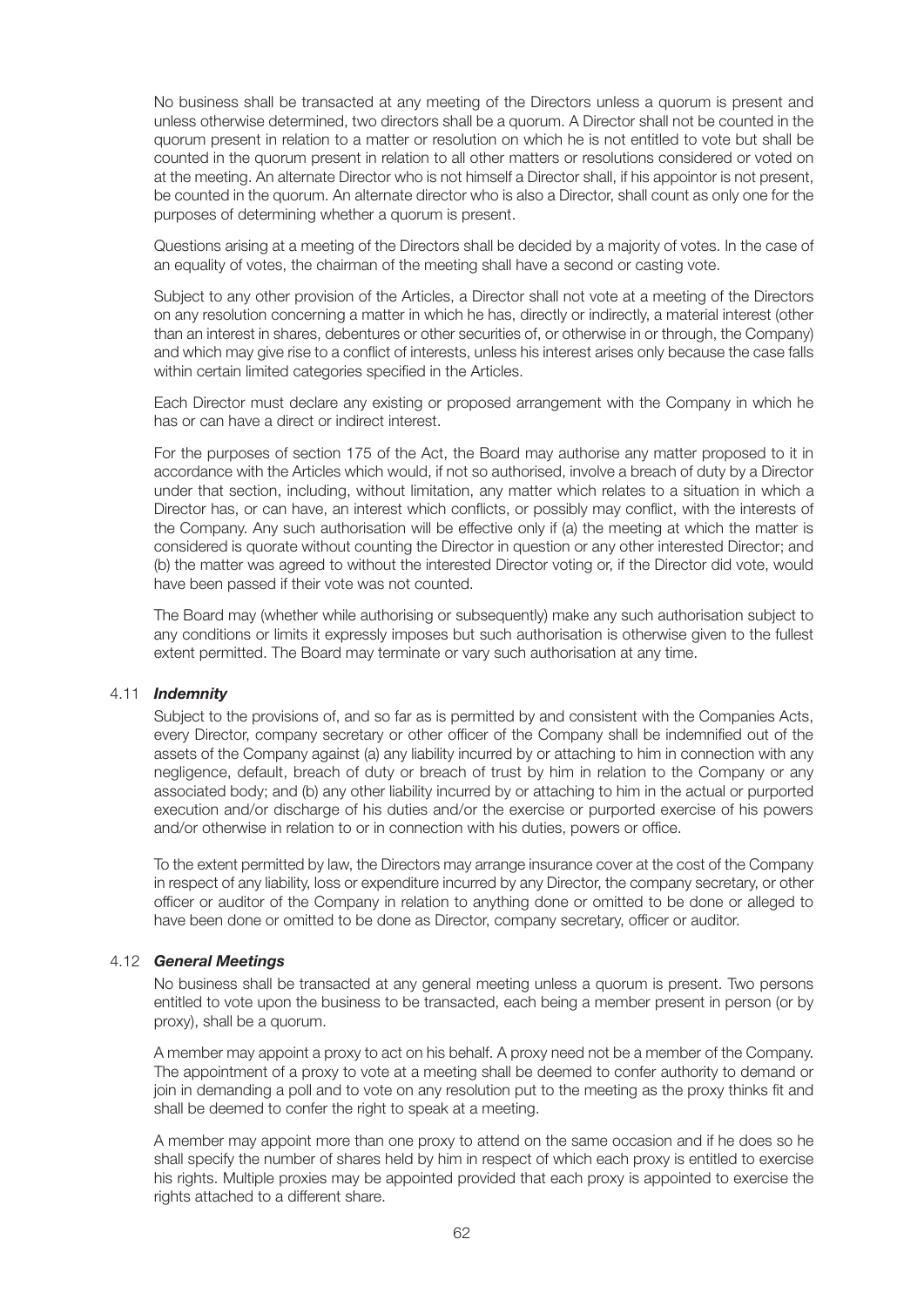Any corporation which is a member of the Company may, by resolution of its directors or other governing body, authorise such person as it thinks fit to act as its representative at any meeting of the Company, or at any meeting of any class of members of the Company.

The appointment of a proxy shall not preclude a member from attending and voting in person at the meeting at a show of hands or on the poll concerned.

A Director shall, notwithstanding that he may not be a member of the Company, be entitled to attend and speak at general meetings or separate meetings of the holders of any class of shares.

Every resolution submitted to a general meeting shall be determined in the first instance by a show of hands of the members present in person by proxy or by corporate representative. However, subject to the provisions of the Companies Acts, a poll may be demanded (before or upon the declaration of the result of the show of hands) by (i) the chairman of the meeting; (ii) not less than five members present in person (or by proxy) having the right to vote at the meeting; (iii) a member or members present in person (or by proxy) representing at least one-tenth of the total voting rights of all the members having the right to vote at the meeting; or (d) a member or members present in person (or by proxy) holding shares conferring a right to vote at the meeting, being shares on which an aggregate sum has been paid up equal to at least one-tenth of the total sum paid up on all the shares conferring that right.

## **5. Takeover Code**

## 5.1 *Mandatory bid*

The Takeover Code applies to the Company. Under the Takeover Code, if an acquisition of Ordinary Shares were to increase the aggregate interest in Ordinary Shares of the acquirer and any parties acting in concert with it to shares carrying 30 per cent. or more of the voting rights in the Company, the acquirer and, depending on the circumstances, its concert parties would be required (except with the consent of the Takeover Panel) to make a cash offer for the Ordinary Shares not already owned by the acquirer and its concert parties at a price not less than the highest price paid for Ordinary Shares by the acquirer or its concert parties during the previous 12 months. A similar obligation to make such a mandatory cash offer would also arise on the acquisition of Ordinary Shares by a person already holding together with its concert parties Ordinary Shares carrying at least 30 per cent., but not more than 50 per cent., of the voting rights in the Company if the effect of such acquisition were to increase the percentage of the aggregate voting rights held by the acquirer and its concert parties.

The Takeover Code defines persons "acting in concert" as comprising persons who, pursuant to an agreement or understanding (whether formal or informal), co-operate to obtain or consolidate control of a company or to frustrate the successful outcome of an offer for a company. "Control" means an interest, or interests, in shares carrying in aggregate 30 per cent. or more of the voting rights of a company, irrespective of whether such interest or interests give de facto control. A person and each of its affiliated persons will be deemed to be acting in concert with each other. There is a nonexhaustive list of persons who will be presumed to be acting in concert with other persons in the same category unless the contrary is established.

# 5.2 *OptiBiotix Concert Party*

Following Admission, certain Shareholders (the "OptiBiotix Concert Party") are deemed to be acting in concert for the purposes of the Takeover Code in relation to their shareholdings in the Company, namely (1) OptiBiotix; (2) John O'Hara; (3) Thomas O'Hara and (4) Kate O'Hara.

The members of the OptiBiotix Concert Party are deemed to be acting in concert because John O'Hara, Thomas O'Hara and Kate O'Hara are the brother, son and daughter respectively of Stephen O'Hara, a director of the Company and OptiBiotix.

On Admission, the OptiBiotix Concert Party will between them be interested in 51,071,968 Ordinary Shares representing 43.0 per cent. of the Enlarged Ordinary Share Capital.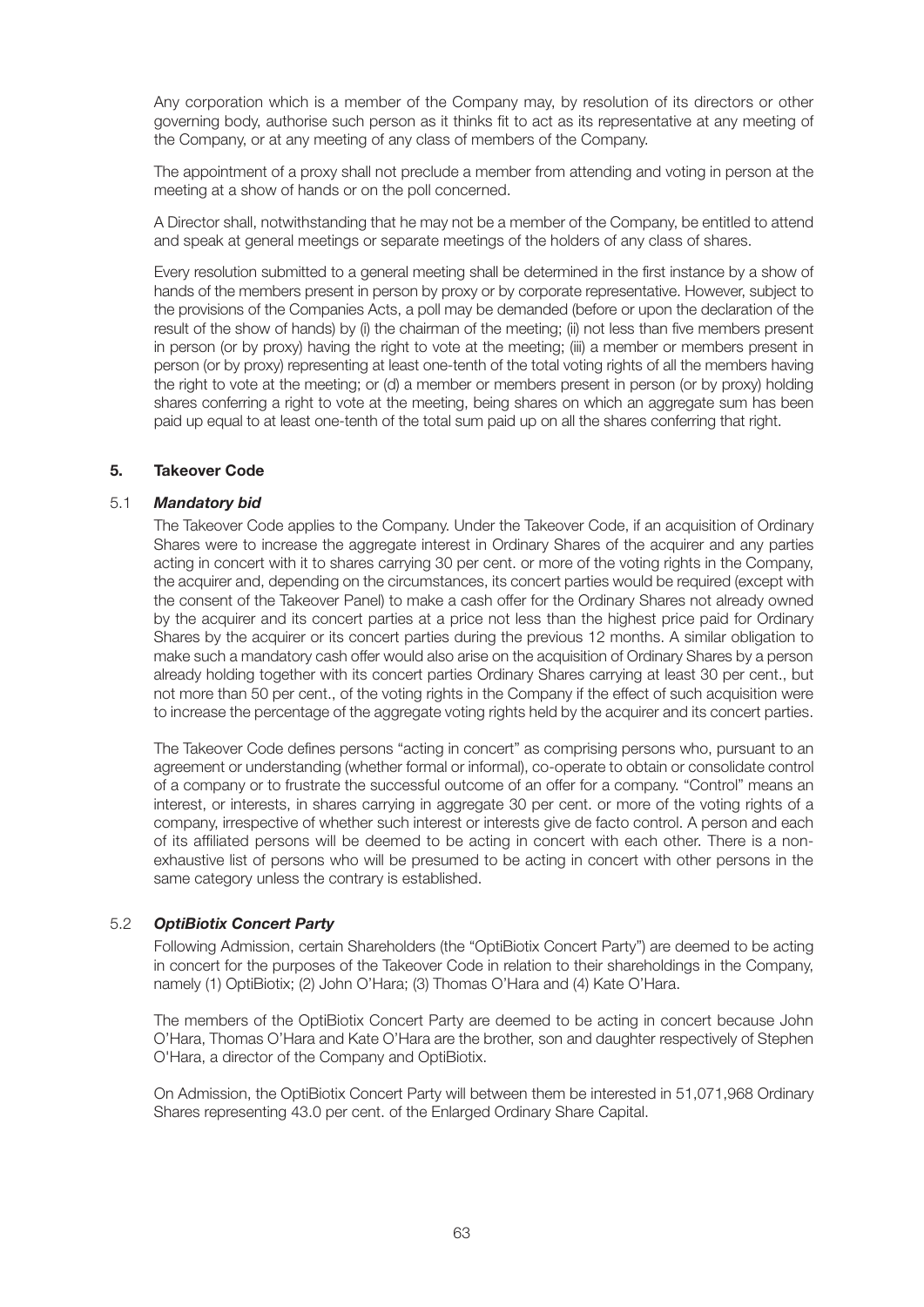The table below shows the holdings of the members of the OptiBiotix Concert Party:

|               | No. of Ordinary Shares<br>held on Admission | Percentage of Enlarged<br><b>Ordinary Share Capital</b> |
|---------------|---------------------------------------------|---------------------------------------------------------|
| OptiBiotix    | 49.794.190                                  | 41.9%                                                   |
| John O'Hara   | 1,111,111                                   | 0.9%                                                    |
| Thomas O'Hara | 111.111                                     | 0.1%                                                    |
| Kate O'Hara   | 55.556                                      | $0.1\%$                                                 |
| <b>Total</b>  | 51.071.968                                  | 43.0%                                                   |

On Admission, the OptiBiotix Concert Party will be interested in Ordinary Shares which, in aggregate, carry not less than 30 per cent. of the voting rights of the Company but does not hold Ordinary Shares carrying more than 50 per cent. of such voting rights. Members of the concert party may not therefore acquire further shares so as to increase the concert party's combined holding in the Company without giving rise to an obligation to make a mandatory cash offer under Rule 9 of the Takeover Code.

# 5.3 *Squeeze-out*

Under the Act, if an offeror were to acquire 90 per cent. or more of the ordinary shares within the period specified by the Act, it could then compulsorily acquire the remaining ordinary shares. It would do so by sending a notice to the relevant Shareholders telling them that it will compulsorily acquire their shares and then, six weeks later, it would execute a transfer of the outstanding shares in its favour and pay the consideration to the Company, which would hold such consideration on trust for such Shareholders.

The consideration offered to Shareholders whose ordinary shares are compulsorily acquired under the Act must, in general, be the same as the consideration that was available under the relevant takeover offer, unless such Shareholders can show that the offer value is unfair.

# 5.4 *Sell-out*

The Act also gives minority Shareholders a right to be bought out in certain circumstances by an offeror who has made a takeover offer. If a takeover offer relates to all of the ordinary shares and at any time before the end of the period within which the offer could be accepted the offeror holds or has agreed to acquire not less than 90 per cent. of the ordinary shares, any holder of ordinary shares to which such offer relates who has not accepted the offer can by written communication to the offeror require it to acquire those ordinary shares. The offeror would be required to give any Shareholder notice of his right to be bought out within one month of that right arising. If a Shareholder exercises its right to be bought out, the offeror is bound to acquire the relevant ordinary shares on the terms of the offer or on such other terms as may be agreed.

# **6. Subsidiary undertakings**

At the date of this document the Company has one wholly owned subsidiary undertaking, SkinBiotix Ltd. SkinBiotix Ltd is a private limited company incorporated in England and Wales on 5 January 2017 with registered number 10549152. SkinBiotix Ltd has never traded and is currently a dormant company.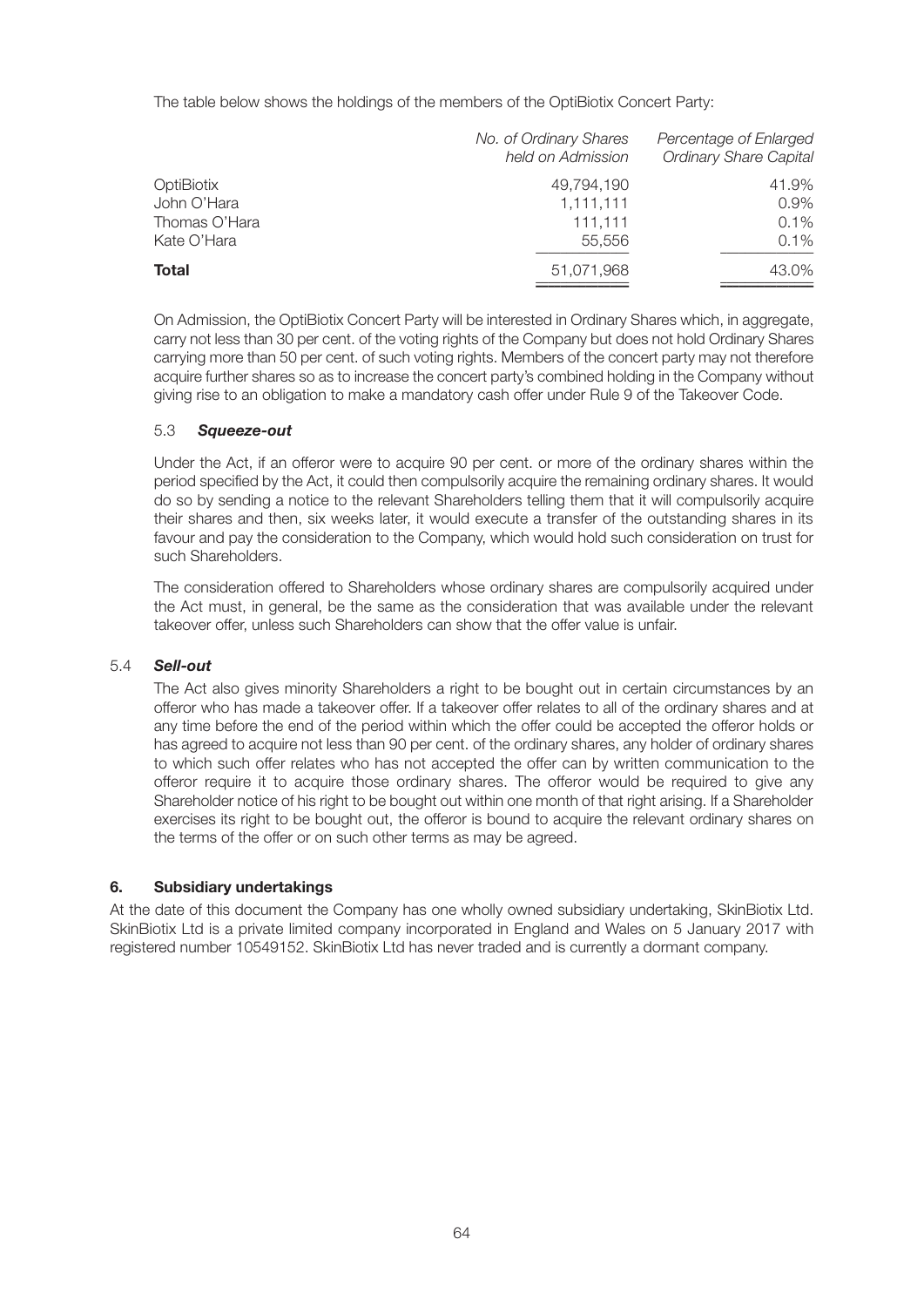# **7. Information on the Directors**

# 7.1 *Interests*

The interests of the Directors (within the meaning of Sections 820 to 825 of the Act) and persons connected with them (within the meaning of Sections 820 to 825 of the Act) in the share capital of the Company were as at 28 March 2017, being the latest practicable date prior to the date of this document, and immediately following Admission, are set out below:

|                       | As at 28<br>March 2017                 | As at 28<br>March 2017                                        | <i>Immediately</i><br>following<br>Admission | <i>Immediately</i><br>following<br>Admission                  |
|-----------------------|----------------------------------------|---------------------------------------------------------------|----------------------------------------------|---------------------------------------------------------------|
|                       | Number of<br>Ordinary<br><b>Shares</b> | Percentage<br>of Existing<br>Ordinary<br><b>Share Capital</b> | Number of<br>Ordinary<br><b>Shares</b>       | Percentage<br>of Enlarged<br>Ordinary<br><b>Share Capital</b> |
| Dr Catherine O'Neill* | 5,201,433                              | 13.2%                                                         | 5,256,989                                    | 4.4%                                                          |
| Douglas Quinn**       |                                        |                                                               | 444.444                                      | 0.4%                                                          |
| Martin Hunt***        |                                        |                                                               | 444,444                                      | 0.4%                                                          |
| Dr Catherine Prescott |                                        |                                                               |                                              |                                                               |
| Stephen O'Hara        |                                        |                                                               |                                              |                                                               |

*\*of Dr Catherine O'Neill's shareholding immediately following Admission, 55,556 shares (representing 0.05% of the Enlarged Ordinary Share Capital) are held by her husband, Julian Burt.*

*\*\*of Douglas Quinn's shareholding immediately following Admission, 222,222 shares (representing 0.2% of the Enlarged Ordinary Share Capital) are held by his wife, Bernie Quinn.*

*\*\*\*Martin Hunt's shareholding is held through Invictus Management Limited, a company connected with Mr Hunt.*

# 7.2 *Options*

Upon Admission, share options to be granted under the Company's share option plan referred to in paragraph 8 of this Part VI, will be held by the Directors as follows:

|                      |                     | *Percentage          |
|----------------------|---------------------|----------------------|
|                      | Number of Ordinary  | of Enlarged Ordinary |
| Name of Director     | Shares under option | <b>Share Capital</b> |
| Dr Catherine O'Neill | 3,892,082           | $3.0\%$              |
| Douglas Quinn        | 2,594,721           | 2.0%                 |
| Martin Hunt          | 3.892.082           | 3.0%                 |

*\*following the exercise of all options in issue on Admission*

## 7.3 *Engagement Terms*

Save as disclosed below, there are no service agreements or letters of appointment, existing or proposed between any Director and the Company that have been entered into or varied within six months prior to the date of this document. There are no existing or proposed service agreements or letters of appointment between the Company and any of the Directors which do not expire or are not determinable by the Company without payment of compensation within 12 months immediately preceding the date of this document.

## **Executive Directors**

## *Dr Catherine O'Neill*

On 29 March 2017, the Company entered into an appointment letter with Dr O'Neill as Chief Executive Officer. The annual fee payable to Dr O'Neill is £31,000. Additionally, Dr O'Neill is also providing services to the Group under a secondment agreement between the Company and University of Manchester pursuant to which the Company will pay the University £59,000 per annum for her services. The secondment agreement allows Dr O'Neill to spend 75% of her working week fulfilling her duties to the Company. The appointment letter may be terminated by either party giving three months' notice to the other, save that either party may not give notice which expires before a period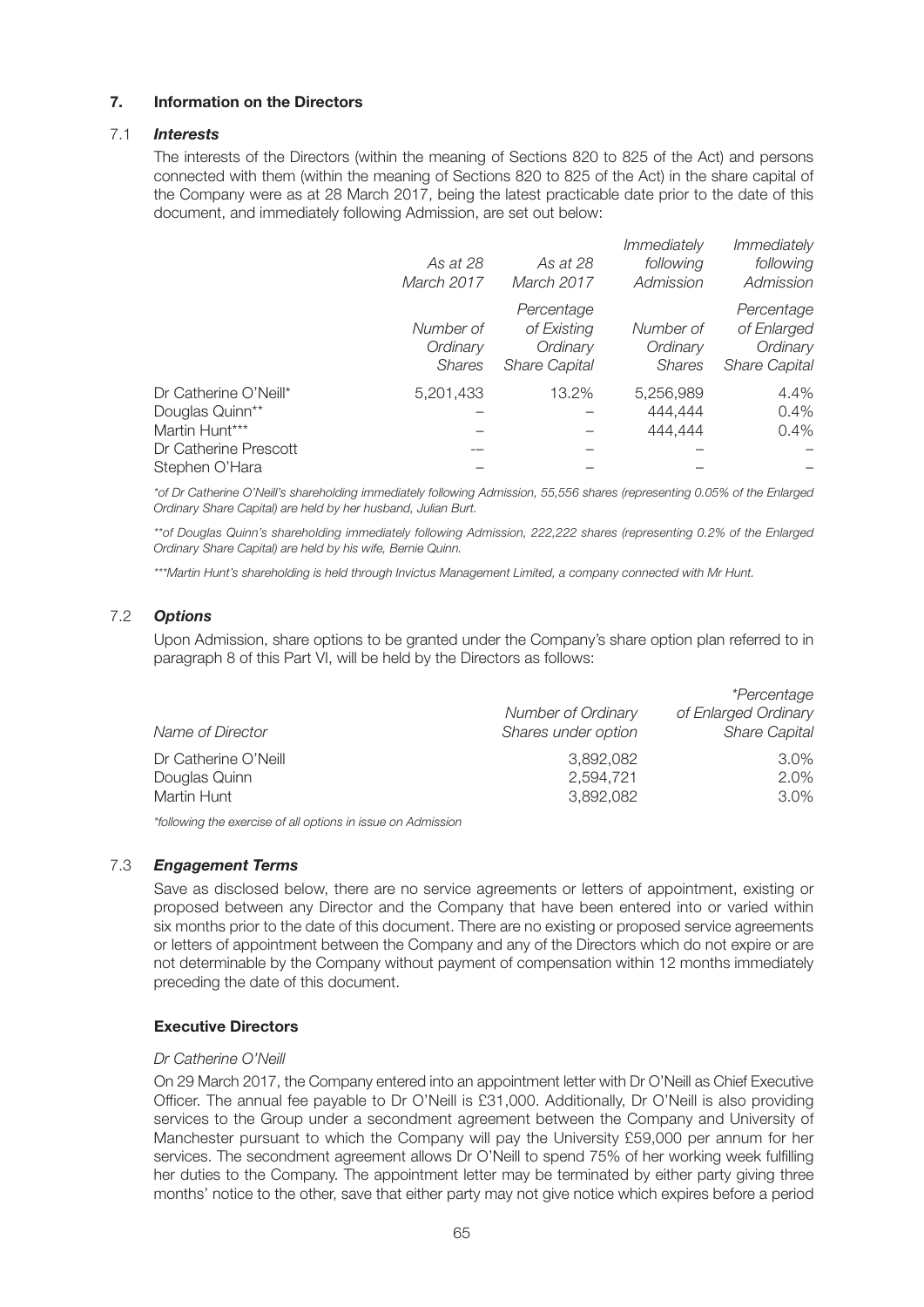of 12 months from the date of the appointment letter. The secondment agreement may be terminated by either party giving three months' notice to the other, save that either party may not give notice which expires before a period of 12 months from the date of the secondment agreement. The letter of appointment contains restrictive covenants for a period of six months following the date of termination of her appointment. Dr O'Neill is eligible to participate in the CSOP referred to in paragraph 8 of this Part VI, and may be eligible to participate in any additional incentive or similar plan operated by the Company. The Company's total liability for Dr O'Neill in respect of her services to the Company is £90,000 per annum. On Admission, the Board will exercise its discretion and pay Dr O'Neill an Admission Fee of £22,500 (plus VAT where applicable).

# *Douglas Quinn*

Douglas Quinn has agreed to act as part time Finance Director pursuant to a letter of appointment dated 29 March 2017. By agreement, Mr Quinn will receive an annual salary of £12,000. In addition, Quinn Corporate Services Limited ("QCSL"), a company connected with Mr Quinn, has agreed to provide financial and accounting consultancy services to the Company pursuant to a consultancy agreement dated 29 March 2017. Under such agreement, the Company has agreed to pay QCSL an annual fee of £48,000 (plus VAT). The appointment letter and consultancy agreement may be terminated by either party giving three months' written notice to the other, save that any party may not give notice which expires before a period of 12 months from the date of the appointment letter or consultancy agreement (as applicable). The letter of appointment contains restrictive covenants for a period of six months following the date of termination of his appointment. Mr Quinn is eligible to participate in the CSOP referred to in paragraph 8 of this Part VI, and may be eligible to participate in any additional incentive or similar plan operated by the Company. The Company's total liability for Mr Quinn in respect of his services to the Company is £60,000 (plus VAT where applicable) per annum. On Admission, the Board will exercise its discretion and pay Mr Quinn an Admission Fee of £15,000 (plus VAT where applicable).

# **Non-Executive Directors**

# *Martin Hunt*

Martin Hunt has agreed to act as Non-Executive Chairman pursuant to a letter of appointment dated 29 March 2017. By such agreement, Mr Hunt will receive an annual salary of £6,000. In addition, Invictus Management Limited ("Invictus"), a company connected with Mr Hunt, has agreed to provide consultancy services to the Company pursuant to a consultancy agreement dated 29 March 2017. Under such agreement, the Company has agreed to pay Invictus an annual fee of £24,000 (plus VAT where applicable). The appointment letter and the consultancy agreement may be terminated by either party giving three months' written notice to the other, except that Mr Hunt and Invictus cannot give notice which expires before a period of 12 months from the date of the appointment letter or consultancy agreement (as applicable). Mr Hunt is eligible to participate in the CSOP referred to in paragraph 8 of this Part VI, and may be eligible to participate in any additional incentive or similar plan operated by the Company. The Company's total liability for Mr Hunt in respect of his services to the Company is £30,000 (plus VAT where applicable) per annum. On Admission, the Board will exercise its discretion and pay Mr Hunt an Admission Fee of £30,000 (plus VAT where applicable).

# *Dr. Catherine Prescott*

Cathy Prescott has agreed to act as Non-Executive Director pursuant to a letter of appointment dated 29 March 2017. By such agreement, Dr Prescott will receive an annual salary of £4,000. In addition, Biolatris ("Biolatris"), a company connected with Dr Prescott, has agreed to provide consultancy services to the Company pursuant to a consultancy agreement dated 29 March 2017. Under such agreement, the Company has agreed to pay Biolatris an annual fee of £16,000 (plus VAT where applicable). The appointment letter and the consultancy agreement may be terminated by either party giving three months' written notice to the other, except that Dr Prescott and Biolatris cannot give notice which expires before a period of 12 months from the date of the appointment letter or consultancy agreement (as applicable). Dr Prescott is eligible to participate in the CSOP referred to in paragraph 8 of this Part VI, and may be eligible to participate in any additional incentive or similar plan operated by the Company. The Company's total liability for Dr Prescott in respect of her services to the Company is £20,000 (plus VAT where applicable) per annum.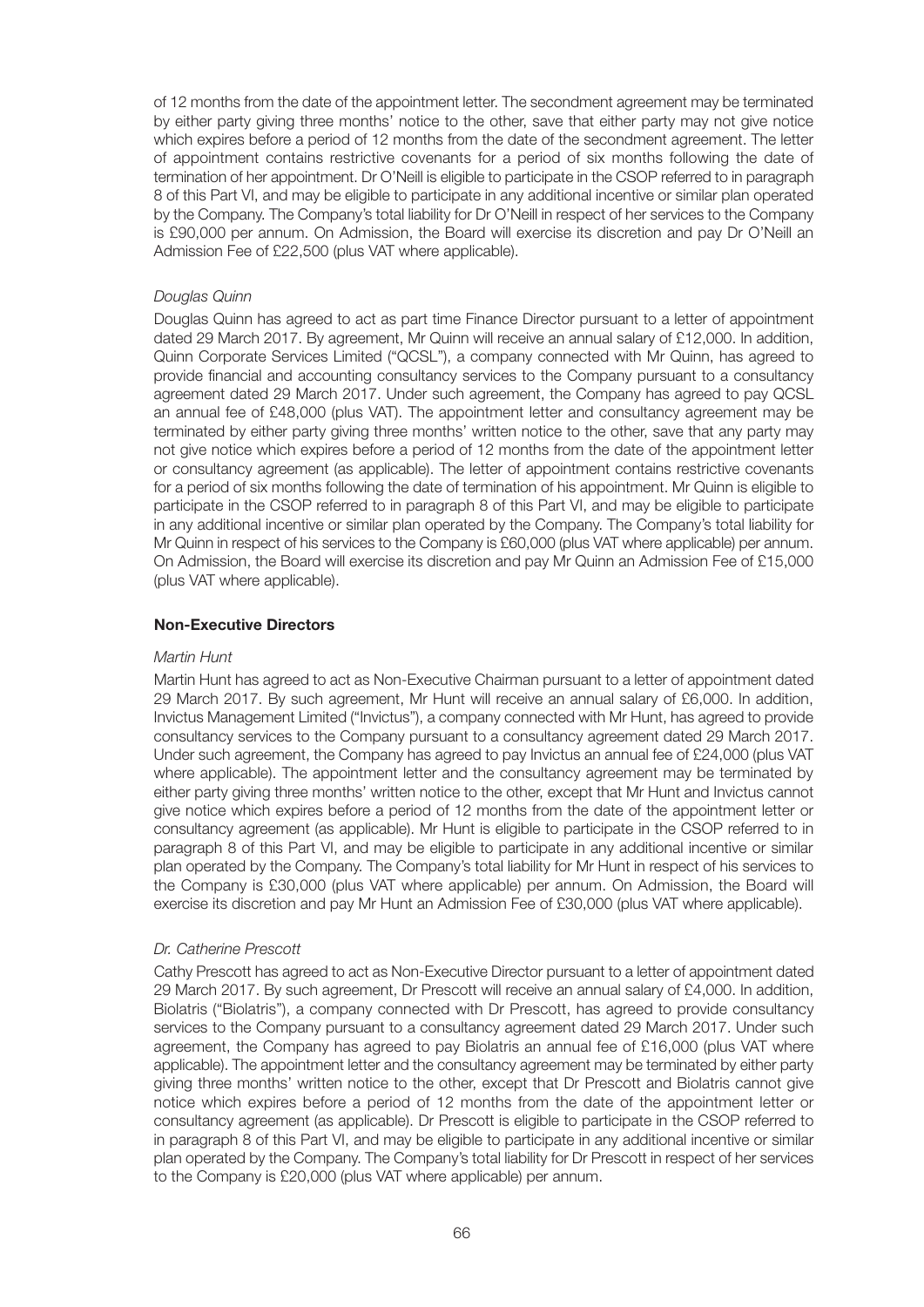## *Stephen O'Hara*

Stephen O'Hara has agreed to act as Non-Executive Director pursuant to a letter of appointment dated 29 March 2017. By such agreement, Mr O'Hara will receive an annual salary of £4,000. In addition, Intelligent Biotech Limited ("Intelligent Biotech"), a company connected with Mr O'Hara has agreed to provide consultancy services to the Company pursuant to a consultancy agreement dated 29 March 2017. Under such agreement, the Company has agreed to pay Intelligent Biotech an annual fee of £16,000 (plus VAT where applicable). The appointment letter and the consultancy agreement may be terminated by either party giving three months' written notice to the other, except that Mr O'Hara and Intelligent Biotech cannot give notice which expires before a period of 12 months from the date of the appointment letter or consultancy agreement (as applicable). The Company's total liability for Mr O'Hara in respect of his services to the Company is £20,000 (plus VAT where applicable) per annum. On Admission, the Board will exercise its discretion and pay Mr O'Hara an Admission Fee of £15,000 (plus VAT where applicable).

# 7.4 *Other Information*

7.4.1 Over the five years preceding the date of this document, the Directors hold or have held the following directorships (apart from their directorships of the Company) or memberships of the following administrative, management or supervisory bodies and/or partnerships:

| Name                      | Current                                                                                                                                                            | Previous                                                                                                      |
|---------------------------|--------------------------------------------------------------------------------------------------------------------------------------------------------------------|---------------------------------------------------------------------------------------------------------------|
| Martin Hunt               | Invictus Management Limited<br>Videregen Limited                                                                                                                   | <b>MDY Healthcare Limited</b><br>Oxford Medical<br>Diagnostics Limited<br>Dysis Medical Limited<br>Trophos SA |
| Stephen O'Hara            | <b>Bamburgh Capital Limited</b><br>The Healthy Weight Loss<br>Company Limited<br>Intelligent Biotech Limited<br><b>OptiBiotix Limited</b><br>OptiBiotix Health plc | Perfectus Biomed Limited                                                                                      |
| Dr Catherine O'Neill      | None                                                                                                                                                               | None                                                                                                          |
| Douglas Quinn             | <b>SkinBiotix Limited</b><br><b>Cirrus Connect Limited</b><br>Videregen Limited<br>Quinn Corporate Services Limited                                                | <b>TQ Ventures Limited</b><br>Arthro Kinetics UK Limited<br><b>SSOTQV Limited</b>                             |
| <b>Catherine Prescott</b> | Videregen Limited<br>The International Medical<br><b>Education Trust</b><br><b>Biolatris Limited</b>                                                               | Quartet Innovation<br>Partners Limited<br>Univercell Market Limited<br><b>Till Financial Limited</b>          |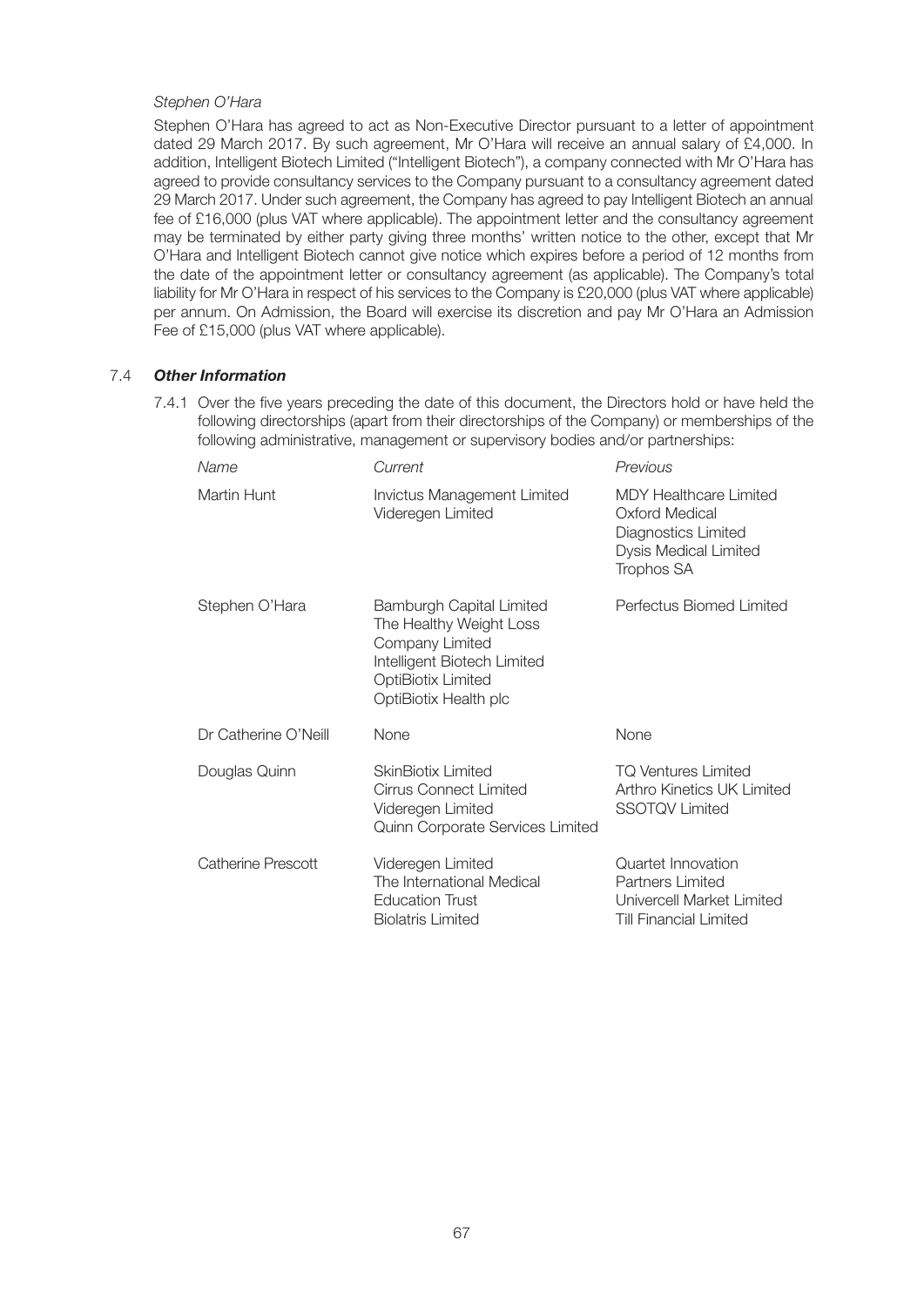- 7.4.2 None of the Directors has, in the five years prior to the date of this document:
	- (a) any unspent convictions in relation to indictable offences;
	- (b) had any bankruptcy order made against him or entered into any voluntary arrangements;
	- (c) been a director of a company which has been placed in receivership, compulsory liquidation, administration, been subject to a voluntary arrangement or any composition or arrangement with its creditors generally or any class of its creditors whilst he was a director of that company or within the 12 months after he ceased to be a director of that company;
	- (d) been a partner in any partnership which has been placed in compulsory liquidation, administration or been the subject of a partnership voluntary arrangement whilst he was a partner in that partnership or within the 12 months after he ceased to be a partner in that partnership;
	- (e) been the owner of any assets or a partner in any partnership which has been placed in receivership whilst he was a partner in that partnership or within the 12 months after he ceased to be a partner in that partnership;
	- (f) been publicly criticised by any statutory or regulatory authority (including recognised professional bodies); or
	- (g) been disqualified by a court from acting as a director of any company or from acting in the management or conduct of the affairs of a Company.
- 7.4.3 The Company has not made any loans to the Directors or senior management of the Company which are outstanding, nor has it ever provided any guarantees for the benefit of any Director (or the Directors collectively) or senior management of the Company.
- 7.4.4 The aggregate remuneration paid or payable by any company in the Group (including benefits in kind) to the Directors during the year ended 30 June 2016 was £nil. The aggregate estimated remuneration paid or payable to the Directors by any company in the Group for the current financial year under the arrangements in force is expected to amount to £110,000 and in addition Admission Fees are expected to amount to approximately £82,500.

# 7.4.5 *Consultants Agreements*

## *Dr Stephen France*

On 29 March 2017, the Company entered into a consultancy agreement with Dr France. Dr France provides consultancy services to the Company on regulatory matters. Under the consultancy agreement a daily rate of £500 is payable to Dr France by the Company. Dr. France is eligible to participate in the CSOP referred to in paragraph 8 of this Part VI, and may be eligible to participate in any additional incentive or similar plan operated by the Company. On Admission, the Board will exercise its discretion and pay Dr France an Admission Fee of £15,000. On Admission, Dr France will be granted share options over 0.5 per cent. of the Enlarged Share Capital of the Company.

# *Dr Kevin Bilyard*

On 29 March 2017, the Company entered into a consultancy agreement with Nine-TZ Healthcare Ventures Limited ("Nine-TZ"), a company connected with Dr Bilyard. Dr Bilyard provides consultancy services to the Company on commercial matters. Under the consultancy agreement a daily rate of £950 is payable to Nine-TZ by the Company. Dr Bilyard is eligible to participate in the CSOP referred to in paragraph 8 of this Part VI, and may be eligible to participate in any additional incentive or similar plan operated by the Company.

## 7.4.6 *Significant Shareholders*

In so far as is known to the Directors, the following are the interests (with the meaning of Part VI of the Act) (other than interests held by the Directors) which represent, or will represent, directly or indirectly, 3 per cent. or more of the issued share capital of the Company (being the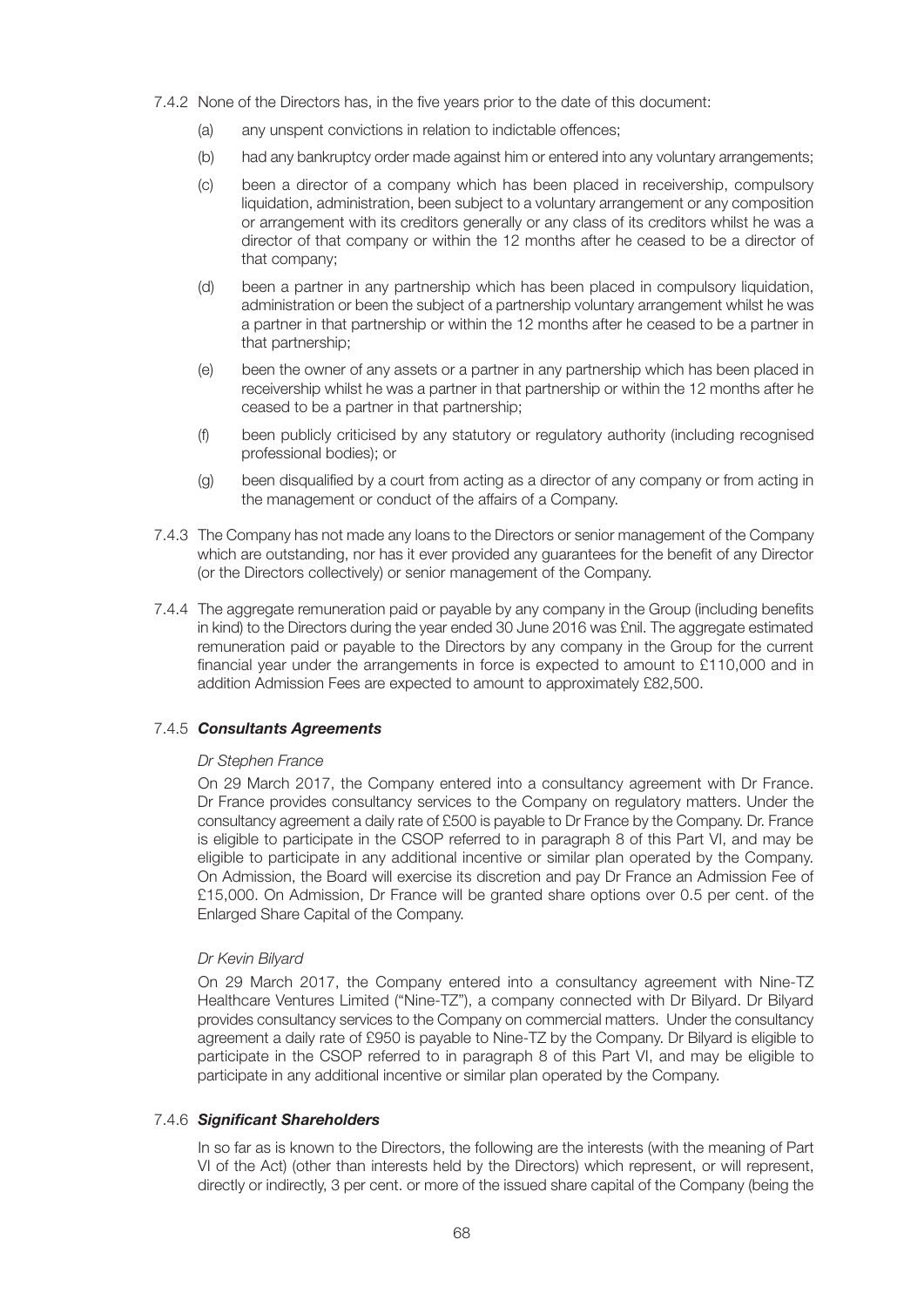threshold for notification of interests that applies to the Company and Shareholders, pursuant to Chapter 5 of the Disclosure Guidance and Transparency Rules) as at 28 March 2017, being the latest practicable date prior to the date of this document and immediately following Admission:

|                                                                                                                       | As at 28<br>March 2017                            | As at 28<br>March 2017                                        | <i>Immediately</i><br>following<br>Admission                    | Immediately<br>following<br>Admission                         |
|-----------------------------------------------------------------------------------------------------------------------|---------------------------------------------------|---------------------------------------------------------------|-----------------------------------------------------------------|---------------------------------------------------------------|
| Name                                                                                                                  | Number of<br>Ordinary<br><b>Shares</b>            | Percentage<br>of Existing<br>Ordinary<br><b>Share Capital</b> | Number of<br>Ordinary<br><b>Shares</b>                          | Percentage<br>of Enlarged<br>Ordinary<br><b>Share Capital</b> |
| OptiBiotix<br>University of Manchester<br>Dr Catherine O'Neill*<br>Professor Andrew McBain<br>Seneca Partners Limited | 20,490,496<br>8,511,838<br>5.201.233<br>5,201,233 | 52.0%<br>21.6%<br>13.2%<br>13.2%                              | 49,794,190<br>8,511,438<br>5.256.989<br>5,201,433<br>17.388.889 | 41.9%<br>$7.2\%$<br>4.4%<br>4.4%<br>14.6%                     |
| Total                                                                                                                 | 39.404.800                                        | 100.0%                                                        | 86.152.939                                                      | 72.6%                                                         |

\* of Dr Catherine O'Neill's shareholding immediately following Admission, 55,556 shares are held by her husband, Julian Burt.

- 7.4.7 All Shareholders have the same voting rights in respect of the share capital of the Company.
- 7.4.8 The Company and the Directors are not aware of any arrangements, the operation of which may at a subsequent date result in a change in control of the Company.
- 7.4.9 None of the Directors nor any members of a Director's family is dealing in any related financial product (as defined in the AIM Rules) whose value in whole or in part is determined directly or indirectly by reference to the price of the Ordinary Shares, including a contract for differences or a fixed odds bet.
- 7.4.10 Other than those matters referred to in note 7.13 of Part IV of this document, the Company has not entered into any related party transaction in the financial period covered by the report in Part IV of this document or from the end of that period to the date of this document.

# **8. Share Option Plan**

- 8.1 The Company adopted the SkinBioTherapeutics Plc Unapproved Share Option Plan (the "CSOP") on 29 March 2017. The CSOP provides for the grant of non-tax advantaged options (''Options''). On Admission, share options will be in issue over a total of 11,027,565 shares, representing 9.3 per cent. of the Enlarged Ordinary Share Capital of the Company.
- 8.2 The CSOP is administered by the Board. The Board may determine the number of Ordinary Shares subject to an Option and other terms and conditions of Options and determine the persons to whom Options will be granted.
- 8.3 All employees, service providers and directors of the Group will be eligible to participate in the CSOP.
- 8.4 The current intention is that the grant of Options will be based on the achievement of performance conditions measured following Admission. Options may normally be granted within the period of 42 days following the day of announcement of the Company's results for any period; or at any other time as the Board may determine in exceptional circumstances providing that Options may not be granted during a closed period. Options granted under the CSOP will be granted by deed (''Option Deed'') and evidenced with Option agreements, which will set out any additional terms, conditions, limitations and/or restrictions covering the Option, including, without limitation, terms as determined by the Board providing for the date or dates at which all, or specified tranches of, the Option will vest (the ''Vesting Conditions''), and any performance conditions to apply (the ''Performance Conditions'').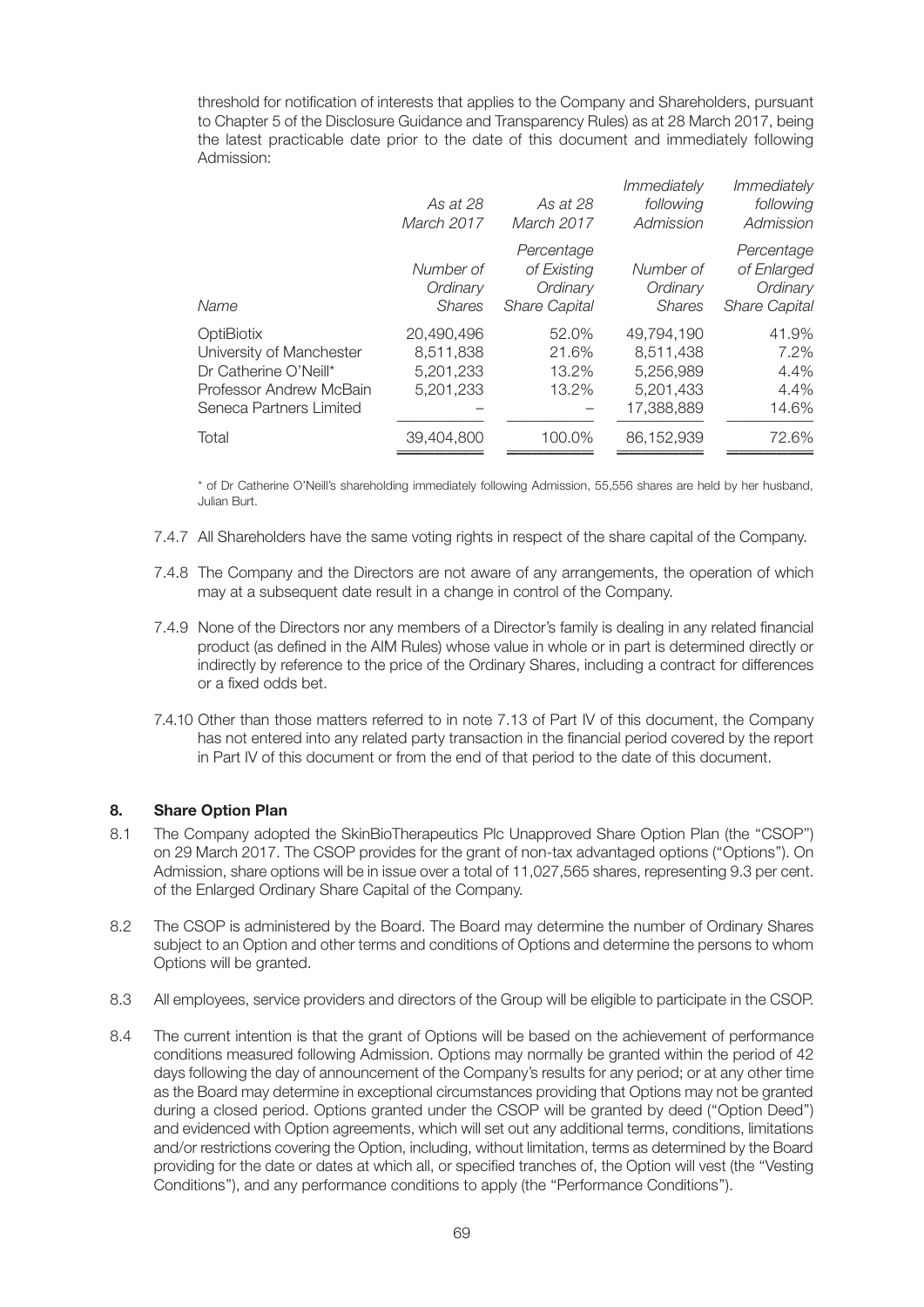- 8.5 The Options will be granted at an exercise price equal to the market value of an Ordinary Share at the date of grant.
- 8.6 The Board may, in its absolute discretion, grant Options subject to Vesting Conditions, or the attainment of Performance Conditions, stated at the date of grant. Any Performance Condition may be amended or substituted if one or more events occur which cause the Board to consider that an amended or substituted Performance Condition would be more appropriate. Any amended or substituted Performance Condition would not be materially less difficult to satisfy.
- 8.7 Options will become exercisable in whole or in part (subject to any applicable Performance Conditions) on an exercise date(s), in accordance with the Vesting Conditions (if any). The exercise date(s) will be specified by the Board at the date of grant. Where Performance Conditions apply, Options will only become exercisable to the extent such conditions have been satisfied.
- 8.8 If a participant ceases to be eligible, his Options may generally be exercised within 90 days (subject to the Board's discretion to extend that period) or one year from his death (subject to Performance or Vesting Conditions, if any). In respect of a participant who ceases to be eligible as a result of summary dismissal or material breach of any applicable service agreement giving rise to a right to terminate without notice, his Options will lapse on the date of such cessation, unless the Board in its absolute discretion determines that they may be exercised.
- 8.9 In the event of a change of control, Options will be exercisable for a period of 90 days following such change of control pending the acquirer agreeing to grant replacement options. If no replacement options are granted by the end of that period, the Options shall lapse.
- 8.10 In the event of a variation of the Company's share capital (whether by way of capitalisation or rights issue or sub-division or consolidation of the Ordinary Shares or a share capital reduction), the number of Ordinary Shares subject to an Option may be adjusted by the Board in compliance with the relevant legislation.
- 8.11 Options granted under the CSOP are non-transferable, other than to a participant's personal representatives on the death of a participant. Any attempt to transfer will result in lapse of the Options. Participation in the CSOP will not be a term of a participant's contract of employment, and Options will not form part of a participant's pensionable earnings.
- 8.12 All Ordinary Shares allotted or transferred to a participant on the exercise of an Option will rank equally with other Ordinary Shares then in issue (except in respect of rights arising prior to the date of exercise).
- 8.13 The Board may amend the CSOP at any time, provided that the prior approval of the Company's shareholders in general meeting will be required for amendments to the advantage of eligible participants, and the consent of participants will be required for amendments which would adversely affect their subsisting rights.
- 8.14 There is no time limit during which Options may be granted or during which they may lapse.

# **9. Material Contracts**

The following contracts, not being the contracts entered into in the ordinary course of business, have been entered into by the Company within two years immediately preceding the date of this document and are, or may be, material:

# 9.1 *Shareholders' Agreement*

The Company and each of Dr Catherine O'Neill, Professor Andrew McBain, OptiBiotix and the University of Manchester entered into a shareholders agreement on 17 March 2016 regulating their respective rights and obligations in respect of their relationship with each other and the operation of the Company. The parties have entered into a deed of termination in respect of the shareholders agreement pursuant to which the shareholders agreement shall terminate immediately upon Admission.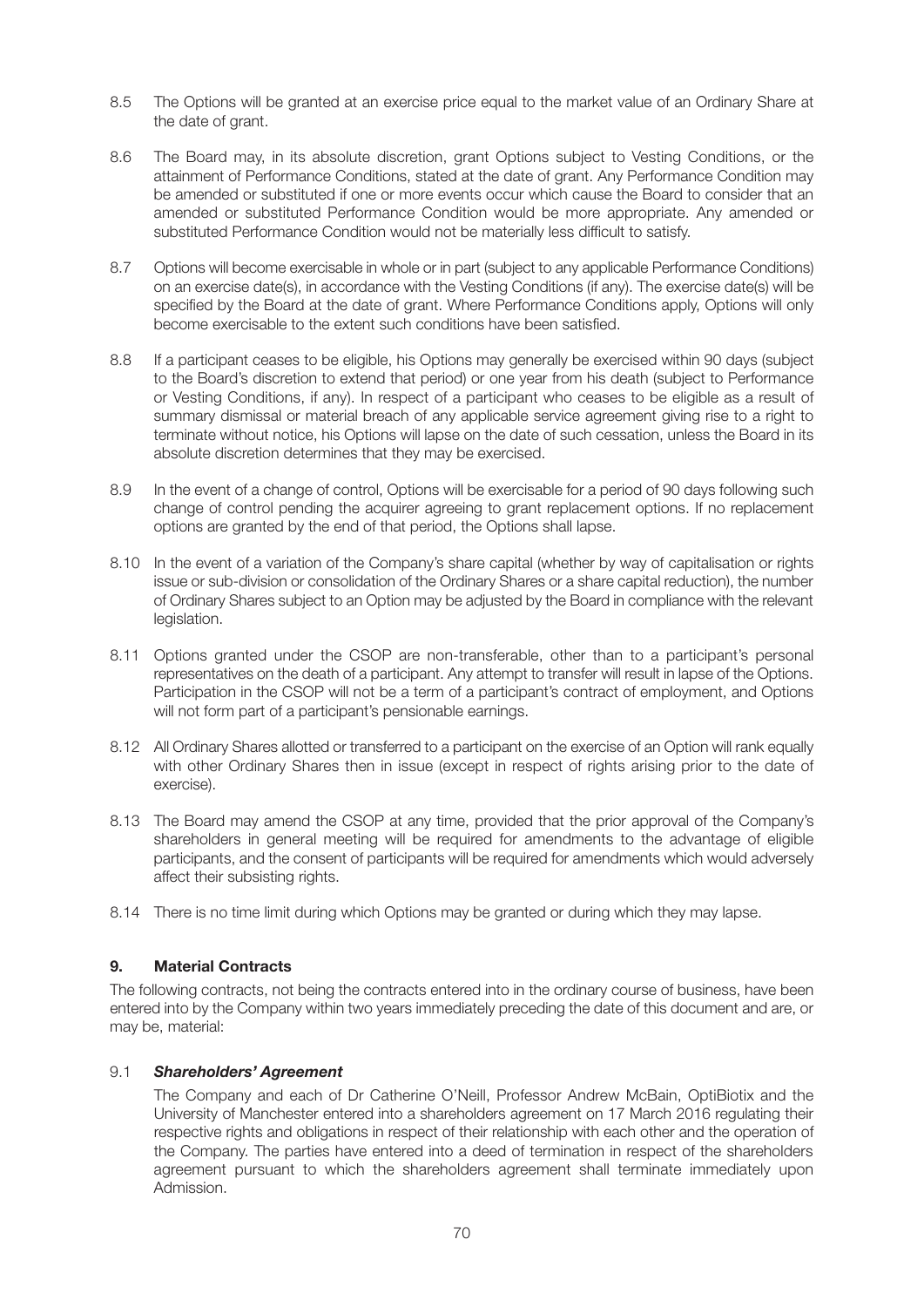# 9.2 *OptiBiotix Facility Letter*

Pursuant to the facility letter dated 13 October 2016 from OptiBiotix to the Company ("Facility Letter"), OptiBiotix made available to the Company a convertible loan facility of £400,000 (the "Loan"). Interest is charged on the Loan at a rate of 5 per cent. per annum calculated daily on the basis of a 365-day year. Interest is not payable until the final repayment date of the Loan. If not previously converted, the Loan is to be repaid in full by the Company on 30 September 2020. Any early repayment is subject to OptiBiotix giving its written consent. Any prepayments made with the consent of OptiBiotix, shall be made together with any interest which has accrued on such prepayment amounts.

Upon Admission, the Loan becomes automatically convertible, subject to applicable laws, regulations and fiscal requirements. The conversion rate of the Loan is subject to adjustment if the Company has (i) issued additional Ordinary Shares; (ii) sub-divided, consolidated, reclassified, re-denominated or reduced its share capital; (iii) purchased any of its shares; or (iv) distributed any capital to its shareholders. As a consequence of the bonus issue of shares (as referred to in paragraph 3.1.2.4 of Part VI of this document) the conversion rate will be subject to adjustment such that if converted, OptiBiotix will receive one Ordinary Share in respect of every £0.01365 of Loan outstanding (**Conversion Rate**) to place OptiBiotix in the same position in terms of percentage of Ordinary Shares held by OptiBiotix as OptiBiotix would have been in had such bonus issue not occurred. In the event of conversion, the new Ordinary Shares shall be allotted to OptiBiotix credited as fully paid on the date of Admission.

# 9.3 *Assignment of Intellectual Property*

The Company entered into an assignment of intellectual property on 17 March 2016 with the University of Manchester ("Assignment") pursuant to which the University of Manchester (i) assigned to the Company all rights, title and interest in all patents claiming priority from GB 1206599.1 and GB 1409541.8 (the "Assigned IP"); and (ii) granted to the Company a non-exclusive, worldwide, non-transferrable licence to use all know how and confidential information required to reduce the Assigned IP to practice, in consideration of the Company issuing 21,600 Ordinary Shares to the University of Manchester. In return the Company granted to the University of Manchester a nonexclusive, worldwide, irrevocable, royalty free licence for the life of the Assigned IP to use the Assigned IP for teaching and research purposes and to sub-licence the Assigned IP to wholly owned subsidiaries of the University for teaching and research purposes.

Pursuant the terms of the Assignment, the Company agreed to indemnify the University of Manchester against any claim made against the university as a result of the Company's manufacture, use, sale of or other dealings in the Assigned IP. The liability of the University of Manchester to the Company under the Assignment is limited to a maximum of £110,000 for all claims under the Assignment.

# 9.4 *Research Agreement with University of Manchester*

On 30 June 2016 the Company entered into a research agreement with the University of Manchester pursuant to which the University has agreed to undertake research, development and other commissioned works in relation to the development of bacterial lysate as a novel agent to combat infections (the "Project") in return for which the Company has agreed to pay the University a fixed fee of £153,549 (excluding VAT). The agreement became effective as from October 2016 and will expire in October 2017 (though the Company is currently in discussions to extend the period of the agreement until May 2018). All intellectual property rights created during the Project will be owned by the Company. The Company has given an indemnity to the University in respect of any claims made against the University by any third party relating to the Project.

# 9.5 *Lock-in and Orderly Market Arrangements*

On 29 March 2017 the Locked-in Persons entered into lock-in agreements with the Company, Cairn and Turner Pope pursuant to which they have agreed to be subject to a twelve month lock-in period, during which time, subject to certain exceptions, they may not offer, sell or contract to sell, or otherwise dispose of any Ordinary Shares or enter into any transaction with the same economic effect as the foregoing (each a ''Disposal''). In addition, they have also agreed that any Disposal in the subsequent twelve month period will be undertaken, save in certain circumstances, only following Cairn's and Turner Pope's agreement and if brokered through the Company's broker.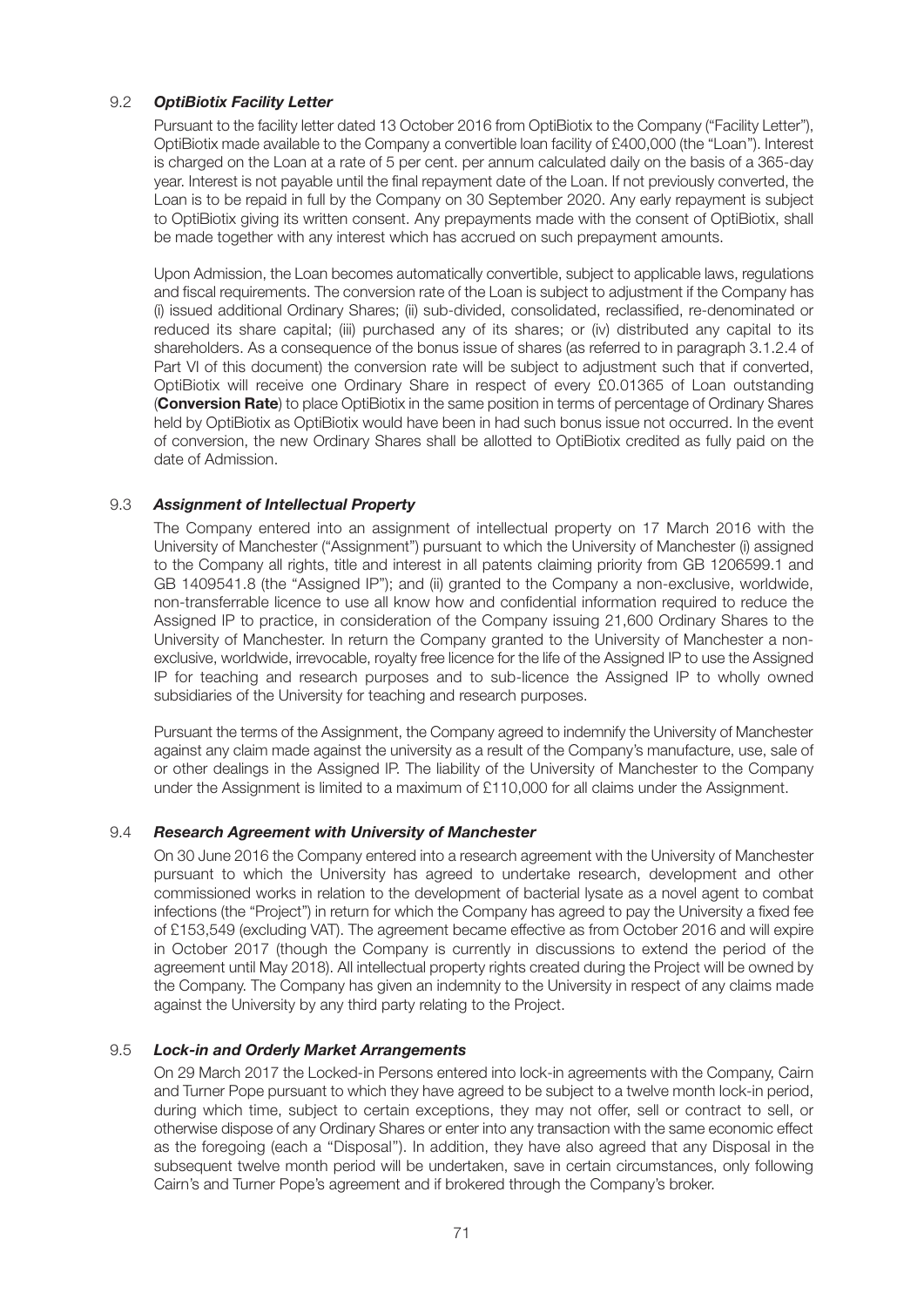# 9.6 *Placing Agreement*

The Company, the Directors, OptiBiotix, Cairn and Turner Pope entered into the Placing Agreement on 29 March 2017, pursuant to which Turner Pope has agreed (conditionally, inter alia, on Admission taking place no later than 8.00 a.m. on 30 June 2017) as agent for the Company to use its reasonable endeavours to procure subscribers for the Placing Shares at the Placing Price.

In consideration for their services the Company shall pay to Cairn a corporate finance fee of £120,000 and shall pay to Turner Pope a fee of £20,000 together with a commission of 5 per cent. of the aggregate value at the Placing Price of the Placing Shares placed to placees introduced by Turner Pope, and a commission of 0.5 per cent. of the aggregate value at the Placing Price of the Placing Shares placed to placees introduced by the Company. No commission is payable in respect of any funds raised directly by the Company from the Directors or their families.

The Company's obligation to issue new Placing Shares under the Placing Agreement is, and the several obligations of Turner Pope to procure subscribers for Placing Shares are, subject to certain conditions that are customary for an agreement of this nature. These conditions include, amongst others, the absence of any breach of warranty under the Placing Agreement, Admission occurring by no later than 8.00 a.m. on 30 June 2017 (or such later date, being no later than 30 September 2017) and no material adverse change having occurred. In addition, Cairn and Turner Pope have the right to terminate the Placing Agreement prior to Admission in certain specified circumstances that are customary in an agreement of this nature.

The Company has agreed to pay the costs, charges, fees and expenses of the Placing (including all fees and expenses payable in connection with Admission, the expenses of the Company's registrar, printing and advertising expenses, postage and all other legal, accounting and other professional fees and expenses).

The Placing Agreement contains customary warranties given by the Company, the Directors and OptiBiotix to Cairn, and Turner Pope as to the accuracy of the information contained in this document and other matters relating to the Group's business. The agreement also contains an indemnity from the Company in favour of Cairn and Turner Pope. The liability of the Directors and OptiBiotix under the agreement is limited.

# 9.7 *Relationship Agreement*

The Company entered into a relationship agreement dated 29 March 2017 with OptiBiotix, Stephen O'Hara, Turner Pope and Cairn the terms of which are conditional upon Admission. Pursuant to the agreement OptiBiotix provides certain undertakings to the Company, Cairn and Turner Pope to ensure *inter alia* that (i) the Group is capable of carrying on its business independently of OptiBiotix; (ii) any arrangements or agreements between OptiBiotix and the Group are on arms-length terms; and (iii) a majority of independent Directors approve all board decisions requiring approval of transactions or arrangements with OptiBiotix.

In addition OptiBiotix and Stephen O'Hara covenant (i) to comply with the AIM Rules in relation to the Company; (ii) to comply with the Company's articles of association; (iii) not to acquire shares in any other Group member (other than the Company); (iv) not to make or cause public announcements to be made relating to the Group; (v) not to carry out any insider dealing activities in respect of its holding of Ordinary Shares; (vi) not to influence the operational running of the Company; (vii) not to recruit any Group employees; (viii) not to compete with the Company's business; (ix) not to use its shareholding (or any part of its shareholding) to requisition a general meeting of the Company for the purpose of proposing, or exercise any voting rights attaching to his/its shareholding in favour of, any resolution to change the constitution of the board or appoint/remove directors except with the prior written approval of Cairn or de-list the Ordinary Shares from trading on AIM; and (x) that they have no right to nominate a director for appointment to the Board.

The Relationship Agreement will terminate if OptiBiotix's interest in the Company drops below 20 per cent..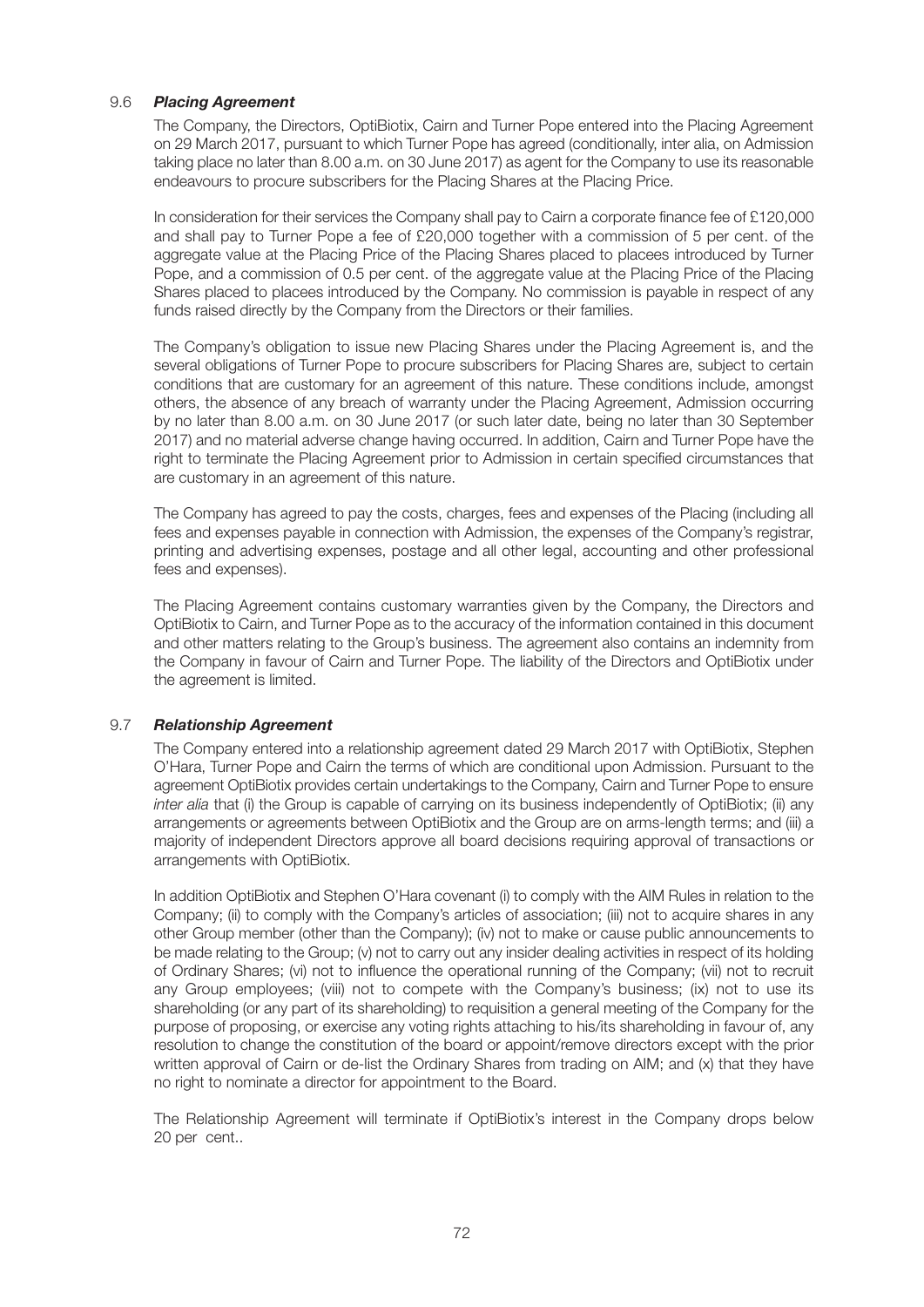## 9.8 *Broker Agreement*

On 29 March 2017, the Company entered into a broker agreement with Turner Pope pursuant to which the Company appointed Turner Pope as broker for the purposes of the AIM Rules. The Company has agreed to pay Turner Pope an annual retainer of £30,000 plus VAT. In respect of the first year, such fee shall be payable immediately after Admission. In respect of any subsequent period, such fee shall be payable quarterly in advance.

The agreement contains certain undertakings and indemnities given by the Company in favour of Turner Pope. There is a minimum period of engagement of 12 months and thereafter a three month notice period to cancel the services of Turner Pope.

### 9.9 *Nominated Adviser Agreement*

On 29 March 2017, the Company entered into a nominated adviser agreement with Cairn pursuant to which the Company appointed Cairn as nominated adviser for the purposes of the AIM Rules. The Company has agreed to pay Cairn an annual retainer of £30,000 plus VAT. Such fee shall be payable quarterly in advance.

The agreement contains certain undertakings and indemnities given by the Company in favour of Cairn. There is a minimum period of engagement of 12 months and thereafter a three month notice period to cancel the services of Cairn. Either party may terminate the agreement with immediate effect if the other party is in material breach of its obligations under the agreement.

### 9.10 *Warrant Agreement*

On 29 March 2017, the Company executed the Warrant Agreement to create and issue warrants to Cairn to subscribe for, an aggregate, of 890,314 Ordinary Shares representing 0.75 per cent. of the Enlarged Ordinary Share Capital. The Warrants will be exercisable at any time from Admission for a period of five years from Admission at the Placing Price. The Ordinary Shares to be allotted and issued on the exercise of any or all of the Warrants will rank for all dividends and other distributions declared after the date of the allotment of such shares but not before such date and otherwise *pari passu* in all respects with the Ordinary Shares in issue on the date of such exercise allotment. The Warrant Agreement contains provisions for appropriate adjustment of the number of Ordinary Shares and the subscription price upon a capitalisation of reserves, on sub-division or consolidation or reduction of the share capital of the Company.

#### **10. UK Taxation**

#### 10.1 *Introduction*

The following paragraphs are intended as a general guide only for Shareholders who are resident in the United Kingdom for tax purposes, holding Ordinary Shares as investments and not as securities to be realised in the course of a trade, and are based on current legislation and HMRC practice. Any shareholder who is also an employee may also be subject to the employment related securities rules.

Any prospective subscriber for, or purchaser of, Ordinary Shares who is in any doubt about his tax position or who is subject to taxation in a jurisdiction other than the UK should consult his own professional adviser immediately. The information that follows does not constitute advice.

## 10.2 *The Company*

The Company will be regarded as resident in the United Kingdom for United Kingdom Corporation Tax purposes. Accordingly, the Company will be liable to account for United Kingdom Corporation Tax on its income and/or chargeable gains, as appropriate.

### 10.3 *Income Tax*

## *Taxation of dividends*

Under current UK tax legislation, no amounts in respect of tax will be withheld at source from dividend payments made by the Company.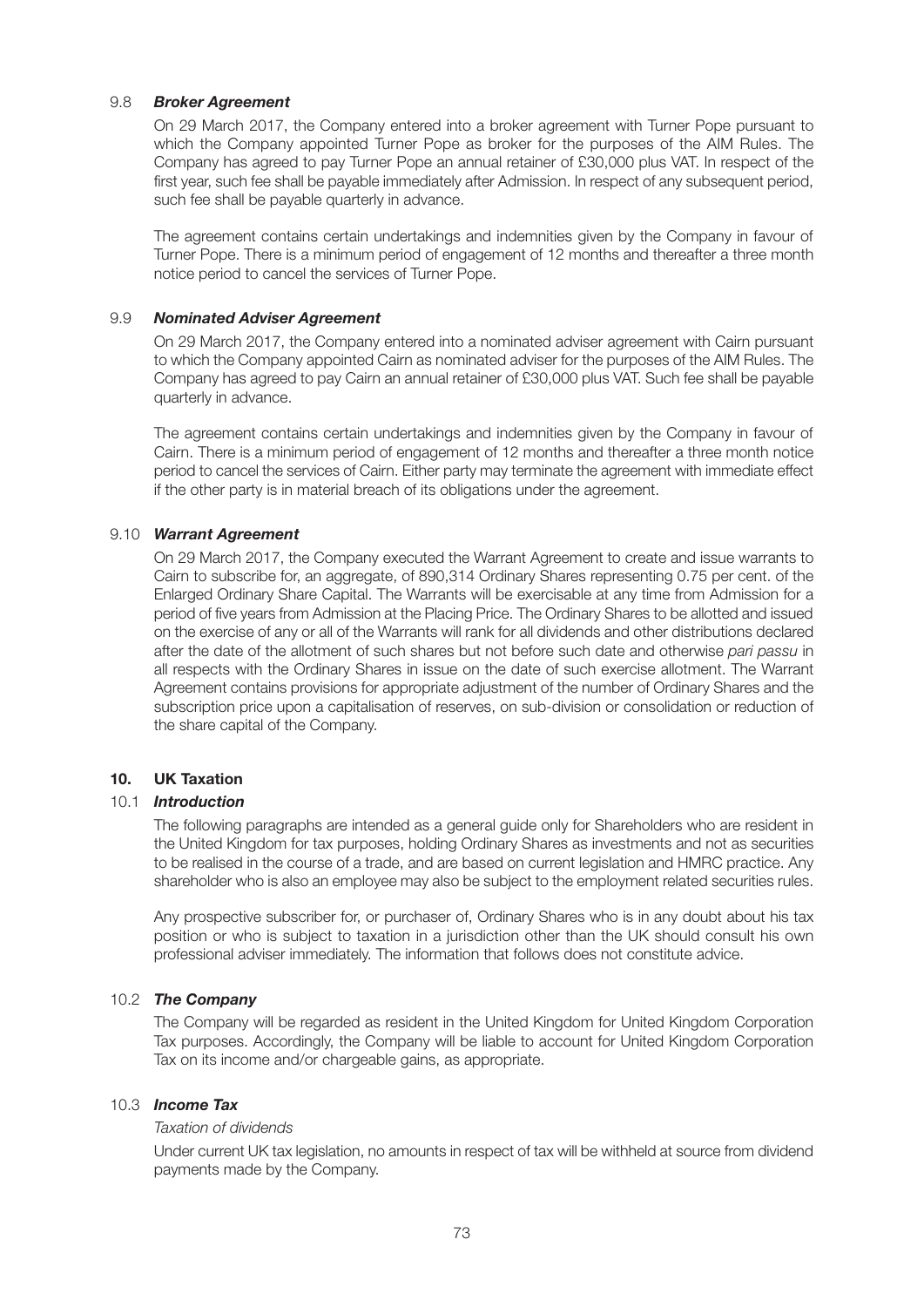The taxation of dividends paid by the Company and received by a Shareholder resident for tax purposes in the United Kingdom is summarised below and for United Kingdom resident individuals and trustees.

## *United Kingdom resident individuals*

With effect from 6 April 2016 a new system of taxation for dividends applies to United Kingdom resident individual shareholders. From this date dividends received are no longer grossed up to include a 10 per cent. notional tax credit. Instead individuals will pay tax on the amount received.

Dividend income is subject to income tax as the top slice of the individual's income. Each individual will have an annual Dividend Allowance of £5,000 which means that they will not have to pay tax on the first £5,000 of all dividend income they receive. It was proposed that the allowance be reduced to £2,000 from 6 April 2018 in the 2017 Budget.

Dividends in excess of the Dividend Allowance will be taxed at the individual's marginal rate of tax, with dividends falling within the basic rate band taxable at 7.5 per cent. (the "dividend ordinary rate"), those within the higher rate band taxable at 32.5 per cent. (the "dividend upper rate") and those within the additional rate band taxable at 38.1 per cent. (the "dividend additional rate").

#### *United Kingdom discretionary trustees*

The annual Dividend Allowance available to individuals will not be available to United Kingdom resident trustees of a discretionary trust. From 6 April 2016 United Kingdom resident trustees of a discretionary trust in receipt of dividends are liable to income tax at a rate of 38.1 per cent., which mirrors the dividend additional rate.

### *United Kingdom resident companies*

Shareholders that are bodies corporate resident in the United Kingdom for tax purposes, may (subject to anti-avoidance rules) be able to rely on Part 9A of the Corporation Tax Act 2009 to exempt dividends paid by the Company from being chargeable to United Kingdom Corporation Tax. Such shareholders should seek independent advice with respect to their tax position.

United Kingdom pension funds and charities are generally exempt from tax on dividends that they receive.

#### *Non-United Kingdom residents*

Generally, non-United Kingdom residents will not be subject to any United Kingdom taxation in respect of United Kingdom dividend income. Non-United Kingdom resident shareholders may be subject to tax on United Kingdom dividend income under any law to which that person is subject outside the United Kingdom. Non-United Kingdom resident shareholders should consult their own tax advisers with regard to their liability to taxation in respect of the cash dividend.

#### *Withholding tax*

Under current United Kingdom tax legislation no tax is withheld from dividends or redemption proceeds paid by the Company to Shareholders.

Persons who are not resident in the UK should consult their own tax advisers on whether or not they can benefit from all or part of any tax credit and what relief or credit may be claimed in the jurisdiction in which they are resident.

#### 10.4 *Taxation on capital gains for shareholders*

The following paragraphs summarise the tax position in respect to a disposal of Ordinary Shares on or after 6 April 2016 by a Shareholder resident for tax purposes in the United Kingdom.

To the extent that a Shareholder acquires Ordinary Shares allotted to him, the amount paid for the Ordinary Shares will generally constitute the base cost of the Shareholder's holding.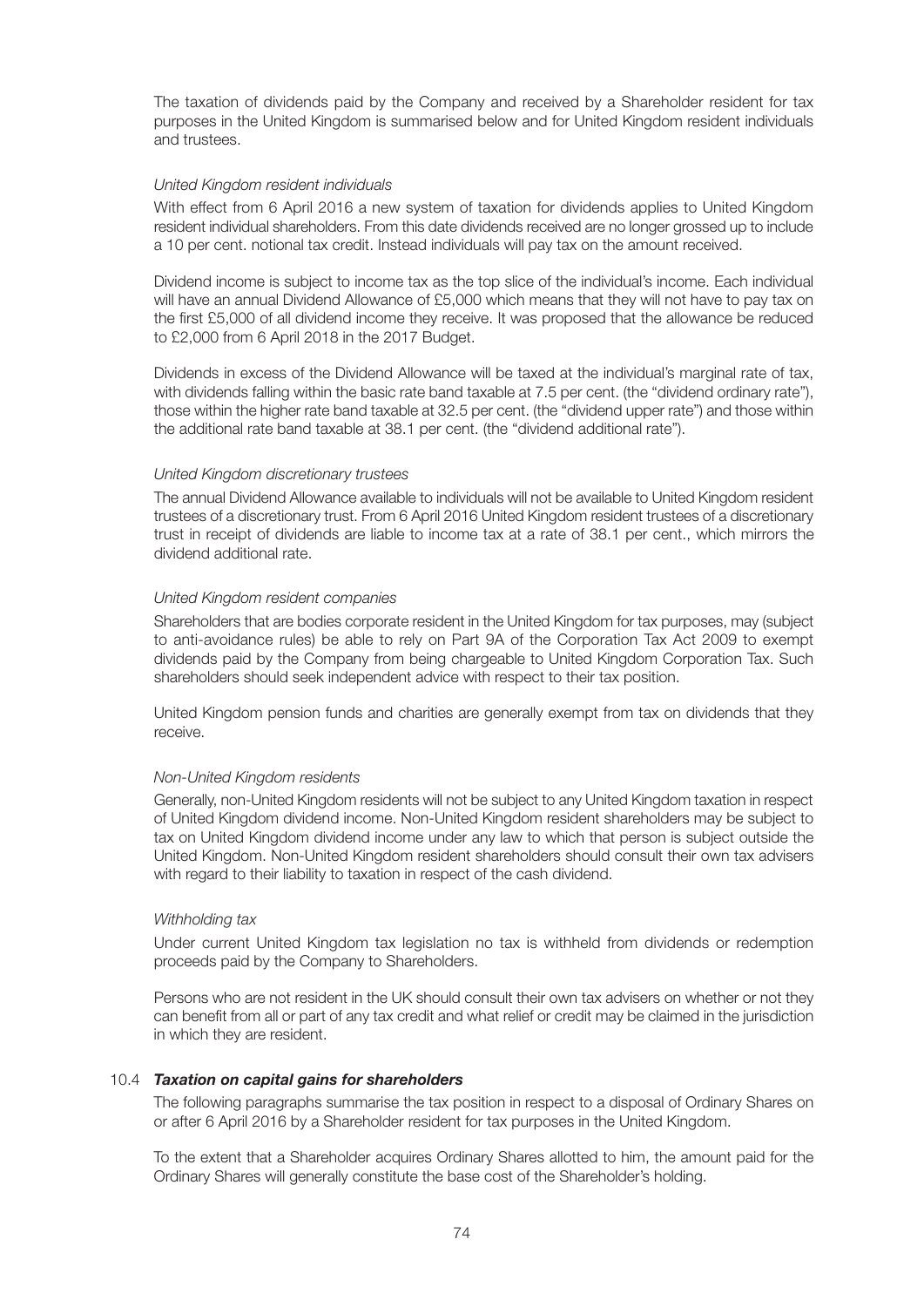A disposal of Ordinary Shares by a Shareholder who is resident in the United Kingdom for United Kingdom tax purposes or who is not so resident but carries on business in the United Kingdom through a branch, agency or permanent establishment with which their investment in the Company is connected may give rise to a chargeable gain or an allowable loss for the purposes of United Kingdom taxation of chargeable gains, depending on the Shareholder's circumstances and subject to any available exemption or relief.

For individual Shareholders who are United Kingdom tax resident or only temporarily non-United Kingdom tax resident, Capital Gains Tax at the rate of 10 per cent. for basic rate taxpayers (previously 18 per cent.) or 20 per cent. for higher or additional rate taxpayers (previously 28 per cent.) may be payable on any gain (after any available exemptions, reliefs or losses). For Shareholders that are bodies corporate any gain may be within the charge to Corporation Tax. Individuals may benefit from certain reliefs and allowances depending on their circumstances. Shareholders that are bodies corporate resident in the United Kingdom for taxation purposes will benefit from indexation allowance which, in general terms, increases the chargeable gains tax base cost of an asset in accordance with the rise in the retail prices index, but will not create or increase an allowable loss.

Individual Shareholders who continuously hold their Ordinary Shares for no less than three years from their issue date may, on a subsequent disposal of those Ordinary Shares, qualify for "Investors' relief". Investors' relief is a new relief contained within the Finance Act 2016 which provides for a reduced rate of Capital Gains Tax of 10 per cent. on gains realised on the disposal of certain ordinary shares, up to a lifetime limit of £10 million of gains, subject to various conditions being met by both the investor and investee company. This would only apply to Ordinary Shares subscribed for cash.

The relevant qualifying conditions of Investors' Relief are considered likely to be met by the Company but neither the Company, its Directors nor advisors can guarantee that those conditions will be or will continue to be met throughout the required share-holding period.

For trustee Shareholders of a discretionary trust who are United Kingdom tax resident, Capital Gains Tax at the rate of tax of 20 per cent. (previously 28 per cent.) may be payable on any gain (after any available exemptions, reliefs or losses).

Non-United Kingdom resident Shareholders will not normally be liable to United Kingdom taxation on gains unless the Shareholder is trading in the United Kingdom through a branch, agency or permanent establishment and the New Shares are used or held for the purposes of the branch, agency or permanent establishment.

## 10.5 *Stamp duty and stamp duty reserve tax ("SDRT")*

No UK stamp duty or SDRT will normally be payable on the issue or allotment of Ordinary Shares pursuant to the Placing, nor on subsequent transfers or agreements to transfer Ordinary Shares by virtue of the exemption for shares traded on AIM.

It should be noted that certain categories of person are not liable to stamp duty or SDRT and others may be liable at a higher rate than that referred to above or may, although not primarily liable for the tax, be required to notify and account for it. Special rules apply to agreements made by market intermediaries and to certain sale and repurchase and stock borrowing arrangements.

### 10.6 *Inheritance Tax*

Shares in AIM listed trading companies or holding company of a trading group may after a 2 year holding period qualify for Business Property Relief for United Kingdom inheritance tax purposes, subject to the detailed conditions for the relief.

# 10.7 *VCT Investment and EIS Tax Relief*

#### *VCT Investment*

The Company has applied for and obtained advance assurance from HMRC that the Ordinary Shares should be able to form part of a qualifying holding for the purposes of the VCT legislation. The status of the Ordinary Shares as a qualifying holding for VCT purposes will be conditional, *inter alia*, upon the Company continuing to satisfy the relevant requirements.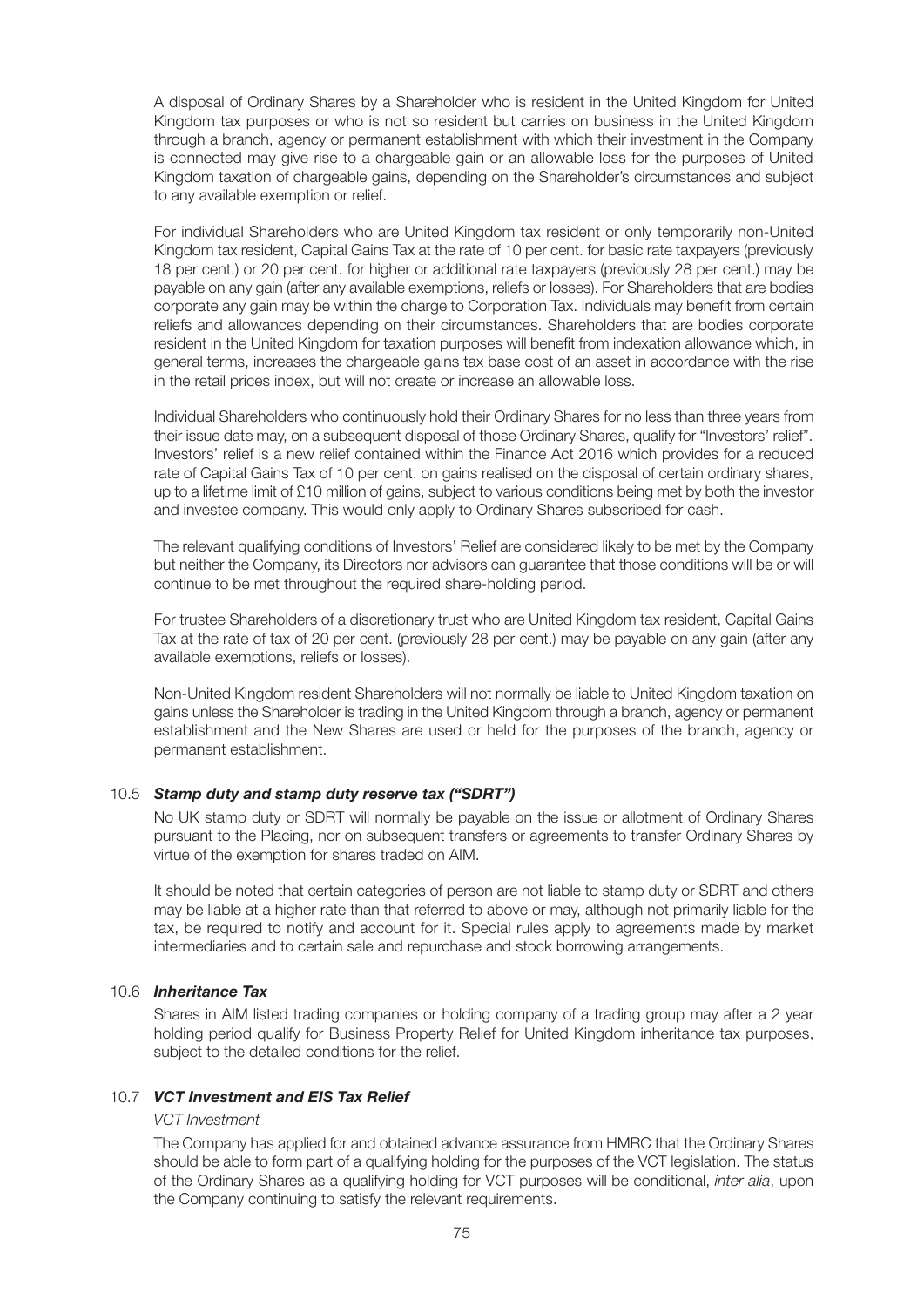The advanced assurance relates only to the qualifying status of the Company and its shares and does not guarantee that any particular VCT will qualify for relief in respect of an acquisition of Placing Shares. The conditions for relief are complex and depend not only upon the qualifying status of the company, but upon certain factors and characteristics of the VCT concerned. VCTs who believe they may qualify for VCT relief should consult their own tax advisers regarding this.

The Company cannot guarantee or undertake to conduct its business following Admission, in a way to ensure that the Company will continue to meet the requirements of Chapter 4, Part 6, Income Tax Act 2007.

Neither the Company nor its advisers give any warranties or undertakings that the VCT relief will be available or that, if given, such relief will not be withdrawn. The tax legislation in respect of VCTs is found in Part 6 of the Income Tax Act 2007 and sections 151A and 151B of the Taxation of Capital Gains Act 1992.

# *EIS Tax Relief*

The Company has applied for and obtained advance assurance from HMRC that the Ordinary Shares will be eligible shares for EIS purposes, subject to the submission of the relevant claim form in due course. Prospective investors who may be eligible for EIS are strongly recommended to consult their own professional advisers, particularly on the conditions which must be satisfied by both the Company and the investor to obtain such relief, the nature of the tax advantage which may be obtained, and the circumstances in which relief may be withdrawn or reduced. The Company cannot guarantee or undertake to conduct its business following Admission, in a way to ensure that the Company will continue to meet the requirements of Chapter 4, Part 5 of the Income Tax Act 2007. Neither the Company nor its advisers give any warranties or undertakings that EIS relief will be available, or that if available, such relief will not be withdrawn or reduced. The tax legislation in respect of EIS relief is found in Part 5 of the Income Tax Act 2007 and in Section 150A to 150C and Schedule 5B of the Taxation of Chargeable Gains Act 1992.

# **11. Litigation**

There are no governmental, legal or arbitration proceedings, and the Group is not aware of any governmental, legal or arbitration proceedings pending or threatened, during the 12 months preceding the date of this document which may have, or have had in the recent past, a significant effect on the financial position or profitability of the Company.

# **12. Significant change**

As at the date of this document, there has been no significant change in the financial or trading position of the Company and SkinBiotix Ltd since 31 December 2016.

# **13. Current trading and prospects**

Save as disclosed in this document, so far as the Directors are aware, there are no known trends, uncertainties, demands, commitments or events that have or may have had in the last 12 months preceding the publication of this document a significant effect on the financial position of the Group or which are likely to have a material effect on the Group's prospects for the next 12 months.

# **14. Net proceeds and expenses**

Through the issue of 50,000,000 Placing Shares pursuant to the Placing, the Company expects to raise gross proceeds of approximately £4.5 million. The aggregate expenses of, or incidental to, Admission and the Placing to be borne by the Company are estimated to be approximately £545,500, of which £383,500 remains outstanding. The Company intends to pay the outstanding amount out of the proceeds to the Placing.

The Company expects to receive net proceeds from the Placing of approximately £4.1 million.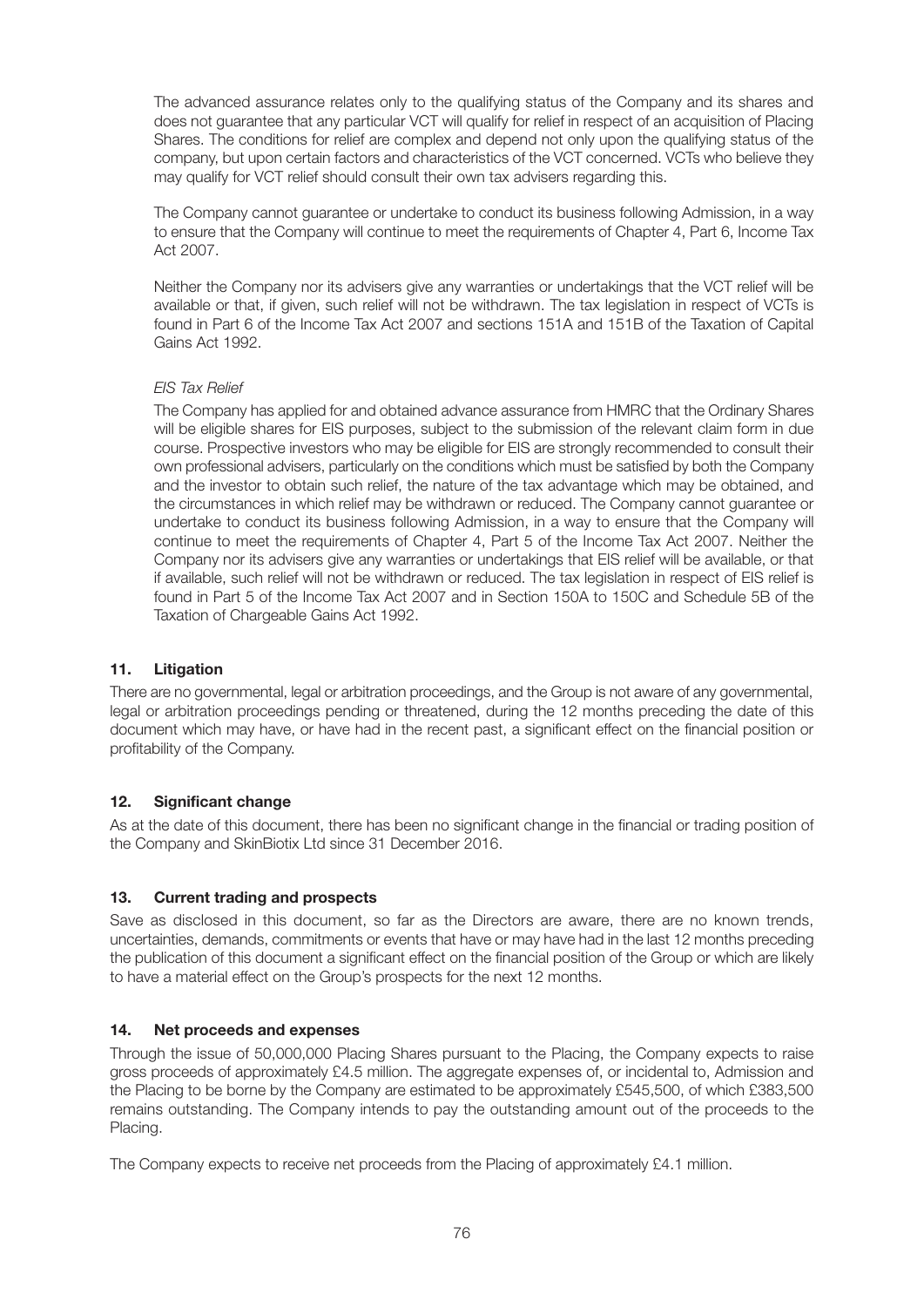## **15. Working capital**

In the opinion of the Directors, having made due and careful enquiry, the working capital available to it and its group will be sufficient for its present requirements, that is for at least twelve months from the date of Admission.

# **16. General**

- 16.1 Where information contained in this document has been sourced from third parties, the Company confirms that this information has been accurately reproduced and that, so far as the Company is aware and is able to ascertain from information published by that third party, no facts have been omitted which would render the reproduced information inaccurate or misleading.
- 16.2 Save as otherwise disclosed in this document, and except for fees payable to the professional advisers named in this document or payments to trade suppliers, no person has received any fees, securities in the Company or other benefit to the value of £10,000 or more, whether directly or indirectly, from the Company within the 12 months preceding the application for Admission, or has entered into any contractual arrangement to receive from the Company, directly or indirectly, any such fees, securities or other benefit on or after Admission.
- 16.3 The Company does not have, nor are there in progress by the Company, any significant investments, and there are no future investments in respect of which the Company has made firm commitments.
- 16.4 The Directors are not aware of any arrangements in place under which future dividends are waived or agreed to be waived.
- 16.5 Save as disclosed in this document, there are no trademarks, patents or other intellectual property rights, licences or particular contracts which are of fundamental importance to the Company's business.
- 16.6 Save as disclosed in this document, the Company has not identified any specific environmental issues that may affect its utilisation of its tangible fixed assets.
- 16.7 No public takeover bids have been made by third parties in respect of the Company's issued share capital since incorporation.

## **17. Consents**

- 17.1 Cairn has given and has not withdrawn its written consent to the publication of this document with the inclusion of its name and references to it in the form and context in which it appears.
- 17.2 Turner Pope has given and has not withdrawn its written consent to the publication of this document with the inclusion of its name and references to it in the form and context in which it appears.
- 17.3 Jeffreys Henry LLP has given and has not withdrawn its written consent to the inclusion in this document of its report set out in Part IV of the document in the form and context in which it appears and has authorised the contents of its report for the purposes of the AIM Rules.
- 17.4 Keltie LLP which has prepared a report on the IP of the Company for the purpose of Admission, has given and has not withdrawn its written consent to the inclusion in this document of its report in Part III of this document in the form and context in which it appears and has authorised the contents of its report for the purposes of the AIM Rules.

The professional staff at Keltie LLP who advise the Company are UK Chartered Patent Attorneys and European Patent Attorneys, and UK Registered Trade Mark Attorneys and European Trade Mark Attorneys, and possess the necessary technical specialism and are legally qualified to act for technology clients before the UK Intellectual Property Office, the European Patent Office and the International Patent and Trade Mark Office.